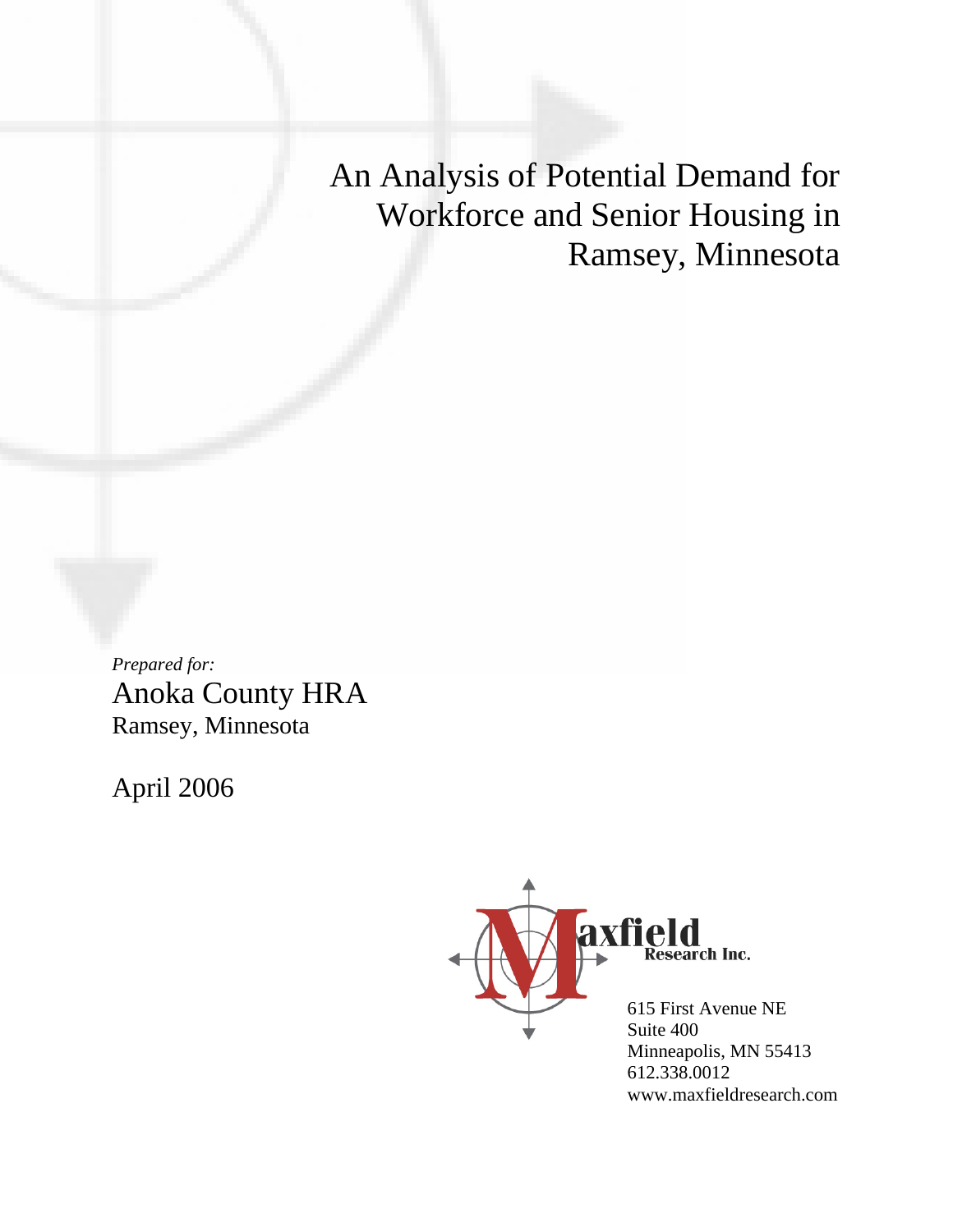

Ms. Karen Skepper **Anoka County HRA**  $2100 \,$ 3rd Avenue Anoka, MN 55303

Dear Ms. Skepper:

Attached is our report *An Analysis of Potential Demand for Workforce and Senior Housing in Ramsey, Minnesota*. The report assesses the potential demand for a variety of multifamily housing products in Ramsey, including independent senior housing and general-occupancy housing that would be affordable to lower- and moderate-income households (or "Workforce" households). Generaloccupancy housing needs examined include both for-sale and rental products. In addition to examining demographic growth trends and characteristics and current housing market conditions in Ramsey and the surrounding area, the report examined the potential of various sites in Ramsey to support recommended multifamily housing products.

Based on the level of demand for the various workforce and senior housing products, we recommend the City of Ramsey purse the development of 125 to 140 market rate and 80 to 100 affordable general-occupancy rental units, a 45- to 55-unit senior condominium or cooperative, and a 50- to 55-unit affordable senior rental buildings. We also found strong demand for affordable for-sale units in Ramsey. However, we also found that the private market is building hundreds of townhomes priced under \$200,000 that are meeting the for-sale demand from workforce households. While we understand that many of the recommended market rate rental units will attract higher-income households, there are many workforce households who would not income-qualify for affordable housing.

We also find that Ramsey Town Center, which would offer shopping, employment, entertainment, and access to transit within walking distance is the most appropriate location for the recommended housing concepts. Housing here would have a competitive advantage over other communities in the surrounding area that are not located in such a unique mixed-use environment. Detailed findings on the recommended community concepts can be found in the *Conclusions and Recommendations* section of the report. We have enjoyed performing this study for you and are available if you need additional information.

Sincerely,

MAXFIELD RESEARCH INC.

612-338-0012 (fax) 612-904-7979 615 First Avenue NE, Suite 400, Minneapolis, MN 55413 www.maxfieldresearch.com Jay Thompson<br>
Vice President<br>
Research Analy Research Analyst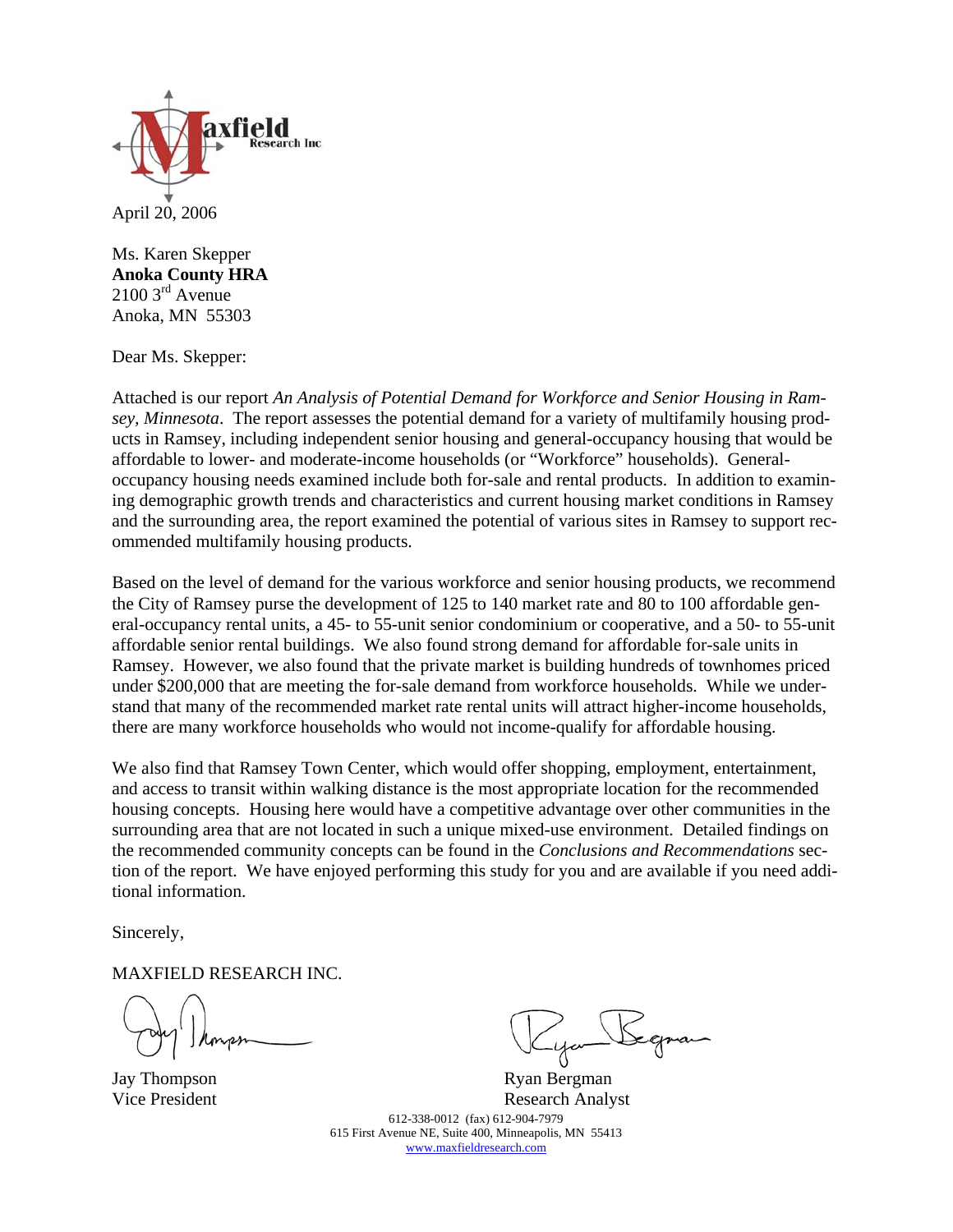## **TABLE OF CONTENTS**

| Page             |
|------------------|
| $\mathbf{1}$     |
| $\boldsymbol{2}$ |
| $\sqrt{2}$       |
| 5                |
| 6                |
| 6                |
| $\overline{7}$   |
| 8                |
| 10               |
| 14               |
| 16               |
| 18               |
| 21               |
| 23               |
| 23               |
| 23               |
| 29               |
| 30               |
| 34               |
| 38               |
| 38               |
| 38               |
| 40               |
| 44               |
| 45               |
| 45               |
| 45               |
| 49               |
| 49               |
| 51               |
| 51               |
| 51               |
| 53               |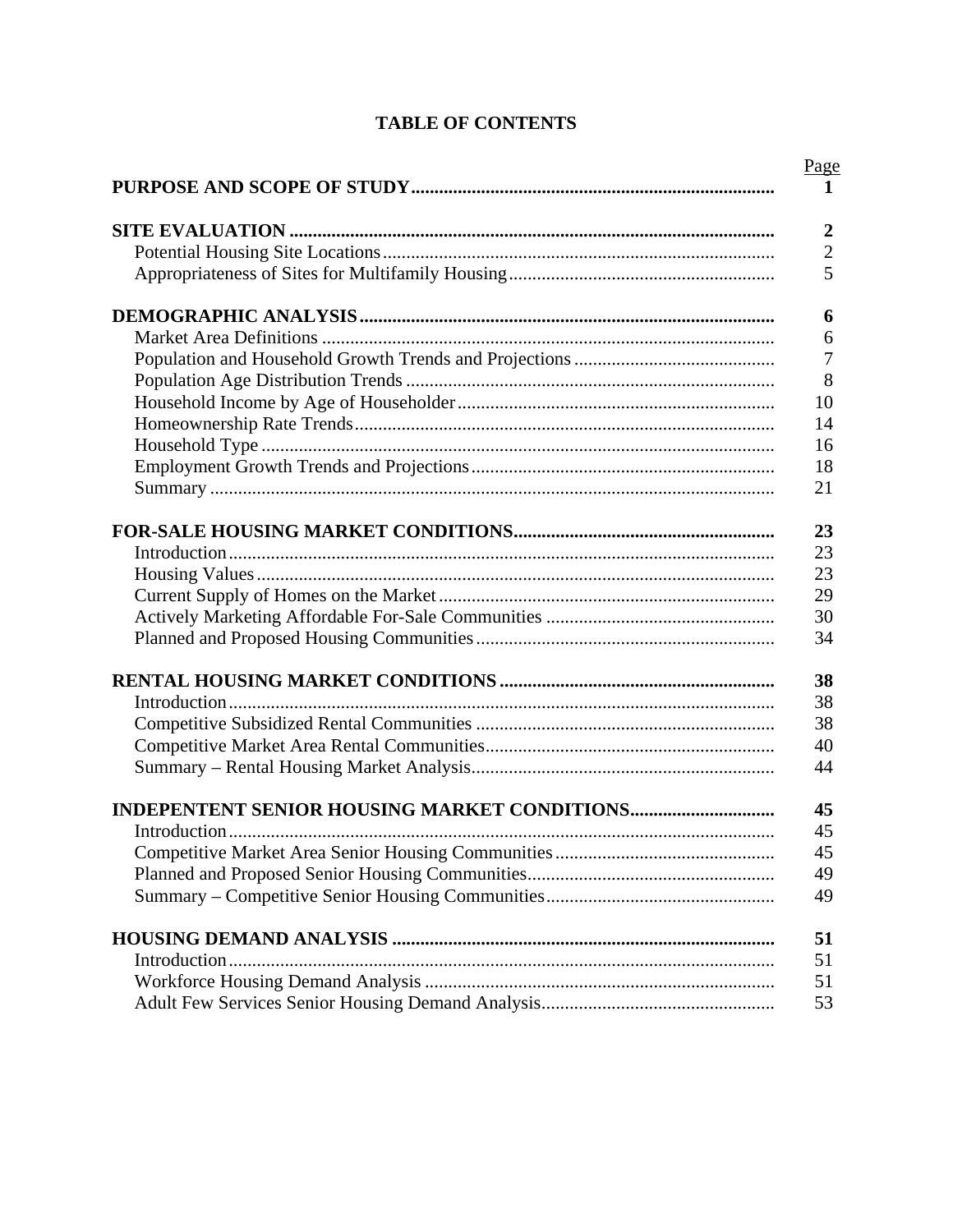# **TABLE OF CONTENTS**

(continued)

| Page |
|------|
|      |
|      |
|      |
|      |
|      |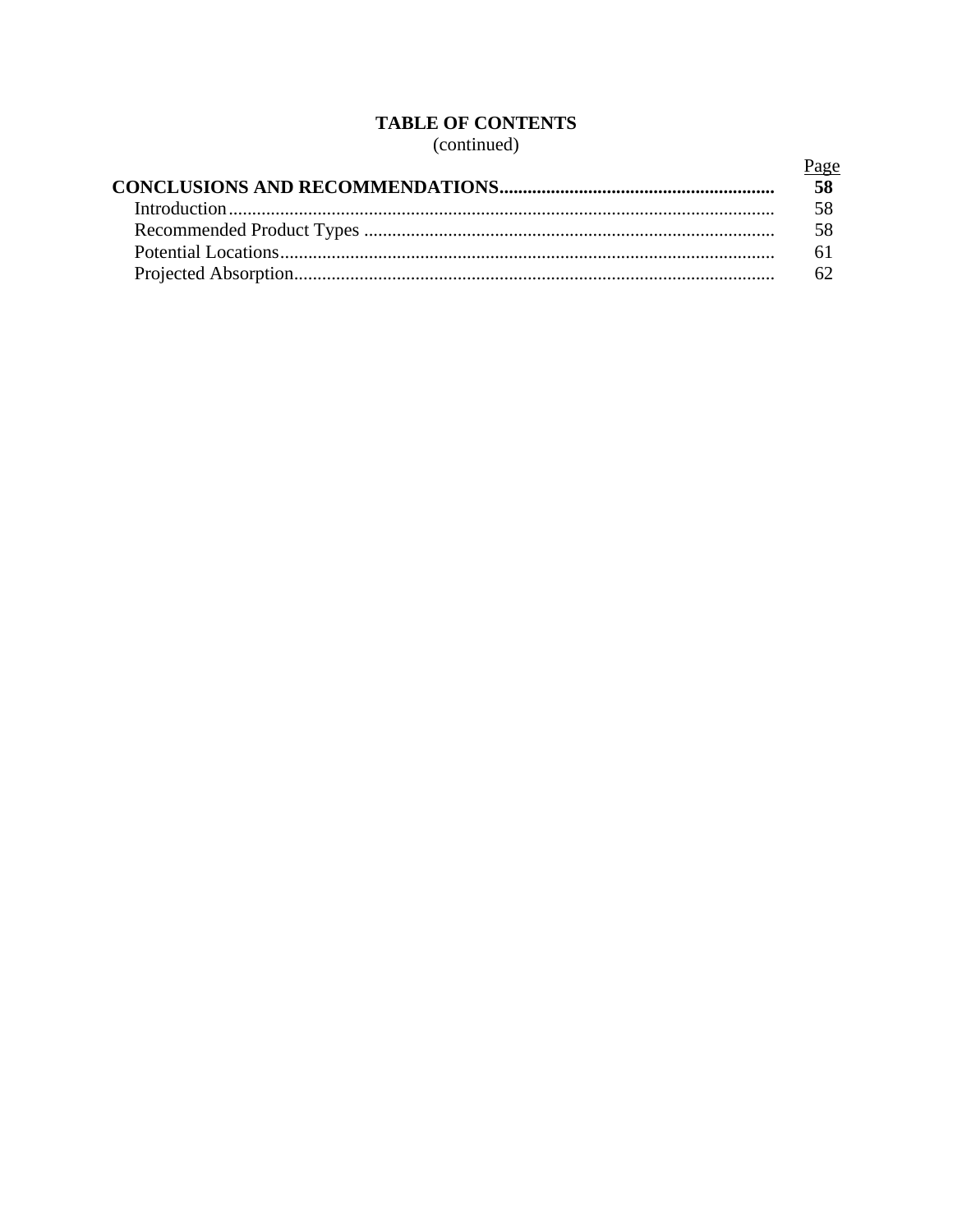# **LIST OF TABLES**

|    | <b>Table Number and Title</b>                                                     | Page |
|----|-----------------------------------------------------------------------------------|------|
|    | 1. Population and Household Growth Trends and Projections, Ramsey Market Area,    |      |
|    |                                                                                   | 8    |
| 2. |                                                                                   | 9    |
|    |                                                                                   | 11   |
| 4. | Household Income by Age of Householder, Ramsey Housing Market Area, 2005          | 12   |
| 5. | Household Income by Age of Householder, Ramsey Housing Market Area, 2010          | 13   |
| 6. |                                                                                   | 15   |
| 7. |                                                                                   | 17   |
| 8. | Employment Growth Trends and Projections, Ramsey Market Area, 1990 to 2020        | 18   |
|    | 9. Wages by Selected Occupation, Seven County Metro Area, 2004 Forth Quarter      | 19   |
|    | 10. Covered Employment by Industry, Anoka County, Annual Average 2000 & 2004      | 22   |
|    |                                                                                   | 24   |
|    | 12. Distribution of Single-Family Home Sales, Ramsey Market Area, 2001 & 2005     | 25   |
|    |                                                                                   | 27   |
|    | 14. Distribution of Multifamily Home Sales, Ramsey Market Area, 2001 & 2005       | 28   |
|    | 15. Single-Family Homes Listed For-Sale, Ramsey Market Area, December 2005        | 29   |
|    | 16. Multifamily Homes Listed For-Sale, Ramsey Market Area, December 2005          | 30   |
|    | 17. Selected For-Sale Housing Communities, Unit Mix and Sizes and Recent Pricing, |      |
|    |                                                                                   | 32   |
|    | 18. Pending/Proposed Communities, Ramsey Market Area, January 2006                | 36   |
|    | 19. Subsidized Rental Communities, Ramsey Market Area, January 2006               | 39   |
|    | 20. Selected Newer Rental Communities, Ramsey Market Area, January 2006           | 41   |
|    | 21. Selected Older Rental Communities, Ramsey Market Area, January 2006           | 42   |
|    | 22. Unit Features/Building Amenities, Rental Communities, Ramsey Market Area,     |      |
|    |                                                                                   | 43   |
|    | 23. Competitive Senior Housing Communities, Ramsey Market Area, January 2006      | 46   |
|    | 24. Unit Features/Building Amenities/Services, Competitive Senior Housing         |      |
|    |                                                                                   | 48   |
|    | 25. Projected Demand for Multifamily Housing, Ramsey Market Area, 2005 & 2010     | 52   |
|    | 26. Market Rate Adult Few Services Senior Housing Demand, Ramsey PMA, 2005 &      |      |
|    |                                                                                   | 54   |
|    | 27. Affordable Independent Senior Rental Housing Demand, Ramsey PMA, 2005 & 2010  | 56   |
|    |                                                                                   | 57   |
|    | 29. Recommended Rental Housing Community, City of Ramsey, January 2006            | 59   |
|    |                                                                                   | 60   |
|    | 31. Affordable Independent Senior Recommendations, City of Ramsey, January 2006   | 61   |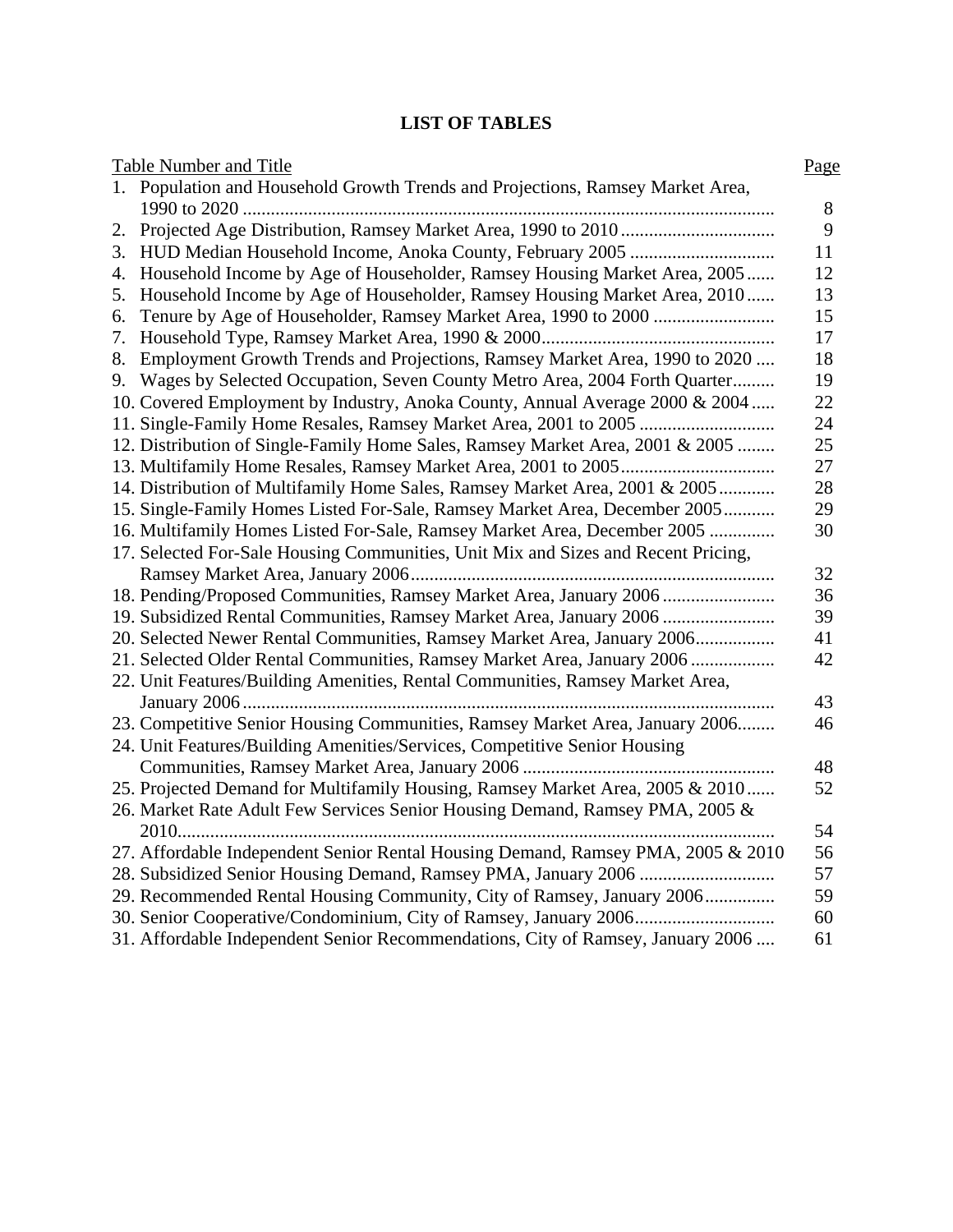Maxfield Research Inc. was engaged by the Anoka County HRA to complete an assessment of the potential demand for workforce (households with lower- and moderate-incomes) and independent senior housing on several potential sites in Ramsey, Minnesota. Specifically, Maxfield Research Inc. examined current housing market conditions and calculated demand for workforce housing (both single-family and multifamily housing) and independent senior multifamily housing in Ramsey's draw area "Market Area." An analysis of growth trends and demographic characteristics of the Market Area population and household base was also completed and is used as a basis for the demand figures presented here.

The report contains primary and secondary research. Primary research includes interviews with rental property managers/owners, local real estate sales agents and homebuilders, City staff, HRA staff, County staff and others involved with local and regional housing needs. All of the market data on existing/pending housing communities was collected by Maxfield Research Inc. and is accurate to the best of our knowledge. Secondary data, such as U.S. Census, is credited to the source, and is used as a basis for analysis.

This study begins by delineating the draw or "Market" area for housing in Ramsey and presents an overview of the demographic and economic characteristics of the area's population and household base. An analysis of multifamily housing market conditions follows. Finally, demand calculations and conclusions and recommendations are presented.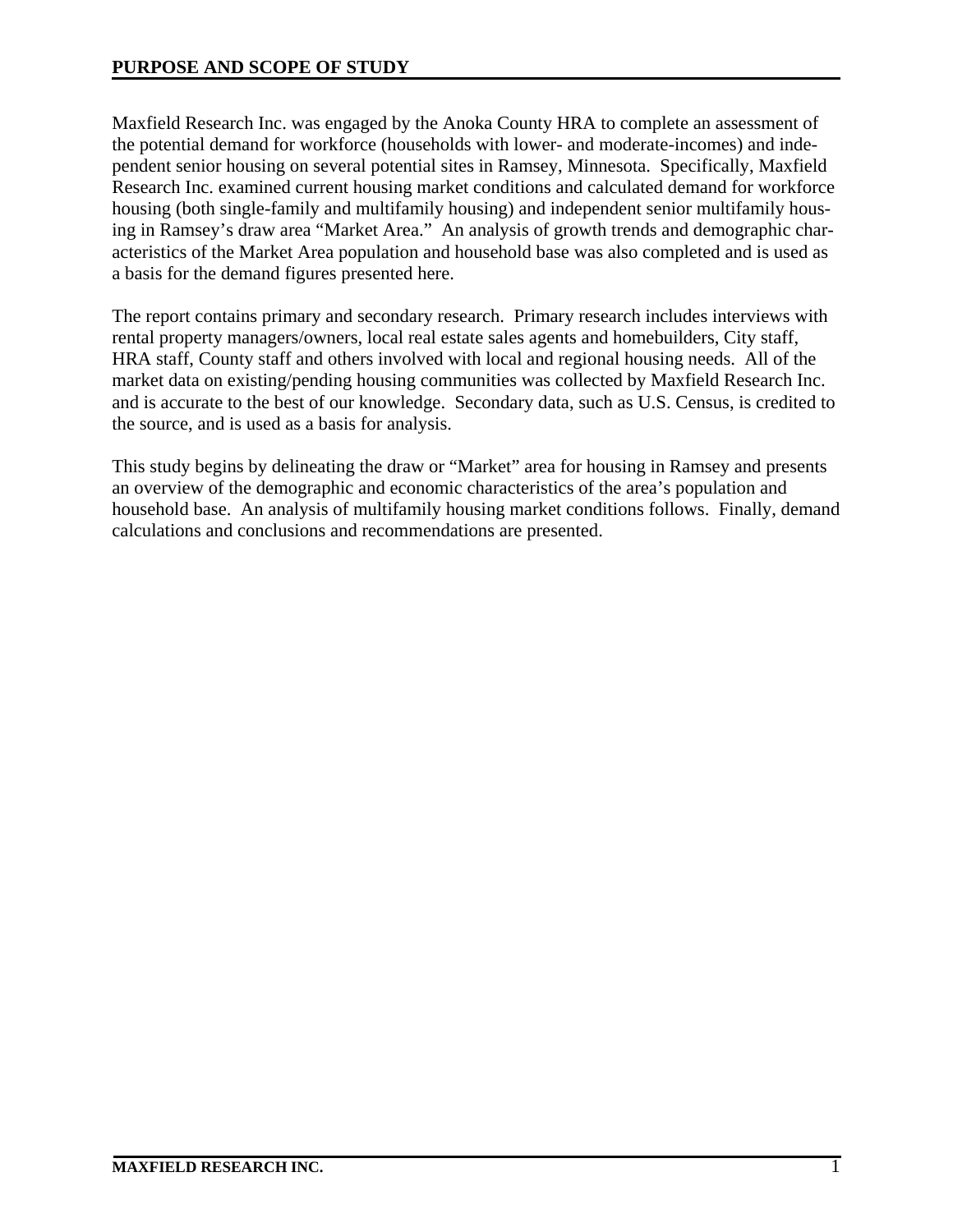### **Potential Housing Site Locations**

There are relatively few sites available in Ramsey to accommodate affordable multifamily (rented or owned) or senior housing. In addition to Ramsey Town Center – a large mixed-use community – we identified five other sites that are zoned for multifamily and could potentially accommodate affordable multifamily and/or senior housing. In this section, we examine the appropriateness of these six sites for multifamily housing. The six sites are shown in the map below. Following the map are descriptions of the sites along with assessments of their multifamily housing potential.



# **Potential Multifamily Site Locations**

#### **Site #1**

Site #1 is Ramsey Town Center. Ramsey Town Center is a 320 acre mixed-use community currently under construction that will serve as Ramsey's downtown. It is located on the north side of Highway 10, between Ramsey and Armstrong Boulevards. Eventually, it is planned to contain over 2,500 housing units, 700,000 square feet of retail, and 460,000 square feet of office,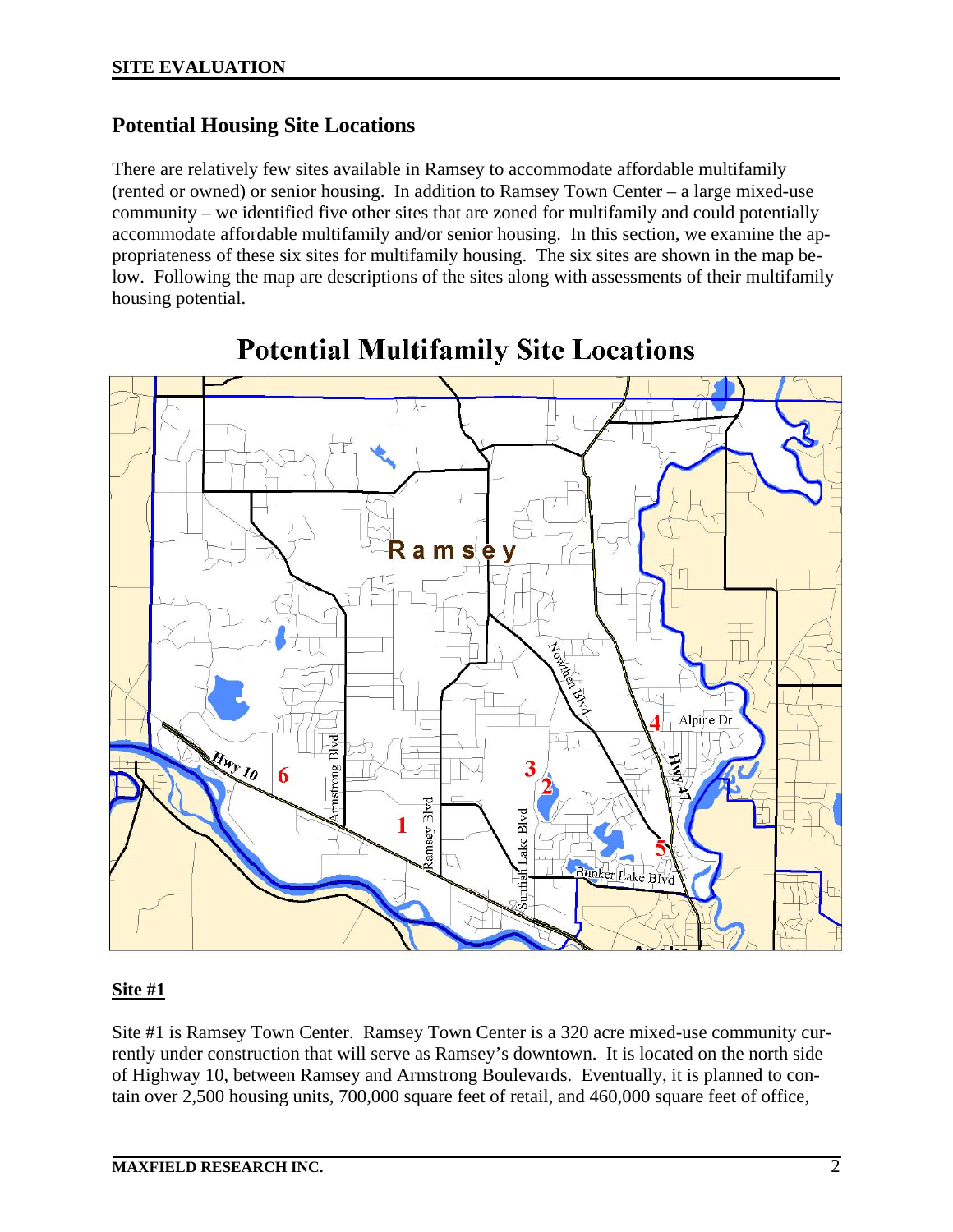medical, and civic uses. Construction began in 2005 on several for-sale townhome communities on the northern portion of the Town Center. Retail development, including a Coburn's grocery store began on the southwestern portion of the Town Center, and a charter school has been completed on the eastern portion.

A primary goal of Ramsey Town Center is to create a genuine downtown that will attract people of all ages to live, shop, work, and play and that will also promote Ramsey as a regional destination. Along with the various land uses, features incorporated into the Town Center are public gathering spaces, streets that connect the mixed-uses and are scaled to promote intimacy, and a multi-modal transit station. The multi-modal transit station would be incorporated into the core of the Town Center and would serve as a hub where local circular transit comes together with the proposed NorthStar Commuter Coach services – which is eventually planned to connect downtowns Minneapolis and St. Cloud.

Ramsey Town Center would be an excellent location for both affordable multifamily housing and independent senior housing. Residents of housing communities located in the Town Center would have easy access to goods and services as well as jobs located within the community. In addition, residents would have easy access to transit connecting them to jobs outside the area. This is important because after housing, transportation is one of the largest expenses for families. The need to own one or more cars, combined with housing costs, can place a heavy financial burden on many low and moderate income households. Thus, locations such as the Town Center that link housing to convenient access to transit, as well as to nearby retail and services, are highly appealing for affordable and senior housing.

Of the five potential sites in Ramsey, we believe that Ramsey Town Center is the most ideal location for affordable multifamily housing and senior housing. It provides the best access to goods, services, and transit and also is the most appropriate for high-density housing.

#### **Sites #2 and #3**

Sites #2 and #3 are located across Sunfish Lake Boulevard from each other, about halfway between Alpine Drive to the north and Sunwood Drive to the south. Site #2 is about eight acres on the east side of Sunfish Lake Boulevard, with Sunfish Lake forming its eastern boundary. Site #3 is approximately 12 acres located on the west side of Sunfish Lake Boulevard, with a former land fill, which in now capped, forming its western boundary.

Both sites are zoned medium-density residential, but because Site #2 is in a shoreline district and Site #3 contains wetlands, the density potential of both sites is somewhat limited.

While the density may be limited, the topography of Sites #2 and #3 create a setting that would be attractive for housing. Site #2 slopes from Sunfish Lake Boulevard downward to Sunfish Lake, thus providing excellent views for units facing east. Site #3 has a picturesque setting created by its many hills and wetland areas.

Sites #2 and #3 are located about 1.5 miles north of Highway 10, and access and visibility are decent. The nearest shopping/services would be Ramsey Town Center and shopping centers lo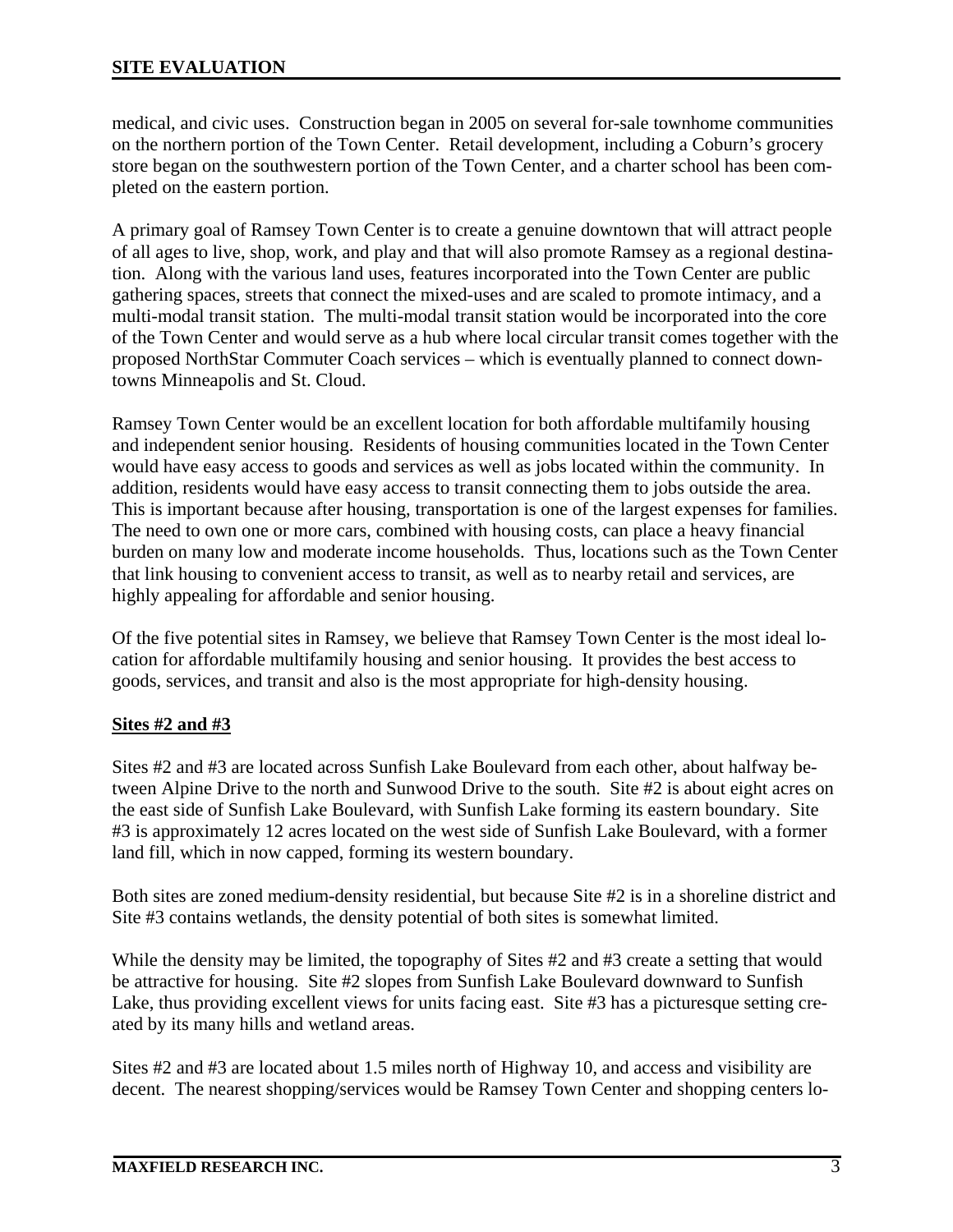cated at Bunker Lake Boulevard and Highway 47.

Overall, both Sites #2 and #3 are adequate for high-density housing. However, they are not as appropriate as Site #1 because of their greater distance to shopping/services and transit, plus the density is somewhat limited.

### **Site #4**

Site #4 is a roughly 40-acre parcel located on the northeast intersection of Highway 47 and Alpine Drive. It is vacant except for Ken's 4x4 Inc. on the northern portion. The site is zoned for medium-density housing on roughly 30-acres of the northern portion and retail for the roughly 10-acres on the southern portion along Alpine Drive. Single-family housing surrounds the site to the north and east, while a gas station and medical clinic are across Alpine Drive to the south and for-sale townhomes are located across Highway 47 to the west.

The nearest retail/shopping would be located at Highway 47 and Bunker Lake Boulevard. Three strip-centers (Ramsey Towne Square, River's Bend Plaza, and Rum River Crossings) and several other independent businesses are located near this intersection and would provide residents of housing on Site #4 with convenient access to shopping and services.

Overall, we find that Site #4 is highly suitable for both affordable multifamily housing and senior housing. Both housing products would have good access and visibility, would be compatible with the surrounding land uses, and would be a short distance to shopping and services in the community. After, Site #1 (Ramsey Town Center), we find that Site #4 holds the greatest potential to support affordable multifamily housing and/or senior housing.

#### **Site #5**

Site #5 consists of three smaller lots that combine for about 5 acres on the west side of Nowthen Boulevard between Iodine Street and 146<sup>th</sup> Avenue. The site is surrounded by single-family homes to the north and west, Lord of Life Church to the east, and for-sale townhomes to the south. Access and visibility from Nowthen Boulevard would be excellent and the site is located about one-half mile to a concentration of retail and services at Highway 47 and Bunker Lake Boulevard.

The primary weakness of the Site is its narrowness and somewhat small size, which would limit any community on the site to under 50 units. While the site is otherwise appropriate for affordable multifamily and/or senior housing, we do not believe that it is as appealing as the Sites #1 through #4. A smaller townhome community may be a better fit for Site #5.

#### **Site #6**

Site #6 would be a component of a larger community by Pulte Homes located along Highway 10 west of the Ramsey Town Center. The site is nearly 200 acres in size and is proposed to include 785 multifamily units. Currently, the community is in the final plat stage of development.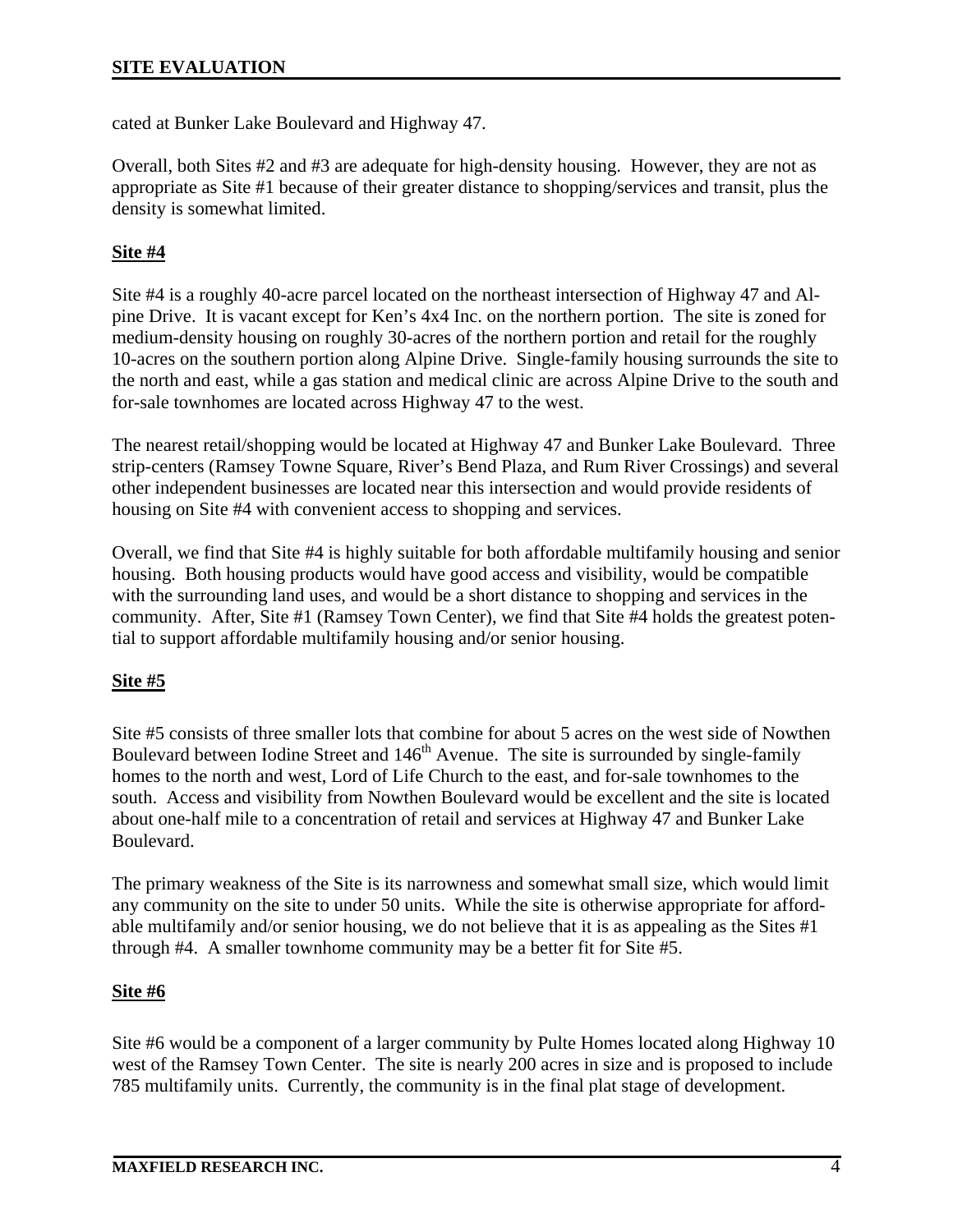The Site is currently vacant, and is surrounded by Highway 10 to the south, single-family homes to the north, vacant land to the west (zoned PUD) and industrial area to the east. However, there are proposals to replace the industrial properties with big-box retail. Because of the large size of the Site, it is likely that a new affordable rental or senior community would be partially surrounded by other new housing within the community, as well as by at least one of the existing properties surrounding the site. The southern end of Site #6 would likely be the most appropriate location for a apartment-style rental or senior building, as it would enjoy the greatest access and visibility from Highway 10. This location would also be only about one-half mile from the retail component of Ramsey Town Center, and even closer to the proposed big-box retail proposed for the industrial area west of Armstrong Boulevard.

The potential weakness of Site #6 is could be the noise from train traffic along the tracks that parallel Highway 10. Other housing near the rail line has been successful, however, and with proper sound proofing, housing on this site should be successful as well. Overall, we find that Site #6 is well suited for multifamily housing and has the size to support a larger community.

# **Appropriateness of Sites for Multifamily Housing**

We find that Site #1 (Ramsey Town Center) is the best location for affordable multifamily housing (owned or rented) and senior housing. It has the best access and visibility, and would be within walking distance to shopping, jobs, entertainment, and transit. It also has capacity to accommodate large communities, and multifamily housing on this site would compliment the adjacent surrounding land uses that are planned. Overall, Site #1 would be well received by persons seeking multifamily housing products. Thus, we recommend that Site #1 be the focus of new affordable multifamily and senior housing communities.

Site #6 (north of Highway 10, about ½ mile west of Armstrong Boulevard) also has good access and visibility, capacity for larger communities, and is less than one-mile from the retail and services in the Ramsey Town Center. Site #6 should be strongly considered for future multifamily housing, as we find it to be the second best potential location within the City. It would not be as appealing to potential residents as multifamily housing in the Ramsey Town Center, however.

Site #4 (northeast corner of Highway 47 and Alpine Drive) also has capacity for larger communities, and should also be considered for future multifamily housing. Multifamily housing on this site would have good access and visibility and would be compatible with surrounding land uses. Multifamily housing on this site would not be as appealing to potential residents as multifamily housing in the Ramsey Town Center, however.

While Sites #2, #3, and #5 are appropriate for multifamily housing, we do not recommend pursuing the development of new affordable and senior communities on them in the short-term. These sites are not as appealing for affordable and senior multifamily housing as Sites #1 and #4. They should be preserved for multifamily communities in the long-term future, however, as there are very few potential multifamily sites in Ramsey.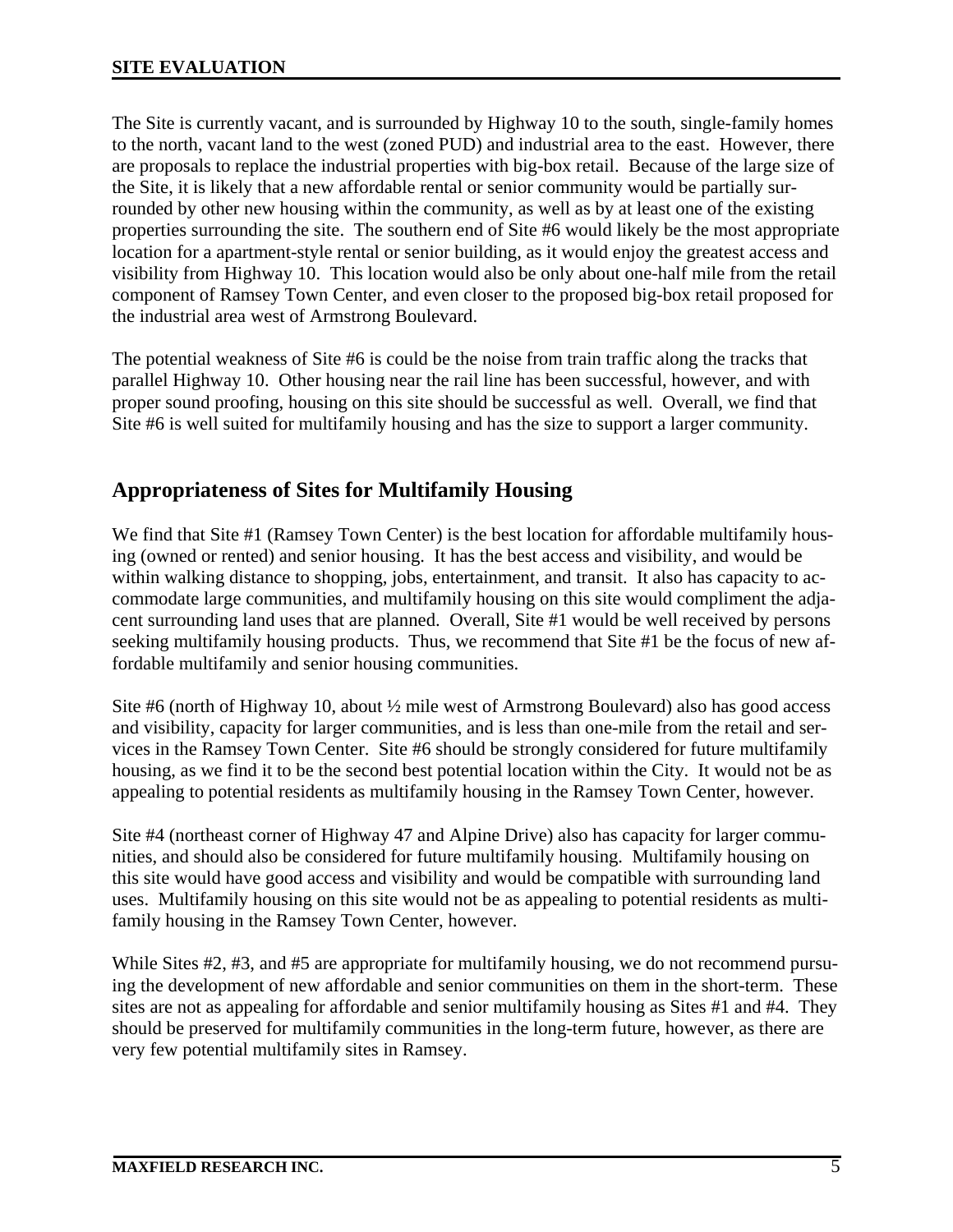# **Market Area Definition**

Based on Ramsey's location within Metro Area, commuter patterns, geographic and man made barriers, and our knowledge of the draw areas for housing, a "Market Area" that will account for the majority of demand for housing in Ramsey was created. The Market Area was divided into a Primary Market Area (PMA) and a Secondary Market Area (SMA). The PMA includes the communities of Ramsey, Anoka, Andover, Oak Grove, and Burns Township and will account for about 80% of the demand for independent senior housing. The SMA includes the communities of Coon Rapids, Champlin, and Blaine. These communities, when combined with the PMA, are expected to account for approximately 80% of the demand for workforce housing in Ramsey. A map of the Market Area (both PMA and SMA) is shown below.



# **Ramsey Market Area**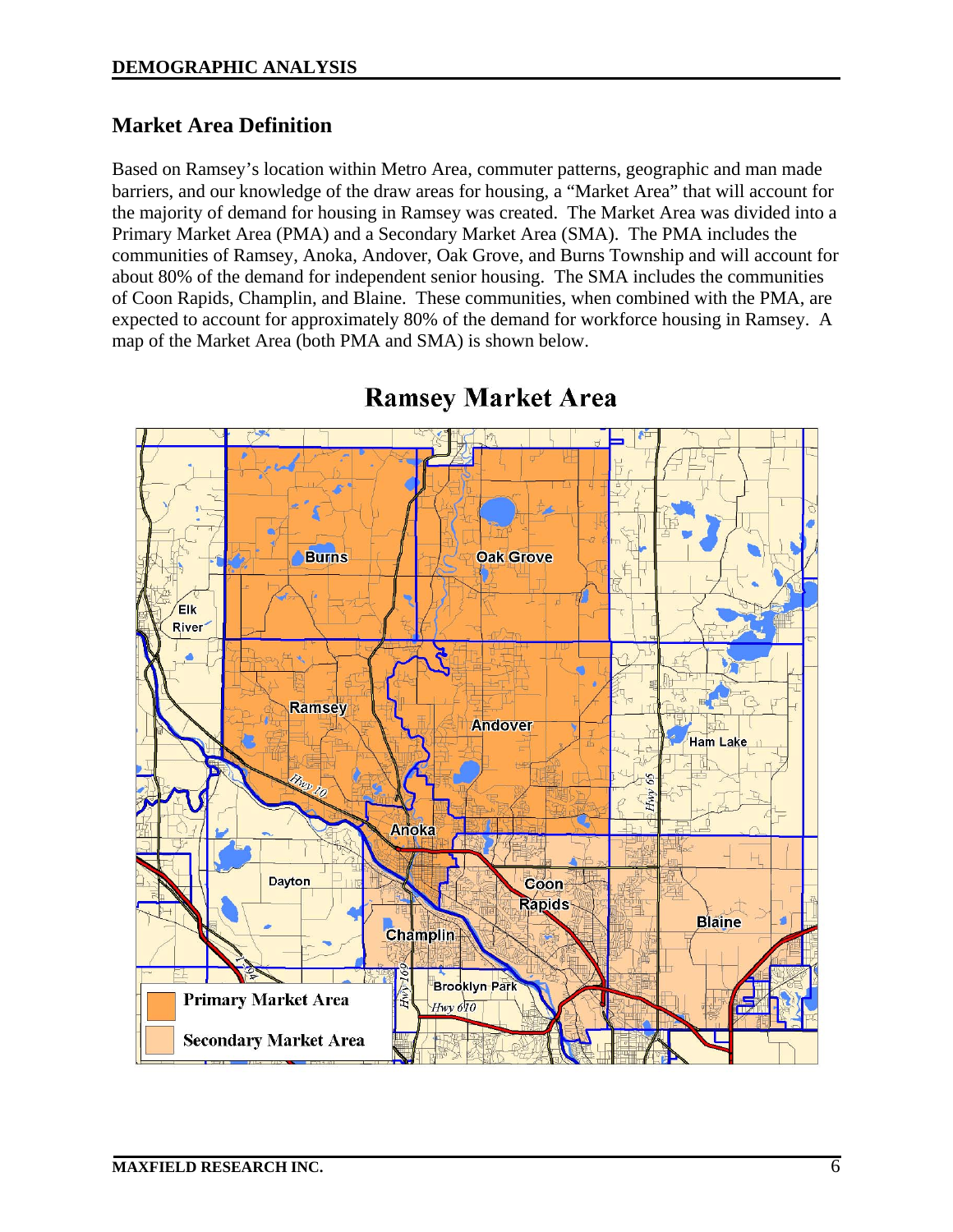# **Population and Household Growth Trends and Projections**

Table 1 presents population and household growth trends for the PMA and the SMA from 1990 to 2020. The data from 1990 and 2000 is from the U.S. Census, while the 2010 and 2020 projections were determined by the Metropolitan Council.

Key findings of Table 1 are:

- During the 1990s the population in the Market Area increased by roughly 40,900 people (25%) to reach a total population of 202,376. During the next decade the Market Area is expected to reach 246,600, an increase of 44,200 people or 22%. The PMA is expected to see higher growth rates than the SMA, since it has a greater supply of land available for development.
- The number of households in the PMA grew by nearly 46% (7,800) during the 1990s and is projected to increase another 40% (9,800) between 2000 and 2010. Since households represent occupied housing units, this growth translates into roughly the need for over 9,800 housing units in the PMA this decade. Another 8,900 housing units would be needed in the SMA this decade to meet household projections.
- The total Market Area increased nearly 18,000 households (34%) during the 1990s and is projected to increase another 18,700 households (27%) between 2000 and 2010. The slower growth in the total Market Area indicates slow growth in the more mature SMA. The Market Area is, however, growing at a faster pace then both Anoka County and the Twin Cities Metro Area.
- Household growth in the Market Area is out pacing population growth. This indicates a continual decrease in household size, primarily the result of an aging population as well as younger couples having fewer children or no children at all.

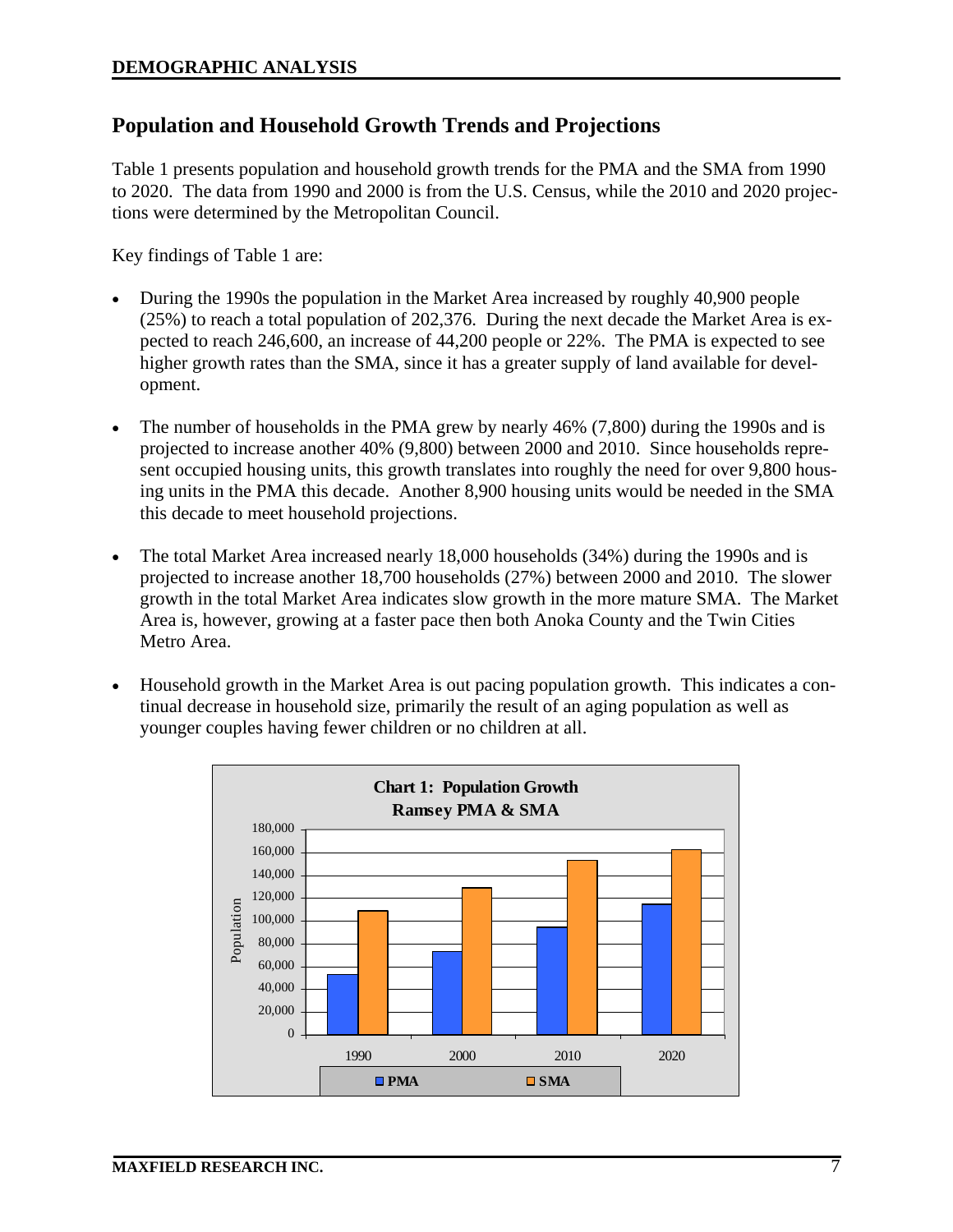|           |           | <b>TABLE 1</b> |           |                                         |      |                                                                        |               |
|-----------|-----------|----------------|-----------|-----------------------------------------|------|------------------------------------------------------------------------|---------------|
|           |           |                |           |                                         |      |                                                                        |               |
|           |           | 1990 to 2020   |           |                                         |      |                                                                        |               |
|           |           |                |           |                                         |      |                                                                        |               |
|           |           |                |           |                                         |      | 2000 to 2010                                                           |               |
| 1990      | 2000      | 2010           | 2020      | No.                                     | Pct. | No.                                                                    | Pct.          |
|           |           |                |           |                                         |      |                                                                        |               |
| 12,408    | 18,510    | 30,000         | 43,000    | 6,102                                   | 49.2 | 11,490                                                                 | 62.1          |
| 5,441     | 6,903     | 7,400          | 7,600     | 1,462                                   | 26.9 | 497                                                                    | 7.2           |
| 17,192    | 18,076    | 19,000         | 19,800    | 884                                     | 5.1  | 924                                                                    | 5.1           |
| 15,216    | 26,588    | 33,000         | 39,000    | 11,372                                  | 74.7 | 6,412                                                                  | 24.1          |
| 2,401     | 3,557     | 4,480          | 4,990     | 1,156                                   | 48.1 | 923                                                                    | 25.9          |
| 52,658    | 73,634    | 93,880         | 114,390   | 20,976                                  | 39.8 | 20,246                                                                 | 27.5          |
| 108,802   | 128,742   | 152,700        | 162,500   | 19,940                                  | 18.3 | 23,958                                                                 | 18.6          |
| 161,460   | 202,376   | 246,580        | 276,890   | 40,916                                  | 25.3 | 44,204                                                                 | 21.8          |
| 243,641   | 298,084   | 345,090        | 378,940   | 54,443                                  | 22.3 | 47,006                                                                 | 15.8          |
| 2,288,729 | 2,642,056 | 2.960.000      | 3,282,000 | 353,327                                 | 15.4 | 317,944                                                                | 12.0          |
|           |           |                |           |                                         |      |                                                                        |               |
| 3,620     | 5,906     | 10,300         | 15,500    | 2,286                                   | 63.1 | 4,394                                                                  | 74.4          |
| 1,638     | 2,200     | 2,600          | 2,800     | 562                                     | 34.3 | 400                                                                    | 18.2          |
| 6,394     | 7,262     | 7,900          | 8,500     | 868                                     | 13.6 | 638                                                                    | 8.8           |
| 4,430     | 8,107     | 12,100         | 14,600    | 3,677                                   | 83.0 | 3,993                                                                  | 49.3          |
| 754       | 1,123     | 1,530          | 1,820     | 369                                     | 48.9 | 407                                                                    | 36.2          |
| 16,836    | 24,598    | 34,430         | 43,220    | 7,762                                   | 46.1 | 9,832                                                                  | 40.0          |
| 35,697    | 45,901    | 54,800         | 65,000    | 10,204                                  | 28.6 | 8,899                                                                  | 19.4          |
| 52,533    | 70,499    | 89,230         | 108,220   | 17,966                                  | 34.2 | 18,731                                                                 | 26.6          |
| 82,437    | 106,428   | 130,290        | 149,240   | 23,991                                  | 29.1 | 23,862                                                                 | 22.4          |
| 875,504   | 1,021,454 | 1,179,000      | 1,344,000 | 145,950                                 | 16.7 | 157,546                                                                | 15.4          |
|           |           | <b>Census</b>  |           | <b>RAMSEY MARKET AREA</b><br>Projection |      | POPULATION AND HOUSEHOLD GROWTH TRENDS AND PROJECTIONS<br>1990 to 2000 | <b>Change</b> |

Maxfield Research Inc.

# **Population Age Distribution Trends**

Table 2 shows the age distribution of the Market Area population in 1990 and 2000, as well as projections for 2010. The 1990 and 2000 distributions are from the U.S. Census, while the projections are made by Maxfield Research Inc. based on data from the State Demographer and Claritas Inc, a national demographics firm.

The following are key trends about the age distribution of the Market Area's population:

• With the aging of the baby boom generation, the greatest growth in the PMA over this decade will be in the 45 to 64 age cohorts (53%), followed closely by older adults and the senior population (these older age cohorts make up 64% of the population growth in the PMA). This growth will continue to create demand for active adult and other senior housing products into the coming decades.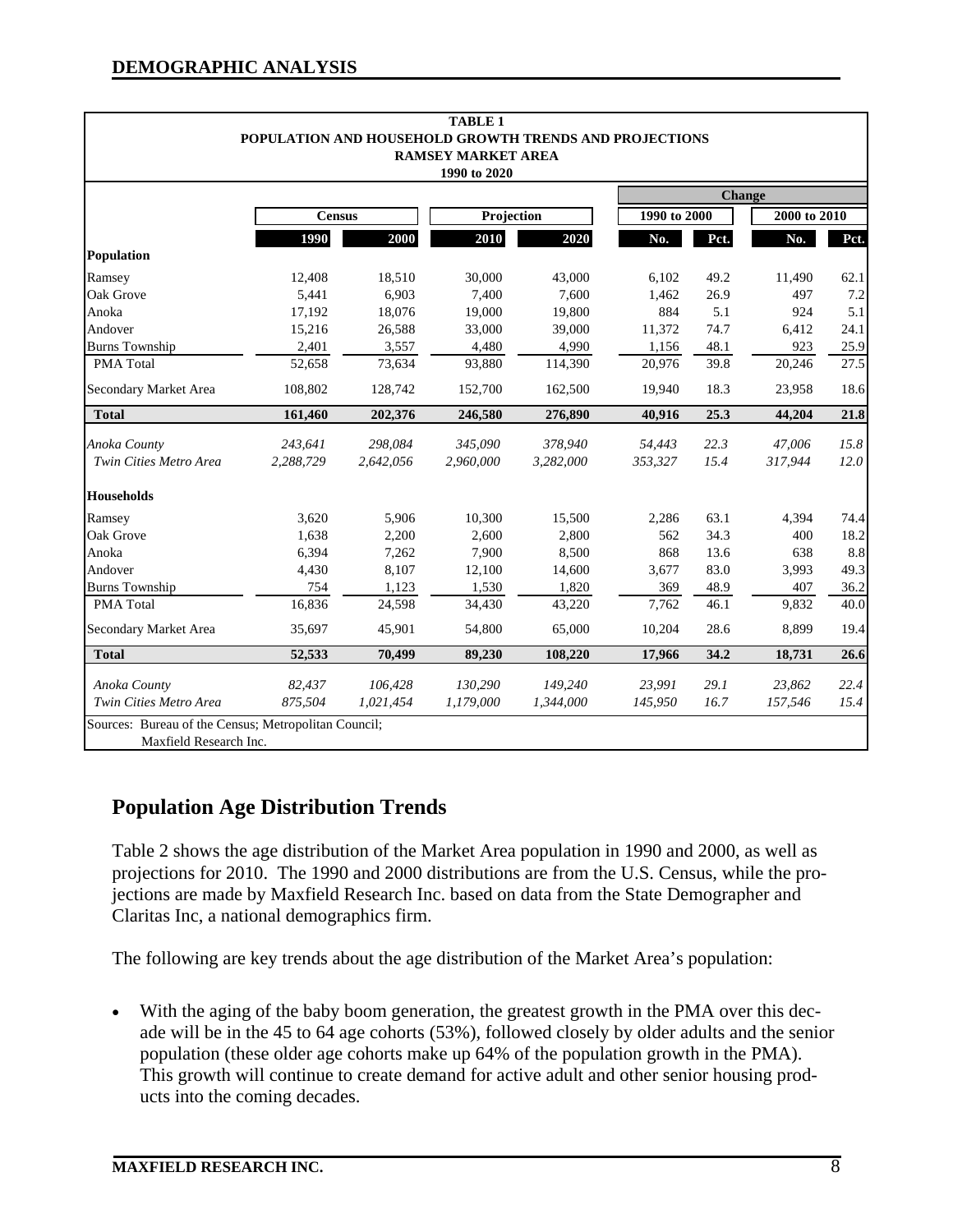|                                               |                        |         | <b>TABLE 2</b>             |           |         |               |        |
|-----------------------------------------------|------------------------|---------|----------------------------|-----------|---------|---------------|--------|
|                                               |                        |         | PROJECTED AGE DISTRIBUTION |           |         |               |        |
|                                               |                        |         | <b>RAMSEY MARKET AREA</b>  |           |         |               |        |
|                                               |                        |         | 1990 to 2010               |           |         |               |        |
|                                               |                        |         |                            |           |         | <b>Change</b> |        |
|                                               | <b>Census</b>          |         | <b>Forecast</b>            | 1990-2000 |         | 2000-2010     |        |
| Age                                           | 1990                   | 2000    | 2010                       | No.       | Pct.    | No.           | Pct.   |
| <b>Primary Market Area</b>                    |                        |         |                            |           |         |               |        |
| Under 20                                      | 18,740                 | 25,105  | 29,240                     | 6,365     | 34.0    | 4,135         | 16.5   |
| 20 to 24                                      | 3,553                  | 3,686   | 4,950                      | 133       | 3.7     | 1,264         | 34.3   |
| 25 to 34                                      | 10,111                 | 10,984  | 12,150                     | 873       | 8.6     | 1,166         | 10.6   |
| 35 to 44                                      | 9,429                  | 14,655  | 15,390                     | 5,226     | 55.4    | 735           | 5.0    |
| 45 to 54                                      | 5,788                  | 10,138  | 15,490                     | 4,350     | 75.2    | 5,352         | 52.8   |
| 55 to 64                                      | 2,425                  | 5,283   | 9,630                      | 2,858     | 117.9   | 4,347         | 82.3   |
| 65 to 74                                      | 1,516                  | 2,076   | 4,590                      | 560       | 36.9    | 2,514         | 121.1  |
| 75 and over                                   | 1,096                  | 1,707   | 2,440                      | 611       | 55.7    | 733           | 42.9   |
| <b>Total</b>                                  | 52,658                 | 73,634  | 93,880                     | 20,976    | 39.8    | 20,246        | 27.5   |
| <b>Secondary Market Area</b>                  |                        |         |                            |           |         |               |        |
| Under 20                                      | 38,343                 | 41,679  | 44,880                     | 3,336     | 8.7     | 3,201         | 7.7    |
| 20 to 24                                      | 7,279                  | 7,536   | 9,150                      | 257       | 3.5     | 1,614         | 21.4   |
| 25 to 34                                      | 24,178                 | 19,796  | 21,560                     | $-4,382$  | $-18.1$ | 1,764         | 8.9    |
| 35 to 44                                      | 18,583                 | 24,894  | 23,120                     | 6,311     | 34.0    | $-1,774$      | $-7.1$ |
| 45 to 54                                      | 10,649                 | 17,510  | 24,130                     | 6,861     | 64.4    | 6,620         | 37.8   |
| 55 to 64                                      | 5,658                  | 9,630   | 16,420                     | 3,972     | 70.2    | 6,790         | 70.5   |
| 65 to 74                                      | 2,687                  | 4,988   | 8,540                      | 2,301     | 85.6    | 3,552         | 71.2   |
| 75 and over                                   | 1,425                  | 2,709   | 4,900                      | 1,284     | 90.1    | 2,191         | 80.9   |
| <b>Total</b>                                  | 108,802                | 128,742 | 152,700                    | 19,940    | 18.3    | 23,958        | 18.6   |
| <b>Market Area Total</b>                      |                        |         |                            |           |         |               |        |
| Under 20                                      | 57,083                 | 66,784  | 74,120                     | 9,701     | 17.0    | 7,336         | 11.0   |
| 20 to 24                                      | 10,832                 | 11,222  | 14,100                     | 390       | 3.6     | 2,878         | 25.6   |
| 25 to 34                                      | 34,289                 | 30,780  | 33,710                     | $-3,509$  | $-10.2$ | 2,930         | 9.5    |
| 35 to 44                                      | 28,012                 | 39,549  | 38,510                     | 11,537    | 41.2    | $-1,039$      | $-2.6$ |
| 45 to 54                                      | 16,437                 | 27,648  | 39,620                     | 11,211    | 68.2    | 11,972        | 43.3   |
| 55 to 64                                      | 8,083                  | 14,913  | 26,050                     | 6,830     | 84.5    | 11,137        | 74.7   |
| 65 to 74                                      | 4,203                  | 7,064   | 13,130                     | 2,861     | 68.1    | 6,066         | 85.9   |
| 75 and over                                   | 2,521                  | 4,416   | 7,340                      | 1,895     | 75.2    | 2,924         | 66.2   |
| <b>Total</b>                                  | 161,460                | 202,376 | 246,580                    | 40,916    | 25.3    | 44,204        | 21.8   |
| Sources: Bureau of the Census; Claritas, Inc. |                        |         |                            |           |         |               |        |
|                                               | Maxfield Research Inc. |         |                            |           |         |               |        |

• While the aging of the baby boom generation will result in strong growth of the senior population over the next few decades, an influx of younger and middle-aged individuals and families to the total Market Area will result in steady growth of the 25 to 54 population (from roughly 98,000 people in 2000 to 111,800 people in  $2010 -$  or  $14\%$  growth). This steady growth will result in continued demand for single-family and multifamily homes.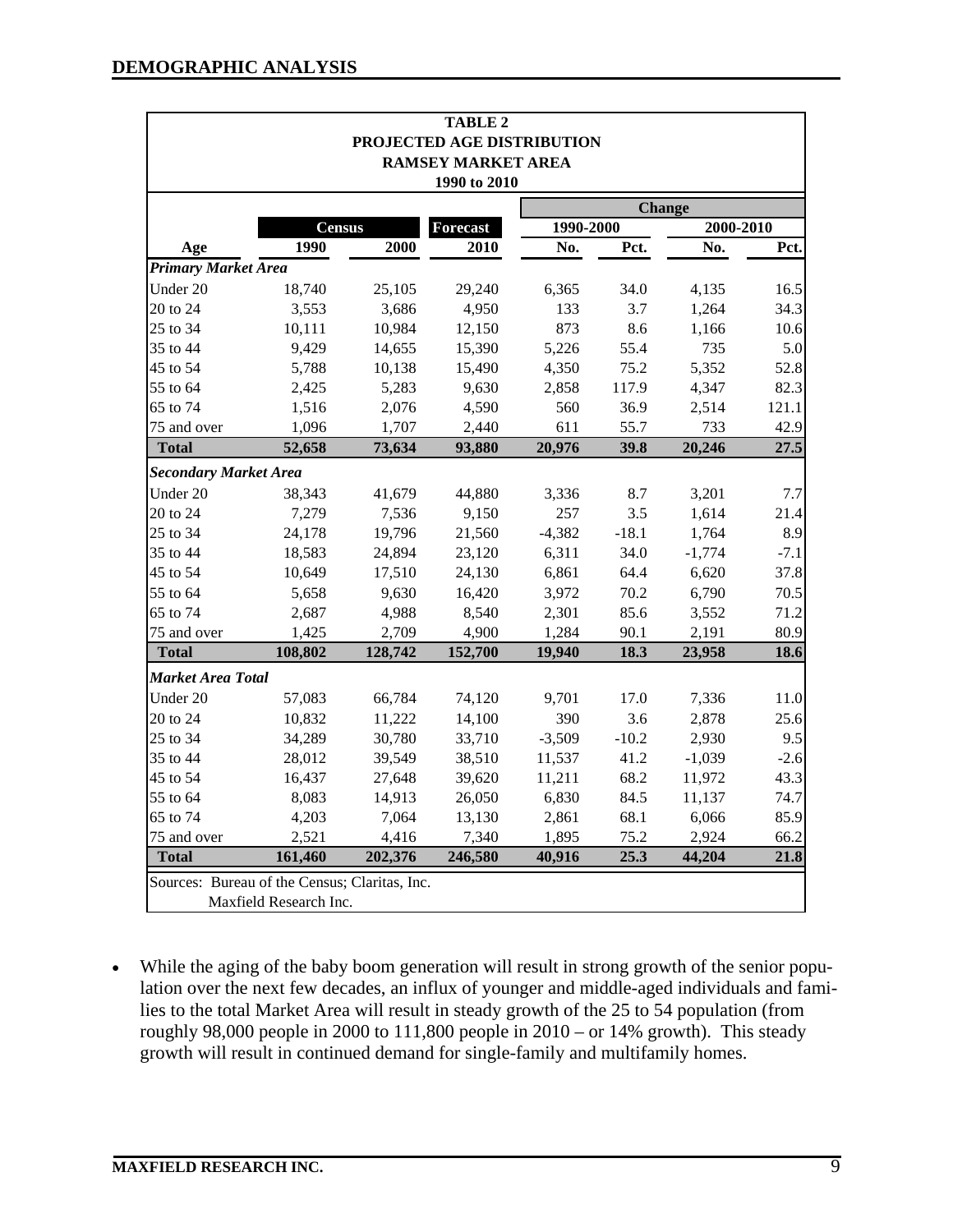- The 20-34 age group declined by over 3,000 people during the 1990s in the PMA and SMA combined. This decline was due to younger baby boomers being replaced by the baby bust generation. This decade, baby busters are being replaced by the echo boom, and thus the 20- 34 age group is projected to grow by over 5,800 people in the PMA and SMA combined. Since there younger people are often single and in jobs with beginning wages, their growth should increase demand for affordable housing options.
- Though the senior population (65+) in Ramsey is small it continues to grow. In 1990, the senior population in Ramsey was 247 people (9.5% of the senior population in the PMA), in 2000 this age cohort grew to 512 (13.5%). Based on these figures the senior population of Ramsey is expected to grow to nearly 1,300 people making up roughly 18% of the senior population of the PMA.



# **Household Income by Age of Householder**

According to HUD guidelines, Maxfield Research Inc. has defined workforce households as households with 30% to 80% of median household income. This establishes an income range of \$16,170 for a single person household to \$61,600 for a family of four. Table 3 presents HUD's breakdown of median household income by percentage and the size of the household.

The estimated distribution of household incomes in the Market Area for 2005 and 2010 is shown in Table 4 and 5. The data was estimated by Maxfield Research and is based on income trends provided by Claritas Inc. The data helps ascertain the demand for different housing products based on the size of the market at specific cost levels.

The Department of Housing and Urban Development defines affordable housing costs as 30% of a household's adjusted gross income. Maxfield Research Inc. uses a figure of 25% to 30% for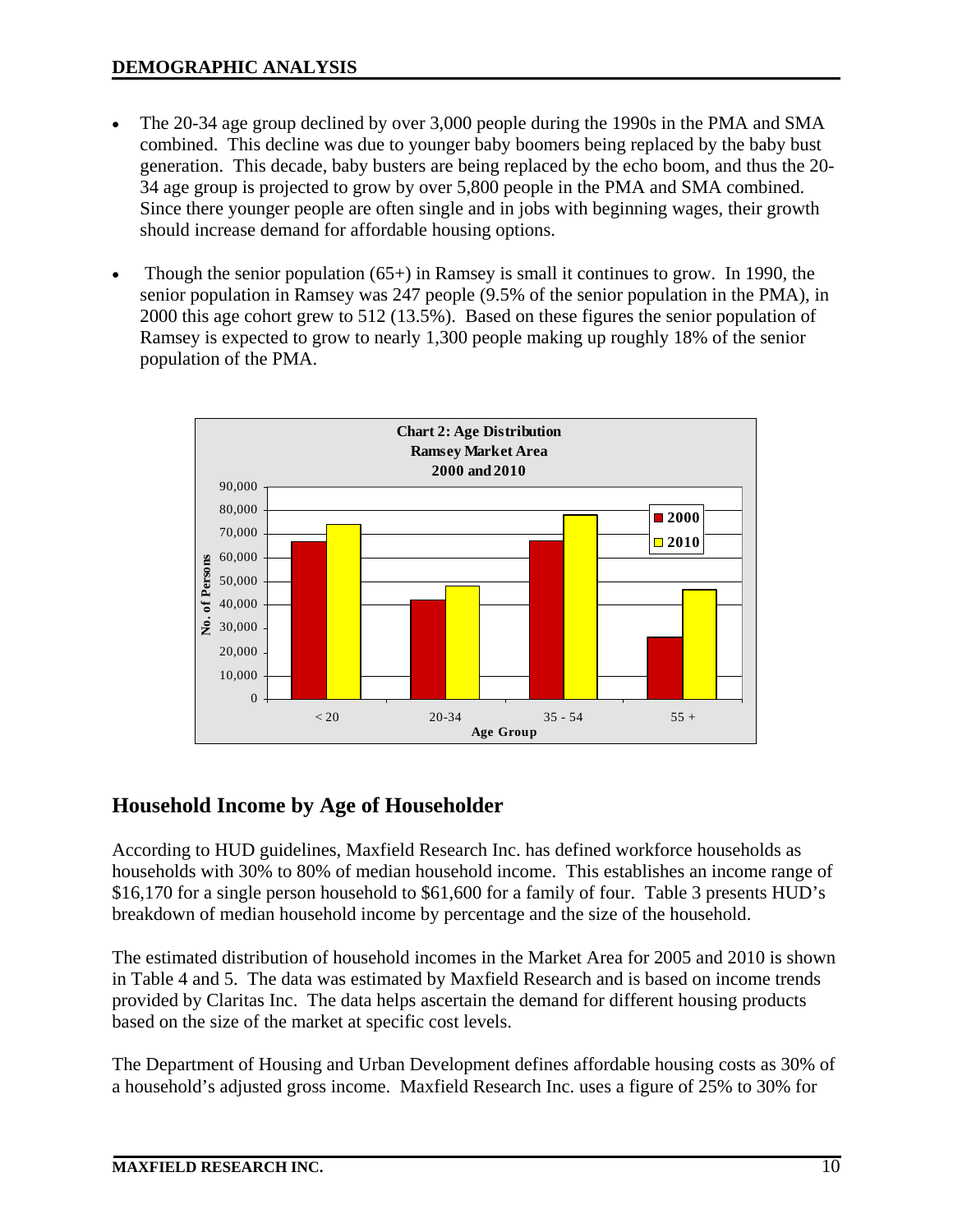younger households and 40% or more for seniors, since seniors generally have lower living expenses and can often sell their homes and use the proceeds toward rent payments.

| <b>TABLE 3</b><br><b>HUD MEDIAN HOUSEHOLD INCOME</b><br><b>ANOKA COUNTY</b><br>Febuary 2005 |          |                                          |          |  |  |  |  |  |  |  |  |  |
|---------------------------------------------------------------------------------------------|----------|------------------------------------------|----------|--|--|--|--|--|--|--|--|--|
| <b>Household</b><br><b>Percentage of Median Income</b><br>Size<br>30%<br>50%<br>60%         |          |                                          |          |  |  |  |  |  |  |  |  |  |
| 1                                                                                           | \$16,170 | \$26,950                                 | \$32,340 |  |  |  |  |  |  |  |  |  |
| $\mathfrak{D}$                                                                              | \$18,480 | \$30,800                                 | \$36,960 |  |  |  |  |  |  |  |  |  |
| 3                                                                                           | \$20,790 | \$34,650                                 | \$41,580 |  |  |  |  |  |  |  |  |  |
| 4                                                                                           | \$23,100 | \$38,500                                 | \$46,200 |  |  |  |  |  |  |  |  |  |
| 5                                                                                           | \$24,960 | \$41,600                                 | \$49,920 |  |  |  |  |  |  |  |  |  |
| 6                                                                                           | \$26,790 | \$44,650                                 | \$53,580 |  |  |  |  |  |  |  |  |  |
| 7                                                                                           | \$28,650 | \$47,750                                 | \$57,300 |  |  |  |  |  |  |  |  |  |
| 8                                                                                           | \$30,480 | \$50,800                                 | \$60,960 |  |  |  |  |  |  |  |  |  |
|                                                                                             |          | Source: Minnesota Housing Finance Agency |          |  |  |  |  |  |  |  |  |  |

The following are key points from Table 4 and 5:

- The overall median household income in the Market Area is estimated at \$69,400 in 2005. This is higher than the Twin Cities Metro Area (7 county) median household income of \$62,500 (the median family income in the Twin Cities is \$77,000).
- Median incomes peak in the 45 to 54 age group at roughly \$81,300, as these householders are generally in their peak earning years. Seniors over age 75 had the lowest median income at roughly \$25,600. While their incomes are lower, most seniors also have fewer expenses and often own their home out-right.
- The youngest householders are strong candidates for affordable housing, since they tend to have lower incomes, less savings, and typically do not have equity in an existing home. In 2005, the median income of 15-24 year old households was \$47,000 in the PMA and SMA, combined.
- By 2010 the median household income is expected to rise to more than \$78,000 in the total Market Area. Incomes in the PMA are expected to rise at a greater rate than incomes in the SMA. Senior incomes are also expected to rise by a greater percentage then the other age cohorts in the Market Area.
- In 2005 there are estimated to be 23,800 households in the Market Area that qualify as workforce households and fit into the 15-64 age cohort. Based on a 13% increase in the median income we estimate that by 2010 this number will increase to 25,821 households.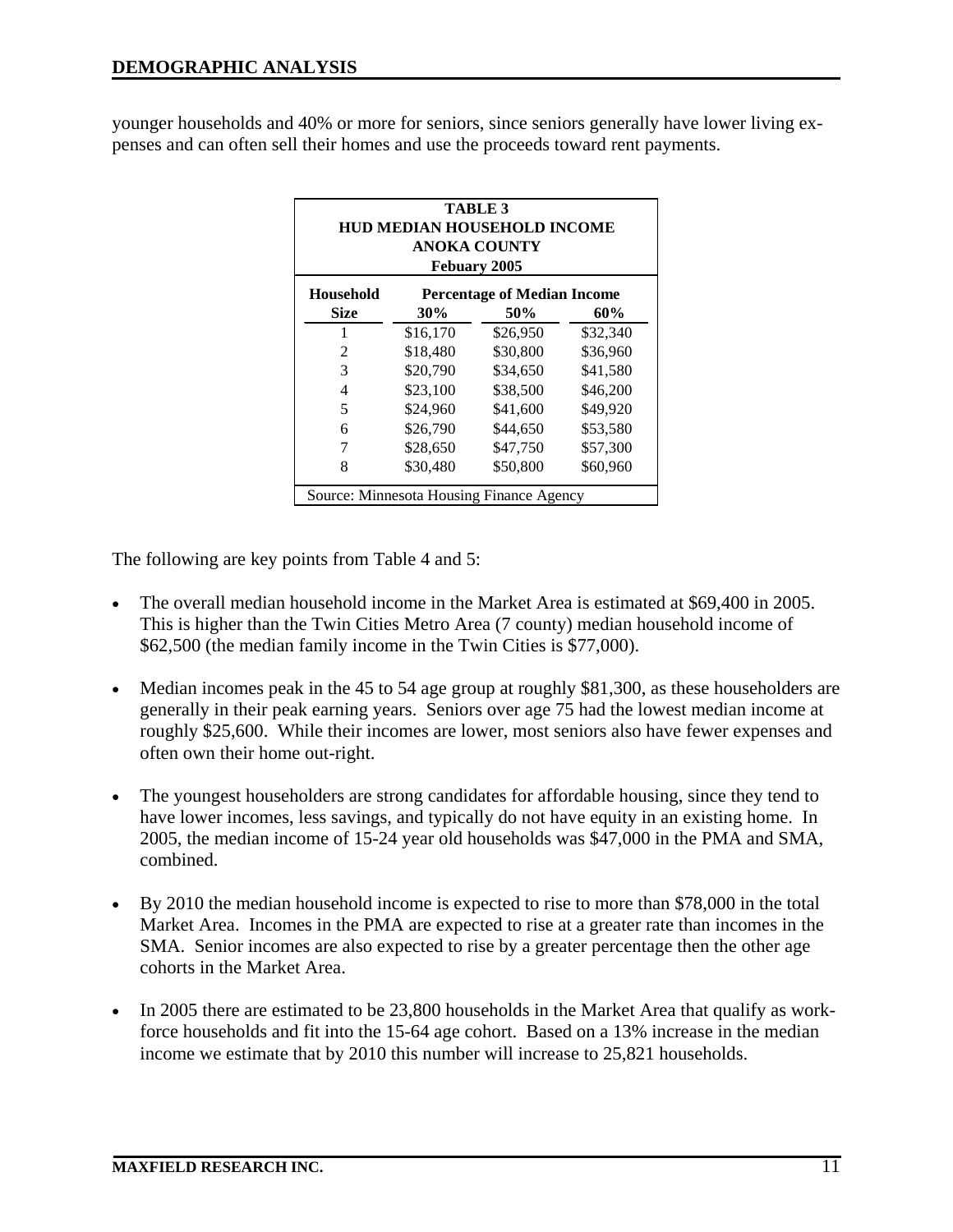|                              |              |           | <b>TABLE 4</b> |                                        |                    |          |           |          |
|------------------------------|--------------|-----------|----------------|----------------------------------------|--------------------|----------|-----------|----------|
|                              |              |           |                | HOUSEHOLD INCOME BY AGE OF HOUSEHOLDER |                    |          |           |          |
|                              |              |           |                | <b>RAMSEY HOUSING MARKET AREA</b>      |                    |          |           |          |
|                              |              |           | 2005           |                                        |                    |          |           |          |
|                              |              |           |                |                                        | Age of Householder |          |           |          |
| <b>Ramsey PMA</b>            | <b>Total</b> | $15 - 24$ | $25 - 34$      | 35-44                                  | 45-54              | $55-64$  | $65 - 74$ | $75+$    |
| Less than \$15,000           | 1,258        | 153       | 139            | 135                                    | 214                | 124      | 174       | 321      |
| \$15,000 to \$24,999         | 1,563        | 103       | 238            | 178                                    | 241                | 158      | 279       | 364      |
| \$25,000 to \$34,999         | 1,621        | 140       | 267            | 275                                    | 212                | 233      | 286       | 208      |
| \$35,000 to \$49,999         | 3,100        | 182       | 509            | 770                                    | 525                | 449      | 444       | 221      |
| \$50,000 to \$74,999         | 7,294        | 219       | 1,443          | 2,183                                  | 1,599              | 1,229    | 472       | 150      |
| \$75,000 to \$99,999         | 6,287        | 92        | 1,277          | 2,005                                  | 1,785              | 867      | 192       | 69       |
| \$100,000 or more            | 8,385        | 72        | 1,277          | 2,564                                  | 2,693              | 1,430    | 243       | 107      |
| Total                        | 29,510       | 960       | 5,150          | 8,110                                  | 7,270              | 4,490    | 2,090     | 1,440    |
| Median Income                | \$74,716     | \$41,932  | \$74,640       | \$81,405                               | \$86,811           | \$76,487 | \$45,330  | \$26,667 |
| <b>Secondary Market Area</b> | <b>Total</b> | 15-24     | 25-34          | 35-44                                  | 45-54              | 55-64    | 65-74     | $75+$    |
| Less than \$15,000           | 2,295        | 169       | 283            | 277                                    | 278                | 301      | 401       | 586      |
| \$15,000 to \$24,999         | 2,795        | 182       | 385            | 308                                    | 317                | 411      | 598       | 595      |
| \$25,000 to \$34,999         | 3,847        | 275       | 824            | 693                                    | 498                | 573      | 592       | 392      |
| \$35,000 to \$49,999         | 7,450        | 476       | 1,625          | 1,572                                  | 1,435              | 1,051    | 855       | 438      |
| \$50,000 to \$74,999         | 13,355       | 722       | 2,922          | 3,658                                  | 3,073              | 1,931    | 875       | 174      |
| \$75,000 to \$99,999         | 9,944        | 267       | 2,093          | 3,036                                  | 2,604              | 1,460    | 406       | 78       |
| \$100,000 or more            | 10,664       | 98        | 1,548          | 3,207                                  | 3,506              | 1,784    | 414       | 107      |
| Total                        | 50,350       | 2,190     | 9,680          | 12,750                                 | 11,710             | 7,510    | 4,140     | 2,370    |
|                              |              |           |                |                                        |                    |          |           |          |
| <b>Median Income</b>         | \$66,450     | \$49,767  | \$64,736       | \$74,097                               | \$77,447           | \$68,384 | \$43,409  | \$25,104 |
| <b>Total Market Area</b>     | <b>Total</b> | 15-24     | 25-34          | 35-44                                  | 45-54              | 55-64    | 65-74     | $75+$    |
| Less than \$15,000           | 3,553        | 322       | 421            | $\overline{411}$                       | 491                | 425      | 575       | 907      |
| \$15,000 to \$24,999         | 4,359        | 286       | 624            | 486                                    | 559                | 569      | 877       | 959      |
| \$25,000 to \$34,999         | 5,468        | 415       | 1,091          | 968                                    | 710                | 806      | 878       | 600      |
| \$35,000 to \$49,999         | 10,551       | 658       | 2,134          | 2,342                                  | 1,960              | 1,500    | 1,299     | 658      |
| \$50,000 to \$74,999         | 20,649       | 941       | 4,365          | 5,841                                  | 4,671              | 3,160    | 1,346     | 324      |
| \$75,000 to \$99,999         | 16,231       | 358       | 3,370          | 5,041                                  | 4,389              | 2,327    | 598       | 148      |
| \$100,000 or more            | 19,049       | 170       | 2,825          | 5,771                                  | 6,199              | 3,213    | 657       | 214      |
| Total                        | 79,860       | 3,150     | 14,830         | 20,860                                 | 18,980             | 12,000   | 6,230     | 3,810    |
| Median Income                | \$69,370     | \$47,598  | \$68,010       | \$76,893                               | \$81,256           | \$71,364 | \$44,066  | \$25,645 |

Sources: U.S. Census Bureau; Claritas; MetCouncil; Maxfield Research, Inc.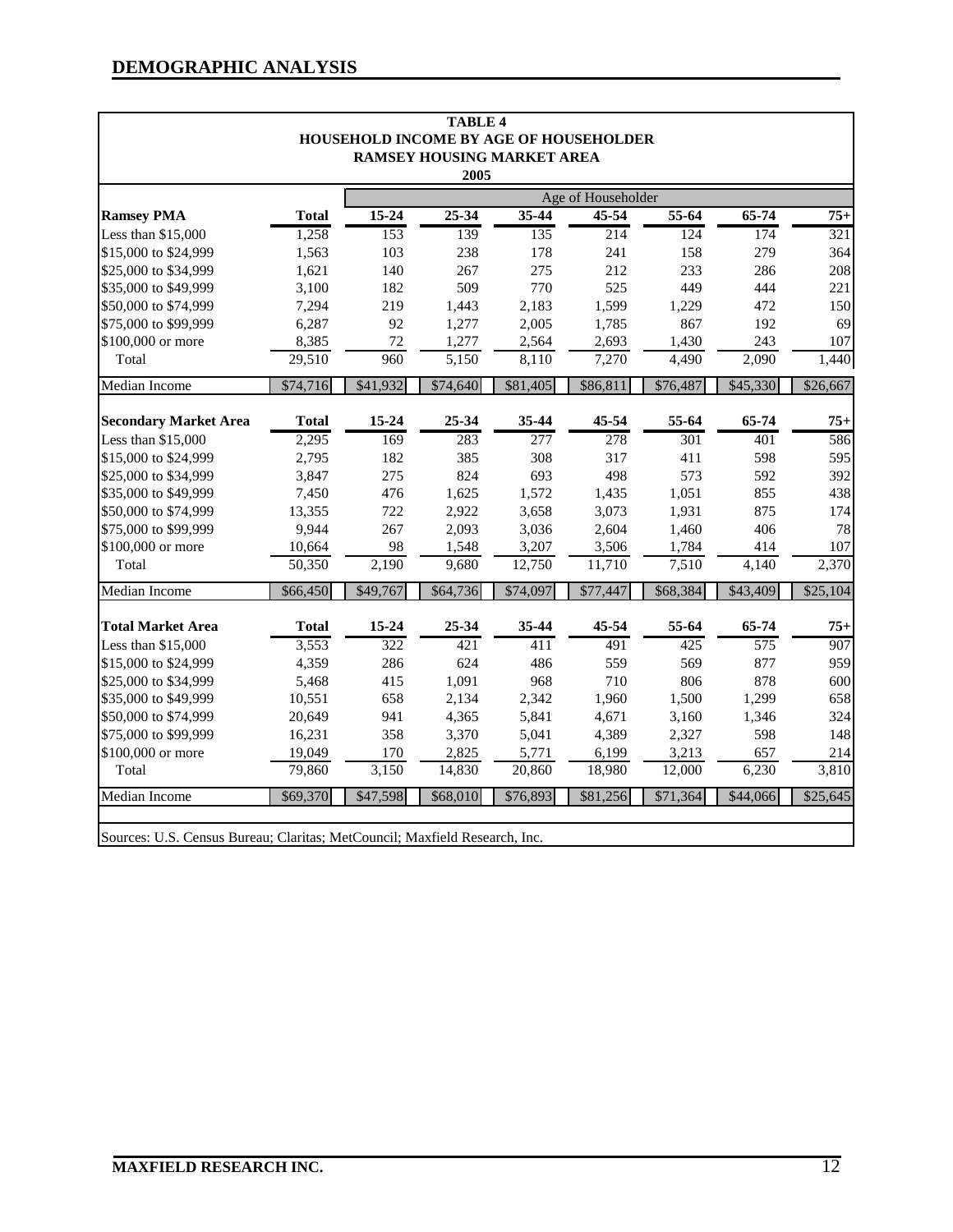|                                                                            |                  |                    | <b>TABLE 5</b> |                                   |                                        |                |                |                  |
|----------------------------------------------------------------------------|------------------|--------------------|----------------|-----------------------------------|----------------------------------------|----------------|----------------|------------------|
|                                                                            |                  |                    |                |                                   | HOUSEHOLD INCOME BY AGE OF HOUSEHOLDER |                |                |                  |
|                                                                            |                  |                    |                | <b>RAMSEY HOUSING MARKET AREA</b> |                                        |                |                |                  |
|                                                                            |                  |                    | 2010           |                                   |                                        |                |                |                  |
|                                                                            |                  |                    |                |                                   | Age of Householder                     |                |                |                  |
| <b>Ramsey PMA</b>                                                          | <b>Total</b>     | $15 - 24$          | 25-34          | $35 - 44$                         | 45-54                                  | $55-64$        | $65 - 74$      | $75+$            |
| Less than \$15,000                                                         | 1,215            | 149                | 125            | 133                               | 211                                    | 134            | 166            | 296              |
| \$15,000 to \$24,999                                                       | 1,499            | 98                 | 200            | 152                               | 243                                    | 141            | 285            | 380              |
| \$25,000 to \$34,999                                                       | 1,491            | 129                | 198            | 216                               | 214                                    | 177            | 287            | 268              |
| \$35,000 to \$49,999                                                       | 2,911            | 201                | 436            | 578                               | 443                                    | 464            | 512            | 278              |
| \$50,000 to \$74,999                                                       | 7,025            | 215                | 1,218          | 1,730                             | 1,480                                  | 1,398          | 756            | 229              |
| \$75,000 to \$99,999                                                       | 7,080            | 157                | 1,349          | 2,014                             | 1,976                                  | 1,184          | 332            | 70               |
| \$100,000 or more                                                          | 13,209           | 141                | 1,904          | 3,638                             | 4,394                                  | 2,381          | 552            | 200              |
| Total                                                                      | 34,430           | 1,090              | 5,430          | 8,460                             | 8,960                                  | 5,880          | 2,890          | 1,720            |
| Median Income                                                              | \$85,855         | \$47,566           | \$84,961       | \$92,644                          | \$98,910                               | \$88,198       | \$56,438       | \$31,861         |
| <b>Secondary Market Area</b>                                               | <b>Total</b>     | 15-24              | 25-34          | 35-44                             | 45-54                                  | 55-64          | 65-74          | $75+$            |
| Less than \$15,000                                                         | 2,131            | 162                | 232            | 195                               | 268                                    | 299            | 403            | $\overline{571}$ |
| \$15,000 to \$24,999                                                       |                  | 170                | 348            | 217                               | 285                                    | 380            |                | 597              |
| \$25,000 to \$34,999                                                       | 2,602<br>3,375   | 187                | 553            | 446                               | 401                                    | 569            | 605<br>679     | 541              |
| \$35,000 to \$49,999                                                       | 6,873            |                    | 1,416          |                                   |                                        | 1,010          |                | 576              |
| \$50,000 to \$74,999                                                       | 13,079           | 448<br>768         |                | 1,085                             | 1,278<br>3,030                         |                | 1,060<br>1,074 | 373              |
| \$75,000 to \$99,999                                                       | 10,807           | 424                | 2,782<br>2,174 | 2,843                             |                                        | 2,210<br>1,842 | 589            | 122              |
|                                                                            |                  |                    |                | 2,755                             | 2,900                                  |                |                |                  |
| \$100,000 or more<br>Total                                                 | 15,932<br>54,800 | 261                | 2,425<br>9,930 | 4,199<br>11,740                   | 5,169                                  | 2,970          | 699<br>5,110   | 209<br>2,990     |
|                                                                            |                  | $\overline{2,}420$ |                |                                   | 13,330                                 | 9,280          |                |                  |
| Median Income                                                              | \$73,736         | \$57,902           | \$71,710       | \$84,839                          | \$87,102                               | \$77,337       | \$47,271       | \$31,037         |
| <b>Total Market Area</b>                                                   | <b>Total</b>     | 15-24              | 25-34          | 35-44                             | 45-54                                  | 55-64          | 65-74          | $75+$            |
| Less than \$15,000                                                         | 3,345            | $\overline{311}$   | 357            | 328                               | 478                                    | 434            | 569            | 867              |
| \$15,000 to \$24,999                                                       | 4,101            | 268                | 547            | 369                               | 528                                    | 521            | 890            | 977              |
| \$25,000 to \$34,999                                                       | 4,866            | 316                | 751            | 662                               | 615                                    | 746            | 967            | 809              |
| \$35,000 to \$49,999                                                       | 9,784            | 649                | 1,853          | 1,663                             | 1,721                                  | 1,474          | 1,572          | 854              |
| \$50,000 to \$74,999                                                       | 20,105           | 983                | 4,000          | 4,573                             | 4,510                                  | 3,608          | 1,830          | 602              |
| \$75,000 to \$99,999                                                       | 17,887           | 581                | 3,523          | 4,769                             | 4,876                                  | 3,026          | 921            | 192              |
| \$100,000 or more                                                          | 29,141           | 402                | 4,329          | 7,837                             | 9,563                                  | 5,351          | 1,251          | 409              |
| Total                                                                      | 89,230           | 3,510              | 15,360         | 20,200                            | 22,290                                 | 15,160         | 8,000          | 4,710            |
| Median Income                                                              | \$78,373         | \$55,348           | \$76,215       | \$88,134                          | \$91,887                               | \$81,586       | \$50,025       | \$31,310         |
| Sources: U.S. Census Bureau; Claritas; MetCouncil; Maxfield Research, Inc. |                  |                    |                |                                   |                                        |                |                |                  |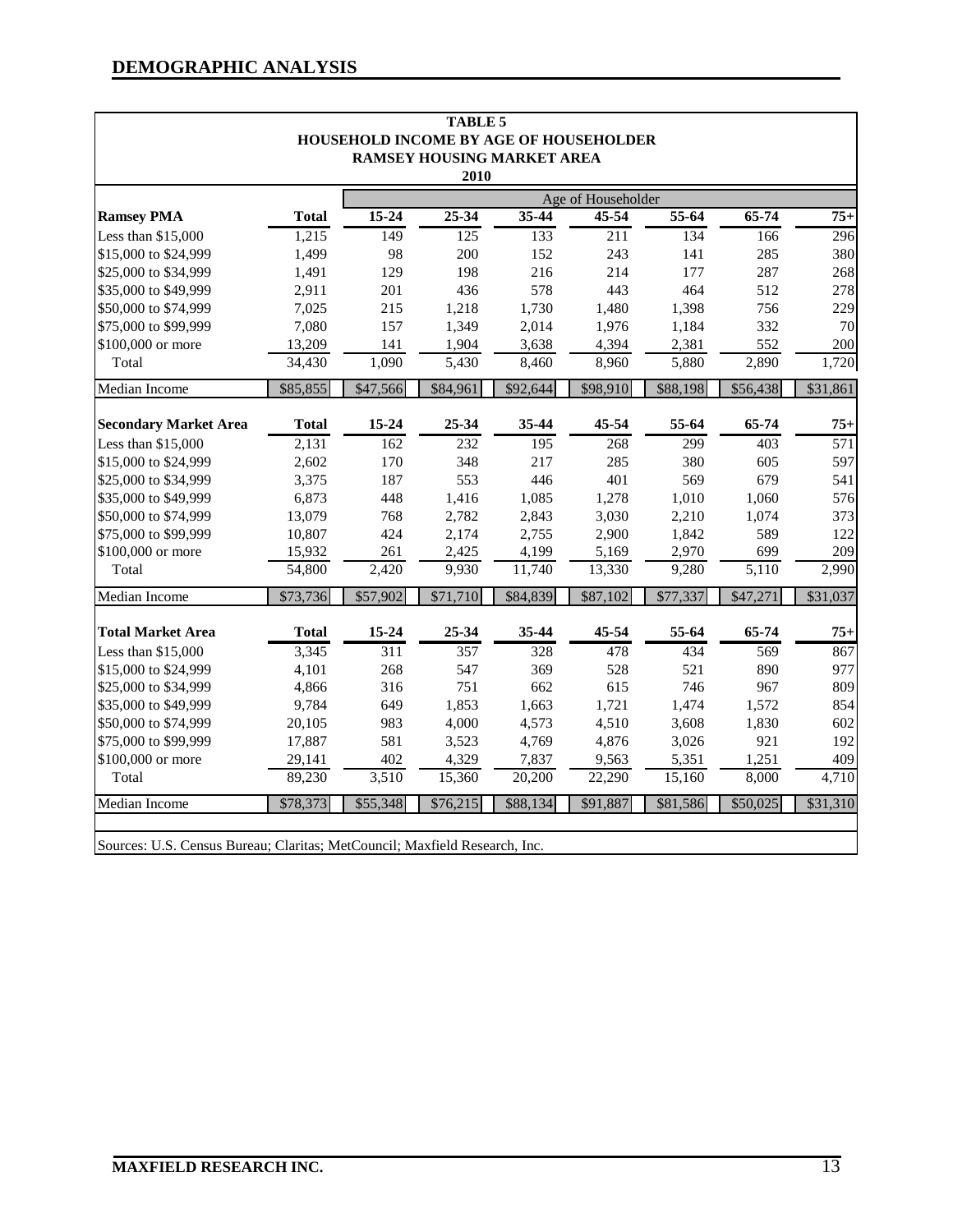### **Homeownership Rate Trends**

Table 6 shows the number of owner and renter households in the PMA and SMA from 1990 to 2000. These figures are from the Census Bureau. Key points derived from the table are:

- In 1990, 84% of all households in the Market Area owned their housing. By 2000, that percentage increased to 85%, as roughly 90% of the new households added during the 1990s were owners. Contributing to the increase in the homeownership rate during the 1990s were the aging of the baby boomers into peak homeownership years, increased development of single-family homes and for-sale townhomes in the Market Area, and low mortgage interest rates and easier financing qualifications that made homeownership more obtainable for younger households.
- In 2000, the homeownership rate peaked in the 55 to 64 age cohort (92%) and then declined gradually the older the household. While a similar proportion of householders age 75+ and 25 to 34 rented their housing in 2000, the number of young adult renters (2,931) outnumbered the older adult renters (1,141).
- Table 6 shows that younger people have much higher propensity to rent. As their population increases (as shown in Table 2), the number of young renters is projected to increase this decade as well. A portion of these young renters will need affordable housing, as they also have lower incomes.
- Despite having moderate incomes, most seniors often are not candidates for affordable rental housing since they are already homeowners (82% of 65-74 in PMA and 50% of 75+ seniors). Many of the 75+ senior renters are those in communities with services or in market rate buildings. A portion, however, do need assistance.

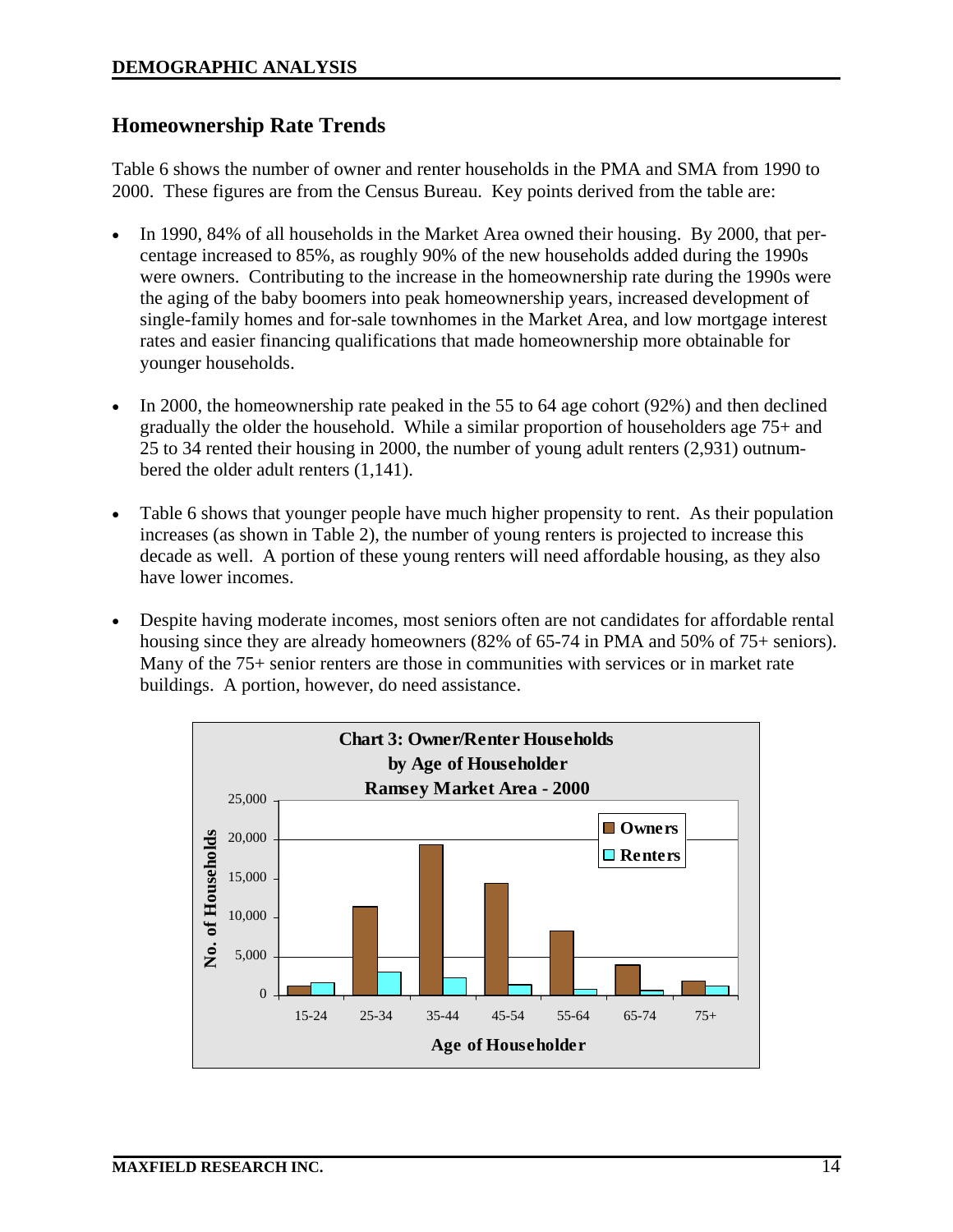|                                                       |                                                                      |                           |           |        |        |       | TABLE 6                                   |       |       |      |       |      |       |       |        |        |
|-------------------------------------------------------|----------------------------------------------------------------------|---------------------------|-----------|--------|--------|-------|-------------------------------------------|-------|-------|------|-------|------|-------|-------|--------|--------|
|                                                       |                                                                      |                           |           |        |        |       | <b>TENURE BY AGE OF HOUSEHOLDER</b>       |       |       |      |       |      |       |       |        |        |
|                                                       |                                                                      |                           |           |        |        |       | <b>RAMSEY MARKET AREA</b><br>1990 to 2000 |       |       |      |       |      |       |       |        |        |
|                                                       |                                                                      |                           |           |        |        |       |                                           |       |       |      |       |      |       |       |        |        |
|                                                       |                                                                      | <b>Age of Householder</b> |           |        |        |       |                                           |       |       |      |       |      |       |       |        |        |
|                                                       | $15 - 24$                                                            |                           | $25 - 34$ |        | 35-44  |       | 45-54                                     |       | 55-64 |      | 65-74 |      | $75+$ |       | Total  |        |
|                                                       | Own                                                                  | Rent                      | Own       | Rent   | Own    | Rent  | Own                                       | Rent  | Own   | Rent | Own   | Rent | Own   | Rent  | Own    | Rent   |
|                                                       |                                                                      |                           |           |        |        |       | 2000                                      |       |       |      |       |      |       |       |        |        |
| <b>Primary Market Area</b>                            | 287                                                                  | 544                       | 3,983     | 881    | 7,010  | 754   | 5,113                                     | 469   | 2,853 | 255  | 1,046 | 235  | 571   | 597   | 20,863 | 3,735  |
| Pct. Own                                              | 34.5%                                                                |                           | 81.9%     |        | 90.3%  |       | 91.6%                                     |       | 91.8% |      | 81.7% |      | 48.9% |       | 84.8%  |        |
| Secondary Market Area                                 | 849                                                                  | 1,119                     | 7,381     | 2,050  | 12,263 | 1,503 | 9,260                                     | 816   | 5,310 | 428  | 2,854 | 318  | 1,206 | 544   | 39,123 | 6,778  |
| Pct. Own                                              | 43.1%<br>78.3%<br>89.1%<br>90.0%<br>85.2%<br>91.9%<br>92.5%<br>68.9% |                           |           |        |        |       |                                           |       |       |      |       |      |       |       |        |        |
| <b>Market Area Total</b>                              | 1,136                                                                | 1,663                     | 11,364    | 2,931  | 19,273 | 2,257 | 14,373                                    | 1,285 | 8,163 | 683  | 3,900 | 553  | 1,777 | 1,141 | 59,986 | 10,513 |
| Pct. Own                                              | 40.6%                                                                |                           | 79.5%     |        | 89.5%  |       | 91.8%                                     |       | 92.3% |      | 87.6% |      | 60.9% |       | 85.1%  |        |
|                                                       |                                                                      |                           |           |        |        |       |                                           |       |       |      |       |      |       |       |        |        |
|                                                       |                                                                      |                           |           |        |        |       | 1990                                      |       |       |      |       |      |       |       |        |        |
| <b>Primary Market Area</b>                            | 245                                                                  | 566                       | 3,481     | 1,156  | 4,437  | 540   | 3,058                                     | 253   | 1,277 | 169  | 721   | 235  | 373   | 325   | 13,592 | 3,244  |
| Pct. Own                                              | 30.2%                                                                |                           | 75.1%     |        | 89.2%  |       | 92.4%                                     |       | 88.3% |      | 75.4% |      | 53.4% |       | 80.7%  |        |
| Secondary Market Area                                 | 763                                                                  | 925                       | 9,538     | 2,156  | 9,221  | 1.027 | 5,711                                     | 448   | 3.181 | 280  | 1,414 | 297  | 446   | 290   | 30,274 | 5,423  |
| Pct. Own                                              | 45.2%                                                                |                           | 81.6%     |        | 90.0%  |       | 92.7%                                     |       | 91.9% |      | 82.6% |      | 60.6% |       | 84.8%  |        |
| <b>Market Area Total</b>                              | 1,008                                                                | 1,491                     | 13,019    | 3,312  | 13,658 | 1,567 | 8,769                                     | 701   | 4,458 | 449  | 2,135 | 532  | 819   | 615   | 43,866 | 8,667  |
| Pct. Own                                              | 40.3%                                                                |                           | 79.7%     |        | 89.7%  |       | 92.6%                                     |       | 90.8% |      | 80.1% |      | 57.1% |       | 83.5%  |        |
|                                                       |                                                                      |                           |           |        |        |       |                                           |       |       |      |       |      |       |       |        |        |
|                                                       |                                                                      |                           |           |        |        |       | Percentage Change 1990 to 2000            |       |       |      |       |      |       |       |        |        |
| Primary Market Area                                   | 17%                                                                  | $-4%$                     | 14%       | $-24%$ | 58%    | 40%   | 67%                                       | 85%   | 123%  | 51%  | 45%   | 0%   | 53%   | 84%   | 53%    | 15%    |
| Secondary Market Area                                 | 11%                                                                  | 21%                       | $-23%$    | $-5\%$ | 33%    | 46%   | 62%                                       | 82%   | 67%   | 53%  | 102%  | 7%   | 170%  | 88%   | 29%    | 25%    |
| Market Area Total                                     | 13%                                                                  | 12%                       | $-13%$    | $-12%$ | 41%    | 44%   | 64%                                       | 83%   | 83%   | 52%  | 83%   | 4%   | 117%  | 86%   | 37%    | 21%    |
|                                                       |                                                                      |                           |           |        |        |       |                                           |       |       |      |       |      |       |       |        |        |
| Sources: Bureau of the Census, Maxfield Research Inc. |                                                                      |                           |           |        |        |       |                                           |       |       |      |       |      |       |       |        |        |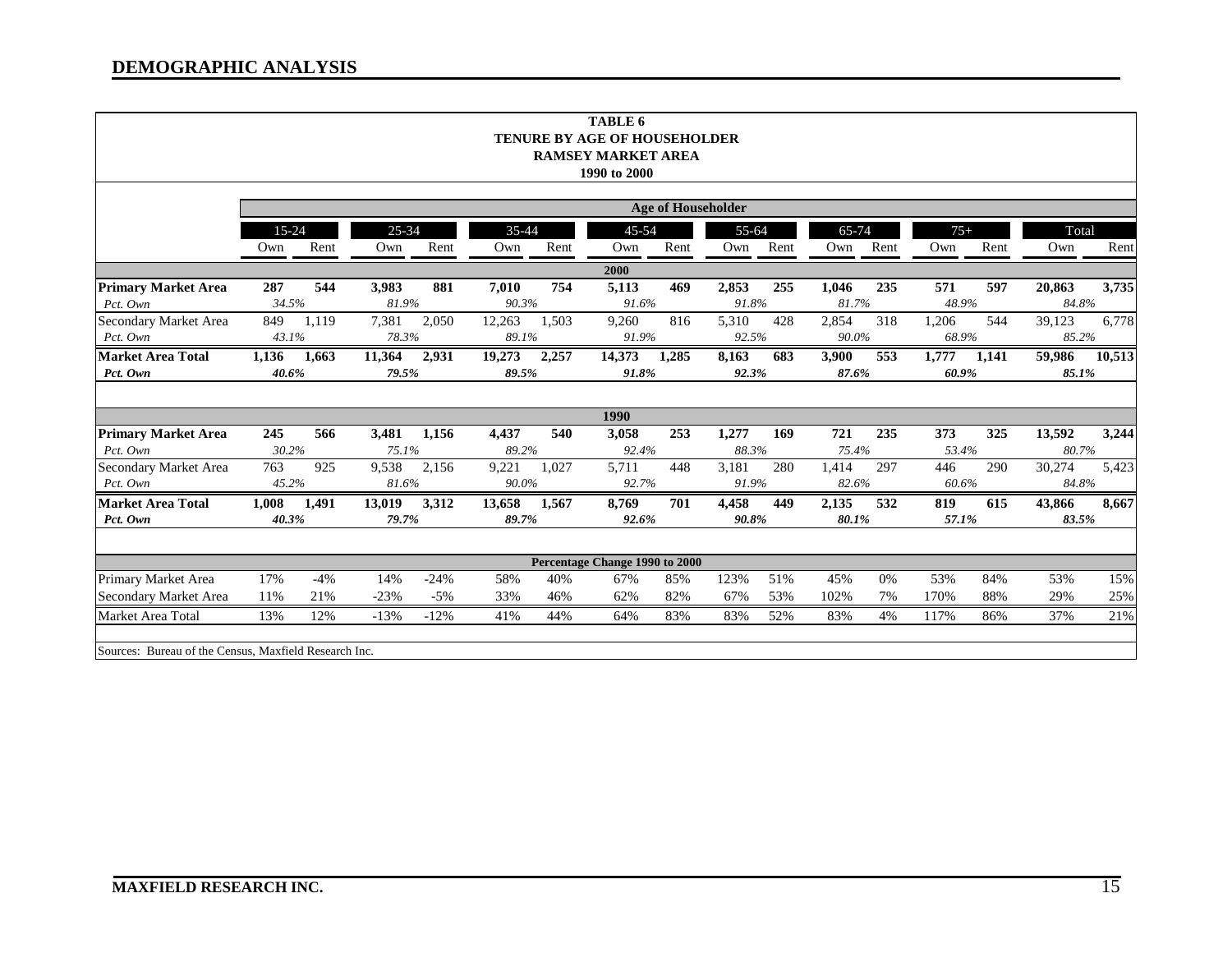# **Household Type**

Table 7 shows the changes in the types of households in the Market Area between 1990 and 2000. This data is important in that different household types tend to select different housing products. For example, married couple families with children are more likely to prefer singlefamily homes. Conversely, single households are more likely to select a multifamily product, either owned or rented. We discuss the changes in household types in the Market Area and the implications for the development of different housing products.

Key points from Table 7 are:

- During the 1990s, the Market Area saw an increase in the number of households that are married with children (1,473 households or 7%) and a greater increase in the number of households that are married without children (6,551 households or 50%). This is due to couples waiting longer to have children and baby boomers aging into their empty nester years. Married couples with children still represent the largest household type in the Market Area with 38% of all households, while married couples without children is the second largest household type representing 30% of households in the Market Area.
- In the PMA married couples with children increased by 2,029 households or 27%, while in the SMA, married couples with children actually decreased by 556 households or -4%. The primary reason for this is the SMA has an older population, and thus a much greater number of households becoming empty-nesters.
- The Market Area saw significant increases in other family households (a gain of 3,222 households or 50%) - which includes single-parents and unmarried couples with children. Roommate households also saw an increase in the Market Area during the 1990s, with an increase of 1,410 households (52%). This reflects a societal trend of unmarried couples living together. Many of these households are candidates for affordable rental housing, particularly single parents.
- People living alone saw the greatest rate of growth in the Market Area during the 1990s. The number of people living alone grew by 5,310 households (77%). This reflects the increased number of people choosing to remain single, some singles preferring not to have roommates, and an increase in the number of seniors. Because they rely on a single income, these households living alone are strong candidates for affordable rental housing.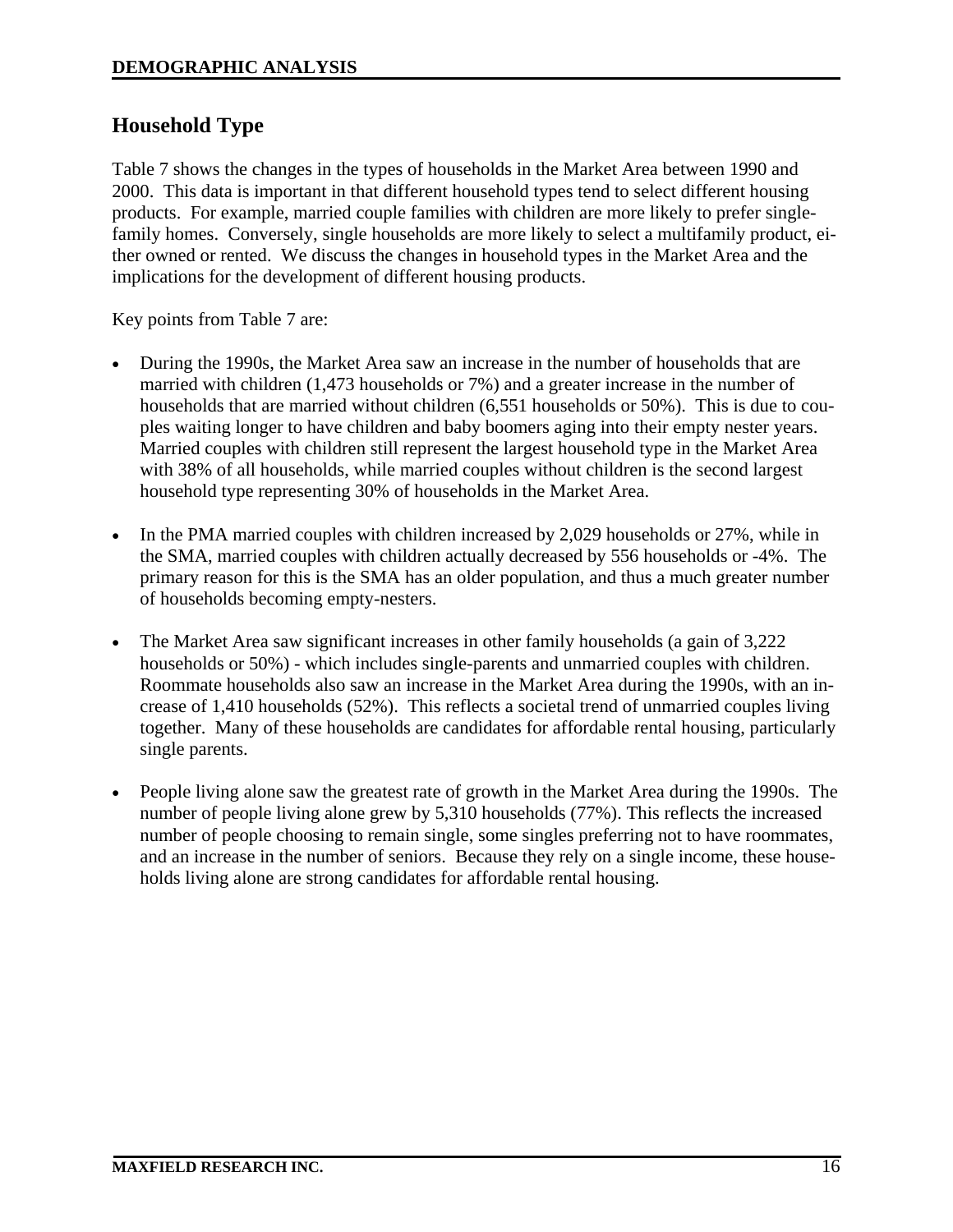| <b>TABLE 7</b>                                       |                   |        |                  |         |                           |               |         |       |                     |        |                              |       |
|------------------------------------------------------|-------------------|--------|------------------|---------|---------------------------|---------------|---------|-------|---------------------|--------|------------------------------|-------|
|                                                      |                   |        |                  |         | <b>HOUSEHOLD TYPE</b>     |               |         |       |                     |        |                              |       |
|                                                      |                   |        |                  |         | <b>RAMSEY MARKET AREA</b> |               |         |       |                     |        |                              |       |
|                                                      |                   |        |                  |         | 1990 & 2000               |               |         |       |                     |        |                              |       |
|                                                      |                   |        |                  |         | <b>Family Households</b>  |               |         |       |                     |        | <b>Non-Family Households</b> |       |
|                                                      | <b>Total HH's</b> |        | Married w/ Child |         | Married w/o Child         |               | Other * |       | <b>Living Alone</b> |        | Roommates**                  |       |
|                                                      | 1990              | 2000   | 1990             | 2000    | 1990                      | 2000          | 1990    | 2000  | 1990                | 2000   | 1990                         | 2000  |
| <b>Number of Households</b>                          |                   |        |                  |         |                           |               |         |       |                     |        |                              |       |
| Primary Market Area                                  | 16,836            | 24,598 | 7,410            | 9,439   | 4,500                     | 7,395         | 1,832   | 2,696 | 2,346               | 3,843  | 748                          | 1,225 |
| Secondary Market Area                                | 35,697            | 45,901 | 15,174           | 14,618  | 9,377                     | 13,033        | 4,664   | 7,022 | 4,539               | 8,352  | 1,943                        | 2,876 |
| Market Area Total                                    | 52,533            | 70,499 | 22,584           | 24,057  | 13,877                    | 20,428        | 6,496   | 9,718 | 6,885               | 12,195 | 2,691                        | 4,101 |
| <b>Percent of Total</b>                              |                   |        |                  |         |                           |               |         |       |                     |        |                              |       |
| Primary Market Area                                  | 100.0             | 100.0  | 44.0             | 38.4    | 26.7                      | 30.1          | 10.9    | 11.0  | 13.9                | 15.6   | 4.4                          | 5.0   |
| Secondary Market Area                                | 100.0             | 100.0  | 42.5             | 31.8    | 26.3                      | 28.4          | 13.1    | 15.3  | 12.7                | 18.2   | 5.4                          | 6.3   |
| Market Area Total                                    | 100.0             | 100.0  | 43.0             | 34.1    | 26.4                      | 29.0          | 12.4    | 13.8  | 13.1                | 17.3   | $\overline{5.1}$             | 5.8   |
| Minnesota                                            | 100.0             | 100.0  | 28.4             | 28.5    | 28.8                      | 25.2          | 11.4    | 12.5  | 25.1                | 26.9   | 6.3                          | 6.9   |
|                                                      |                   |        |                  |         |                           |               |         |       |                     |        |                              |       |
|                                                      |                   |        |                  |         |                           | <b>Change</b> |         |       |                     |        |                              |       |
|                                                      | No.               | Pct.   | No.              | Pct.    | No.                       | Pct.          | No.     | Pct.  | No.                 | Pct.   | No.                          | Pct.  |
| Primary Market Area                                  | 7,762             | 46.1%  | 2,029            | 27.4%   | 2,895                     | 64.3%         | 864     | 47.2% | 1,497               | 63.8%  | 477                          | 63.8% |
| Secondary Market Area                                | 10,204            | 28.6%  | $-556$           | $-3.7%$ | 3,656                     | 39.0%         | 2,358   | 50.6% | 3,813               | 84.0%  | 933                          | 48.0% |
| Market Area Total                                    | 17,966            | 34.2%  | 1,473            | 6.5%    | 6,551                     | 47.2%         | 3,222   | 49.6% | 5,310               | 77.1%  | 1,410                        | 52.4% |
| * Single-parents and unmarried couples with children |                   |        |                  |         |                           |               |         |       |                     |        |                              |       |
| ** Includes unmarried couples without children       |                   |        |                  |         |                           |               |         |       |                     |        |                              |       |
| Source: U.S. Census Bureau                           |                   |        |                  |         |                           |               |         |       |                     |        |                              |       |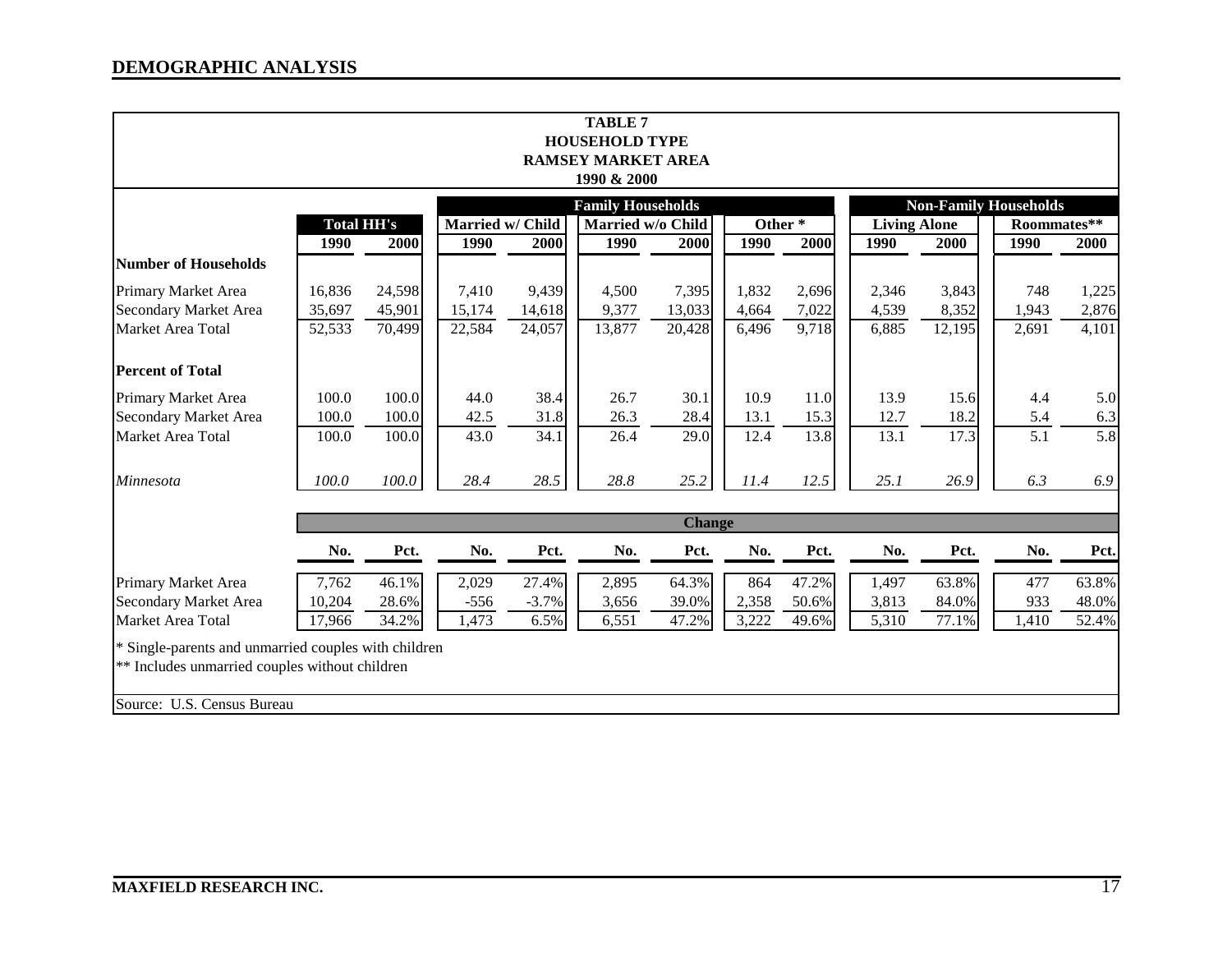# **Employment Growth Trends and Projections**

Table 8 presents employment growth trends for the Primary Market Area and the Secondary Market Area from 1990 to 2020. Since employment growth generally fuels household growth, employment trends are a reliable indicator of housing demand. Typically, households prefer to live near work for convenience. The historical data and projections were determined by the Metropolitan Council.

Key findings from Table 8 are:

|                        |               |           | <b>TABLE 8</b><br><b>RAMSEY MARKET AREA</b><br>1990 to 2020 | <b>EMPLOYMENT GROWTH TRENDS AND PROJECTIONS</b> |              |               |              |      |  |
|------------------------|---------------|-----------|-------------------------------------------------------------|-------------------------------------------------|--------------|---------------|--------------|------|--|
|                        |               |           |                                                             |                                                 |              | <b>Change</b> |              |      |  |
|                        | <b>Census</b> |           | Projection                                                  |                                                 | 1990 to 2000 |               | 2000 to 2010 |      |  |
|                        | 1990          | 2000      | 2010                                                        | 2020                                            | No.          | Pct.          | No.          | Pct. |  |
| Ramsey                 | 1,941         | 3,587     | 6,700                                                       | 9,100                                           | 1,646        | 84.8          | 3,113        | 86.8 |  |
| Oak Grove              | 200           | 354       | 430                                                         | 530                                             | 154          | 77.0          | 76           | 21.5 |  |
| Anoka                  | 11,755        | 13,250    | 14,400                                                      | 15,200                                          | 1,495        | 12.7          | 1,150        | 8.7  |  |
| Andover                | 1,200         | 3,062     | 4,200                                                       | 4,800                                           | 1,862        | 155.2         | 1,138        | 37.2 |  |
| <b>Burns Township</b>  | 259           | 294       | 350                                                         | 400                                             | 35           | 13.5          | 56           | 19.0 |  |
| <b>PMA</b> Total       | 15,355        | 20,547    | 26,080                                                      | 30,030                                          | 5,192        | 33.8          | 5,533        | 26.9 |  |
| Secondary Market Area  | 29,310        | 41,047    | 48,770                                                      | 53,540                                          | 11,737       | 40.0          | 7,723        | 18.8 |  |
| <b>Total</b>           | 44,665        | 61,594    | 74,850                                                      | 83,570                                          | 16,929       | 37.9          | 13,256       | 21.5 |  |
| Anoka County           | 81,132        | 106,814   | 125,990                                                     | 138,060                                         | 25,682       | 31.7          | 19,176       | 18.0 |  |
| Twin Cities Metro Area | 1,272,773     | 1,563,245 | 1,815,715                                                   | 1,990,485                                       | 290,472      | 22.8          | 252,470      | 16.2 |  |

- There was rapid employment growth in both the PMA and SMA during the 1990s. Nearly 5,200 employees were added to the PMA (34%) and over 11,700 employees added to the SMA (40%). By 2010 the PMA is expected to increase by another 5,500 employees (27%) and the SMA is expected to add roughly 7,700 employees (19%). Both the PMA and SMA out paced both Anoka County and the Twin Cities Metro Area in the 1990s and are expected to do the same between 2000 and 2010.
- Table 9 presents information from the Minnesota Department of Employment and Economic Development showing wages by occupation in the Twin Cites in the  $4<sup>th</sup>$  quarter of 2004. Starting annual incomes  $(10<sup>th</sup>$  Percentile) by occupation are as follows: elementary, middle school, and secondary school teachers have a salary range of between \$28,500 to \$32,500 (between 37% and 42% of median household income). In the healthcare industry salaries have a much wider range, nursing aides and medical assistants earn \$21,000 while registered nurses earn \$46,700 per year. In other areas of the economy, construction workers earn \$28,000, auto mechanics earn close to \$22,000, police officers and sheriffs earn \$41,000, and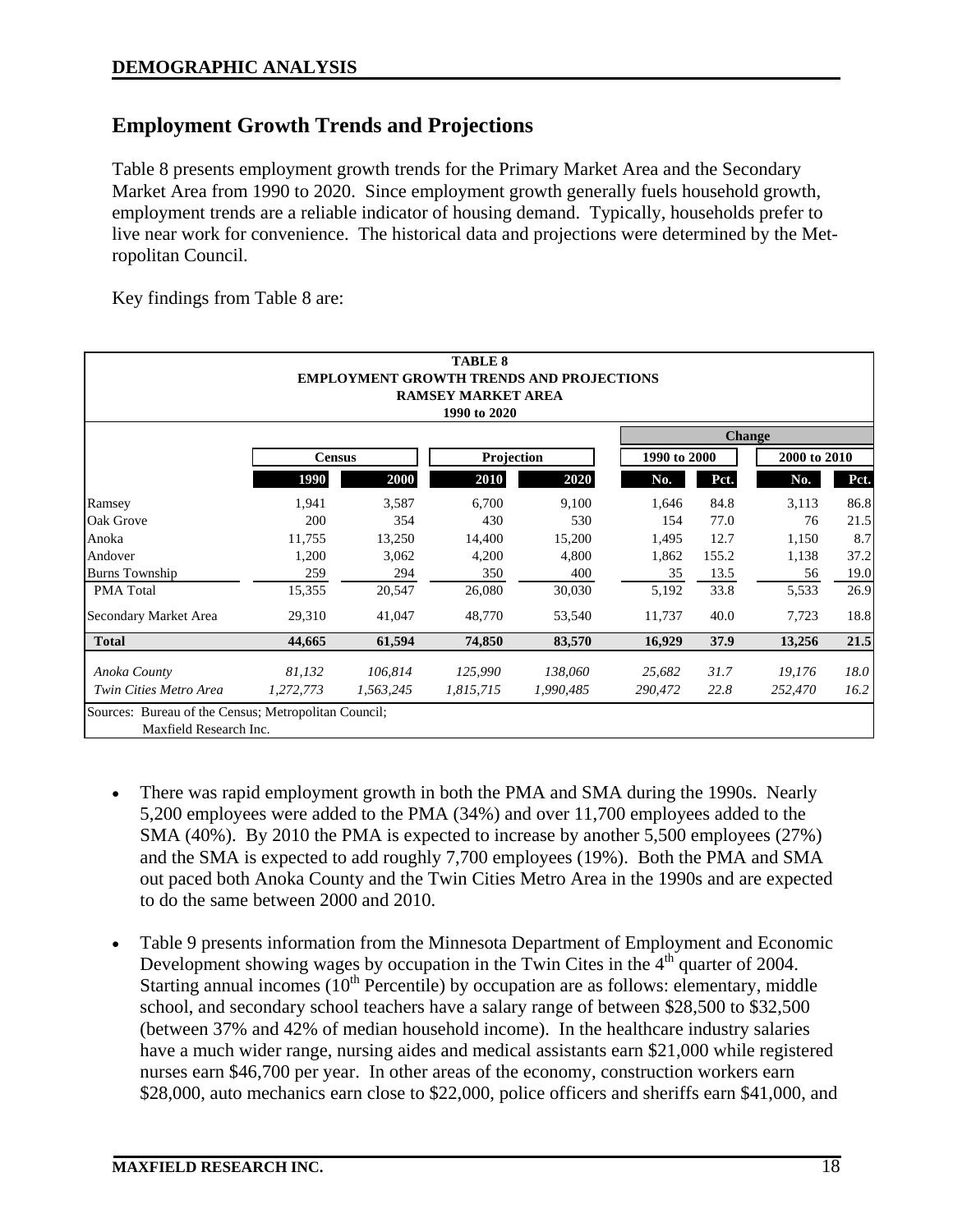retail sales earn \$14,900 per year. Many in the retail sales and food and service industry are part-time employees or students.

• There are some households, couples and roommates, which have double incomes. Assuming that spouses or roommates have similar incomes most would not qualify for affordable housing.

|                                                                                                                                                                                                                                                    |               |                             | <b>TABLE 9</b><br><b>WAGES BY SELECTED OCCUPATION</b><br><b>SEVEN COUNTY METRO AREA</b><br><b>2004 FOURTH QUARTER</b> |            |               |                         |
|----------------------------------------------------------------------------------------------------------------------------------------------------------------------------------------------------------------------------------------------------|---------------|-----------------------------|-----------------------------------------------------------------------------------------------------------------------|------------|---------------|-------------------------|
|                                                                                                                                                                                                                                                    |               | 10 <sup>th</sup> Percentile | $%$ of                                                                                                                |            | <b>Median</b> | $%$ of                  |
| Occupation                                                                                                                                                                                                                                         | <b>Hourly</b> | <b>Annual</b>               | Median Inc <sup>1</sup>                                                                                               | Hourly     | <b>Annual</b> | Median Inc <sup>1</sup> |
| <b>Education</b>                                                                                                                                                                                                                                   |               |                             |                                                                                                                       |            |               |                         |
| Kindergarten Teachers                                                                                                                                                                                                                              | \$15.70       | \$32,656                    | 42%                                                                                                                   | \$22.79    | \$47,403      | 62%                     |
| <b>Elementary Teachers</b>                                                                                                                                                                                                                         | \$15.02       | \$31,242                    | 41%                                                                                                                   | \$22.32    | \$46,426      | 60%                     |
| Middle School Teachers                                                                                                                                                                                                                             | \$13.70       | \$28,496                    | 37%                                                                                                                   | \$19.39    | \$40,331      | 52%                     |
| <b>Secondary Teachers</b>                                                                                                                                                                                                                          | \$15.64       | \$32,531                    | 42%                                                                                                                   | \$22.61    | \$47,029      | 61%                     |
| Postsecondary Teachers                                                                                                                                                                                                                             | \$15.61       | \$32,469                    | 42%                                                                                                                   | \$24.57    | \$51,106      | 66%                     |
| <b>HealthCare</b>                                                                                                                                                                                                                                  |               |                             |                                                                                                                       |            |               |                         |
| <b>Healthcare Practitioners</b>                                                                                                                                                                                                                    | \$7.25        | \$15,080                    | 20%                                                                                                                   | \$19.02    | \$39,562      | 51%                     |
| <b>Nursing Aides</b>                                                                                                                                                                                                                               | \$10.17       | \$21,154                    | 27%                                                                                                                   | \$13.07    | \$27,186      | 35%                     |
| Home Health Aides                                                                                                                                                                                                                                  | \$9.24        | \$19,219                    | 25%                                                                                                                   | \$11.20    | \$23,296      | 30%                     |
| <b>Medical Assistants</b>                                                                                                                                                                                                                          | \$10.19       | \$21,195                    | 28%                                                                                                                   | \$14.26    | \$29,661      | 39%                     |
| <b>Dental Assistants</b>                                                                                                                                                                                                                           | \$15.16       | \$31,533                    | 41%                                                                                                                   | \$19.51    | \$40,581      | 53%                     |
| <b>Registered Nurses</b>                                                                                                                                                                                                                           | \$22.47       | \$46,738                    | 61%                                                                                                                   | \$29.73    | \$61,838      | 80%                     |
| <b>Construction, Manufacturing, &amp; Auto Repair</b>                                                                                                                                                                                              |               |                             |                                                                                                                       |            |               |                         |
| <b>Construction Workers</b>                                                                                                                                                                                                                        | \$13.54       | \$28,163                    | 37%                                                                                                                   | \$28.15    | \$58,552      | 76%                     |
| Plumbers                                                                                                                                                                                                                                           | \$18.14       | \$37,731                    | 49%                                                                                                                   | \$29.41    | \$61,173      | 79%                     |
| Carpenters                                                                                                                                                                                                                                         | \$13.14       | \$27,331                    | 35%                                                                                                                   | \$21.80    | \$45,344      | 59%                     |
| Electricians                                                                                                                                                                                                                                       | \$22.75       | \$47,320                    | 61%                                                                                                                   | \$31.60    | \$65,728      | 85%                     |
| Assemblers                                                                                                                                                                                                                                         | \$7.97        | \$16,578                    | 22%                                                                                                                   | \$12.12    | \$25,210      | 33%                     |
| <b>Auto Mechanics</b>                                                                                                                                                                                                                              | \$10.54       | \$21,923                    | 28%                                                                                                                   | \$16.99    | \$35,339      | 46%                     |
| <b>Police and Fire</b>                                                                                                                                                                                                                             |               |                             |                                                                                                                       |            |               |                         |
| Fire Fighters                                                                                                                                                                                                                                      | \$6.22        | \$12,938                    | 17%                                                                                                                   | \$11.97    | \$24,898      | 32%                     |
| Police & Sheriff                                                                                                                                                                                                                                   | \$19.72       | \$41,018                    | 53%                                                                                                                   | \$25.53    | \$53,102      | 69%                     |
| <b>Emergency Dispatchers</b>                                                                                                                                                                                                                       | \$15.30       | \$31,824                    | 41%                                                                                                                   | \$20.14    | \$41,891      | 54%                     |
| <b>Retail and Food Service</b>                                                                                                                                                                                                                     |               |                             |                                                                                                                       |            |               |                         |
| Food Preparation <sup>2</sup>                                                                                                                                                                                                                      | \$5.95        | \$12,376                    | 16%                                                                                                                   | 8.49<br>\$ | \$17,659      | 23%                     |
| <b>Retail Sales</b>                                                                                                                                                                                                                                | \$7.16        | \$14,893                    | 19%                                                                                                                   | \$<br>9.69 | \$20,155      | 26%                     |
| Servers <sup>2</sup>                                                                                                                                                                                                                               | \$5.65        | \$11,752                    | 15%                                                                                                                   | \$<br>6.69 | \$13,915      | 18%                     |
| $1$ Household Median income of \$77,000 is usually a combination of two income earners<br>$2$ Only includes hourly pay, tips are not included in these wages<br>Source: Department of Employment and Economic Development, Maxfield Research, Inc. |               |                             |                                                                                                                       |            |               |                         |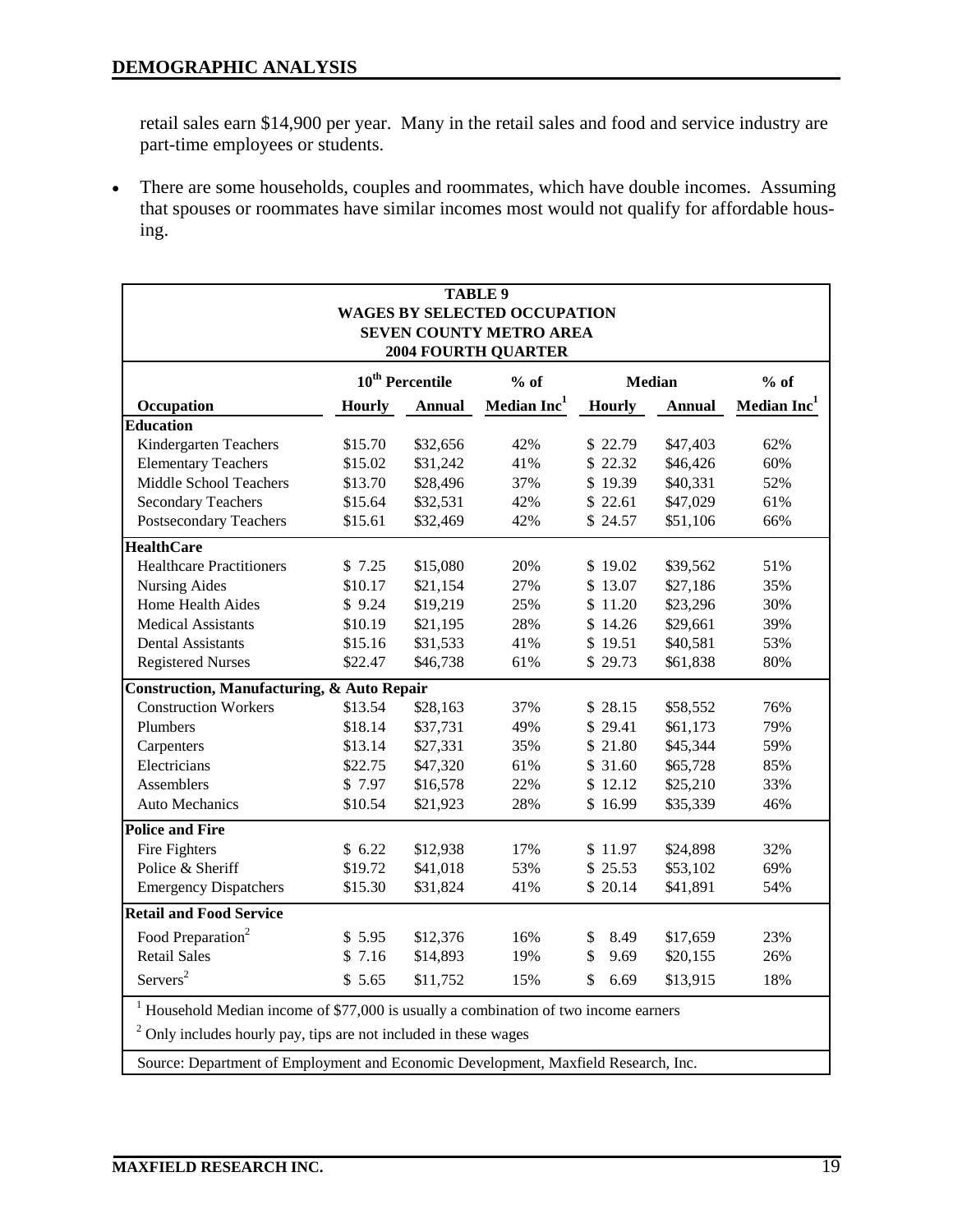- Based on the information that a household can afford a home 3.0 to 3.5 times its annual income we estimate that households that fall into the workforce population can afford a home ranging in price from \$150,000 to as high as \$215,000. Without dual incomes, the average young teacher could afford a home around as high as \$112,000, a registered nurse could afford a home priced around \$160,000, and a police officer or sheriff could afford a home valued at \$140,000. Most of the other professions could afford a home at \$100,000 or rent. Since there is little for-sale housing available for under \$150,000, most of these singles would need to rent their housing.
- Households who rent their home generally spend 30% of their annual income. Based on this, teachers in the area could afford to rent an apartment for \$800, registered nurses afford \$1,200, and a police officer could afford \$1,000. Most of the other professions could afford rents between \$500 and \$750.



Table 10 presents covered employment in Anoka County in 2000 and 2004 (the most recent available data). Covered employment data is calculated as an annual average and *reveals the number of jobs in the County*, which are covered by unemployment insurance. Most farm jobs, self-employed people, and some other types of jobs are not covered by unemployment insurance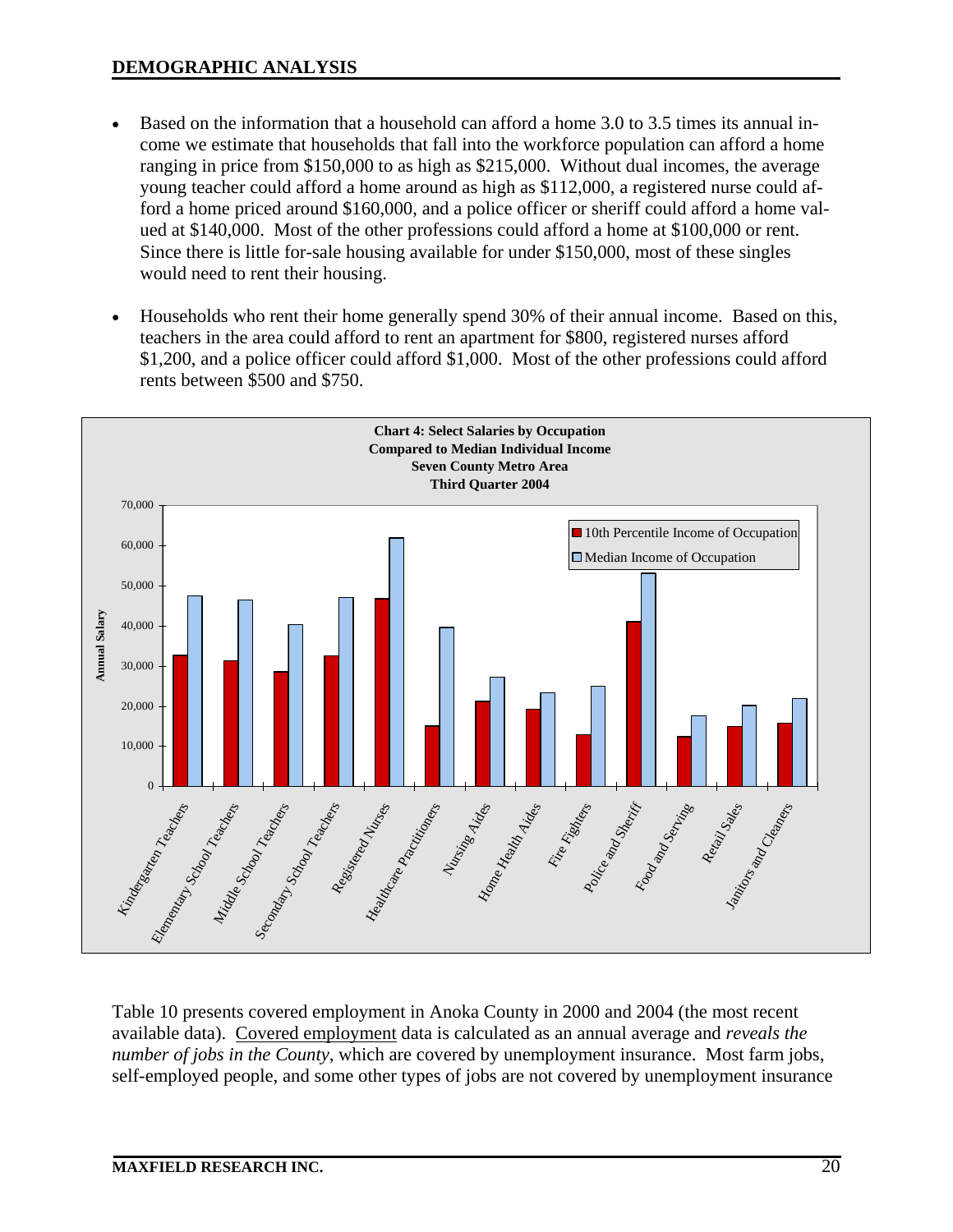and are not included in the table. The data comes from the Minnesota Department of Employment and Economic Development.

The following are key trends derived from the employment data:

- The table reveals that Anoka County experienced a net job increase from 2000 to 2004, adding a total of about 1,900 jobs, an increase of nearly 2%. All but two of the industries experienced an increase in employment. Whole Sale Trade, Construction, and Health Care experienced the greatest growth in employment, each adding roughly 1,000 jobs. The two sectors that experienced losses were Manufacturing (-3,340 jobs) and Government (-70 jobs).
- Manufacturing, FIRE (Finance, Insurance, and Real Estate), and Health Care experienced the greatest increases in average annual wages. FIRE wages increased by 32% (\$8,580) and Health Care saw an increase in average annual wages of 26.5% (\$8,216). Manufacturing experienced the greatest net increase in annual wages (\$9,932). Overall, the County average annual wages experienced an increase of nearly 20% (\$6,049) for the period.
- The job growth that was experienced in Anoka County from 2000 to 2004 was not consistent with employment in Minnesota as a whole. During this same period, the State had a net job loss of -31,676 jobs (-1.21%). At the same time, the State had an average annual wage increase of \$5,356 (15.1%). The strong job growth is one of the primary drivers behind the increasing demand for housing in the Market Area.

# **Summary**

According to projections, growth in the Market Area is expected to continue to out pace Anoka County and the Twin Cities Metro Area. Between 2000 and 2010 growth is, however, expected to slow, as the land supply for new housing diminishes in parts of the Market Area and as the population ages.

The PMA is expected to see greater growth compared to the SMA in both population and households, primarily due to its greater land supply. Job growth throughout the Market Area will be the primary driver of household growth in both the PMA and SMA, however. Many of the new hires to the area will have modest incomes and will need affordably priced housing.

Age distribution trends show the greatest growth over the next five years is expected to occur among households in the 55 to 74 age group. As these households become empty-nesters and/or retirees, a portion may decide to consider alternative housing, usually single-level townhomes where the resident can be free from exterior home maintenance and upkeep. Younger households (ages 20 to 34) are also projected to grow by nearly 6,000 people this decade, after a decline of over 3,000 people last decade. The resurgence of this younger population (due to the aging of echo boomers) will create increased demand for workforce housing products such as rental housing and affordably priced townhomes.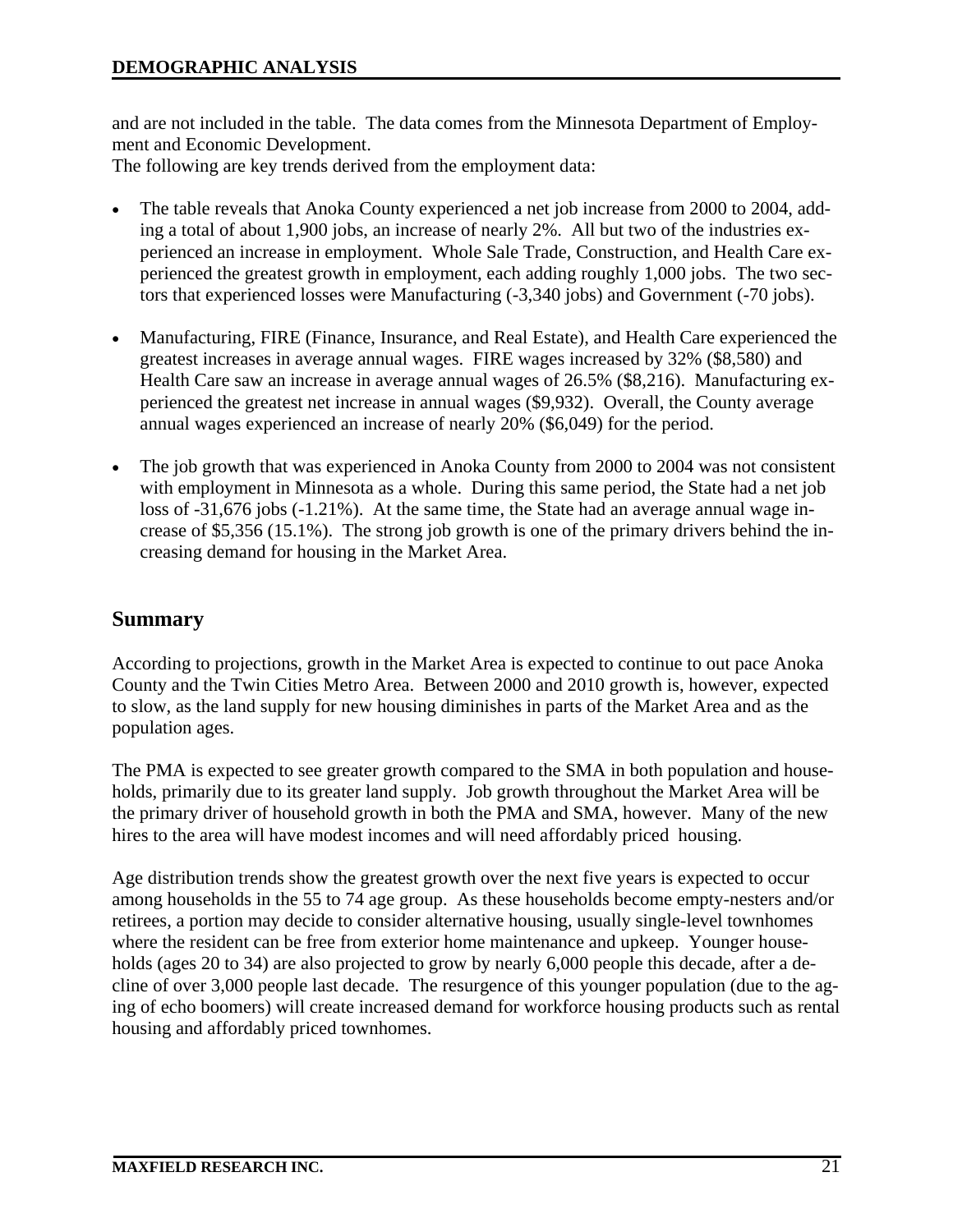|                                                                                                                      |            |        | <b>COVERED EMPLOYMENT BY INDUSTRY</b><br>Annual Average 2000 & 2004 | <b>TABLE 10</b><br><b>ANOKA COUNTY</b> |            |           |          |                            |           |  |  |
|----------------------------------------------------------------------------------------------------------------------|------------|--------|---------------------------------------------------------------------|----------------------------------------|------------|-----------|----------|----------------------------|-----------|--|--|
|                                                                                                                      |            | 2000   |                                                                     |                                        | 2004       |           |          | <b>Change</b><br>2000-2004 |           |  |  |
|                                                                                                                      | Employment |        | Avg. Wage                                                           |                                        | Employment | Avg. Wage |          | Employment                 | Avg. Wage |  |  |
| Construction                                                                                                         | 8,564      | 7.9%   | \$42,484                                                            | 9,708                                  | 8.8%       | \$47,424  | 1,144    | 13.4%                      | \$4,940   |  |  |
| Manufacturing                                                                                                        | 26,260     | 24.1%  | \$49,660                                                            | 22,920                                 | 20.7%      | \$59,592  | $-3,340$ | $-12.7%$                   | \$9,932   |  |  |
| <b>Wholesale Trade</b>                                                                                               | 4,134      | 3.8%   | \$54,184                                                            | 5,285                                  | 4.8%       | \$57,096  | 1,151    | 27.8%                      | \$2,912   |  |  |
| <b>Retail Trade</b>                                                                                                  | 14,811     | 13.6%  | \$19,708                                                            | 15,220                                 | 13.7%      | \$23,036  | 409      | 2.8%                       | \$3,328   |  |  |
| FIRE <sup>1</sup>                                                                                                    | 3,454      | 3.2%   | \$26,728                                                            | 4,106                                  | 3.7%       | \$35,308  | 652      | 18.9%                      | \$8,580   |  |  |
| Professional & Technical Services                                                                                    | 2,647      | 2.4%   | \$41,028                                                            | 2,875                                  | 2.6%       | \$48,100  | 228      | 8.6%                       | \$7,072   |  |  |
| Health Care & Social Assistance                                                                                      | 10,463     | 9.6%   | \$30,992                                                            | 11,450                                 | 10.3%      | \$39,208  | 987      | 9.4%                       | \$8,216   |  |  |
| Other                                                                                                                | 24,791     | 22.8%  | \$17,886                                                            | 25,524                                 | 23.0%      | \$22,892  | 733      | 3.0%                       | \$5,006   |  |  |
| Government                                                                                                           | 13,788     | 12.7%  | \$34,650                                                            | 13,718                                 | 12.4%      | \$39,977  | $-70$    | $-0.5\%$                   | \$5,327   |  |  |
| Total                                                                                                                | 108,912    | 100.0% | \$30,427                                                            | 110,806                                | 100.0%     | \$36,476  | 1,894    | 1.7%                       | \$6,049   |  |  |
|                                                                                                                      |            |        |                                                                     |                                        |            |           |          |                            |           |  |  |
| Finance, Insurance, and Real Estate<br>Sources: Dept. of Employment and Economic Development; Maxfield Research Inc. |            |        |                                                                     |                                        |            |           |          |                            |           |  |  |
|                                                                                                                      |            |        |                                                                     |                                        |            |           |          |                            |           |  |  |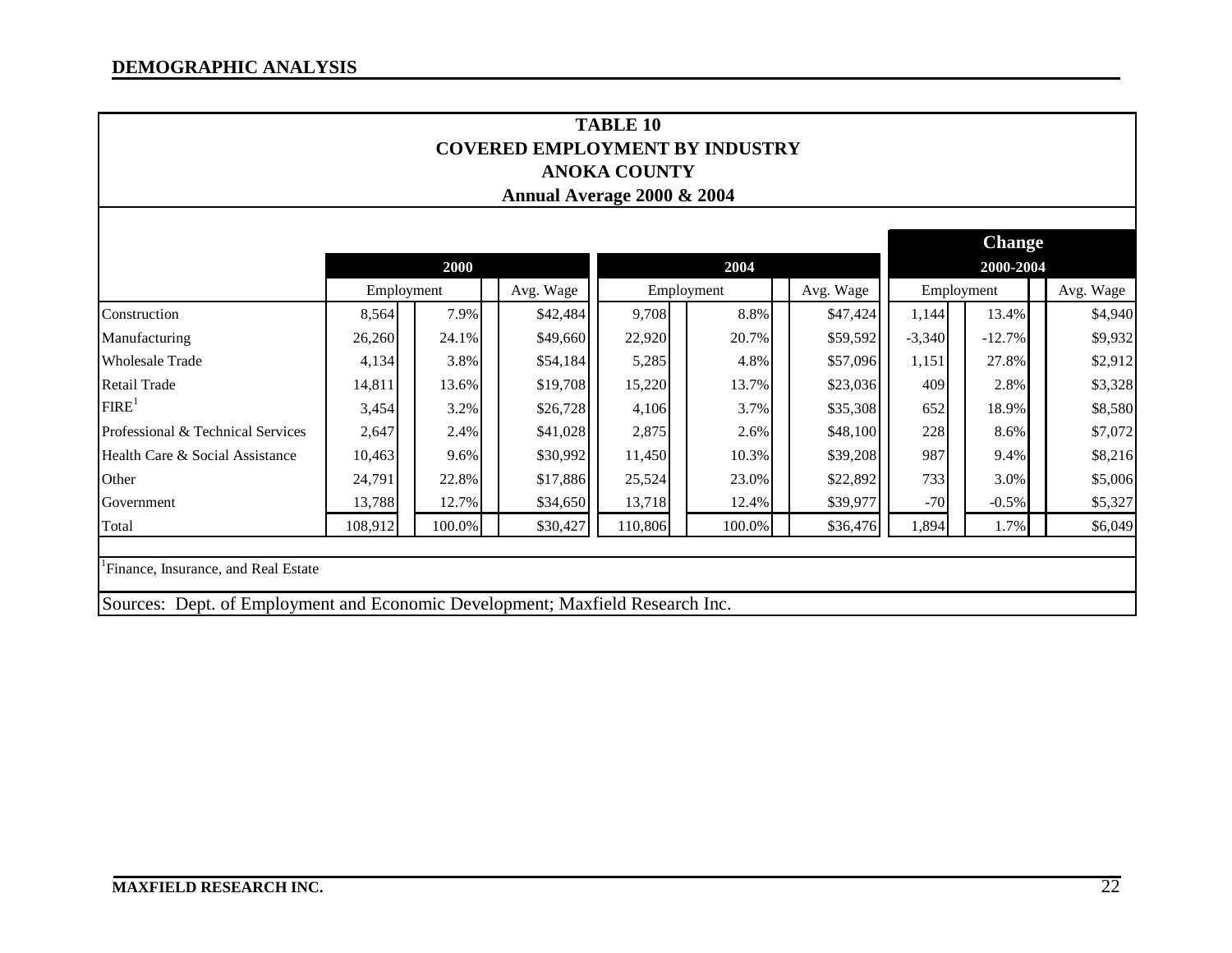# **Introduction**

This section of the report examines the for-sale housing market conditions in the Ramsey Market Area. Information analyzed in this section includes housing value trends for existing homes, existing homes currently listed for sale, and an inventory of the active subdivisions with homes affordable to moderate-income buyers.

# **Housing Values**

Tables 11 through 14 show single-family and multifamily home resales in the Ramsey Market Area between 2001 and 2005. The tables show the annual number of sales, median resale prices, average days on market, and the distribution of resales in five price ranges. The following are key points from Tables 11 through 14.

#### *Single-Family Homes Sales*

- The median resale price of single-family homes in 2005 (through December 14) was about \$240,000 in the PMA and \$228,000 in the SMA. The SMA has a lower median sale price largely because it has an older housing stock. Homes sold in 2005 had a median year built of 1990 in the PMA and 1984 in the SMA.
- Median home prices in the Market Area have appreciated by an average of 8.2% over the past four years. There was a slight slowdown in 2005, when homes appreciated by an average of 5.9%. This slowdown is consistent with Metro Area trends.
- Seniors seeking age-restricted housing will often use the proceeds of their home sales towards costs associated with those facilities. Since senior homeowners usually own their homes outright, they have access to a sizeable financial resource in the form of equity they can realize from the sale of their homes. A senior living in the PMA who owns their home outright and has a home valued at \$192,000 would likely be able to derive approximately \$178,500 after factoring in marketing/real estate commissions and moving costs (estimated at 7%). Should this equity be invested in an interest-bearing account with a 4% return, it would produce an income of \$7,100 annually (or \$600 per month).
- The median household income in the Market Area was \$62,800 in 2001 and the median single-family home price was \$169,500, or 2.7 times median income. By 2005, the median household income increased by 10.5% to \$69,400 while the median single-family home price increased by 37% to \$232,300, or 3.3 times median income. The fast rising home prices compared to overall rising incomes indicates that a decreasing percentage of families may be able to afford single-family homes in the Market Area over the coming years.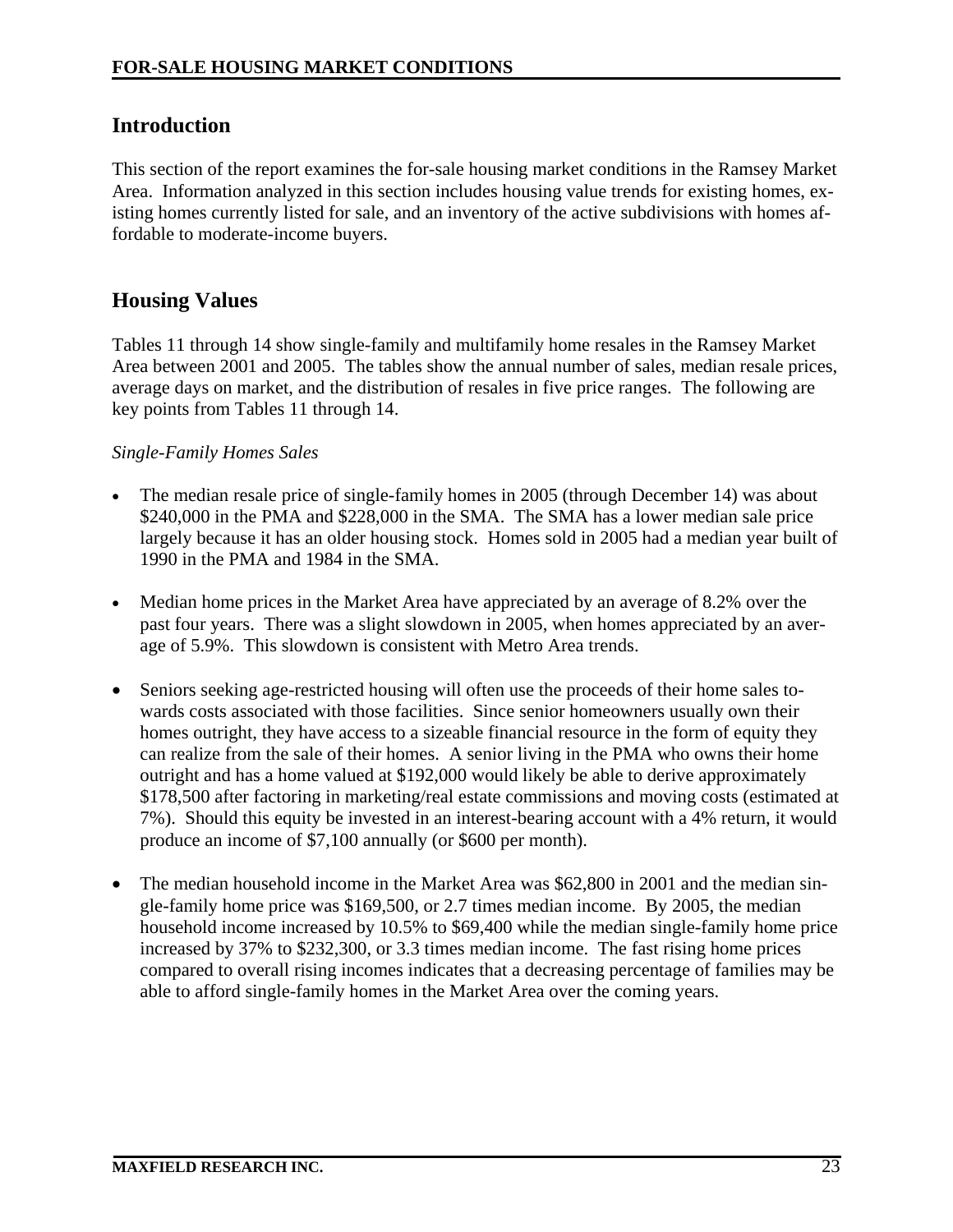|       | <b>TABLE 11</b><br><b>SINGLE-FAMILY HOME RESALES</b><br><b>RAMSEY MARKET AREA</b><br>2001 to 2005*                                                                                        |           |      |    |       |           |       |    |        |           |       |  |  |  |
|-------|-------------------------------------------------------------------------------------------------------------------------------------------------------------------------------------------|-----------|------|----|-------|-----------|-------|----|--------|-----------|-------|--|--|--|
|       | <b>TOTAL</b><br><b>PMA</b><br><b>SMA</b><br>$\frac{0}{0}$<br>$\frac{6}{6}$<br>$\frac{6}{6}$<br>No.<br><b>Median</b><br>No.<br><b>Median</b><br><b>Median</b><br>Days on<br>No.<br>Days on |           |      |    |       |           |       |    |        |           |       |  |  |  |
| Year  | Sold<br>Price<br><b>Sold</b><br><b>Price</b><br>Sold<br><b>Price</b><br><b>Change</b><br><b>Change</b><br><b>Market</b><br><b>Change</b><br><b>Market</b>                                 |           |      |    |       |           |       |    |        |           |       |  |  |  |
| 2001  | 28<br>22<br>1,046<br>\$175,950<br>1,468<br>\$164,900<br>2,514<br>\$169,498<br>$\overline{a}$<br>$\overline{\phantom{a}}$                                                                  |           |      |    |       |           |       |    |        |           |       |  |  |  |
| 2002  | 1,080                                                                                                                                                                                     | \$189,900 | 7.9% | 31 | 1,593 | \$179,900 | 9.1%  | 25 | 2,673  | \$183,940 | 8.5%  |  |  |  |
| 2003  | 1,130                                                                                                                                                                                     | \$205,900 | 8.4% | 32 | 1,779 | \$194,900 | 8.3%  | 24 | 2,909  | \$199,173 | 8.3%  |  |  |  |
| 2004  | 1,165                                                                                                                                                                                     | \$226,000 | 9.8% | 34 | 1,763 | \$215,000 | 10.3% | 30 | 2,928  | \$219,377 | 10.1% |  |  |  |
| 2005  | 1,010                                                                                                                                                                                     | \$239,900 | 6.2% | 45 | 1,593 | \$227,500 | 5.8%  | 37 | 2,603  | \$232,311 | 5.9%  |  |  |  |
| Total | 5,431                                                                                                                                                                                     |           |      |    | 8,196 |           |       |    | 13,627 |           |       |  |  |  |
|       | <b>Total % Change</b>                                                                                                                                                                     | 36.3%     |      |    |       | 38.0%     |       |    |        | 37.1%     |       |  |  |  |
|       | *Through December 14, 2005                                                                                                                                                                |           |      |    |       |           |       |    |        |           |       |  |  |  |
|       | Sources: Northstar MLS, Maxfield Research Inc.                                                                                                                                            |           |      |    |       |           |       |    |        |           |       |  |  |  |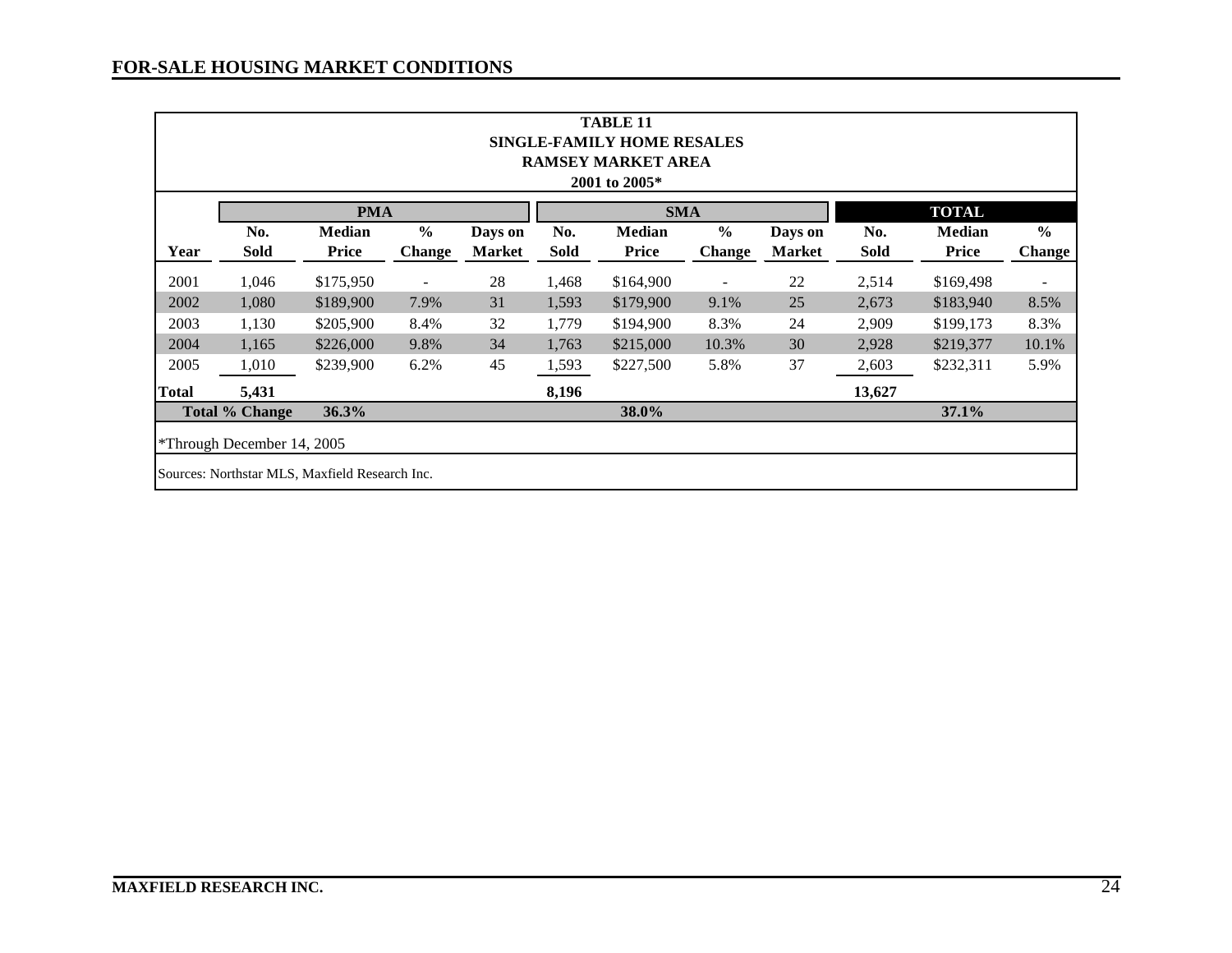|                                                                                                                                                                                                                      | <b>TABLE 12</b><br><b>DISTRIBUTION OF SINGLE-FAMILY HOME SALES</b><br><b>RAMSEY MARKET AREA</b><br>2001 & 2005 |      |          |          |                         |                              |     |                |          |                         |                          |      |          |         |
|----------------------------------------------------------------------------------------------------------------------------------------------------------------------------------------------------------------------|----------------------------------------------------------------------------------------------------------------|------|----------|----------|-------------------------|------------------------------|-----|----------------|----------|-------------------------|--------------------------|------|----------|---------|
| <b>PMA</b><br><b>SMA</b><br><b>Total Market Area</b>                                                                                                                                                                 |                                                                                                                |      |          |          |                         |                              |     |                |          |                         |                          |      |          |         |
| $\frac{0}{0}$<br>$\frac{0}{0}$<br>$\frac{0}{0}$<br>No. of<br>No. of<br>No. of<br><b>List Price</b><br><b>Change</b> List Price<br><b>Change</b> List Price<br><b>Homes</b><br><b>Homes</b><br>Change<br><b>Homes</b> |                                                                                                                |      |          |          |                         |                              |     |                |          |                         |                          |      |          |         |
|                                                                                                                                                                                                                      |                                                                                                                | 2001 | 2005     |          |                         | 2005<br>2005<br>2001<br>2001 |     |                |          |                         |                          |      |          |         |
| $<$ \$100,000                                                                                                                                                                                                        |                                                                                                                |      | $\Omega$ | $-100\%$ | $<$ \$100,000           |                              | 8   | $\overline{0}$ | $-100\%$ | $<$ \$100,000           |                          | 13   | $\theta$ | $-100%$ |
| $$100,000 - $149,999$                                                                                                                                                                                                |                                                                                                                | 185  | 15       | $-92\%$  | $$100,000 - $149,999$ - |                              | 390 | 13             | -97%     | $$100,000 - $149,999$   | $\overline{\phantom{a}}$ | 575  | 28       | $-95%$  |
| $$150,000 - $199,999$ -                                                                                                                                                                                              |                                                                                                                | 550  | 148      | $-73%$   | $$150,000 - $199,999$ - |                              | 838 | 324            | $-61%$   | $$150,000 - $199,999$ - |                          | 1388 | 472      | $-66%$  |
| \$200,000 - \$299,999                                                                                                                                                                                                | $\overline{\phantom{a}}$                                                                                       | 256  | 614      | 140%     | $$200,000 - $299,999$ - |                              | 197 | 1022           | 419%     | $$200,000 - $299,999$   | $\sim$                   | 453  | 1636     | 261%    |
| $$300,000 +$                                                                                                                                                                                                         | $\overline{\phantom{a}}$                                                                                       | 50   | 233      | 366%     | $$300,000 +$            | $\overline{\phantom{a}}$     | 35  | 234            | 569%     | $$300,000 +$            | $\overline{\phantom{a}}$ | 85   | 467      | 449%    |
| <b>Median List Price</b><br>36%<br>38%<br><b>Median List Price</b><br><b>Median List Price</b><br>$= $175,950$<br>\$239,900<br>$= $164,900$ \$227,500<br>$=$ \$169,498<br>\$232,311                                  |                                                                                                                |      |          |          |                         |                              |     |                |          |                         |                          | 37%  |          |         |
| 39%<br>37%<br>$= $173,667$ \$245,217<br>41%<br>$= $181,019$<br>\$251,564<br><b>Average List Price</b><br>$=$ \$191,337 \$261,575<br><b>Average List Price</b><br><b>Average List Price</b>                           |                                                                                                                |      |          |          |                         |                              |     |                |          |                         |                          |      |          |         |
|                                                                                                                                                                                                                      | Sources: Northstar MLS, Maxfield Research, Inc.                                                                |      |          |          |                         |                              |     |                |          |                         |                          |      |          |         |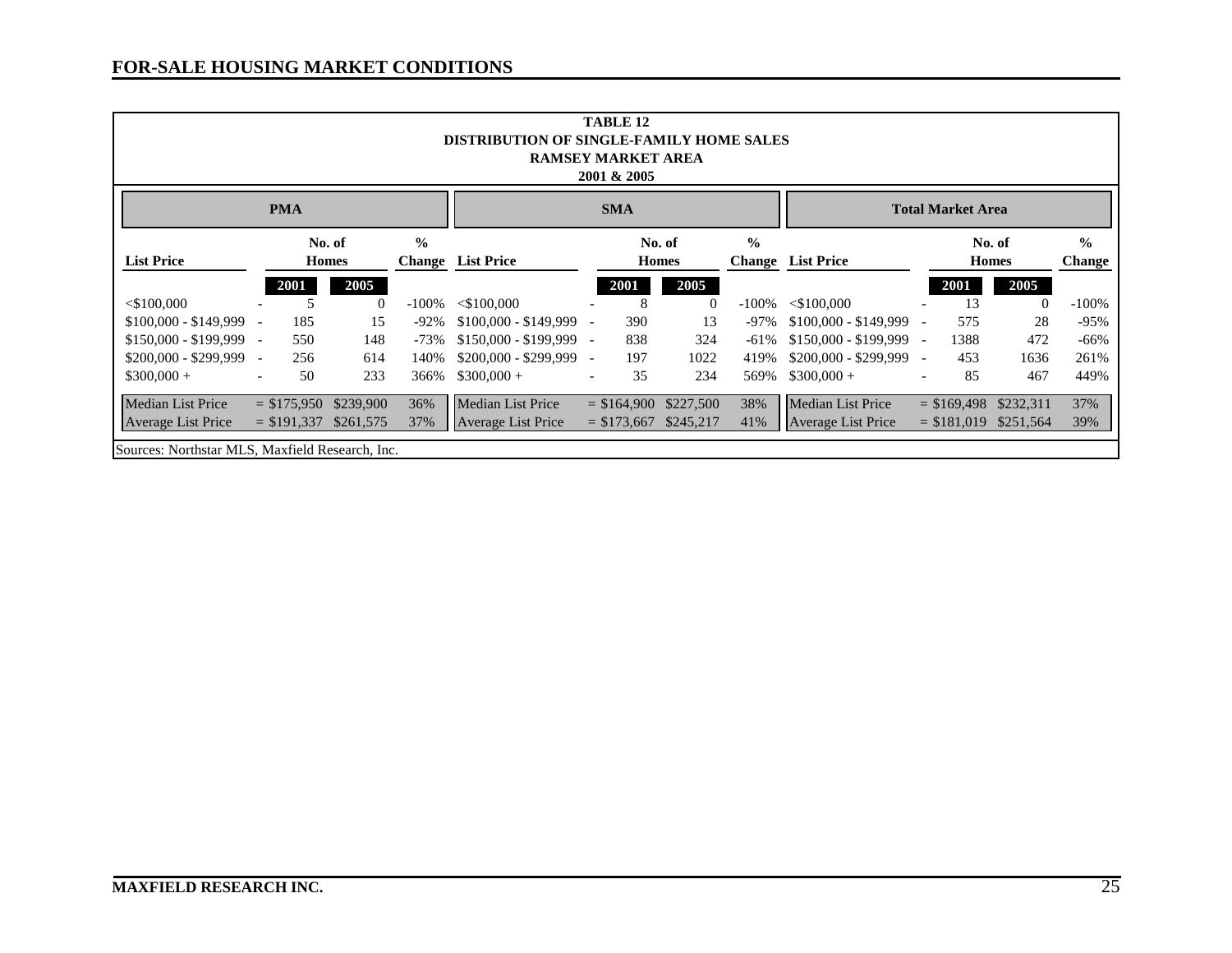• In 2001 the Market Area had 1,976 homes for sale under \$200,000, by 2005 that number decreased to 500. The majority (63%) of the homes sold in the Market Area in 2005 were in the \$200,000 to \$300,000 price range. Table 12 indicates that much of the single-family housing stock in the Market Area is priced beyond the reach of most moderate income families (who can afford a maximum home price of about \$215,000).

### *Multifamily Home Sales*

- For-sale multifamily homes are a relatively new concept in the Market Area, as their development did not begin on a large scale until the later 1980s. As such, the average age of the multifamily units sold in 2005 was 1999 in the PMA and 1992 in the SMA.
- The median resale price of multifamily homes in 2005 (through December 14) was about \$189,000 in the PMA and \$172,000 in the SMA. As with single-family homes, the SMA has a lower median sale price largely because it has an older housing stock.
- Median home prices in the Market Area have appreciated by an average of 7.7% over the past four years, or slightly slower than the median value of single-family homes. The median resale price was \$129,200 in 2001 and \$173,400 in 2005 (through December 14).
- In 2001 the Market Area had 717 homes for sale under \$200,000, by 2005 that number decreased to only 668. The shift in home prices under \$200,000 for multifamily homes was not as dramatic as it was for single-family homes. The dramatic shift for multifamily homes occurred from those priced between \$100,000 and \$150,000 (609 sales in 2001 to 137 sales in 2005) to those between \$150,000 and \$200,000 (84 sales in 2001 to 531 sales in 2005).
- Comparing single-family resale trends with multifamily resale trends shows that for most moderate income households (incomes under about \$60,000), multifamily homes are increasingly becoming the most affordable housing ownership option. While about one-quarter of the existing single-family homes sold in the Market Area in 2005 were over \$210,000, or out of reach of most households with incomes below \$60,000, 87% of existing multifamily homes sold for under \$210,000. It should be noted, however, that many of the multifamily units only had two bedrooms and would not be suitable for families with two or more children.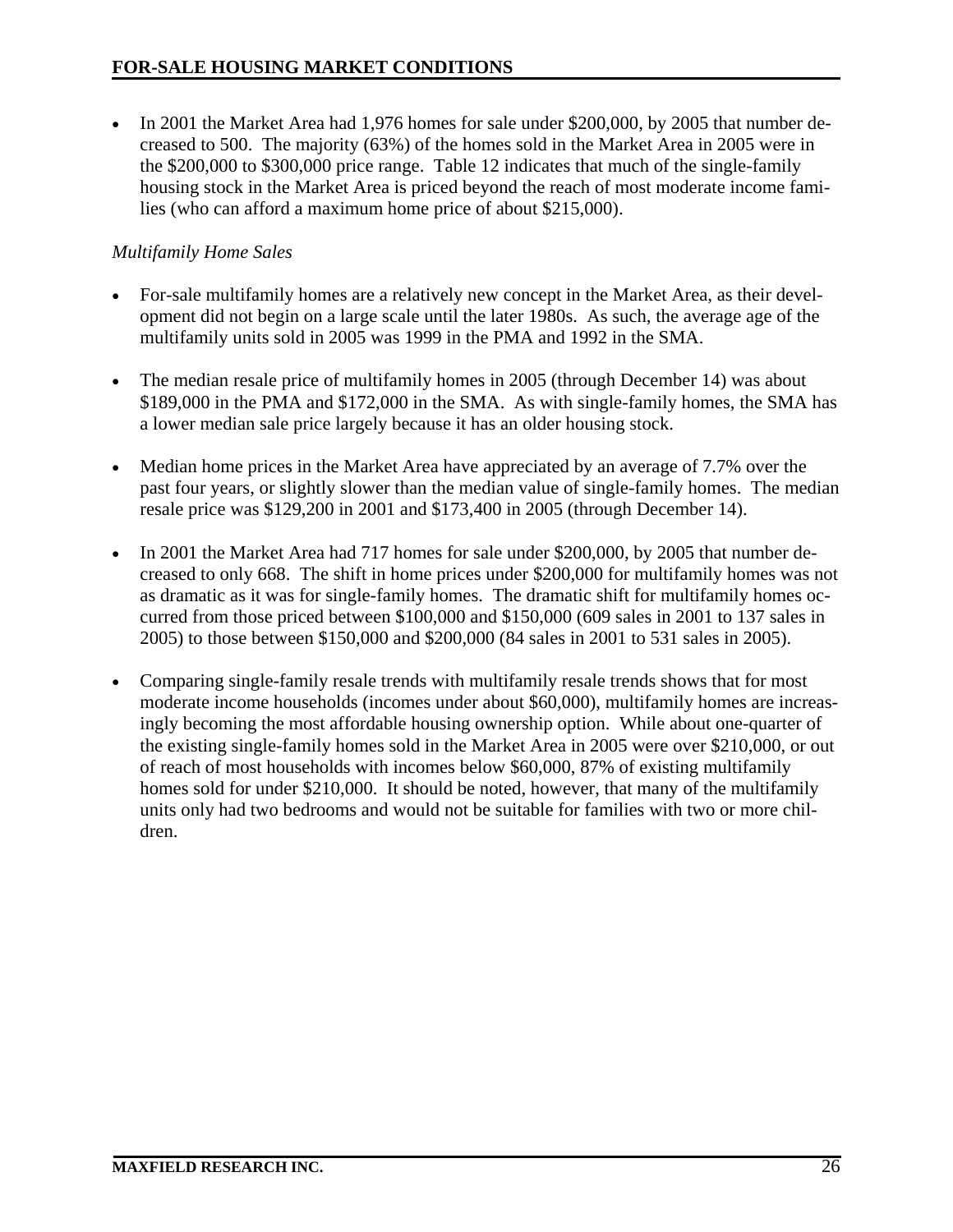#### **FOR-SALE HOUSING MARKET CONDITIONS**

|                            | <b>TABLE 13</b><br><b>MULTIFAMILY HOME RESALES</b><br><b>RAMSEY MARKET AREA</b><br>2001 to 2005*                       |                               |                                |                          |                    |                               |                                |                          |             |                               |                                |  |  |  |
|----------------------------|------------------------------------------------------------------------------------------------------------------------|-------------------------------|--------------------------------|--------------------------|--------------------|-------------------------------|--------------------------------|--------------------------|-------------|-------------------------------|--------------------------------|--|--|--|
|                            | <b>TOTAL</b><br><b>PMA</b><br><b>SMA</b>                                                                               |                               |                                |                          |                    |                               |                                |                          |             |                               |                                |  |  |  |
| Year                       | No.<br>Sold                                                                                                            | <b>Median</b><br><b>Price</b> | $\frac{0}{0}$<br><b>Change</b> | Days on<br><b>Market</b> | No.<br><b>Sold</b> | <b>Median</b><br><b>Price</b> | $\frac{0}{0}$<br><b>Change</b> | Days on<br><b>Market</b> | No.<br>Sold | <b>Median</b><br><b>Price</b> | $\frac{0}{0}$<br><b>Change</b> |  |  |  |
| 2001                       | 43<br>27<br>705<br>18<br>\$143,000<br>\$128,400<br>748<br>\$129,239<br>$\overline{\phantom{0}}$<br>$\overline{a}$<br>- |                               |                                |                          |                    |                               |                                |                          |             |                               |                                |  |  |  |
| 2002                       | 55                                                                                                                     | \$142,000                     | $-0.7\%$                       | 20                       | 698                | \$141,000                     | 9.8%                           | 20                       | 753         | \$141,073                     | 9.2%                           |  |  |  |
| 2003                       | 59                                                                                                                     | \$163,000                     | 14.8%                          | 26                       | 823                | \$153,400                     | 8.8%                           | 25                       | 882         | \$154,042                     | 9.2%                           |  |  |  |
| 2004                       | 62                                                                                                                     | \$173,750                     | 6.6%                           | 39                       | 776                | \$163,500                     | 6.6%                           | 29                       | 838         | \$164,258                     | 6.6%                           |  |  |  |
| 2005                       | 66                                                                                                                     | \$188,900                     | 8.7%                           | 55                       | 713                | \$172,000                     | 5.2%                           | 40                       | 779         | \$173,432                     | 5.6%                           |  |  |  |
| <b>Total</b>               | 285                                                                                                                    |                               |                                |                          | 3,715              |                               |                                |                          | 4,000       |                               |                                |  |  |  |
|                            | <b>Total % Change</b>                                                                                                  | 32.1%                         |                                |                          |                    | 34.0%                         |                                |                          |             | 34.2%                         |                                |  |  |  |
| *Through December 14, 2005 |                                                                                                                        |                               |                                |                          |                    |                               |                                |                          |             |                               |                                |  |  |  |
|                            | Sources: Northstar MLS, Maxfield Research Inc.                                                                         |                               |                                |                          |                    |                               |                                |                          |             |                               |                                |  |  |  |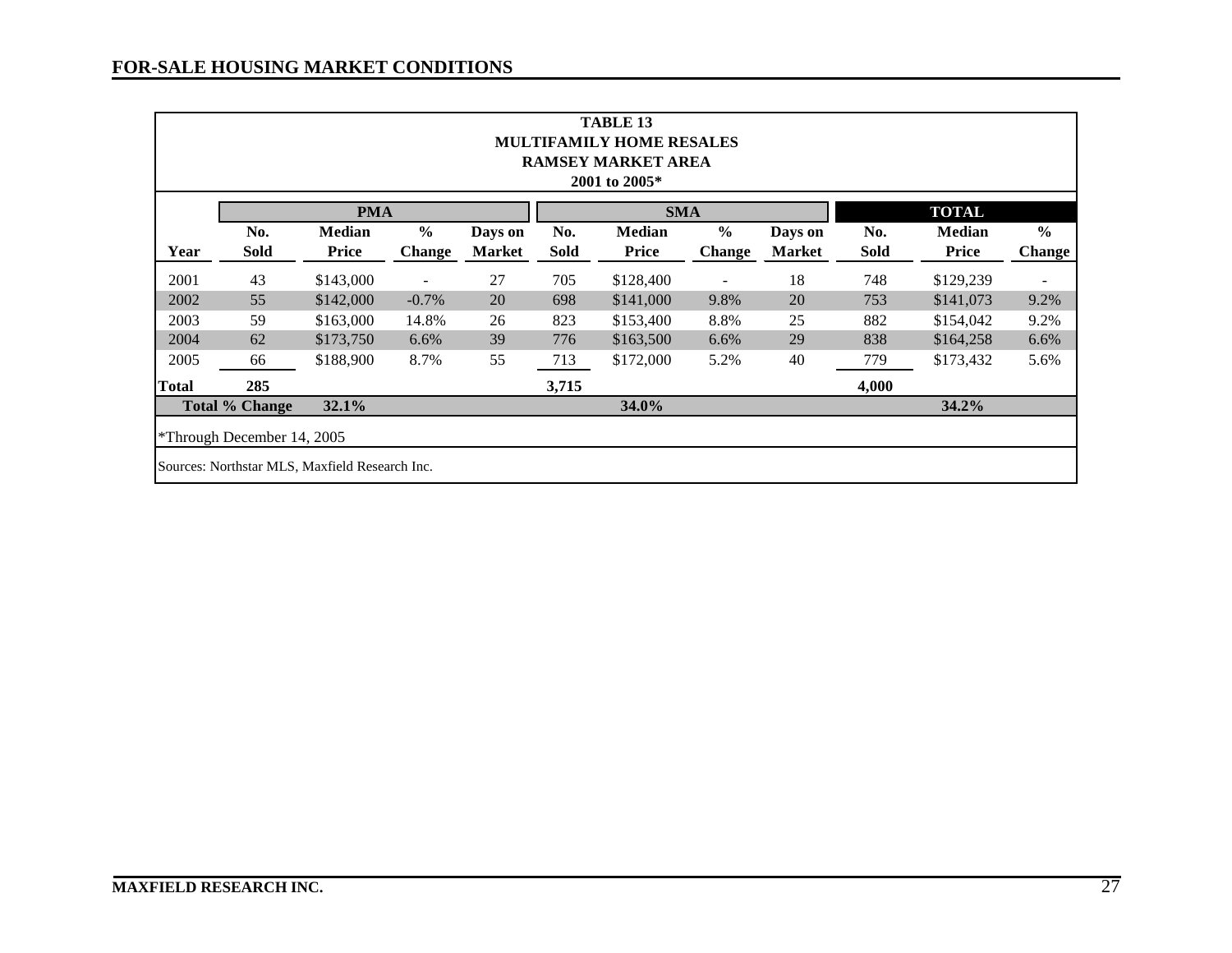|                                                                                                                                                                                                                      | <b>TABLE 14</b><br><b>DISTRIBUTION OF MULTIFAMILY HOME SALES</b><br><b>RAMSEY MARKET AREA</b><br>2001 & 2005 |          |                        |                          |                          |                          |                        |                |          |                          |                          |               |           |         |
|----------------------------------------------------------------------------------------------------------------------------------------------------------------------------------------------------------------------|--------------------------------------------------------------------------------------------------------------|----------|------------------------|--------------------------|--------------------------|--------------------------|------------------------|----------------|----------|--------------------------|--------------------------|---------------|-----------|---------|
|                                                                                                                                                                                                                      | <b>PMA</b><br><b>SMA</b><br><b>Total Market Area</b>                                                         |          |                        |                          |                          |                          |                        |                |          |                          |                          |               |           |         |
| $\frac{0}{0}$<br>$\frac{0}{0}$<br>$\frac{0}{0}$<br>No. of<br>No. of<br>No. of<br><b>List Price</b><br><b>Change</b> List Price<br><b>Homes</b><br><b>List Price</b><br><b>Homes</b><br><b>Homes</b><br><b>Change</b> |                                                                                                              |          |                        |                          |                          |                          |                        |                |          |                          | Change                   |               |           |         |
|                                                                                                                                                                                                                      |                                                                                                              | 2001     | 2005                   |                          |                          |                          | 2001                   | 2005           |          |                          |                          | 2001          | 2005      |         |
| $<$ \$100,000                                                                                                                                                                                                        |                                                                                                              | $\Omega$ | 0                      |                          | $<$ \$100,000            |                          | 24                     | $\overline{0}$ | $-100\%$ | $<$ \$100,000            |                          | 24            | $\theta$  | $-100%$ |
| \$100,000 - \$149,999                                                                                                                                                                                                |                                                                                                              | 31       | 4                      | $-87\%$                  | $$100,000 - $149,999$ -  |                          | 578                    | 133            | -77%     | $$100,000 - $149,999$    | $\overline{\phantom{a}}$ | 609           | 137       | $-78%$  |
| $$150,000 - $199,999$ -                                                                                                                                                                                              |                                                                                                              | 4        | 32                     | 700%                     | $$150,000 - $199,999$ -  |                          | 80                     | 499            | 524%     | $$150,000 - $199,999$ -  |                          | 84            | 531       | 532%    |
| $$200,000 - $299,999$ -                                                                                                                                                                                              |                                                                                                              | 8        | 20                     | 150%                     | $$200,000 - $299,999$ -  |                          | 22                     | 64             | 191%     | $$200,000 - $299,999$ -  |                          | 30            | 84        | 180%    |
| $$300,000 +$                                                                                                                                                                                                         |                                                                                                              | $\theta$ | 10                     | $\overline{\phantom{0}}$ | $$300,000 +$             | $\overline{\phantom{a}}$ |                        | 17             | 1600%    | $$300,000 +$             | $\overline{\phantom{a}}$ |               | 27        | 2600%   |
| <b>Median List Price</b>                                                                                                                                                                                             |                                                                                                              |          | $= $143,000$ \$188,900 | 32%                      | <b>Median List Price</b> |                          | $= $128,400$ \$173,432 |                | 35%      | <b>Median List Price</b> |                          | $=$ \$129,239 | \$173,432 | 34%     |
| 35%<br>37%<br>$= $132,529$ \$177,482<br>34%<br>$= $133,985$ \$180,788<br>$= $157,855$ \$216,499<br><b>Average List Price</b><br><b>Average List Price</b><br><b>Average List Price</b>                               |                                                                                                              |          |                        |                          |                          |                          |                        |                |          |                          |                          |               |           |         |
|                                                                                                                                                                                                                      | Sources: Northstar MLS, Maxfield Research, Inc.                                                              |          |                        |                          |                          |                          |                        |                |          |                          |                          |               |           |         |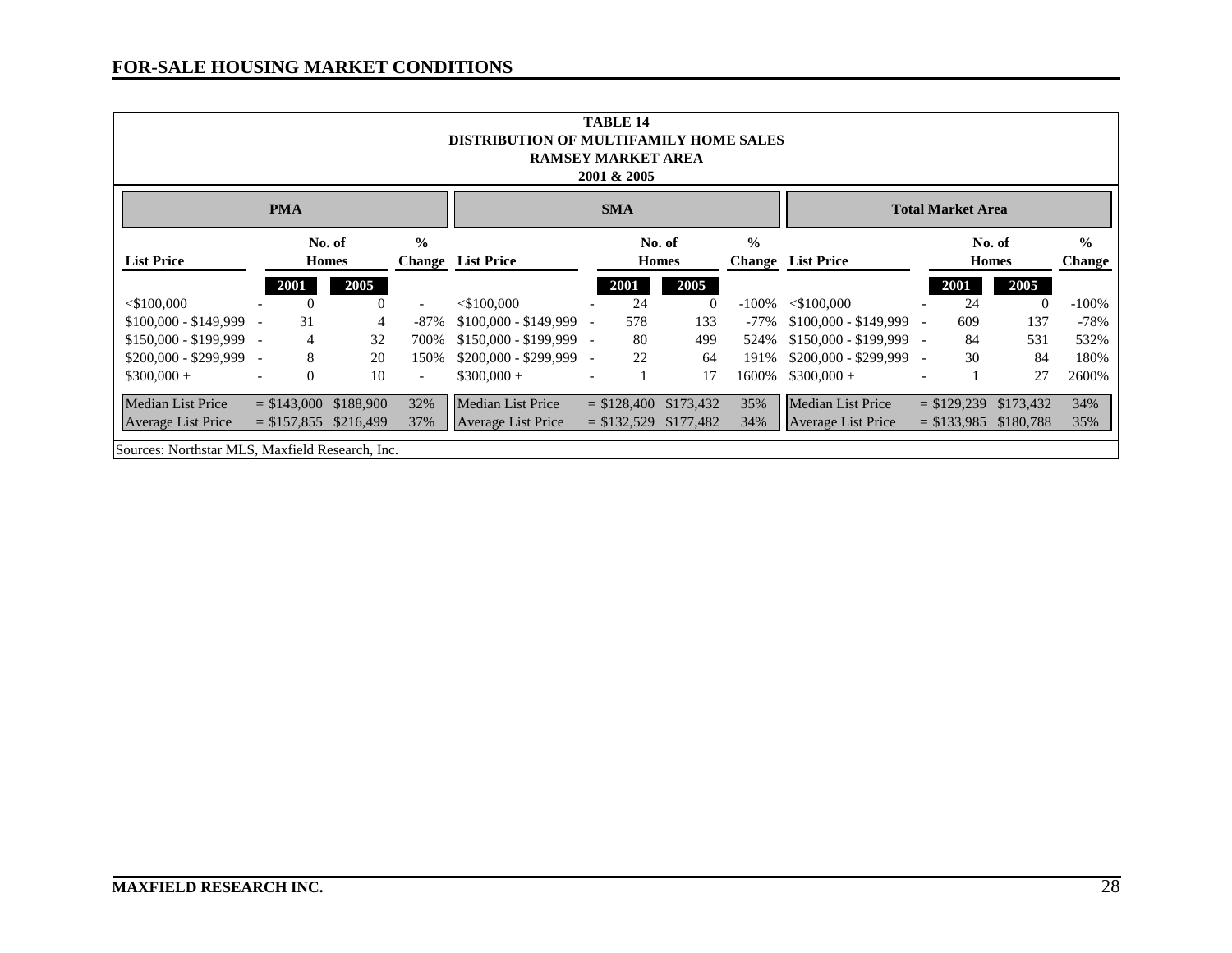# **Current Supply of Homes on the Market**

Tables 15 and 16 show the number of single-family and multifamily homes currently listed forsale in the Ramsey Market Area. The home sale listings are distributed into five price ranges. The data was provided by the Regional Multiple Listing Service. Key findings from our assessment of the actively listed homes are shown below.

#### *Single-Family Homes Listed For-Sale*

The median list price was about \$250,000 for homes in the Market Area and the average list price was \$308,461. The median sale price is a better indicator of where most homes are priced than sale prices because some of the upper-end, more expensive homes skew the average list price up.

| TABLE <sub>15</sub><br><b>SINGLE-FAMILY HOMES LISTED FOR-SALE</b><br><b>RAMSEY MARKET AREA</b><br>December 2005                                                                                                                                                                                                                                                                                                                           |                                                                                                                  |                        |                       |                          |                        |                       |    |                        |  |  |  |  |  |
|-------------------------------------------------------------------------------------------------------------------------------------------------------------------------------------------------------------------------------------------------------------------------------------------------------------------------------------------------------------------------------------------------------------------------------------------|------------------------------------------------------------------------------------------------------------------|------------------------|-----------------------|--------------------------|------------------------|-----------------------|----|------------------------|--|--|--|--|--|
| <b>PMA</b><br><b>SMA</b><br><b>Total Market Area</b>                                                                                                                                                                                                                                                                                                                                                                                      |                                                                                                                  |                        |                       |                          |                        |                       |    |                        |  |  |  |  |  |
| <b>List Price</b>                                                                                                                                                                                                                                                                                                                                                                                                                         |                                                                                                                  | No. of<br><b>Homes</b> | <b>List Price</b>     |                          | No. of<br><b>Homes</b> | <b>List Price</b>     |    | No. of<br><b>Homes</b> |  |  |  |  |  |
| < \$150,000                                                                                                                                                                                                                                                                                                                                                                                                                               |                                                                                                                  |                        | < \$150,000           |                          | $\Omega$               | < \$150,000           |    |                        |  |  |  |  |  |
| \$150,000 - \$199,999                                                                                                                                                                                                                                                                                                                                                                                                                     |                                                                                                                  | 34                     | $$150,000 - $199,999$ |                          | 54                     | $$150,000 - $199,999$ |    | 88                     |  |  |  |  |  |
| $$200,000 - $224,999$                                                                                                                                                                                                                                                                                                                                                                                                                     |                                                                                                                  | 28                     | $$200,000 - $224,999$ | $\overline{\phantom{a}}$ | 69                     | \$200,000 - \$224,999 |    | 97                     |  |  |  |  |  |
| \$225,000 - \$299,999                                                                                                                                                                                                                                                                                                                                                                                                                     | $\overline{\phantom{a}}$                                                                                         | 112                    | $$225,000 - $299,999$ | $\overline{\phantom{a}}$ | 147                    | \$225,000 - \$299,999 | L, | 259                    |  |  |  |  |  |
| $$300,000 +$                                                                                                                                                                                                                                                                                                                                                                                                                              |                                                                                                                  | 110                    | $$300,000 +$          | $\overline{\phantom{a}}$ | 104                    | $$300,000 +$          |    | 214                    |  |  |  |  |  |
| Median List Price                                                                                                                                                                                                                                                                                                                                                                                                                         | <b>Median List Price</b><br><b>Median List Price</b><br>\$274,900<br>\$244,900<br>\$250,000<br>$=$<br>$=$<br>$=$ |                        |                       |                          |                        |                       |    |                        |  |  |  |  |  |
| <b>Average List Price</b><br>$=$ \$334,978<br><b>Average List Price</b><br>\$288,254<br>\$308,461<br><b>Average List Price</b><br>$=$<br>$\mathbf{C}$ and $\mathbf{C}$ and $\mathbf{C}$ and $\mathbf{C}$ and $\mathbf{C}$ and $\mathbf{C}$ and $\mathbf{C}$ and $\mathbf{C}$ and $\mathbf{C}$ and $\mathbf{C}$ and $\mathbf{C}$ and $\mathbf{C}$ and $\mathbf{C}$ and $\mathbf{C}$ and $\mathbf{C}$ and $\mathbf{C}$ and $\mathbf{C}$ and |                                                                                                                  |                        |                       |                          |                        |                       |    |                        |  |  |  |  |  |

Sources: Northstar MLS, Maxfield Research, Inc.

- Based on the Anoka County median household income of \$77,000, we estimate that qualified workforce households will have incomes of \$43,100 or less for singles through \$61,600 or less for a family of four. We assuming that most of these workforce households could afford homes ranging from between \$150,000 up to \$215,000 depending on the size of the household. Based on data in Tables 15 and 16, 28% of the single-family homes listed for sale (184 homes) and 84% of the multifamily homes (162 homes) would be affordable to these workforce households.
- There are a greater percentage of single-family homes in the SMA that fall under the workforce housing income qualifier (33%) then in the PMA (22%). This is not surprising since the SMA has an older housing supply than the PMA. The median year built in the SMA was 1985 versus 1989 in the PMA.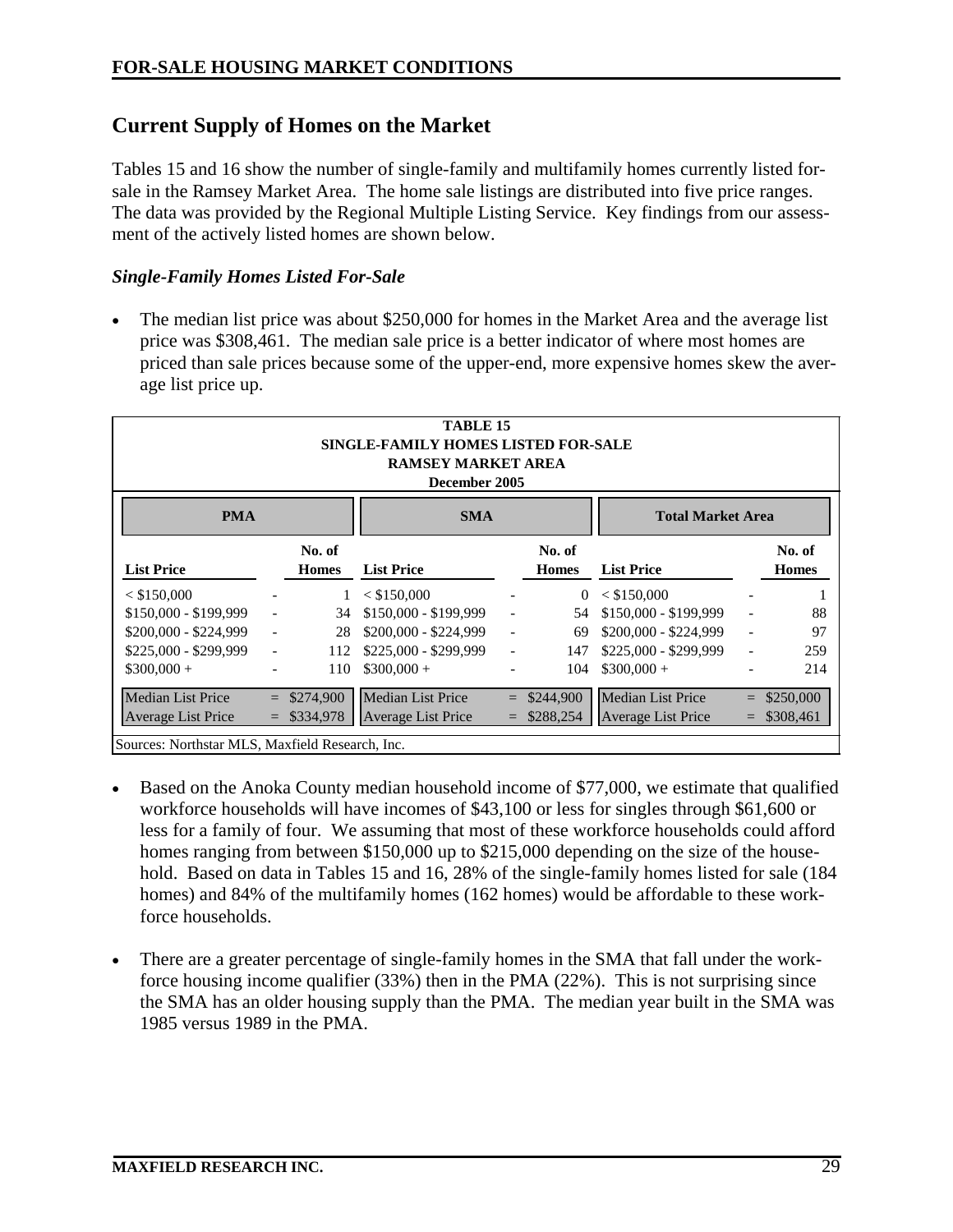#### *Multifamily Homes Listed For-Sale*

- The median list price was about \$177,900 for multifamily homes in the Market Area and the average list price was \$188,100. The difference between the median and average is less than for single-family homes, indicating that there are fewer very high-end multifamily units skewing the average upward.
- Based on the same income qualifier as for single-family homes, workforce households could afford to buy 84% of the homes currently listed for-sale in the Market Area.
- The median year built of multifamily homes currently listed for sale in the SMA is 1991 versus 2002 in the PMA.

| TABLE 16<br><b>MULTIFAMILY HOMES LISTED FOR-SALE</b><br><b>RAMSEY MARKET AREA</b><br>December 2005                                              |                                                                                                                      |           |                          |                          |           |                          |                          |           |  |  |  |  |  |  |
|-------------------------------------------------------------------------------------------------------------------------------------------------|----------------------------------------------------------------------------------------------------------------------|-----------|--------------------------|--------------------------|-----------|--------------------------|--------------------------|-----------|--|--|--|--|--|--|
| <b>PMA</b><br><b>SMA</b><br><b>Total Market Area</b>                                                                                            |                                                                                                                      |           |                          |                          |           |                          |                          |           |  |  |  |  |  |  |
| <b>List Price</b>                                                                                                                               | No. of<br>No. of<br>No. of<br><b>List Price</b><br><b>List Price</b><br><b>Homes</b><br><b>Homes</b><br><b>Homes</b> |           |                          |                          |           |                          |                          |           |  |  |  |  |  |  |
| < \$150,000                                                                                                                                     |                                                                                                                      | 3         | < \$150,000              |                          | 36        | < \$150,000              |                          | 39        |  |  |  |  |  |  |
| \$150,000 - \$199,999                                                                                                                           | $\overline{\phantom{a}}$                                                                                             | 21        | $$150,000 - $199,999$    | $\overline{\phantom{a}}$ | 91        | $$150,000 - $199,999$    | $\overline{\phantom{a}}$ | 112       |  |  |  |  |  |  |
| \$200,000 - \$224,999                                                                                                                           |                                                                                                                      | 0         | \$200,000 - \$224,999    | $\blacksquare$           | 12        | $$200,000 - $224,999$    |                          | 12        |  |  |  |  |  |  |
| \$225,000 - \$299,999                                                                                                                           |                                                                                                                      | 6         | \$225,000 - \$299,999    | $\overline{\phantom{a}}$ | 16        | $$225,000 - $299,999$    |                          | 22        |  |  |  |  |  |  |
| $$300,000 +$                                                                                                                                    |                                                                                                                      |           | $$300,000+$              |                          |           | $$300,000 +$             |                          | 8         |  |  |  |  |  |  |
| <b>Median List Price</b>                                                                                                                        | $=$                                                                                                                  | \$179,900 | <b>Median List Price</b> | $=$                      | \$175,900 | <b>Median List Price</b> |                          | \$177,900 |  |  |  |  |  |  |
| \$188,079<br><b>Average List Price</b><br>\$195,751<br><b>Average List Price</b><br>\$186,611<br><b>Average List Price</b><br>$=$<br>$=$<br>$=$ |                                                                                                                      |           |                          |                          |           |                          |                          |           |  |  |  |  |  |  |
| Sources: Northstar MLS, Maxfield Research, Inc.                                                                                                 |                                                                                                                      |           |                          |                          |           |                          |                          |           |  |  |  |  |  |  |

# **Actively Marketing Affordable For-Sale Communities**

Maxfield Research Inc. interviewed city officials, real estate agents, and developers/builders of owner-occupied residential communities currently being marketed in the Market Area as well as those proposed (pending). Table 17 illustrates selected active housing communities that would be affordable to a workforce population in the Market Area. It is important to note that Table 17 does not include pending communities that have not begun marketing. The pending communities are discussed in the following section of this report.

The following are key points from Table 17:

• All of the housing communities offering homes priced under \$215,000 - which we consider affordable - are multifamily units (townhomes, condos). We did not identify any singlefamily actively marketing subdivisions with homes affordable to moderate income households.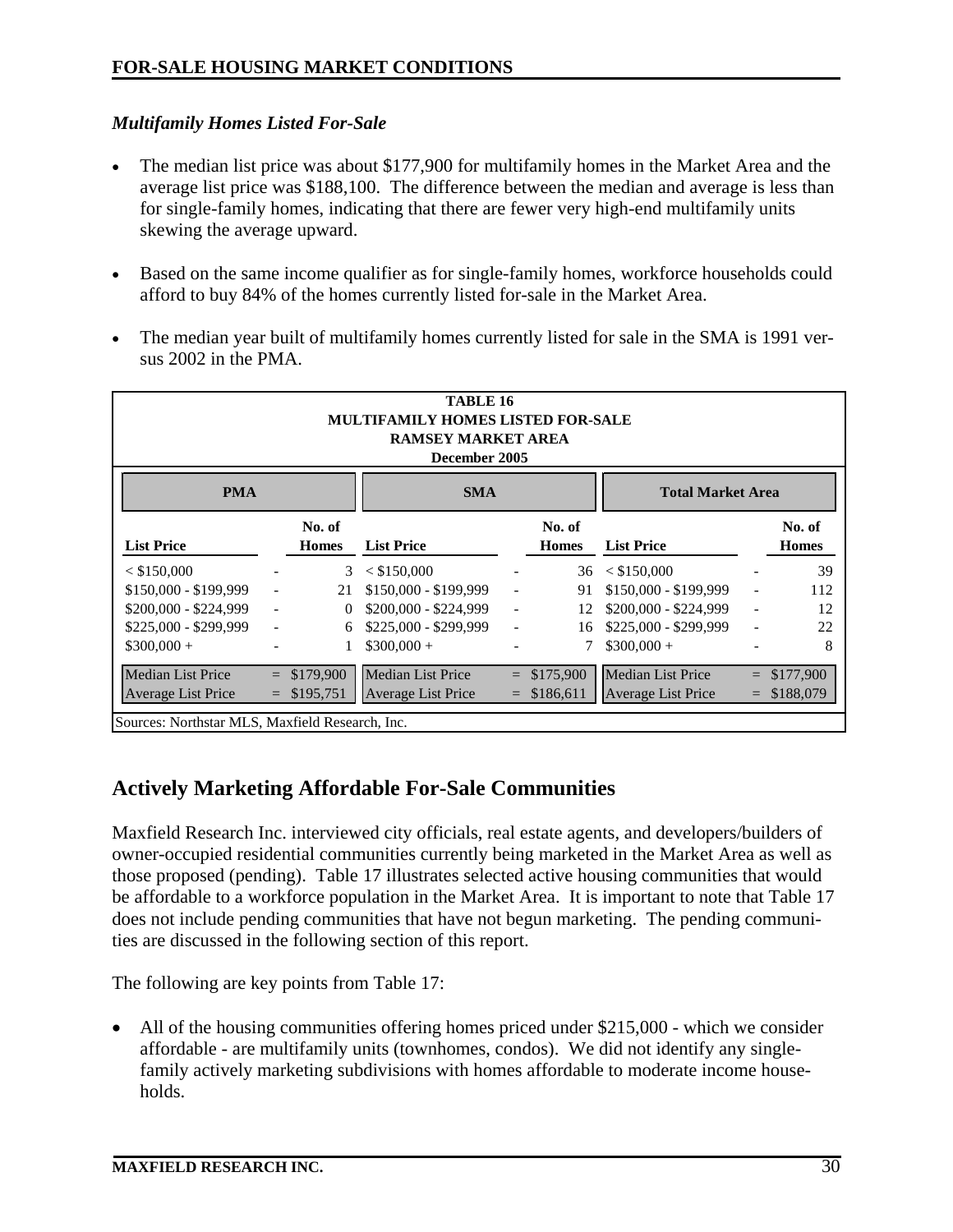- We have identified nine larger townhome communities marketing in Ramsey that provide the majority of new for-sale housing units to the workforce population. These nine communities have a total of about 1,100 units, the majority of which are priced between \$150,000 and \$215,000. According to sales staff, these communities are largely marketing to the young first-time home buyers. Since 2003, these communities have combined for an average of about 20 to 25 units sold per month.
- Several of these communities are located on the site of the Ramsey Town Center: The Gables at Town Center, Symphony at Town Center, Town Center Garden and Town Gardens. Combined these communities will provide nearly 550 homes priced between \$150,000 and \$215,000. When complete, Ramsey Town Center has potential for more than double this many units.
- Development in the Market Area has been steadily increasing in recent years as the Metro Area expands outward. With available land supply closest to the core of the Metro Area dwindling, and as land prices increase, communities in the Market Area have become more of a destination for people seeking newer affordable homes - such as those listed in Table 17.
- Within the Market Area, Ramsey is poised to capture a significant portion of the affordable townhome demand, as cities such as Coon Rapids, Anoka, and Champlin are becoming nearly fully developed. New housing in Blaine is becoming higher priced, and Andover's inventory of new townhome communities is decreasing. Ramsey has one of the greatest supply of available land, which is also less costly than in other communities closer to the core of the Metro Area.
- For purposes of the Livable Communities programs, the Metropolitan Council defines affordable ownership housing as housing that is affordable to buyers earning 80% of the area median income, or a home priced at \$193,700 in 2005. Table 17 reveals that only about 45% of the units in the selected communities would be classified as affordable by Metropolitan Council. Based on this information, as well as overall housing construction data, we also estimate that about 15% of the roughly 2,000 owner occupied homes built annually in the Market Area are affordable.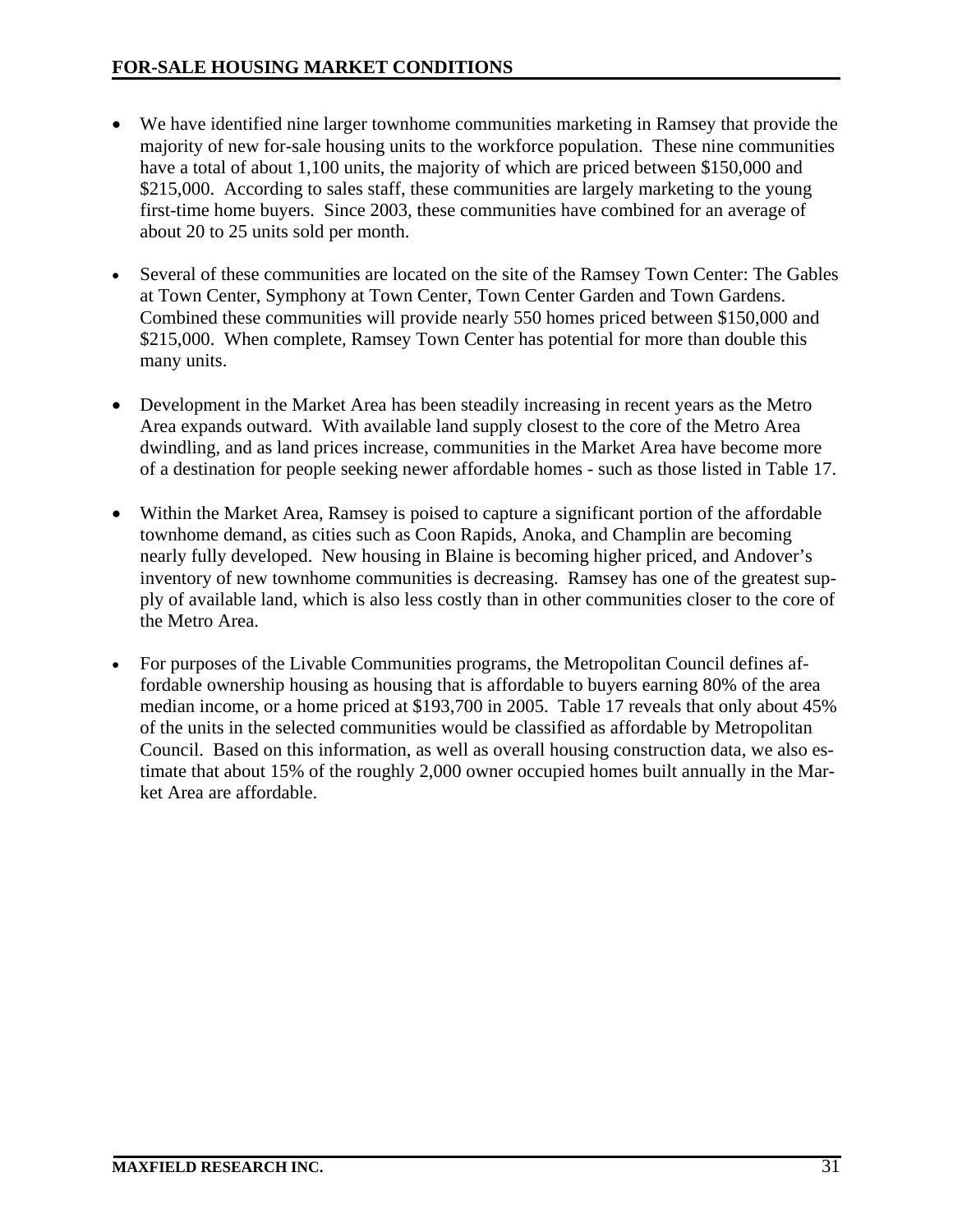| <b>TABLE 17</b><br><b>SELECT FOR-SALE HOUSING COMMUNITIES</b><br>UNIT MIX AND SIZES AND RECENT PRICING<br><b>RAMSEY MARKET AREA</b><br>January 2006 |              |                              |                |                           |                             |                                                |                                    |                                                                                                                                                               |  |  |  |  |
|-----------------------------------------------------------------------------------------------------------------------------------------------------|--------------|------------------------------|----------------|---------------------------|-----------------------------|------------------------------------------------|------------------------------------|---------------------------------------------------------------------------------------------------------------------------------------------------------------|--|--|--|--|
| <b>Community Name</b><br><b>Location/Builder</b>                                                                                                    | Year<br>Open | <b>Total</b><br><b>Units</b> | No.<br>Sold    | <b>Units</b><br>$<$ \$215 | Original<br><b>Unit Mix</b> | <b>Base Sales</b><br><b>Price Range*</b>       | <b>Unit Size</b><br>(Sq. Ft.)      | <b>Comments</b>                                                                                                                                               |  |  |  |  |
| <b>Town home Projects</b>                                                                                                                           |              |                              |                |                           |                             |                                                |                                    |                                                                                                                                                               |  |  |  |  |
| <b>Alpine Acres</b><br>Ramsey<br><b>Oak Creek Builders</b>                                                                                          | 2003         | 204                          | 136            | 204                       | $2-3$ BR                    | \$172,900 - \$183,900                          | $1,390 - 1,530$                    | Four-six- and eight-unit townhome buildings, two-story units, 1.5<br>baths in all units, gas fireplaces, 2-car garages                                        |  |  |  |  |
| <b>Alpine Meadows</b><br>Ramsey<br>Shadetree Construction                                                                                           | 2003         | 42                           | 36             | 42                        | $42 - 2 BR$                 | \$170,000 - \$202,000                          | $\sim$                             | First time home buyers.                                                                                                                                       |  |  |  |  |
| <b>Rivenwick 4th Add.</b><br>Ramsey<br><b>Ryland Homes</b>                                                                                          | 2004         | 140                          | 120            | 91                        | $2-3$ BR                    | \$184,900 - \$250,000                          | $1,200 - 2,247$                    | Mix of first time home buyers, seniors, and families.                                                                                                         |  |  |  |  |
| <b>Evergreen Point</b><br>Ramsey                                                                                                                    | 2003         | 110                          | 109            | 100                       | $\overline{\phantom{m}}$    | Below \$220,000                                | $\sim$                             | Most units are preiced below \$220,000, young profesionals, first<br>time home buyers, and seniors.                                                           |  |  |  |  |
| <b>Birch Hill Lodges</b><br>Ramsey<br>Orrin Thompson                                                                                                | 2002         | 84                           | 84             | 84                        | 2 BR<br>3 BR                | \$154,990 - \$178,990<br>$$163,990 - $171,990$ | $1,351 - 1,565$<br>$1,537 - 1,552$ | Two- and- three story townshomes, 2 car garages, 1.5 to 2.5 baths,<br>laundry on main floor, patio, lofted.                                                   |  |  |  |  |
| The Gables at Town Center<br>Ramsey<br>D.R. Horton                                                                                                  | 2005         | 180                          | $\overline{0}$ | 180                       | 2 BR<br>3 BR                | \$186,900<br>\$208,900 - \$209,900             | 1,434<br>$1,607 - 1,614$           | Oversized 2-stall garage, media room, whirlpool tub in owners<br>suite, upper-level laundry, 3 bath in all units, wood deck.                                  |  |  |  |  |
| <b>Symphony at Town Center</b><br>Ramsey<br>Town & Garden Homes                                                                                     | 2005         | 190                          | $\overline{0}$ | 178                       | $2-3$ BR                    | \$182,900 - \$215,900                          | $1,233 -$<br>1,643                 | Two story townhomes, 2 car garages, 1.5 to 2.5 baths, laundry,<br>patio.                                                                                      |  |  |  |  |
| <b>Town Center Gardens</b><br>Ramsey<br><b>Pulte Homes</b>                                                                                          | 2004         | 152                          | 152            | 152                       | 2 BR                        | \$149,900 - \$160,000                          | $981 - 1,030$                      | Two-story townhomes, one-car attached garage, laundry on 2nd<br>floor, Most units have 1 bath while end units have 1.5 bath, storage<br>area in garage.       |  |  |  |  |
| <b>Town Gardens</b><br>Ramsey<br><b>Bright Keys</b>                                                                                                 | 2005         | 24                           | $\overline{0}$ | 24                        | 2 BR                        | $$179,900 - $185,900$                          | 1,444                              | One and two-story townhomes, 2 car garage, breakfast bar, main-<br>floor laundry. One-level for seniors (50%), two-level for first time<br>home buyers (50%). |  |  |  |  |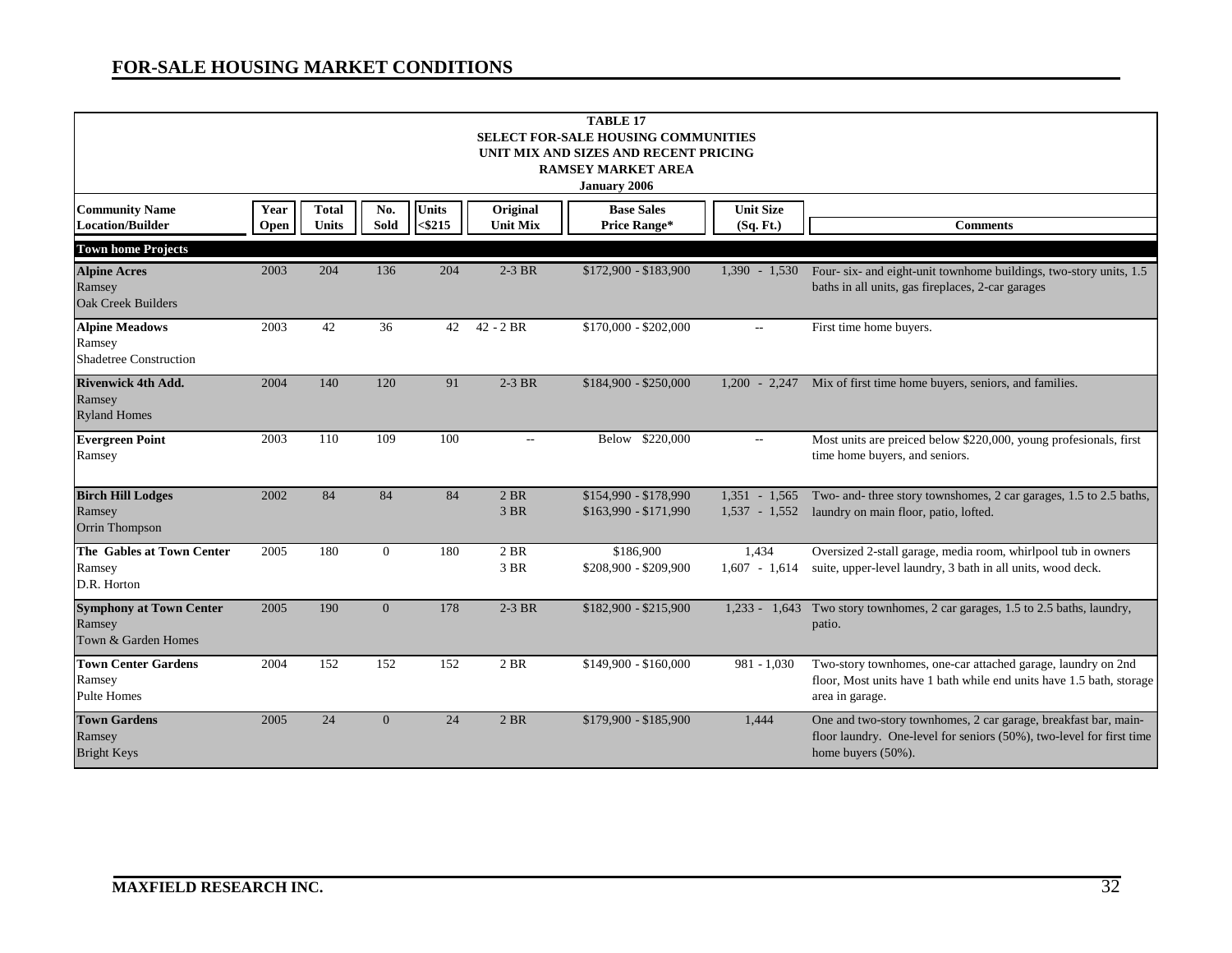| <b>TABLE 17</b><br><b>SELECT FOR-SALE HOUSING COMMUNITIES</b><br>UNIT MIX AND SIZES AND RECENT PRICING<br><b>RAMSEY MARKET AREA</b><br><b>January 2006</b><br>(Continued) |              |                       |             |                           |                             |                                                |                                    |                                                                                                                                                          |  |  |  |  |
|---------------------------------------------------------------------------------------------------------------------------------------------------------------------------|--------------|-----------------------|-------------|---------------------------|-----------------------------|------------------------------------------------|------------------------------------|----------------------------------------------------------------------------------------------------------------------------------------------------------|--|--|--|--|
| <b>Community Name</b><br><b>Location/Builder</b>                                                                                                                          | Year<br>Open | <b>Total</b><br>Units | No.<br>Sold | <b>Units</b><br>$<$ \$215 | Original<br><b>Unit Mix</b> | <b>Base Sales</b><br><b>Price Range*</b>       | <b>Unit Size</b><br>(Sq. Ft.)      | <b>Comments</b>                                                                                                                                          |  |  |  |  |
| <b>Town home Projects</b>                                                                                                                                                 |              |                       |             |                           |                             |                                                |                                    |                                                                                                                                                          |  |  |  |  |
| <b>11th Avenue Townhomes</b><br>Anoka<br><b>GM</b> Homes                                                                                                                  | 2005         | 28                    | 13          | 28                        | $28 - 3 BR +$               | \$189,800 - \$212,300                          | 1,387 - 1,432                      | Located off of 11th Ave. near Hwy. 10 intersection, Loft style<br>units, full basements with optional bedroom, main level laundry, 2-<br>stall garages.  |  |  |  |  |
| <b>Cottages on Main</b><br>Anoka                                                                                                                                          | 2005         | 19                    | 17          | 19                        | $19 - 2 BR$                 | \$189,900 - \$199,900                          | $1,168 - 1,377$                    | Detached townhomes, cottage style, attached 2-car garage, front-<br>porch, kitchen center-island, laundry on 2nd level adjacent to                       |  |  |  |  |
| <b>Rivers Edge</b><br>Anoka<br><b>GM</b> Homes                                                                                                                            | 2004         | 32                    | 14          | 25                        | $32 - 3 BR +$               | \$189,800 - \$222,975                          | 1,387 - 1,556                      | Located on Cutters Grove Road Ave. and adjacent to Mississippi<br>River, loft-style units, full basements with optional bedroom, main-<br>level laundry. |  |  |  |  |
| <b>Village at Andover Station</b><br>Andover<br><b>Pulte Homes</b>                                                                                                        | 2004         | 75                    | 40          | 75                        | $2 BR+$                     | \$184,900 - \$212,980                          | 1,573                              | Slab on grade, loft space can be converted into 3rd bedroom, 2 car<br>garage, upper-level laundry room, 1.5 bath.                                        |  |  |  |  |
| <b>The Lakes</b><br>Blaine<br><b>Rottlund Homes</b>                                                                                                                       | 2005         | 392                   | 136         | 310                       | 2 BR                        | \$190,000 - \$230,000                          | $1,570 - 1,664$                    | One and two story townhomes, 2 car garages, 1.5 to 2.5 baths,<br>laundry, patio.                                                                         |  |  |  |  |
| <b>Club West</b><br>Blaine<br><b>Rottlund Homes/Centex</b>                                                                                                                | 2005         | 406                   | 363         | 351                       | $2$ BR<br>3 BR              | \$180,000 - \$198,900<br>$$225,000 - $250,000$ | $1,570 - 1,664$<br>$1,996 - 1,996$ | Two and three story townhomes, 2 car garages, 1.5 to 2.5 baths,<br>laundry, patio.                                                                       |  |  |  |  |
| Source: Maxfield Research Inc.                                                                                                                                            |              |                       |             |                           |                             |                                                |                                    |                                                                                                                                                          |  |  |  |  |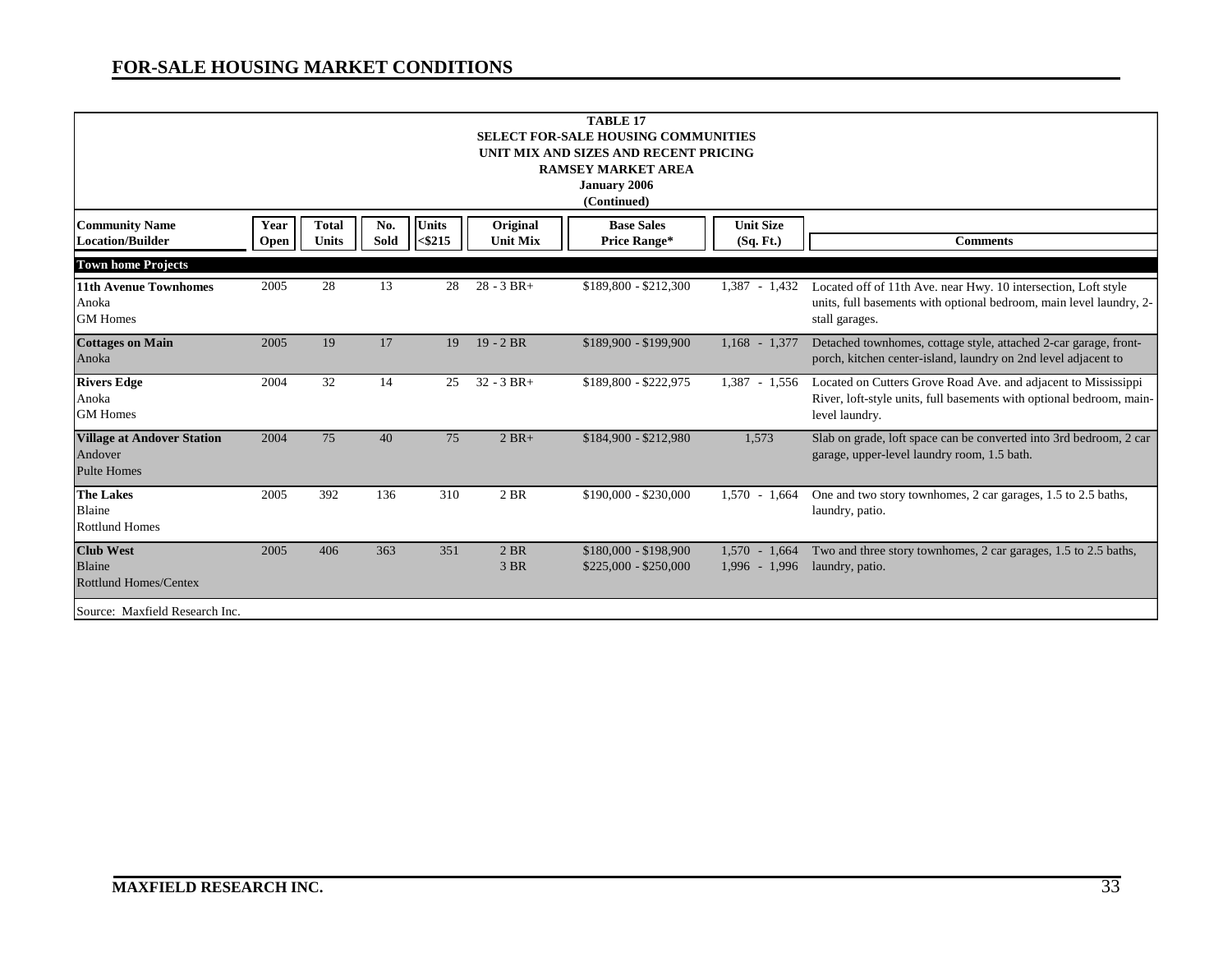# **Planned and Proposed Housing Communities**

Maxfield Research interviewed planning staff at each of the communities within the Market Area regarding planned or proposed for-sale multifamily residential communities. Table 18 illustrates the pending and proposed communities identified within each city. The following summarizes planned multifamily communities.

#### Ramsey

The City of Ramsey has approximately 40 residential communities marketing or under construction at this time; these include both single-family as well as multifamily residential communities. In total, there are about 1,200 planned townhomes in the community. The most prominent of these planned communities is *Ramsey Town Center*, located at the corner of Highway 10 and Armstrong Boulevard. Phase One of Ramsey Town Center is under construction at this time with a number of different townhome and single-family builders. Based on our research, the majority of units being built in Ramsey are priced under or near \$200,000. Since these units are affordable to many workforce households, we find that existing and planned communities are satisfying much of the need for for-sale workforce housing.

#### Anoka

There are two large-scale redevelopments in the planning phase in Anoka; the North Central Business District ("NCBD") and the Heart of Anoka.

The NCBD comprises about 50 acres of land, bordered with the Rum River on the west, Highway 10 on the north, 4<sup>th</sup> Avenue to the east, and Main Street to the south. Currently the redevelopment area includes the following amenities: the Anoka Public Safety Center, City Hall, Anoka County Government Center, retail and commercial businesses along Main Street, and the Rum River and the Rum River Trail. The City has selected David Bernard Builders, a division of Rottlund Homes, as the developer of the community. At this time, construction would likely ensue on portions of the redevelopment in summer 2006. It its estimated approximately 200- to-300 housing units would be developed. City officials estimate a mix of housing types, including for-sale general occupancy, senior ownership, and rental housing. Most of these units are likely to be priced out of reach of moderate income households.

The *Heart of Anoka* is a planned community that would coincide with the planned Northstar Corridor commuter line between Downtown Minneapolis and St. Cloud. Anoka's *Commuter Rail Transit Village* would be planned for medium- and high-density residential, as well as incorporating office, commercial, and light industrial. According to the City of Anoka, the long-term goal is to develop between 800 and 1,200 housing units. At this time the community is still in the planning phases and it is unknown when the community would proceed.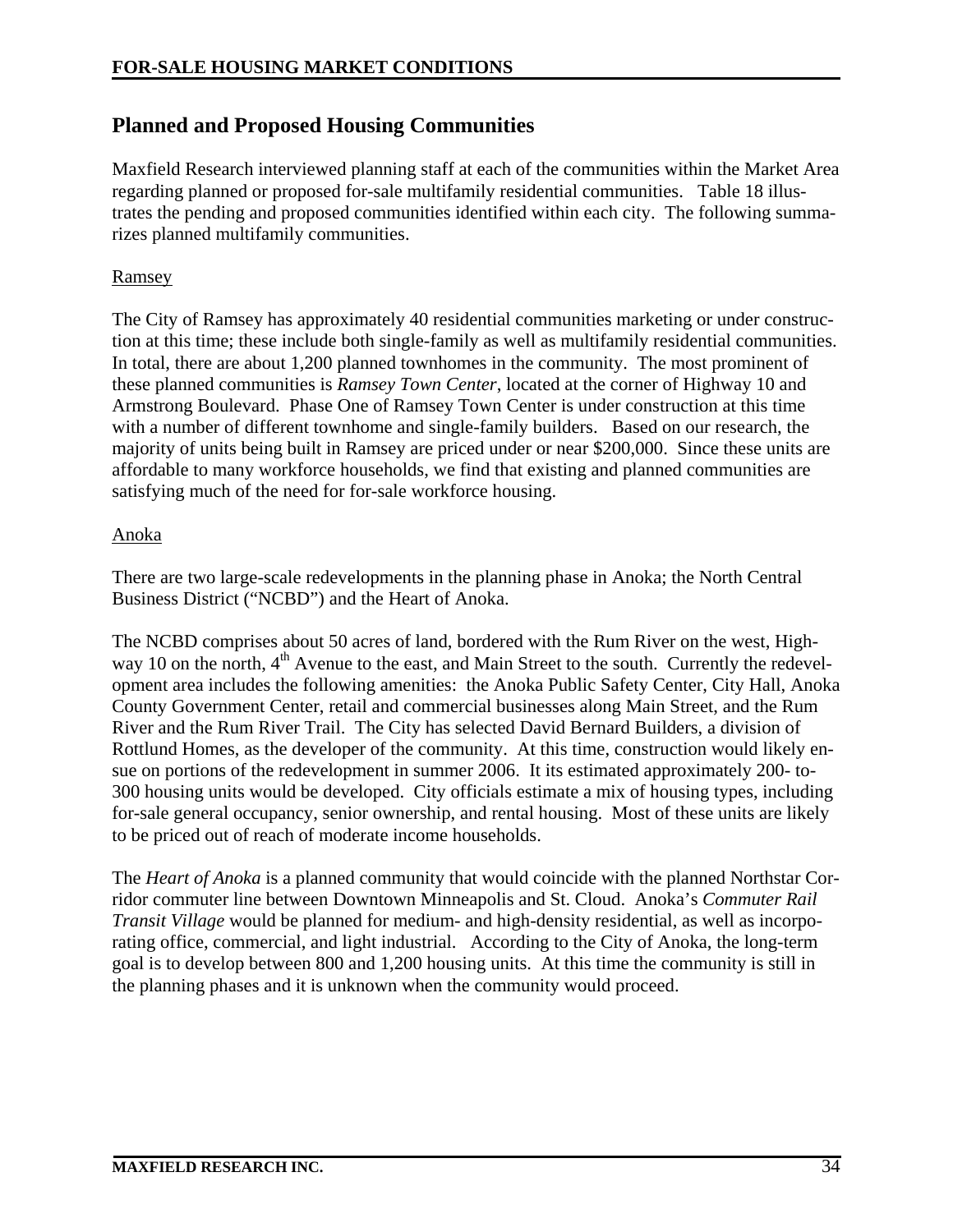#### Andover

There is only one planned community, *Parkside at Andover Station,* which contains multifamily housing. Parkside at Andover Station will be incorporated into the Andover Station North community across Bunker Lake Boulevard. The Andover Economic Development Authority selected Bruggeman Homes to develop the residential component of the Andover Station North (Parkside at Andover Station). Bruggeman Homes then sold the Parkside portion of the community to Pulte Homes. At this time, 110 townhomes have been proposed in this community. They are expected to be priced between \$190,000 and \$200,000.

#### **Champlin**

According to the City of Champlin, there are five planned residential communities at this time. Three of the five planned communities are single-family subdivision, combing for a total of 41 lots. The other two communities, Gateway Area and Emery Village, are large mixed-use communities.

The *Gateway Area* is a planned \$45 million urban village comprised of housing units, commercial space, and a public park along the Mississippi River. The development requires extensive acquisition and demolition of existing structures and it is unknown when this development will proceed.

Centex Homes, along with Chesapeake Partners, have begun development on a 46-acre mixeduse community to be named *Emery Village*. The plans call for 202 townhouse units, a 52-unit senior cooperative, and a mix of retail and office buildings. The residential component will be named *Mississippi Crossings*. The majority of the townhomes will be in the mid\$200's, above what would be affordable to a family with moderate income.

#### Coon Rapids

Since Coon Rapids is almost completely developed, the majority of new residential construction has resulted from smaller infill sites being developed by local builders. Most new construction of late has been detached townhomes and small single-family communities. The *Port Riverwalk* redevelopment will contain over 300 new residential units. Preliminary plans call for 186 townhomes, 60 villas, and a 60-unit senior condominium building. The Port Riverwalk is the first component of the Coon Rapids Boulevard Framework Plan and is anticipated to start construction in spring 2006. A large percentage of the townhomes that are planned in the Port Riverwalk community will be affordable to families with moderate incomes. Townhome prices are estimated to range from \$170,000 to as high as \$250,000.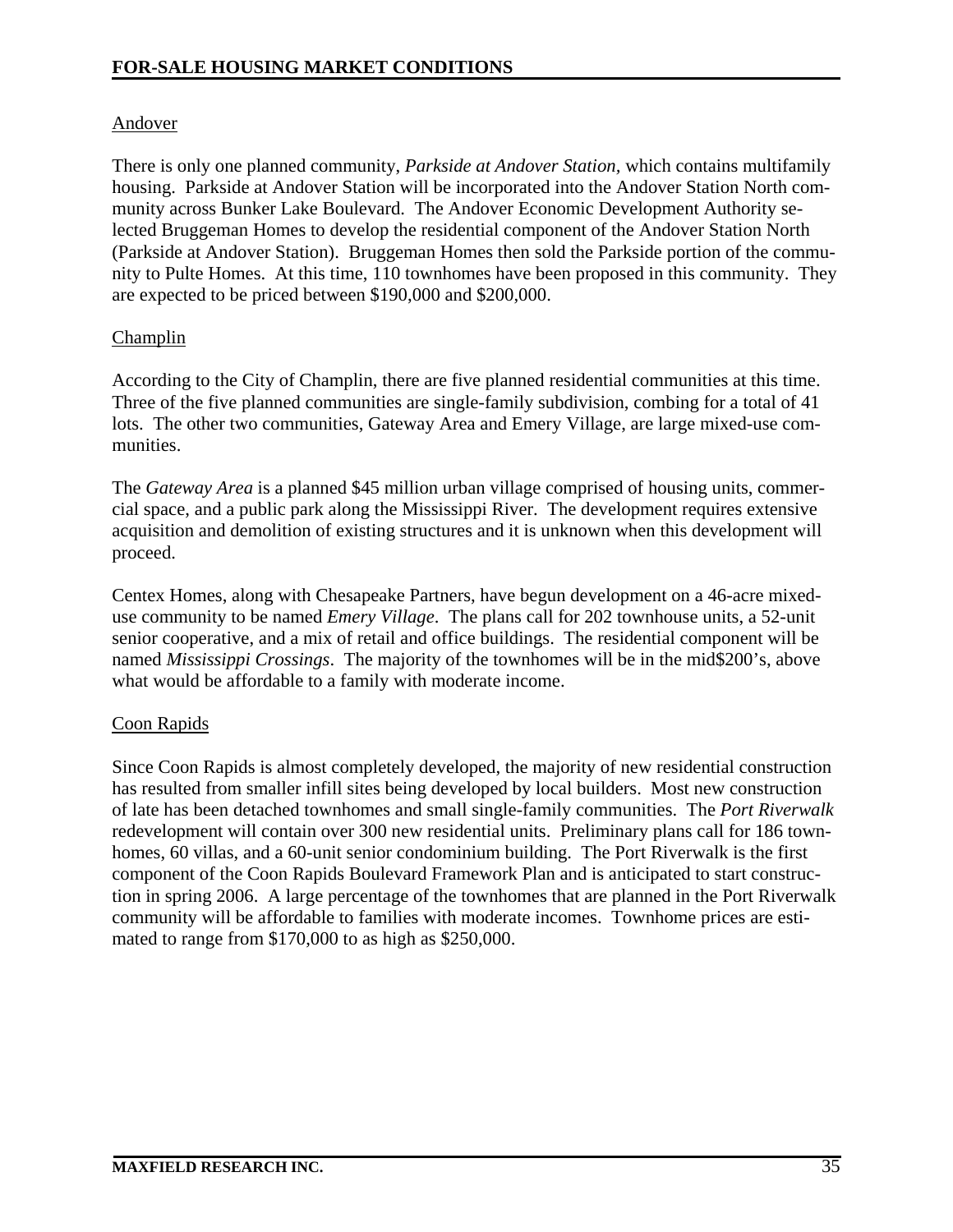| TABLE <sub>18</sub><br>PENDING/PROPOSED COMMUNITIES<br><b>RAMSEY MARKET AREA</b><br><b>January 2006</b> |                                            |             |                           |              |  |  |  |  |  |  |  |
|---------------------------------------------------------------------------------------------------------|--------------------------------------------|-------------|---------------------------|--------------|--|--|--|--|--|--|--|
| <b>Development</b>                                                                                      | <b>Developer</b>                           | <b>City</b> | <b>Development Type</b>   | <b>Units</b> |  |  |  |  |  |  |  |
| <b>Pulte Homes</b>                                                                                      | <b>Pulte Homes</b>                         | Ramsey      | <b>Townhomes</b>          | 454          |  |  |  |  |  |  |  |
| Ramsey Town Center 6th -9th & 12th Add.                                                                 | <b>Ramsey Town Center LLC</b>              | Ramsey      | <b>Townhomes</b>          | 414          |  |  |  |  |  |  |  |
| <b>Rum River Estates</b>                                                                                | National Growth LLC                        | Ramsey      | <b>Detached Townhomes</b> | 20           |  |  |  |  |  |  |  |
| <b>Shadetree Cottages</b>                                                                               | <b>Shadetree Communities</b>               | Ramsey      | <b>Detached Townhomes</b> | 32           |  |  |  |  |  |  |  |
| Town Gardens 3rd Addition                                                                               | Bright Keys                                | Ramsey      | <b>Townhomes</b>          | 108          |  |  |  |  |  |  |  |
| Shorewalk                                                                                               | John Feges                                 | Ramsey      | Townhomes, Single-Family  | 296          |  |  |  |  |  |  |  |
| Heart of Anoka                                                                                          | Undetermined                               | Anoka       | Mixed-use                 | 800-1,200    |  |  |  |  |  |  |  |
| North Central Business District                                                                         | David Bernard Builders                     | Anoka       | Mixed-use                 | 200-300      |  |  |  |  |  |  |  |
| Parkside at Andover Station                                                                             | Brueggeman Homes                           | Andover     | <b>Townhomes</b>          | 110          |  |  |  |  |  |  |  |
| Emery Village                                                                                           | Centex Homes/Chesapeke Partners            | Champlin    | Townhomes                 | 202          |  |  |  |  |  |  |  |
| Port River Walk                                                                                         | <b>Shamrock Development/Rottlund Homes</b> | Coon Rapids | Townhomes                 | 246          |  |  |  |  |  |  |  |
| Various Developments                                                                                    | Various Developers                         | Blaine      | Single-Family/Townhome    | 3,025        |  |  |  |  |  |  |  |
| Source: Maxfield Research                                                                               |                                            |             |                           |              |  |  |  |  |  |  |  |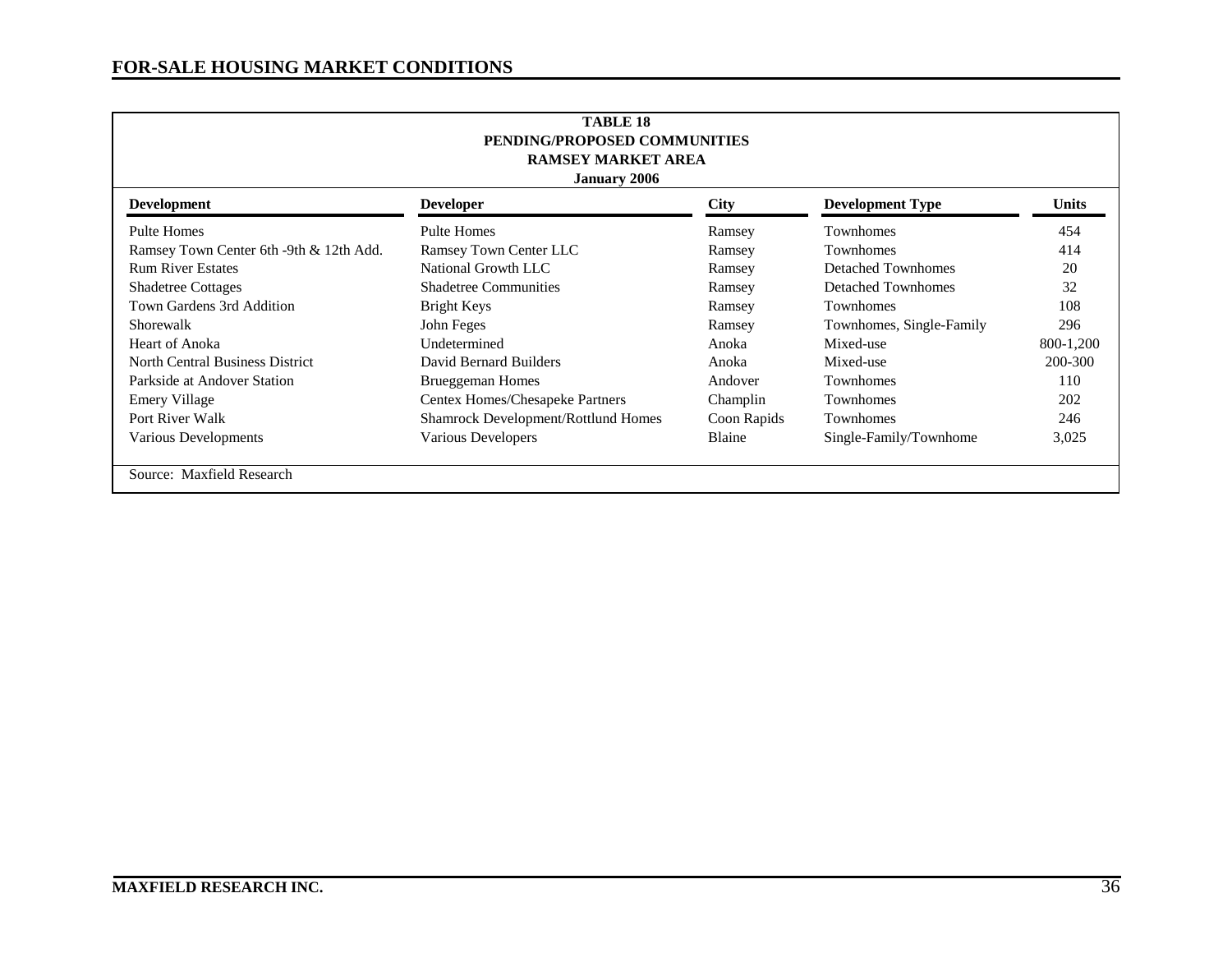#### Blaine

There are roughly 3,000 homes that are in the planning stages of development in Blaine. The exact number of single-family homes versus multifamily homes are not known, but based on recent building trends we project that roughly 25% of the homes that are planned will be for-sale multifamily homes or roughly 700. Also, based on recent trends, we project that roughly 49% of the multifamily will be affordable - or have prices in 2005 dollars of \$200,000 or less. This equates to about 350 total affordable multifamily units planned in Blaine.

#### Summary

We find several pending communities that will bring somewhere between 4,700 and 5,200 units on-line over the next several years. Most of these communities will be competitive with a community in Ramsey as potential buyers are likely to cross shop communities seeking the unit that most satisfies their wants in terms of location, price, and unit type/design. So far, demand has exceeded development, as existing communities have been absorbing adequately overall. Based on our projected growth in the Market Area compared to these planned/pending communities we project most of these new communities to perform adequately as well.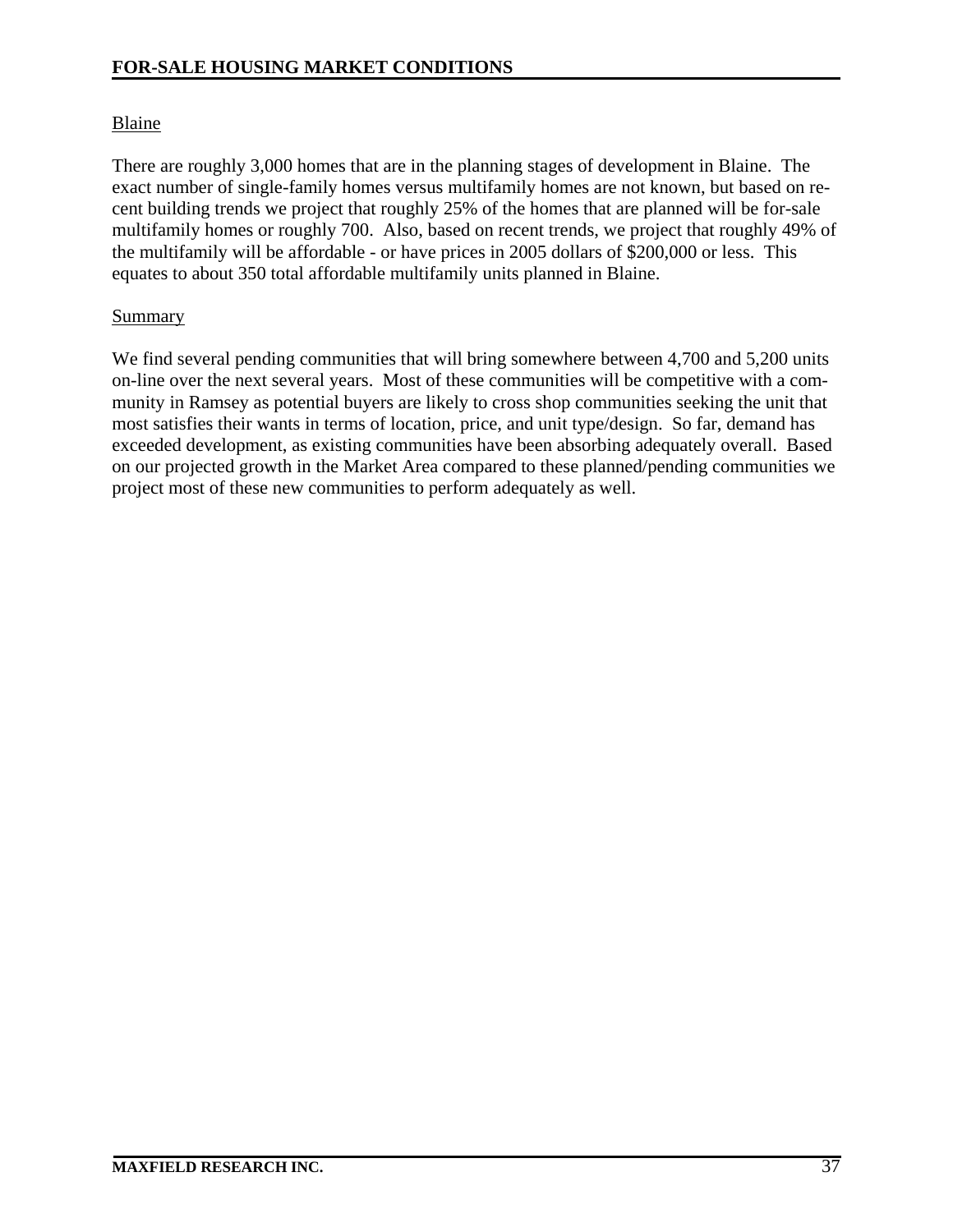# **Introduction**

The demographic analysis examined factors relating to the demand for various housing types in the Ramsey Market Area. This section reviews the current supply and market conditions for competitive rental housing in the defined Market Area.

## **Competitive Subsidized Rental Communities**

Maxfield Research surveyed a sampling of subsidized rental communities (seven) in the Market Area. Information on the location, number of units, vacancies, units mix and sizes, monthly rents (when available), and income restrictions are displayed in Table 19.

The following are key points from Table 19:

- There are a total of 345 units that were sampled with only four vacancies providing a vacancy rate of about 1%. In addition, each community has a waiting list of people ready to move into the vacant units. In most cases, it is at least a one-year wait for a unit to become available.
- The majority of the subsidized rental communities are Section 8 Project Based where residents pay 30% of their adjusted gross income for rent. Only two of the communities were a tax-credit community where income-qualified residents pay a base rent. One of these taxcredit communities – Villas by Caroline – is an accessible building catering to people with disabilities.
- There was one community that was not included in the table. Six Acres is a 14 unit townhome community located in Coon Rapids that will no longer continue to be a Section 8 Project Based facility, but will become a market rate rental property. This property, however, will continue to provide rents that are affordable to moderate-income workforce households.
- Five of the subsidized communities are located in Coon Rapids, one is in Blaine and one is in Anoka. All of the Section 8 buildings were built between 1972 and 1981 – hence they are in the older portions of the Market Area. There are no subsidized rental buildings in Ramsey.
- Overall, we find that there are very few apartment buildings that are income-restricted to households with low- to moderate-incomes. Apartments restricted to very low- and lowincome households are more plentiful, despite the fact that demand greatly exceed the current supply. Based on the current occupancy levels, there is unmet demand for units restricted to both very low and low to moderate income households.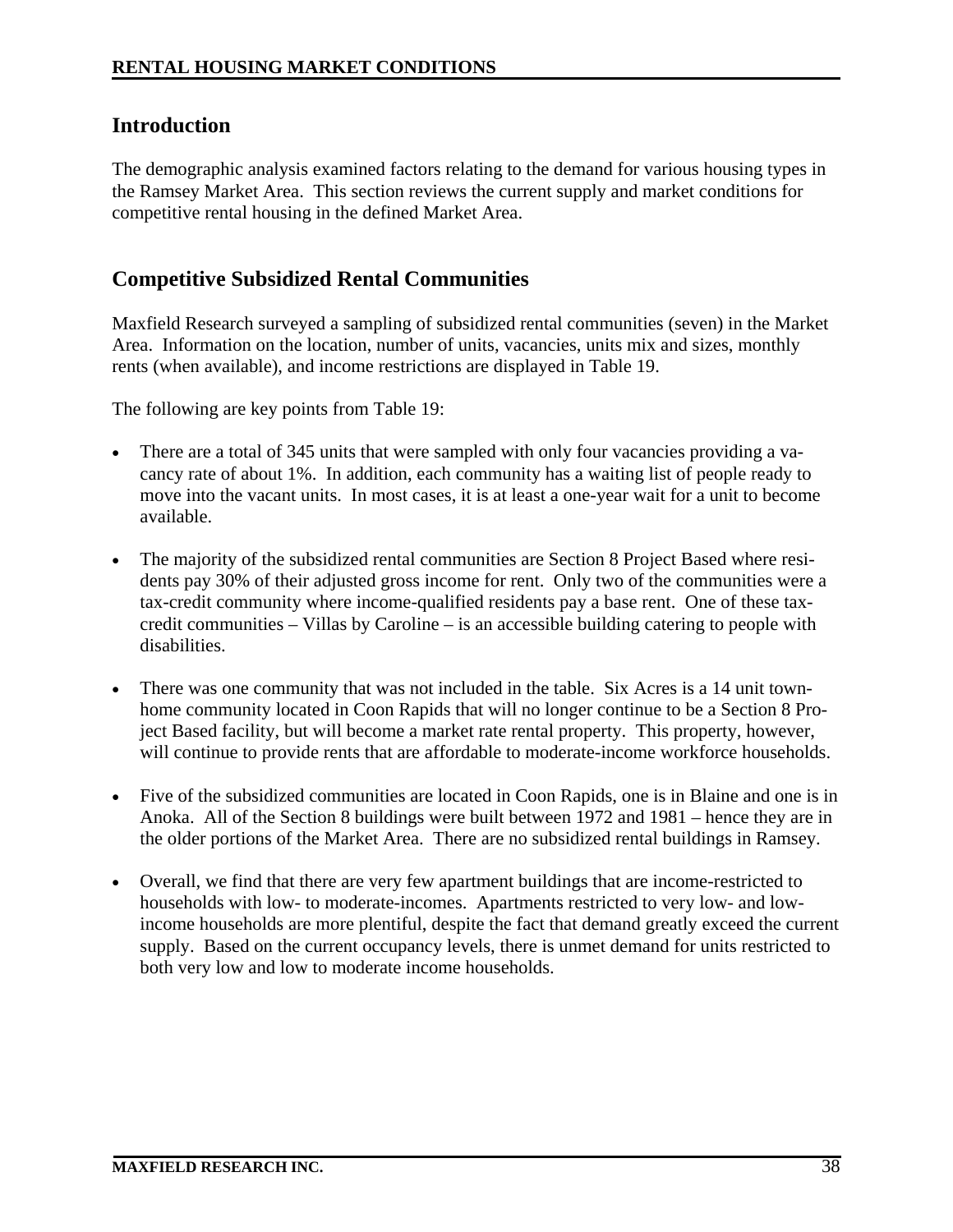| <b>TABLE 19</b><br><b>SUBSIDIZED RENTAL COMMUNITIES</b><br><b>RAMSEY MARKET AREA</b><br><b>January 2006</b> |                              |                        |                         |                                            |                               |                                    |                                                                                                                         |  |  |  |  |  |
|-------------------------------------------------------------------------------------------------------------|------------------------------|------------------------|-------------------------|--------------------------------------------|-------------------------------|------------------------------------|-------------------------------------------------------------------------------------------------------------------------|--|--|--|--|--|
| <b>Community/Location</b>                                                                                   | <b>Date</b><br><b>Opened</b> | No. of<br><b>Units</b> | Vacant                  | <b>Unit Mix</b>                            | <b>Unit Size</b>              | <b>Monthly</b><br><b>Rent/Fees</b> | <b>Coments</b>                                                                                                          |  |  |  |  |  |
| <b>Northgate Woods</b><br>1530 123rd Ln. N.E.<br>Blaine                                                     | 1981                         | 43                     | $\overline{0}$          | 26 - 2BR - TH<br>13 - 3BR-TH<br>4 - 4BR-TH | n/a                           | 30% of AGI                         | Sec. 8 Project-Based. Many single<br>moms, Waiting list of 30 people.                                                   |  |  |  |  |  |
| <b>Sunny Acres</b><br>2701 11th Ave. N.<br>Anoka                                                            | 1979                         | 52                     | $\mathbf{1}$            | $6 - 1BR$<br>22 - 2BR<br>3BR-TH<br>24      | 700<br>$900 - 1,000$<br>1,350 | 30% of AGI                         | Sec. 8 Project-Based. Res. mix -<br>families, seniors, singles. Waiting list<br>of 70 people.                           |  |  |  |  |  |
| <b>Drake Apartments</b><br>10011-10015 Egret Blvd<br>Coon Rapids                                            | n/a                          | 48                     | 1                       | $29 - 2BR$<br>19 - 3BR                     | n/a                           | 30% of AGI                         | Sec. 8 Project-Based. Res. $mix = half$<br>family/half single. Waiting list of 10<br>people.                            |  |  |  |  |  |
| <b>Galway Place</b><br>11240 Osage St. N.W.<br>Coon Rapids                                                  | 1981                         | 36                     | $\overline{0}$          | 28 - 2BR<br>$7 - 3BR$<br>$1 - 4BR$         | $669 - 704$<br>735<br>809     | 30% of AGI                         | Sec. 8 Project-Based. Res. mix is<br>mostly families. Waiting list of 200-<br>300 people.                               |  |  |  |  |  |
| <b>Sunwood Townhomes</b><br>5350-5444 Sunwood Dr<br>Ramsey                                                  | 2002                         | 28                     | $\overline{2}$          | $13 - 2BR$<br>13 - 3BR<br>$2 - 5BR$        | 1,500<br>1,660<br>3,000       | 30% of AGI                         | Sec. 8 and Sec. 42. Res. Mix is mostly<br>families.                                                                     |  |  |  |  |  |
| <b>Mississippi View</b><br>11020 Mississippi Blvd<br>Coon Rapids                                            | 1972                         | 96                     | $\Omega$                | $15 - 1BR$<br>59 - 2BR<br>22 - 3BR         | 702<br>950<br>1,100           | 30% of AGI                         | Sec 8. Projcet-Based. Res. $mix =$<br>mostly families & single moms.<br>Waiting list of 200-300 people.                 |  |  |  |  |  |
| <b>Thousand Oaks Townhome</b><br>123rd Ln.<br>Coon Rapids                                                   | 1998                         | $\overline{12}$        | n/a                     | $12 - 3BR$                                 | n/a                           | \$729                              | Tax-Credit. Res. mix is all families.                                                                                   |  |  |  |  |  |
| <b>Villas by Caroline</b><br>1450-1589 118th Ln. N.W.<br>Coon Rapids                                        | 1996                         | 30                     | $\overline{0}$          | 8 - 1BR-TH<br>10 - 2BR-TH<br>12 - 3BR-TH   | 728<br>907<br>1,213           | n/a                                | Tax-Credit. Mix of families, seniors,<br>special needs, and singles. TH are<br>single level. Waiting list of 40 people. |  |  |  |  |  |
| <b>Totals</b><br>Souce: Maxfield Research Inc.                                                              |                              | 345                    | $\overline{\mathbf{4}}$ |                                            |                               |                                    |                                                                                                                         |  |  |  |  |  |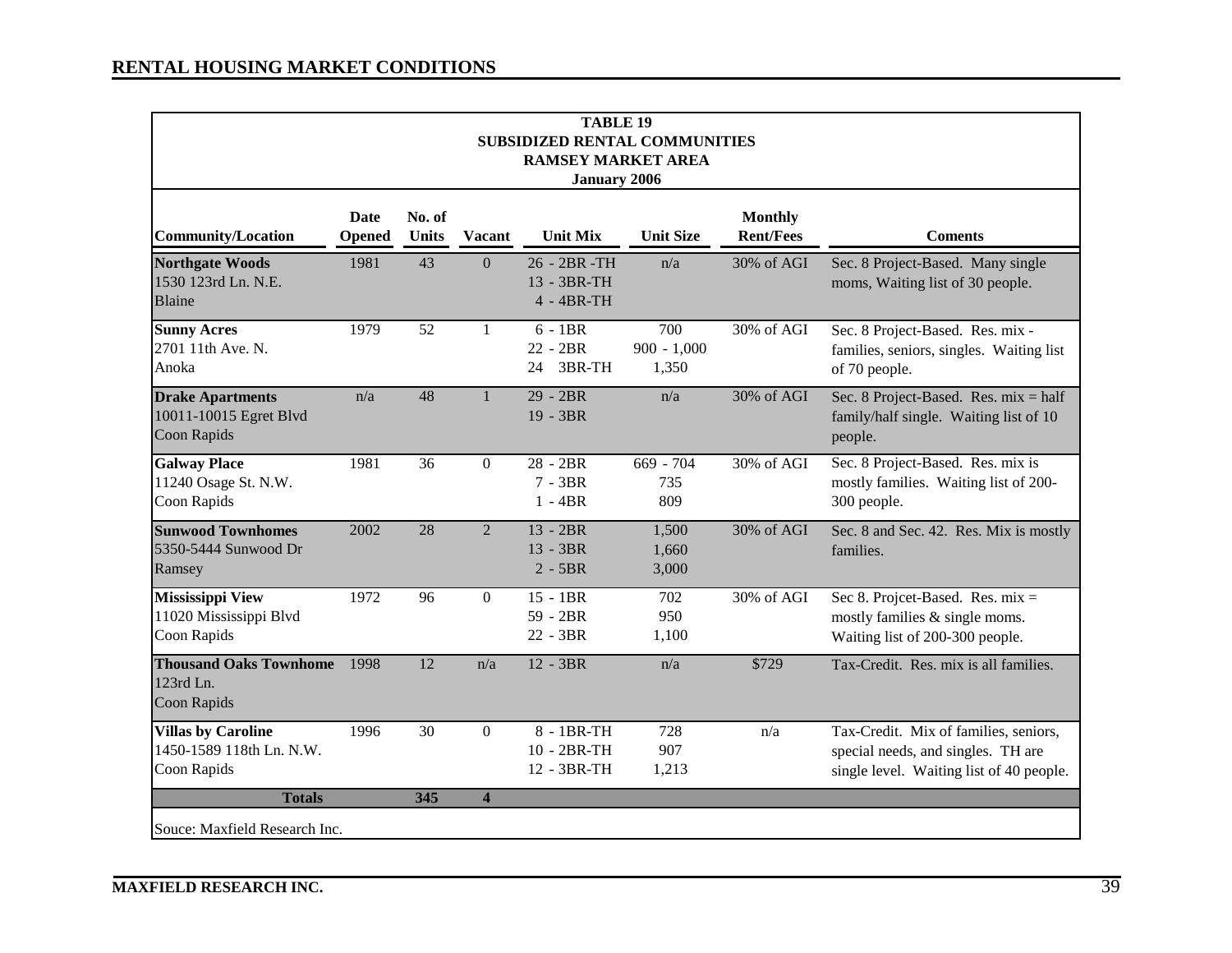# **Competitive Market Area Rental Communities**

To gauge how market rate communities may be meeting the needs of moderate-income households, Maxfield Research surveyed a sampling of the market rate communities (eight newer communities and eight older communities) in the Market Area. Information on location, number of units, vacancies, unit mix and sizes, and monthly rents are displayed in Table 20 and 21. A comparison of amenities and services is presented in Table 22.

The following are key points from Table 20 and 21:

- There are 1,255 units in the surveyed newer facilities in Table 20. Of these, 45 were found vacant. This translates to an overall vacancy rate of 3.86%, which is below the 5.0% level considered to be market equilibrium. Market equilibrium is considered by the industry to reflect sufficient consumer choice and adequate turnover. An overall vacancy rate of 3.86% generally indicates that current demand exceeds current supply, although this number only represents newer rental facilities and not the market as a whole.
- Monthly rents among the newer surveyed units averaged \$725 for one-bedroom units (\$0.97/sq. ft.), \$865 for two-bedroom units (\$0.86/sq. ft.), and \$1,110 for three-bedroom units (\$0.90/sq. ft.). It should be noted that all of the communities but three charged an additional fee for enclosed parking (Cutters Grove, Dellwood Estates, and Champlin Drive include enclosed parking in the monthly rent). Extra fees for parking ranged from \$40 to \$65 per month.
- The surveyed older rental facilities consist of 1,096 units. There were 60 vacant units found in these facilities. This translates to a vacancy rate of 5.5%, which is just slightly above the 5.0% level considered to be market equilibrium. This vacancy rate indicates that current supply may be meeting current demand; however, desirability of the units could also be a factor in the higher vacancy rate.
- Monthly rents among the older surveyed units averaged \$670 for one-bedroom units (\$0.86/sq. ft.), \$776 for two-bedroom units (\$0.78/sq. ft.), and \$913 for three-bedroom units (\$0.71/sq. ft.). All of the communities except for Woodland North charged an additional fee for enclosed parking. Extra fees for parking ranged from \$40 to \$50 per month.
- Using the industry standard that households can afford a housing cost of 30% of their income, a single earning approximately \$30,000 could afford the average one-bedroom rent in the newer apartments. Singles earning approximately \$28,000 could afford one-bedroom units at older apartments. Two-person households would need incomes of approximately \$36,000 and \$32,000 to afford units at the newer and older communities, respectively. Overall, our analysis of the market rate communities finds that these units, despite being market rate, provide housing to workforce households.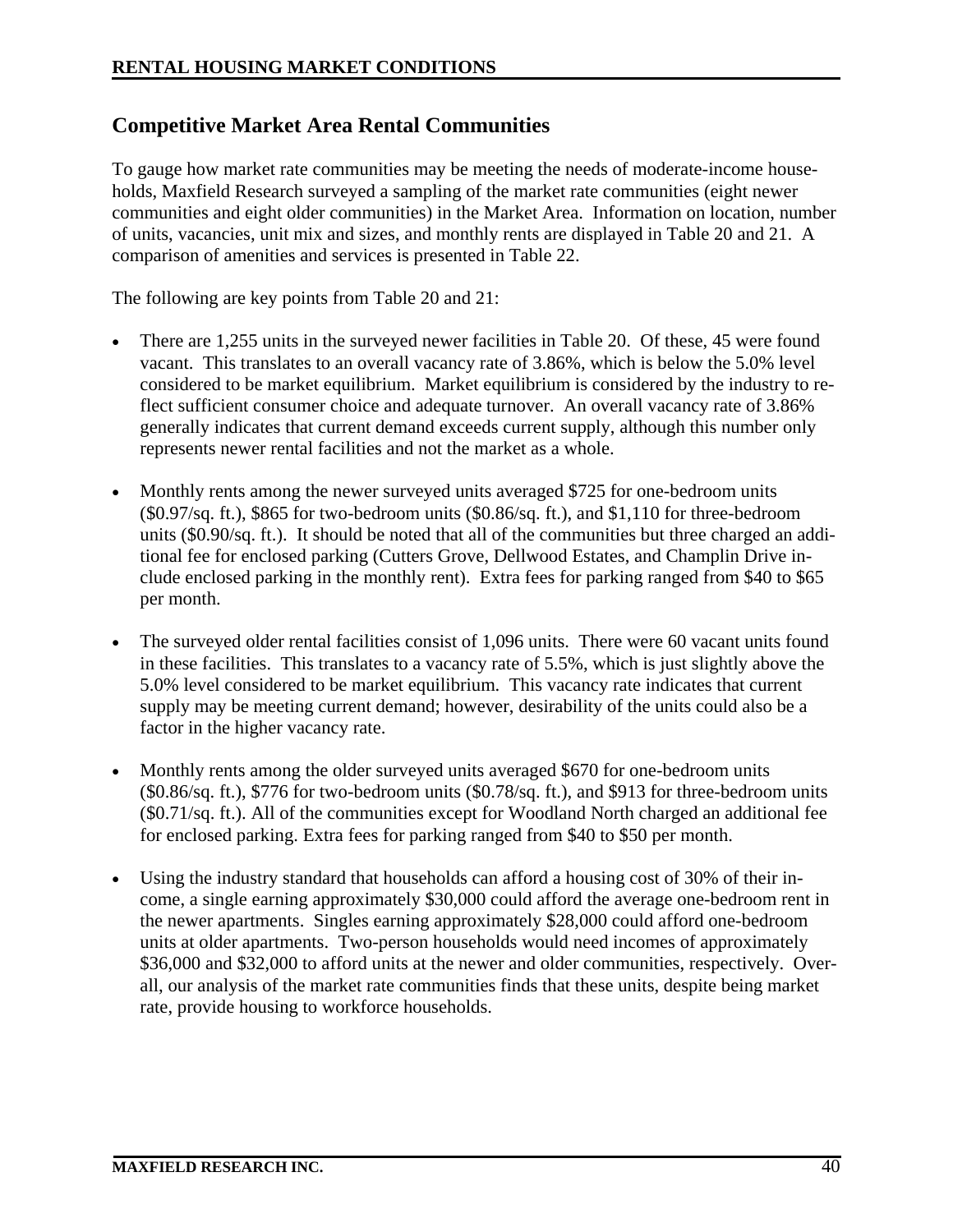| <b>TABLE 20</b>               |                      |                 |                |                           |                                   |                    |                  |  |  |  |  |  |
|-------------------------------|----------------------|-----------------|----------------|---------------------------|-----------------------------------|--------------------|------------------|--|--|--|--|--|
|                               |                      |                 |                | <b>RAMSEY MARKET AREA</b> | SELECTED NEWER RENTAL COMMUNITIES |                    |                  |  |  |  |  |  |
|                               |                      |                 |                | <b>January 2006</b>       |                                   |                    |                  |  |  |  |  |  |
|                               | <b>Date</b>          | No. of          |                |                           |                                   | <b>Monthly</b>     | <b>Rent/Fees</b> |  |  |  |  |  |
| <b>Community/Location</b>     | <b>Opened</b>        | <b>Units</b>    | <b>Vacant</b>  | <b>Unit Mix</b>           | <b>Unit Size</b>                  | <b>Rent/Fees</b>   | per Sq. Ft.      |  |  |  |  |  |
| <b>Cutters Grove</b>          | 1988                 | 238             | 12             | 4 - Studio                | 675                               | \$695              | \$1.03           |  |  |  |  |  |
| 2901 Cutters Grove Dr.        |                      |                 |                | 99 - 1BR                  | $810 - 945$                       | $$740 - $885$      | $$0.91$ - \$0.94 |  |  |  |  |  |
| Anoka                         |                      |                 |                | 129 - 2BR                 | $1,050 - 1,225$                   | $$855 - $1,045$    | $$0.81$ - \$0.85 |  |  |  |  |  |
|                               |                      |                 |                | $6 - 3BR$                 | 1,260                             | $$1,280$ - \$1,380 | $$1.02$ - \$1.10 |  |  |  |  |  |
| <b>Dellwood Estates II</b>    | 1993                 | 90              | n/a            | 45 - 1BR                  | 940                               | $$699$ - \$729     | $$0.74$ - \$0.78 |  |  |  |  |  |
| 749 E. River Rd.              |                      |                 |                | $45 - 2BR$                | 1,100                             | \$799 - \$889      | $$0.73$ - \$0.81 |  |  |  |  |  |
| Anoka                         |                      |                 |                |                           |                                   |                    |                  |  |  |  |  |  |
| <b>Northpointe</b>            | 1989                 | 161             | $\mathbf{Q}$   | $42 - 1BR$                | 776                               | $$750 - $780$      | $$0.97$ - \$1.01 |  |  |  |  |  |
| 3845 119th Ave.               |                      |                 |                | $113 - 2BR$               | $1,026 - 1,030$                   | $$825$ - \$975     | $$0.80$ - \$0.95 |  |  |  |  |  |
| Coon Rapids                   |                      |                 |                | $6 - 3BR$                 | $1,210 - 1,226$                   | \$1,195            | $$0.99$ - \$0.97 |  |  |  |  |  |
| <b>Summit Oaks</b>            | 1988                 | 110             | $\theta$       | $53 - 1BR$                | $885 - 1,110$                     | \$780              | $$0.88$ - \$0.70 |  |  |  |  |  |
| 11750 Tulip                   |                      |                 |                | $57 - 2BR$                | $1,094 - 1,232$                   | $$1,000 - $1,150$  | $$0.91$ - \$0.93 |  |  |  |  |  |
| Coon Rapids                   |                      |                 |                |                           |                                   |                    |                  |  |  |  |  |  |
| <b>Wedgewood Park</b>         | 1992                 | 104             | $\mathbf{1}$   | 1 - Studio                | 600                               | \$670              | \$1.12           |  |  |  |  |  |
| 3393 Northdale                |                      |                 |                | 34 - 1BR                  | 774                               | $$810 - $830$      | $$1.05$ - \$1.07 |  |  |  |  |  |
| Coon Rapids                   |                      |                 |                | $43 - 2BR$                | $932 - 980$                       | $$900 - $975$      | $$0.97$ - \$0.99 |  |  |  |  |  |
|                               |                      |                 |                | $8 - 3BR$                 | 1,155                             | $$1,175$ - \$1,275 | $$1.02$ - \$1.10 |  |  |  |  |  |
| <b>Carriage Oaks</b>          | 1990                 | 336             | 3              | 105 - 1BR                 | 717                               | $$649$ - \$734     | $$0.91 - $1.02$  |  |  |  |  |  |
| 12373 Oak Park                |                      |                 |                | $160 - 2BR$               | $964 - 1,008$                     | $$789$ - \$938     | $$0.82$ - \$0.93 |  |  |  |  |  |
| Blaine                        |                      |                 |                | 32 - 3BR                  | 1,330                             | $$1,024$ - \$1,083 | $$0.77$ - \$0.81 |  |  |  |  |  |
| <b>Westminster Apts.</b>      | 1992                 | 72              | $\overline{4}$ | $3 - 1BR$                 | 810                               | $$629$ - \$700     | $$0.78$ - \$0.86 |  |  |  |  |  |
| 12851 Central Ave.            |                      |                 |                | $51 - 2BR$                | $935 - 1,200$                     | $$659$ - \$850     | $$0.70$ - \$0.71 |  |  |  |  |  |
| <b>Blaine</b>                 |                      |                 |                | $18 - 3BR$                | 1,300                             | $$899 - $1,030$    | $$0.69$ - \$0.79 |  |  |  |  |  |
| <b>Champlin Drive</b>         | 1992                 | 72              | 11             | 12 - 1BR                  | 550                               | $$599 - $630$      | $$1.09$ - \$1.15 |  |  |  |  |  |
| 11817 Champlin Dr.            |                      |                 |                | $42 - 2BR$                | 950                               | $$650$ - \$750     | $$0.68$ - \$0.79 |  |  |  |  |  |
| Champlin                      |                      |                 |                | 18 - 3BR                  | 1,150                             | $$875$ - \$925     | $$0.76$ - \$0.80 |  |  |  |  |  |
| <b>Elm Creek</b>              | 1990                 | $\overline{72}$ | 5              | $14 - 1BR$                | 720                               | $$665 - $685$      | $$0.92$ - \$0.95 |  |  |  |  |  |
| 11715 Champlin Dr.            |                      |                 |                | 48 - 2BR                  | 920                               | $$795 - $825$      | $$0.86$ - \$0.90 |  |  |  |  |  |
| Champlin                      |                      |                 |                | $10 - 3BR$                | 1,200                             | $$995 - $1,025$    | $$0.83$ - \$0.85 |  |  |  |  |  |
| <b>Totals</b>                 | 1,255<br>45<br>3.86% |                 |                |                           |                                   |                    |                  |  |  |  |  |  |
|                               |                      |                 |                |                           |                                   |                    |                  |  |  |  |  |  |
| Souce: Maxfield Research Inc. |                      |                 |                |                           |                                   |                    |                  |  |  |  |  |  |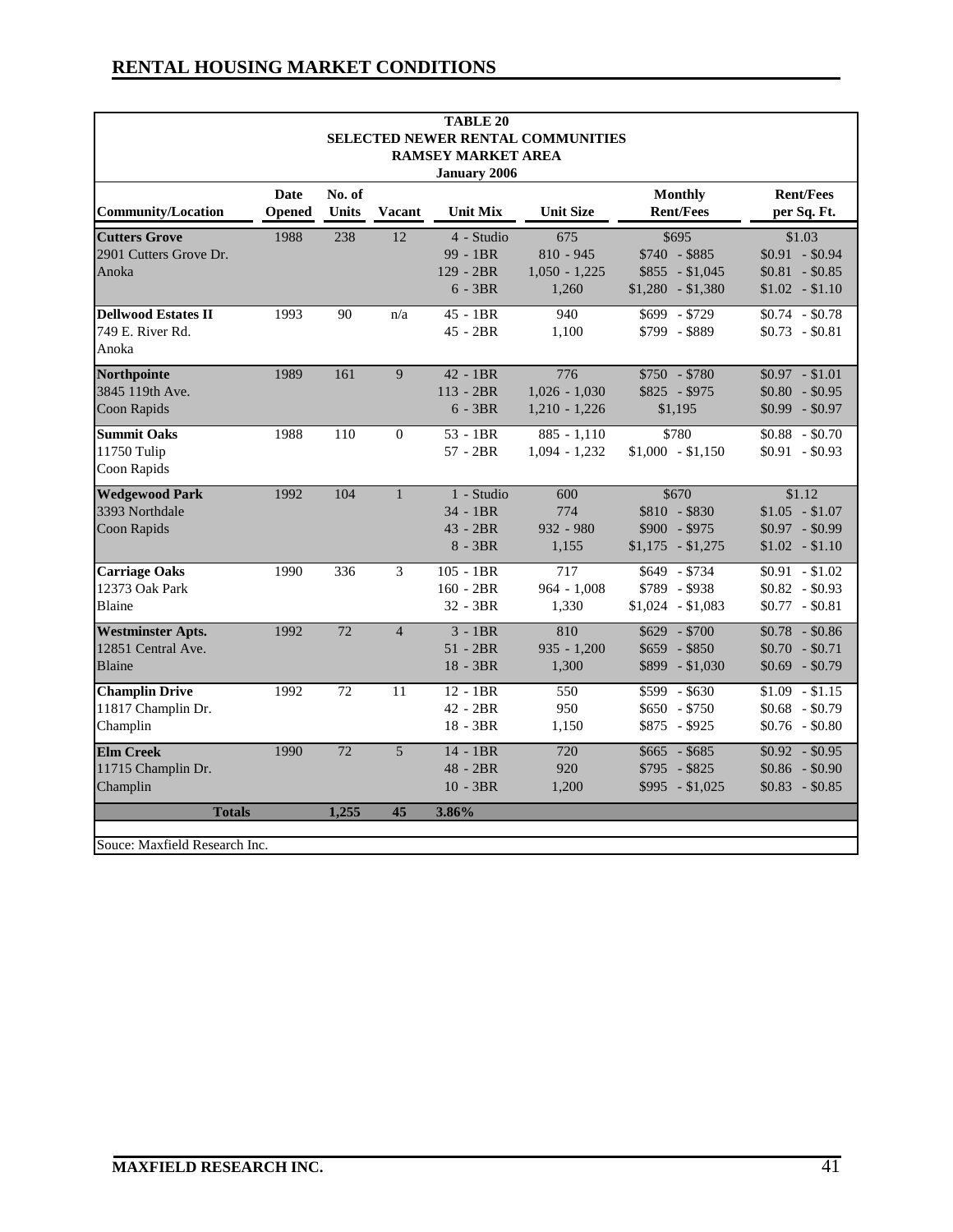|                                                         |      |                        |                | <b>TABLE 21</b><br>SELECTED OLDER RENTAL COMMUNITIES<br><b>RAMSEY MARKET AREA</b><br><b>January 2006</b> |                                                            |                                                                  |                                                                              |
|---------------------------------------------------------|------|------------------------|----------------|----------------------------------------------------------------------------------------------------------|------------------------------------------------------------|------------------------------------------------------------------|------------------------------------------------------------------------------|
| <b>Community/Location Opened</b>                        | Date | No. of<br><b>Units</b> | <b>Vacant</b>  | <b>Unit Mix</b>                                                                                          | <b>Unit Size</b>                                           | <b>Monthly</b><br><b>Rent/Fees</b>                               | <b>Rent/Fees</b><br>per Sq. Ft.                                              |
| <b>Lincoln Estates</b><br>2620 9th Lane<br>Anoka        | 1972 | 209                    | 11             | 4 - Studio<br>97 - 1BR<br>$100 - 2BR$<br>$8 - 3BR$                                                       | 700<br>900<br>1,100<br>1,200                               | $$495 - $550$<br>$$590 - $665$<br>$$720 - $745$<br>$$845 - $870$ | $$0.71$ - \$0.79<br>$$0.66$ - \$0.74<br>$$0.65$ - \$0.68<br>$$0.70$ - \$0.73 |
| <b>Parkview Estates</b><br>1430-100th NW<br>Coon Rapids | 1975 | 144                    | $\mathbf{1}$   | 72 - 1BR<br>72 - 2BR                                                                                     | 883<br>$972 - 980$                                         | $$650 - $679$<br>\$750<br>\$779                                  | \$0.74<br>\$0.77<br>\$0.77<br>\$0.79                                         |
| <b>Meadowview Apts.</b><br>650 E. Garfield<br>Anoka     | 1975 | 60                     | $\Omega$       | $22 - 1BR$<br>$37 - 2BR$<br>$1 - 3BR$                                                                    | 900<br>1,100<br>1,300                                      | \$609<br>\$704<br>\$834                                          | \$0.68<br>\$0.64<br>\$0.64                                                   |
| <b>Garden Oaks</b><br>9975 Butternut<br>Coon Rapids     | 1974 | 82                     | $\mathbf{1}$   | 58 - 1BR<br>24 - 2BR                                                                                     | 720<br>980                                                 | $$675$ - \$695<br>$$775$ - \$795                                 | $$0.94$ - \$0.97<br>$$0.79$ - \$0.81                                         |
| <b>Oak Grove Apts.</b><br>11087 Robinson<br>Coon Rapids | 1974 | 80                     | $\overline{0}$ | $20 - 1BR$<br>$60 - 2BR$                                                                                 | 702<br>$950 - 1,020$                                       | \$685<br>$$785 - $845$                                           | \$0.98<br>$$0.83$ - \$0.83                                                   |
| Robinwood Apts.<br>3133 109th<br>Coon Rapids            | 1970 | 120                    | 18             | 9 - Studio<br>$63 - 1BR$<br>$48 - 2BR$                                                                   | 504<br>693<br>881 - 990                                    | $$615 - $620$<br>$$685$ - \$690<br>$$790 - $810$                 | $$1.22$ - \$1.23<br>$$0.99$ - \$1.00<br>$$0.90$ - \$0.82                     |
| <b>Woodland North</b><br>9240 University<br>Coon Rapids | 1980 | 198                    | 24             | $38 - 1BR$<br>$101 - 2BR$<br>10 - 2BR/Den<br>49 - 3BR                                                    | $833 - 910$<br>$1,041 - 1,111$<br>1,200<br>$1,338 - 1,409$ | \$750<br>$$799$ - \$800<br>\$960<br>$$1,025$ - \$1,070           | $$0.90$ - \$0.82<br>$$0.77$ - \$0.72<br>\$0.80<br>$$0.77$ - \$0.76           |
| <b>Stonegate</b><br>10760 6th NE<br>Blaine              | 1970 | 140                    | $\overline{2}$ | 92 - 1BR<br>48 - 2BR                                                                                     | 615<br>825                                                 | \$680<br>\$780                                                   | \$1.11<br>\$0.95                                                             |
| <b>Royal Oaks Apts.</b><br>245 99th Ave.<br>Blaine      | 1968 | 63                     | $\overline{3}$ | 27 - 1BR<br>$36 - 2BR$                                                                                   | 750<br>1,000                                               | $$620$ - \$660<br>$$720$ - \$760                                 | $$0.83$ - \$0.88<br>$$0.72$ - \$0.76                                         |
| <b>Totals</b><br>Souce: Maxfield Research Inc.          |      | 1.096                  | 60             |                                                                                                          |                                                            |                                                                  |                                                                              |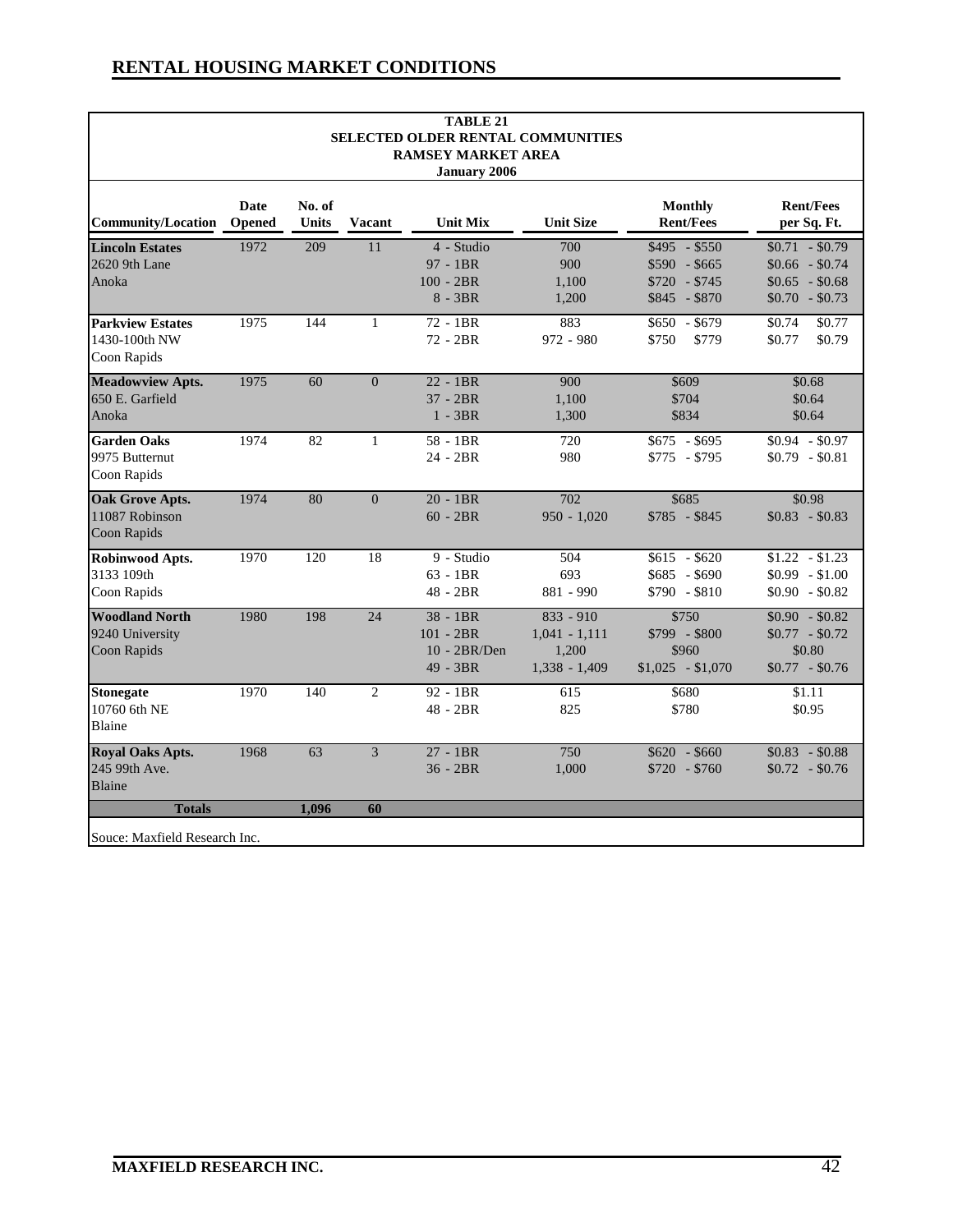#### **RENTAL HOUSING MARKET CONDITIONS**

| Microwave Oven<br>n/a<br>Y<br>${\bf N}$<br>$\overline{N}$<br>$\overline{\text{N}}$<br>n/a<br>${\bf N}$<br>n/a<br>n/a<br>n/a | <b>Unit Features</b><br>WD<br>${\bf N}$<br>$\mathbf N$<br>$\overline{\text{N}}$<br>$\overline{N}$<br>$\overline{\mathbf{Y}}$<br>$\overline{Y}$<br>${\bf N}$<br>$\mathbf N$<br>$\overline{\text{N}}$ | Disposal<br>$\mathbf Y$<br>$\mathbf N$<br>$\overline{\text{N}}$<br>$\overline{Y}$<br>$\overline{\mathbf{Y}}$<br>$\overline{Y}$<br>${\bf N}$<br>$\overline{Y}$<br>$\overline{\mathbf{Y}}$ | Balcony/Patio<br>$\mathbf Y$<br>$\mathbf N$<br>$\overline{\mathbf{Y}}$<br>$\overline{N}$<br>$\overline{\mathbf{Y}}$<br>Y<br>${\bf N}$<br>Y | Walk-in Closet<br>$\mathbf Y$<br>N<br>$\overline{\mathbf{Y}}$<br>$\overline{Y}$<br>${\bf N}$<br>$\overline{Y}$<br>${\bf N}$<br>N | Private Entry<br>N<br>N<br>$\mathbf N$<br>N<br>$\overline{N}$<br>${\bf N}$<br>$\mathbf N$ | Community Rm.<br>$\mathbf Y$<br>Y<br>$\overline{Y}$<br>$\overline{Y}$<br>Y<br>$\overline{Y}$<br>${\bf N}$ | Laundry Rm.<br>$\overline{\mathbf{Y}}$<br>$\overline{Y}$<br>$\overline{Y}$<br>$\overline{Y}$<br>$\overline{Y}$<br>$\overline{Y}$<br>$\overline{\mathbf{Y}}$ | <b>Building Amenities</b><br>Swimming Pool<br>Y<br>Out<br>$\overline{Y}$<br>Out<br>Y<br>Out<br>$\overline{Y}$<br>Out<br>Y<br>Out<br>$\overline{Y}$<br>In/Out | Exercise Rm.<br>$\overline{Y}$<br>$\overline{Y}$<br>$\overline{Y}$<br>$\overline{Y}$<br>$\overline{Y}$<br>$\overline{Y}$ | Security Enterance<br>Y<br>Y<br>$\overline{\mathbf{Y}}$<br>$\overline{Y}$<br>Y<br>$\overline{Y}$ | Garage Parking<br><b>UG</b><br>Inc<br><b>UG</b><br>Inc<br>G<br>\$50/mo<br><b>UG</b><br>\$40/m0<br>G<br>\$65/mo<br>G |
|-----------------------------------------------------------------------------------------------------------------------------|-----------------------------------------------------------------------------------------------------------------------------------------------------------------------------------------------------|------------------------------------------------------------------------------------------------------------------------------------------------------------------------------------------|--------------------------------------------------------------------------------------------------------------------------------------------|----------------------------------------------------------------------------------------------------------------------------------|-------------------------------------------------------------------------------------------|-----------------------------------------------------------------------------------------------------------|-------------------------------------------------------------------------------------------------------------------------------------------------------------|--------------------------------------------------------------------------------------------------------------------------------------------------------------|--------------------------------------------------------------------------------------------------------------------------|--------------------------------------------------------------------------------------------------|---------------------------------------------------------------------------------------------------------------------|
|                                                                                                                             |                                                                                                                                                                                                     |                                                                                                                                                                                          |                                                                                                                                            |                                                                                                                                  |                                                                                           |                                                                                                           |                                                                                                                                                             |                                                                                                                                                              |                                                                                                                          |                                                                                                  |                                                                                                                     |
|                                                                                                                             |                                                                                                                                                                                                     |                                                                                                                                                                                          |                                                                                                                                            |                                                                                                                                  |                                                                                           |                                                                                                           |                                                                                                                                                             |                                                                                                                                                              |                                                                                                                          |                                                                                                  |                                                                                                                     |
|                                                                                                                             |                                                                                                                                                                                                     |                                                                                                                                                                                          |                                                                                                                                            |                                                                                                                                  |                                                                                           |                                                                                                           |                                                                                                                                                             |                                                                                                                                                              |                                                                                                                          |                                                                                                  |                                                                                                                     |
|                                                                                                                             |                                                                                                                                                                                                     |                                                                                                                                                                                          |                                                                                                                                            |                                                                                                                                  |                                                                                           |                                                                                                           |                                                                                                                                                             |                                                                                                                                                              |                                                                                                                          |                                                                                                  |                                                                                                                     |
|                                                                                                                             |                                                                                                                                                                                                     |                                                                                                                                                                                          |                                                                                                                                            |                                                                                                                                  |                                                                                           |                                                                                                           |                                                                                                                                                             |                                                                                                                                                              |                                                                                                                          |                                                                                                  |                                                                                                                     |
|                                                                                                                             |                                                                                                                                                                                                     |                                                                                                                                                                                          |                                                                                                                                            |                                                                                                                                  |                                                                                           |                                                                                                           |                                                                                                                                                             |                                                                                                                                                              |                                                                                                                          |                                                                                                  |                                                                                                                     |
|                                                                                                                             |                                                                                                                                                                                                     |                                                                                                                                                                                          |                                                                                                                                            |                                                                                                                                  |                                                                                           |                                                                                                           |                                                                                                                                                             |                                                                                                                                                              |                                                                                                                          |                                                                                                  |                                                                                                                     |
|                                                                                                                             |                                                                                                                                                                                                     |                                                                                                                                                                                          |                                                                                                                                            |                                                                                                                                  |                                                                                           |                                                                                                           |                                                                                                                                                             |                                                                                                                                                              |                                                                                                                          |                                                                                                  |                                                                                                                     |
|                                                                                                                             |                                                                                                                                                                                                     |                                                                                                                                                                                          |                                                                                                                                            |                                                                                                                                  |                                                                                           |                                                                                                           |                                                                                                                                                             |                                                                                                                                                              |                                                                                                                          |                                                                                                  |                                                                                                                     |
|                                                                                                                             |                                                                                                                                                                                                     |                                                                                                                                                                                          |                                                                                                                                            |                                                                                                                                  |                                                                                           |                                                                                                           |                                                                                                                                                             |                                                                                                                                                              |                                                                                                                          |                                                                                                  |                                                                                                                     |
|                                                                                                                             |                                                                                                                                                                                                     |                                                                                                                                                                                          |                                                                                                                                            |                                                                                                                                  |                                                                                           |                                                                                                           |                                                                                                                                                             |                                                                                                                                                              |                                                                                                                          |                                                                                                  | \$65/mo                                                                                                             |
|                                                                                                                             |                                                                                                                                                                                                     |                                                                                                                                                                                          |                                                                                                                                            |                                                                                                                                  |                                                                                           |                                                                                                           |                                                                                                                                                             | ${\bf N}$                                                                                                                                                    | $\overline{\text{N}}$                                                                                                    | $\overline{Y}$                                                                                   | $\mathbf G$<br>\$50/mo                                                                                              |
|                                                                                                                             |                                                                                                                                                                                                     |                                                                                                                                                                                          |                                                                                                                                            |                                                                                                                                  | ${\bf N}$                                                                                 | $\overline{Y}$                                                                                            | $\overline{\textbf{Y}}$                                                                                                                                     | $\mathbf N$                                                                                                                                                  | N                                                                                                                        | Y                                                                                                | G<br>Inc                                                                                                            |
|                                                                                                                             |                                                                                                                                                                                                     |                                                                                                                                                                                          | $\overline{\text{N}}$                                                                                                                      | $\overline{N}$                                                                                                                   | ${\bf N}$                                                                                 | $\overline{N}$                                                                                            | $\overline{Y}$                                                                                                                                              | $\overline{\text{N}}$                                                                                                                                        | $\overline{\text{N}}$                                                                                                    | $\overline{\mathbf{Y}}$                                                                          | $\mathbf G$<br>\$45/mo                                                                                              |
|                                                                                                                             | ${\bf N}$                                                                                                                                                                                           | $\overline{\mathbf{Y}}$                                                                                                                                                                  | ${\bf N}$                                                                                                                                  | $\mathbf N$                                                                                                                      | Y                                                                                         | ${\bf N}$                                                                                                 | $\mathbf Y$                                                                                                                                                 | ${\bf N}$                                                                                                                                                    | $\mathbf N$                                                                                                              | $\mathbf N$                                                                                      | G                                                                                                                   |
|                                                                                                                             |                                                                                                                                                                                                     |                                                                                                                                                                                          |                                                                                                                                            |                                                                                                                                  |                                                                                           |                                                                                                           |                                                                                                                                                             |                                                                                                                                                              |                                                                                                                          |                                                                                                  | \$50/mo                                                                                                             |
| n/a                                                                                                                         | $\mathbf N$                                                                                                                                                                                         | $\overline{Y}$                                                                                                                                                                           | ${\bf N}$                                                                                                                                  | N                                                                                                                                | $\mathbf N$                                                                               | $\mathbf N$                                                                                               | $\overline{\textbf{Y}}$                                                                                                                                     | $\mathbf N$                                                                                                                                                  | N                                                                                                                        | Y                                                                                                | G                                                                                                                   |
| n/a                                                                                                                         | ${\bf N}$                                                                                                                                                                                           | $\overline{\mathbf{Y}}$                                                                                                                                                                  | $\overline{\text{N}}$                                                                                                                      | N                                                                                                                                | ${\bf N}$                                                                                 | $\overline{\text{N}}$                                                                                     | Y                                                                                                                                                           | $\overline{N}$                                                                                                                                               | $\overline{N}$                                                                                                           | $\overline{Y}$                                                                                   | \$45/mo<br>$\mathsf{G}$                                                                                             |
|                                                                                                                             |                                                                                                                                                                                                     |                                                                                                                                                                                          |                                                                                                                                            |                                                                                                                                  |                                                                                           |                                                                                                           |                                                                                                                                                             |                                                                                                                                                              |                                                                                                                          |                                                                                                  | \$45/mo<br>G                                                                                                        |
|                                                                                                                             |                                                                                                                                                                                                     |                                                                                                                                                                                          |                                                                                                                                            |                                                                                                                                  |                                                                                           |                                                                                                           |                                                                                                                                                             |                                                                                                                                                              |                                                                                                                          |                                                                                                  | \$45/mo                                                                                                             |
| $\mathrm{n}/\mathrm{a}$                                                                                                     | $\overline{\text{N}}$                                                                                                                                                                               | $\mathbf Y$                                                                                                                                                                              | $\overline{\text{N}}$                                                                                                                      | ${\bf N}$                                                                                                                        | ${\bf N}$                                                                                 | $\mathbf N$                                                                                               | $\overline{Y}$                                                                                                                                              | Y                                                                                                                                                            | $\overline{\text{N}}$                                                                                                    | $\overline{\text{N}}$                                                                            | $\mathbf G$                                                                                                         |
|                                                                                                                             |                                                                                                                                                                                                     |                                                                                                                                                                                          |                                                                                                                                            |                                                                                                                                  |                                                                                           |                                                                                                           |                                                                                                                                                             | Out                                                                                                                                                          |                                                                                                                          |                                                                                                  | \$45/mo                                                                                                             |
|                                                                                                                             |                                                                                                                                                                                                     |                                                                                                                                                                                          |                                                                                                                                            |                                                                                                                                  |                                                                                           |                                                                                                           |                                                                                                                                                             |                                                                                                                                                              |                                                                                                                          |                                                                                                  | ${\bf G}$<br>\$40/mo                                                                                                |
|                                                                                                                             |                                                                                                                                                                                                     |                                                                                                                                                                                          |                                                                                                                                            |                                                                                                                                  |                                                                                           |                                                                                                           |                                                                                                                                                             | Y                                                                                                                                                            | Y                                                                                                                        |                                                                                                  | $\overline{UG}$                                                                                                     |
|                                                                                                                             |                                                                                                                                                                                                     |                                                                                                                                                                                          |                                                                                                                                            |                                                                                                                                  |                                                                                           |                                                                                                           |                                                                                                                                                             | Out                                                                                                                                                          |                                                                                                                          |                                                                                                  | Inc                                                                                                                 |
| ${\bf N}$                                                                                                                   |                                                                                                                                                                                                     |                                                                                                                                                                                          |                                                                                                                                            | ${\bf N}$                                                                                                                        | ${\bf N}$                                                                                 | $\mathbf N$                                                                                               | $\overline{Y}$                                                                                                                                              | $\overline{Y}$                                                                                                                                               | $\overline{N}$                                                                                                           | $\overline{Y}$                                                                                   | G                                                                                                                   |
|                                                                                                                             |                                                                                                                                                                                                     |                                                                                                                                                                                          |                                                                                                                                            |                                                                                                                                  |                                                                                           |                                                                                                           |                                                                                                                                                             |                                                                                                                                                              |                                                                                                                          |                                                                                                  | \$45/mo<br>$\mathbf G$                                                                                              |
|                                                                                                                             |                                                                                                                                                                                                     |                                                                                                                                                                                          |                                                                                                                                            |                                                                                                                                  |                                                                                           |                                                                                                           |                                                                                                                                                             |                                                                                                                                                              |                                                                                                                          |                                                                                                  | \$40/mo                                                                                                             |
|                                                                                                                             | n/a<br>n/a<br>$\overline{\text{N}}$<br>$\overline{\text{N}}$                                                                                                                                        | ${\bf N}$<br>$\overline{N}$<br>$\overline{\text{N}}$<br>$\overline{\text{N}}$<br>$\mathbf Y$                                                                                             | $\overline{\textbf{Y}}$<br>$\overline{\mathbf{Y}}$<br>$\overline{\mathbf{Y}}$<br>$\overline{N}$<br>$\overline{\mathbf{Y}}$                 | $\overline{Y}$<br>$\overline{\mathbf{Y}}$<br>$\overline{\mathbf{Y}}$<br>$\overline{\text{N}}$<br>$\mathbf Y$                     | N<br>${\bf N}$<br>${\bf N}$<br>$\mathbf N$                                                | $\mathbf N$<br>${\bf N}$<br>$\overline{\text{N}}$<br>${\bf N}$                                            | ${\bf N}$<br>$\mathbf N$<br>$\overline{\mathbf{Y}}$<br>$\overline{\text{N}}$                                                                                | Y<br>$\overline{Y}$<br>$\mathbf Y$<br>$\overline{\mathbf{Y}}$                                                                                                | $\overline{Y}$<br>In<br>$\overline{Y}$<br>Out<br>Out<br>Y<br>Out                                                         | $\mathbf N$<br>$\overline{N}$<br>$\overline{N}$                                                  | Y<br>$\overline{\textbf{Y}}$<br>$\overline{\mathbf{Y}}$<br>$\overline{\mathbf{Y}}$                                  |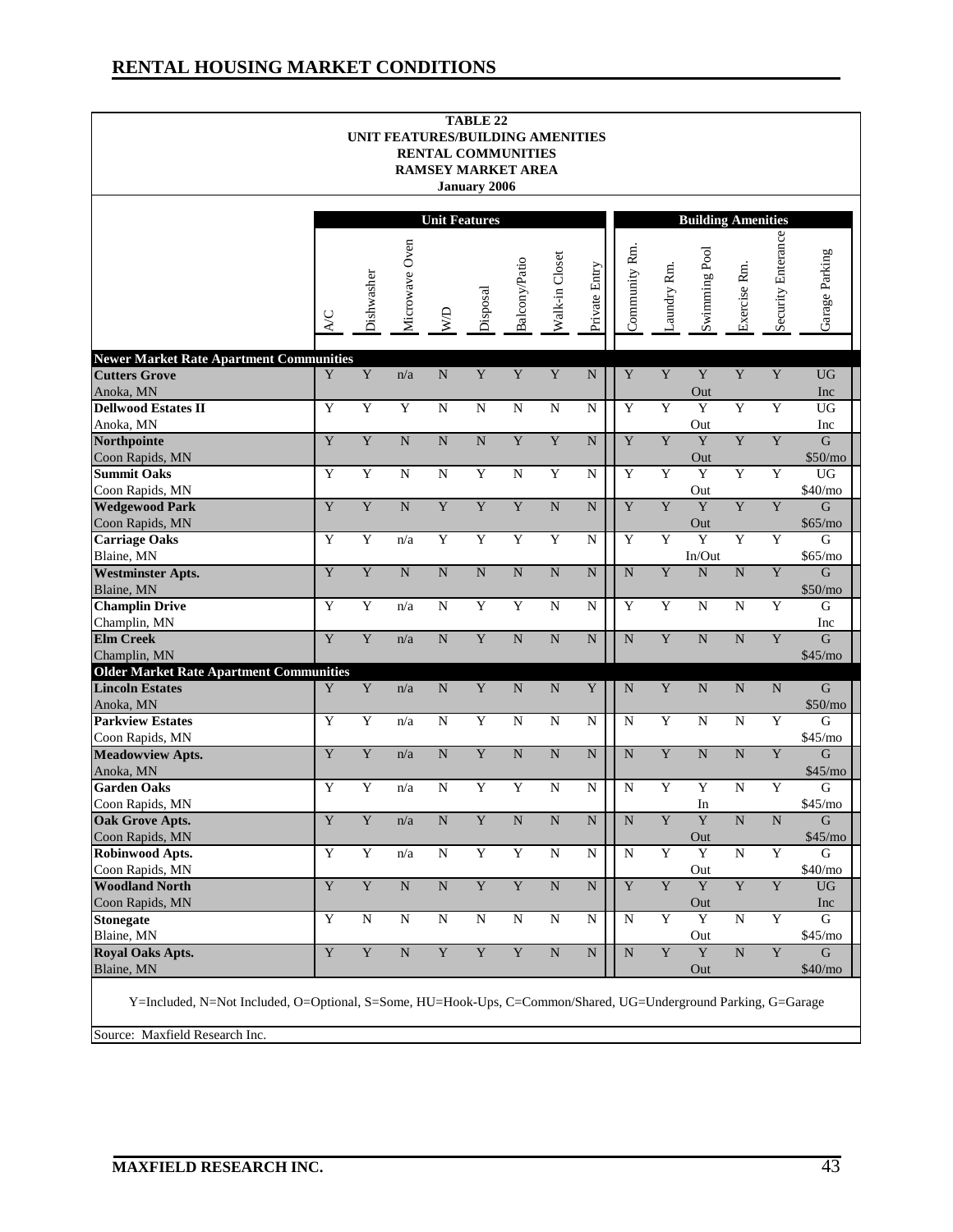- In general, the newer rental facilities all have comparable amenities. The most notable differences between some are found in the building features. Most of the facilities offer community and recreational space. The three that stand out are Westminster Apartments, Champlin Drive, and Elm Creek. Only one of these three facilities has a community room and none of them have either a pool or an exercise room.
- Similar to the newer facilities, the older rental facilities offer comparable amenities to each other. There are three that stand out (Lincoln Estates, Parkview Estates, and Meadowview Apartments) and that is only due to lack of a pool.
- As far as unit features are concerned, there are very few differences between the older and newer facilities. The most noticeable differences are seen in the presence of washer/dryer availability and walk-in closets found in some of the newer facilities.
- Consistently, the presence of community and recreational rooms are what separates the newer facilities from the older facilities. Community rooms and exercise rooms are found more prominently in the newer facilities.
- In addition to rental communities, there are some for-sale townhome communities in the Market Area with units that are rented. We identified one such community in Ramsey – Evergreen Pointe, owned by First Select Equities. Of the 110 total townhomes, 79 are rented. Rents range from \$1,100 to \$1,300 for a two-bedroom to \$1,300 to \$1,500 for a three-bedroom. Currently, there is only one vacancy, although there were more vacancies over the Winter months. The demand shown for the units at Evergreen Pointe indicates that a rental apartment could be successful in Ramsey as well.

# **Summary – Rental Housing Market Analysis**

The review of the competitive rental market condition revealed the following characteristics having the most direct impact on the potential for new workforce rental housing in Ramsey:

- The extremely low vacancy rate of subsidized/affordable units in the Market Area indicates a strong need for rental housing for very low-income households. Supply has not kept up with demand, as there has been very little development of income-restricted rental housing in the Market Area (most communities were built before 1981).
- The vacancy rate is also low for market rate units, indicating the need for rental housing for moderate-income households. The rents at most existing market rate communities in the Market Area are affordable to workforce households. As the younger population in the Market Area grows this decade, fueled by employment growth and the aging of the echo boomers, there will be increased demand for rental units to satisfy the housing needs of new entrylevel workers who are not yet in a position to purchase housing.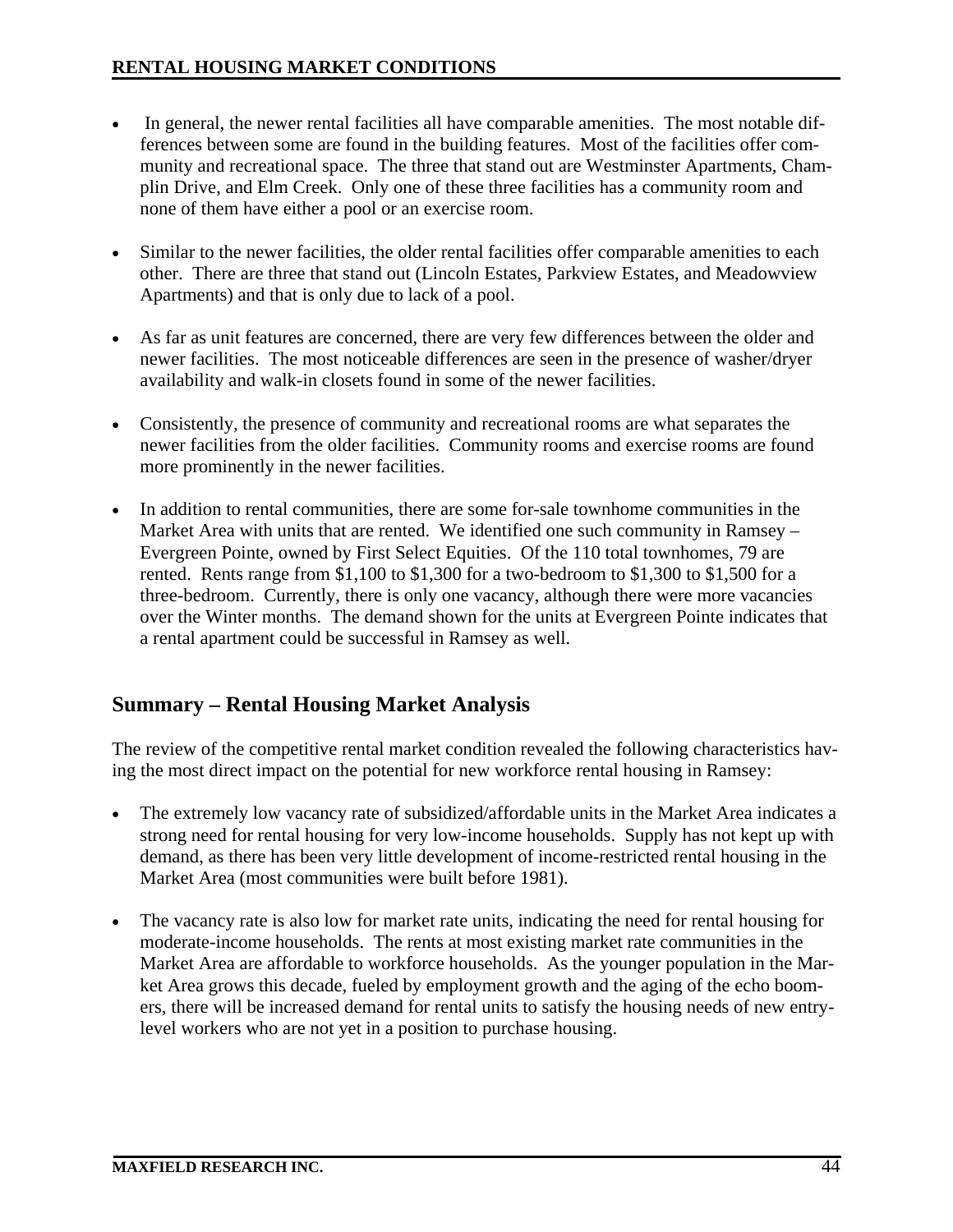## **Introduction**

This section of the report examines the current supply and market condition of independent senior housing in the Primary Market Area. Current market rate for-sale and rental independent senior housing facilities as well as affordable and subsidized independent senior housing facilities are presented in this section.

# **Competitive Market Area Senior Housing Communities**

Maxfield Research identified nine existing senior communities (five market rate rental communities, one for-sale, two affordable, and three subsidized communities) in the Market Area. Information on the location, number of units, vacancies, unit mix and sizes, and monthly rents are displayed in Table 23. A comparison of amenities and services is presented in Table 24.

The following are key points from Table 23 and 24:

- There are two market rate independent senior facilities (one rental community and one forsale) in the market area. In the rental property – Farmstead Cottages – has only six townhome units and rents range from roughly \$1,750 to \$1,800 for a two bedroom unit with 1,520 square feet. In the for-sale facility (Grey Oaks), unit prices range from as low as \$130,000 to as high as \$250,000 for units with 875 to 2,400 square feet.
- There are nine vacancies in all of the rental facilities combined giving a vacancy rate of roughly 3.1% (with only one vacancy in the affordable properties and none in the subsidized properties). Several of these vacancies are expected to be filled in a relatively short period of time. There are more available units in the for-sale community (25 units) because it is a much newer facility and there are still units being constructed. A vacancy rate of 5.0% is considered to be market equilibrium. With a vacancy rate of 3.1% there is considerable room for growth in the market rate rental senior housing market.
- There are three congregate facilities with rents slightly higher than those seen in the adult/few services facilities. This is due to the slightly higher level of service and options available to its residents. Market rate studio units are priced between \$600 and \$880 with 400 to 500 square feet, one bedroom units run between \$870 and \$1,325 with between 550 to 950 square feet and two bedroom units run between \$1,100 and \$1,700 with between 800 and 1,300 square feet.
- The subsidized facilities serve seniors in the community with very low incomes. They are generally fully occupied and managers in these facilities have expressed a need for more units.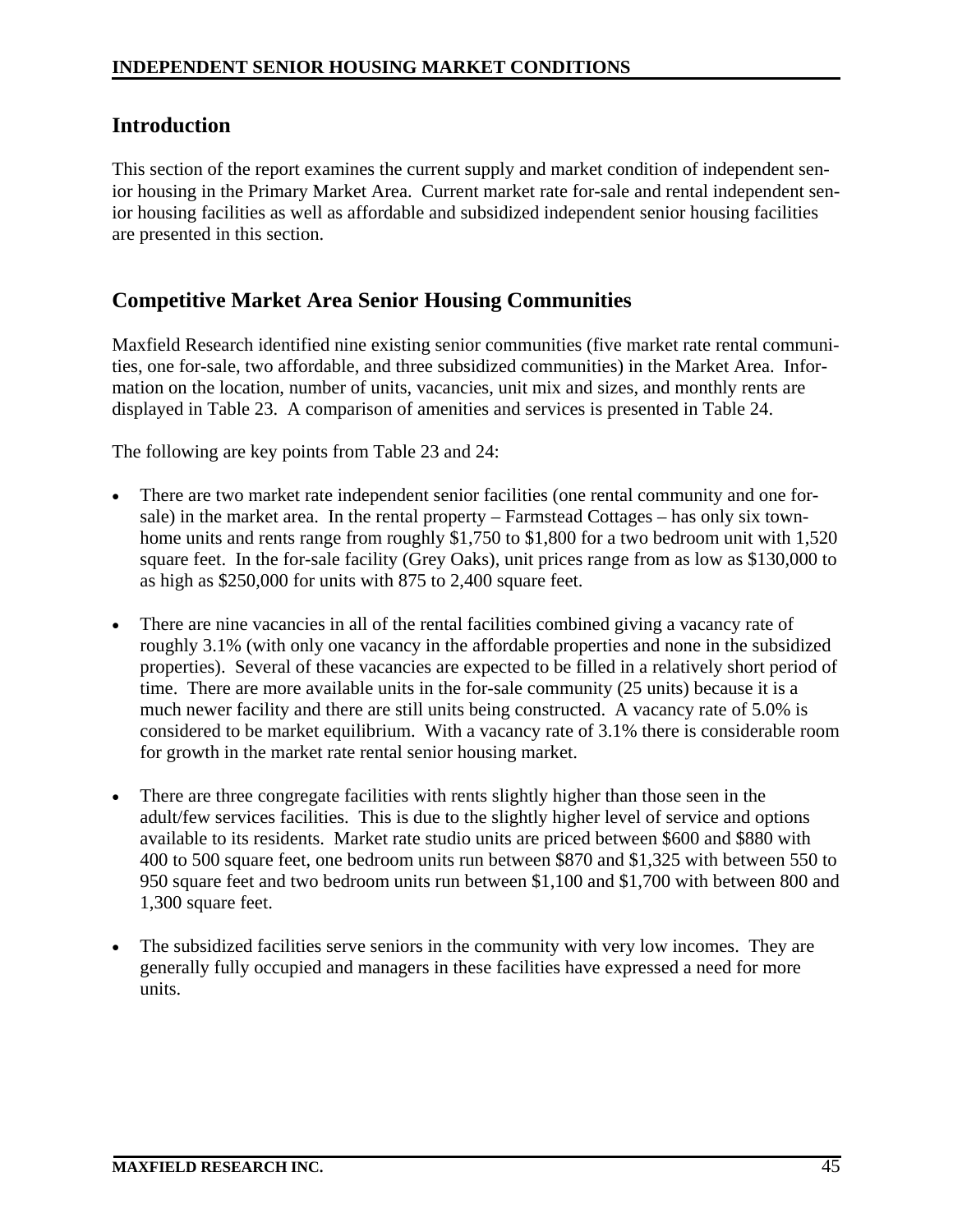|                                         |               |              |                   | <b>TABLE 23</b>                               |                  |                                            |                                       |
|-----------------------------------------|---------------|--------------|-------------------|-----------------------------------------------|------------------|--------------------------------------------|---------------------------------------|
|                                         |               |              |                   | <b>COMPETITIVE SENIOR HOUSING COMMUNITIES</b> |                  |                                            |                                       |
|                                         |               |              |                   | <b>RAMSEY MARKET AREA</b>                     |                  |                                            |                                       |
|                                         |               |              |                   | January 2006                                  |                  |                                            |                                       |
|                                         | Date          | No. of       | Vacant/           |                                               |                  |                                            |                                       |
| <b>Community/Location</b>               | <b>Opened</b> | <b>Units</b> | Avail.            | <b>Unit Mix</b>                               | <b>Unit Size</b> | <b>Monthly Rents/</b><br><b>Unit Price</b> | <b>Comments</b>                       |
|                                         |               |              |                   |                                               |                  |                                            |                                       |
| <b>Existing Independent Communities</b> |               |              |                   |                                               |                  |                                            |                                       |
| <b>Farmstead Cottages</b>               | 1998          | 6            | $\overline{0}$    | $1 - 2BR/1BA$                                 | 1,520            | \$1,743                                    | Res. Pays elect., phone and cable     |
| 13742 Marigold Street                   |               |              |                   | $5 - 2BR/2BA$                                 | 1,520            | \$1,789                                    |                                       |
| Andover, MN                             |               |              |                   |                                               |                  |                                            |                                       |
| <b>Grey Oaks Community</b>              | 2003          | 60           | 25                | $5 - 1BR$                                     | $-875$<br>875    | $$128,900$ -<br>\$133,900                  |                                       |
| 15550 Linnet Street NW                  |               |              | Bldg 1            | $20 - 2BR$                                    | $1,050 - 1,450$  | $$145,900$ -<br>\$195,900                  |                                       |
| Andover, MN                             |               |              | Bldg <sub>2</sub> | $5 - 1BR$                                     | $-875$<br>875    | $$130,900$ -<br>\$136,900                  |                                       |
|                                         |               |              |                   | $20 - 2BR$                                    | $1,050 - 1,450$  | $$148,900 -$<br>\$198,900                  |                                       |
|                                         |               |              |                   | 10 - 2BR TH                                   | $1,272 - 2,441$  | \$218,900 -<br>\$255,900                   |                                       |
| <b>Sub Total</b>                        |               | 66           | 25                | 37.9%                                         | 1,520            | \$1,766                                    |                                       |
| <b>Existing Congregate Communities</b>  |               |              |                   |                                               |                  |                                            |                                       |
| <b>Park Terrace Residence</b>           | 1988          | 80           | 5                 | 4 - Studio                                    | 418              | \$613                                      | Waiting list with six names for 2BR,  |
| 910 Western Street                      |               |              |                   | $60 - 1BR$                                    | $550 - 616$      | $$869$ - \$952                             | 10 evening meals required             |
| Anoka, MN 55303                         |               |              |                   | $16 - 2BR$                                    | $814 - 924$      | $$1,114$ - \$1,185                         |                                       |
| <b>Farmstead Terrace</b>                | 1998          | 39           | $\overline{0}$    | $23 - 1BR$                                    | $736 - 948$      | $$927 - $1,324$                            | Res. Pays elect., phone and cable     |
| 13742 Marigold Street                   |               |              |                   | $16 - 2BR$                                    | $1,072 - 1,280$  | $$1,499$ - \$1,710                         |                                       |
| Andover, MN                             |               |              |                   |                                               |                  |                                            |                                       |
| <b>Walker Plaza</b>                     | 1990          | 88           | 3                 | 6 - Studio                                    | $-486$<br>462    | \$882                                      | Waiting list with five names for 2BR, |
| 131 Monroe Street                       |               |              |                   | $64 - 1BR$                                    | 542<br>$-750$    | $$1,066$ - \$1,316                         | 10 evening meals required             |
| Anoka, MN 55303                         |               |              |                   | $18 - 2BR$                                    | 847<br>$-1,219$  | $$1,480$ - \$1,544                         |                                       |
| <b>Sub Total</b>                        |               | 207          | 8                 | 3.9%                                          | 778              | \$1,177                                    |                                       |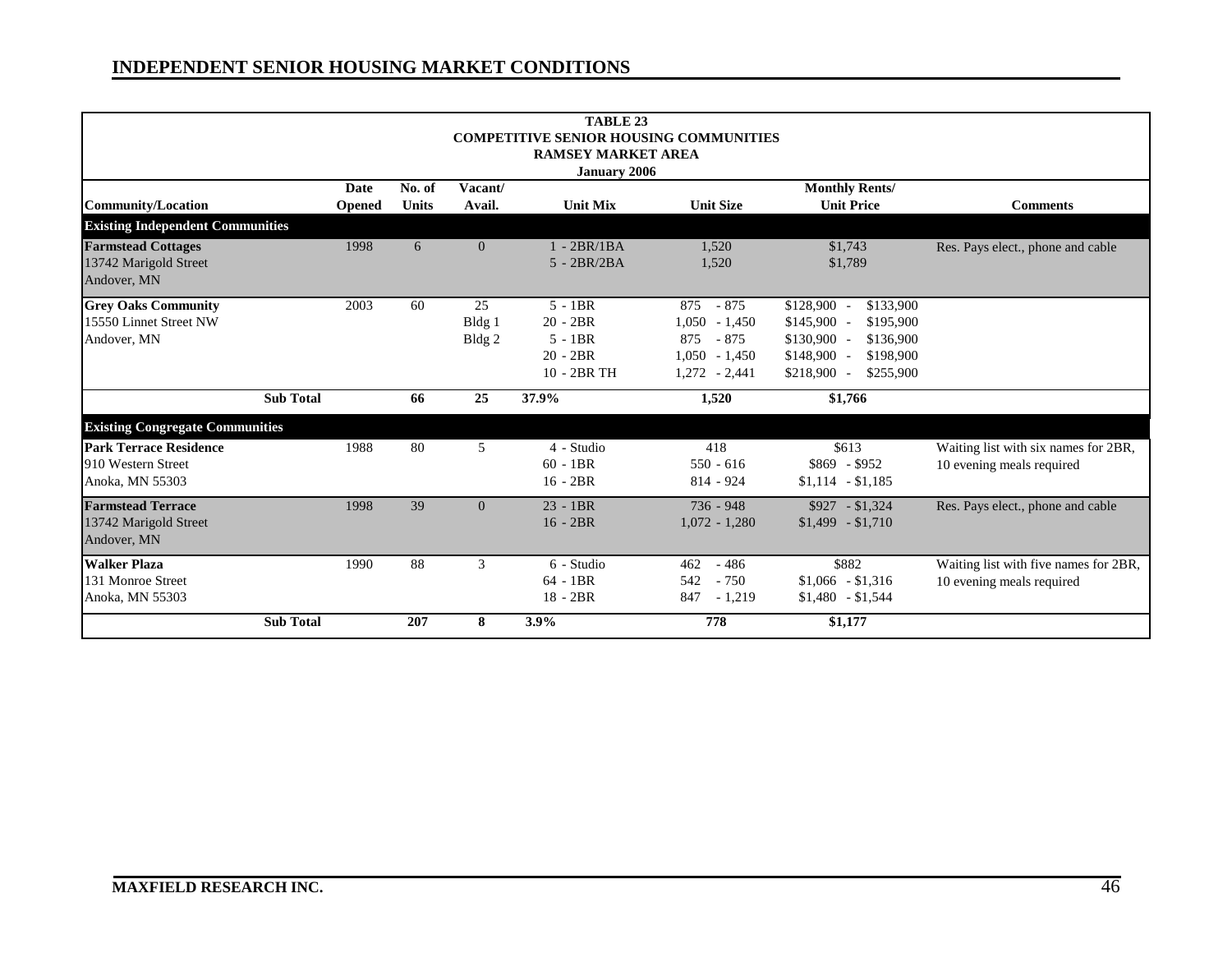|                                |                  |               |              |                | <b>TABLE 23</b>                               |                  |                       |                                       |
|--------------------------------|------------------|---------------|--------------|----------------|-----------------------------------------------|------------------|-----------------------|---------------------------------------|
|                                |                  |               |              |                | <b>COMPETITIVE SENIOR HOUSING COMMUNITIES</b> |                  |                       |                                       |
|                                |                  |               |              |                | <b>RAMSEY MARKET AREA</b>                     |                  |                       |                                       |
|                                |                  |               |              |                | <b>January 2006</b>                           |                  |                       |                                       |
|                                |                  | Date          | No. of       | Vacant/        | (Continued)                                   |                  | <b>Monthly Rents/</b> |                                       |
| <b>Communities/Location</b>    |                  | <b>Opened</b> | <b>Units</b> | Avail.         | <b>Unit Mix</b>                               | <b>Unit Size</b> | <b>Unit Price</b>     | <b>Comments</b>                       |
| <b>Affordable Communities</b>  |                  |               |              |                |                                               |                  |                       |                                       |
| <b>Savannah Oaks of Ramsey</b> |                  | 1999          | 50           | $\mathbf{1}$   | 18 - 1BR                                      | 705              | \$692                 | Waiting list with 70 names. Res. Pays |
| 14351 Dysprosium Street        |                  |               |              |                | $20 - 1BR + D$                                | $908 - 956$      | $$790 - $827$         | elect., phone and cable               |
| Ramsey, MN                     |                  |               |              |                | $12 - 2BR$                                    | 1,020            | \$999                 |                                       |
| <b>Farmstead Terrace</b>       |                  | 1998          | 27           | $\overline{0}$ | $27 - 1BR(Aff)$                               | $670 - 726$      | \$720                 | Res. Pays elect., phone and cable     |
| 13742 Marigold Street          |                  |               |              |                |                                               |                  |                       |                                       |
| Andover, MN                    |                  |               |              |                |                                               |                  |                       |                                       |
|                                | <b>Sub Total</b> |               | 77           | $\mathbf{1}$   | 1.3%                                          | 831              | \$806                 |                                       |
| <b>Subsidized Communities</b>  |                  |               |              |                |                                               |                  |                       |                                       |
| <b>Bridge Square</b>           |                  | n/a           | 101          | $\overline{0}$ | $101 - 1BR$                                   | n/a              | \$690                 | 30% income, 70-90 yrs old, Waiting    |
| 2 Bridge Square                |                  |               |              |                |                                               |                  |                       | list with 30-40 names, 90% senior,    |
| Anoka, MN 55303                |                  |               |              |                |                                               |                  |                       | 50% need home healthcare              |
|                                |                  |               |              |                |                                               |                  |                       |                                       |
| <b>Franklin Lane</b>           |                  | n/a           | 66           | $\overline{0}$ | $56 - 1BR$                                    | n/a              | n/a                   | 30% income, 90% Seniors, Waiting      |
| 1827 S. Ferry Street           |                  |               |              |                | $10 - 2BR$                                    | n/a              | n/a                   | list with six names.                  |
| Anoka, MN 55303                |                  |               |              |                |                                               |                  |                       |                                       |
| <b>Walker on the River</b>     |                  | n/a           | 45           | $\overline{0}$ | $45 - 1BR$                                    | n/a              | \$743                 | 30% income, 90% - <\$16,150,          |
| 1906 S. Ferry Street           |                  |               |              |                |                                               |                  |                       | Waiting list with eight names         |
| Anoka, MN 55303                |                  |               |              |                |                                               |                  |                       |                                       |
|                                | <b>Sub Total</b> |               | 212          | $\bf{0}$       | $0.0\%$                                       | n/a              | \$717                 |                                       |
| Source: Maxfield Research Inc. |                  |               |              |                |                                               |                  |                       |                                       |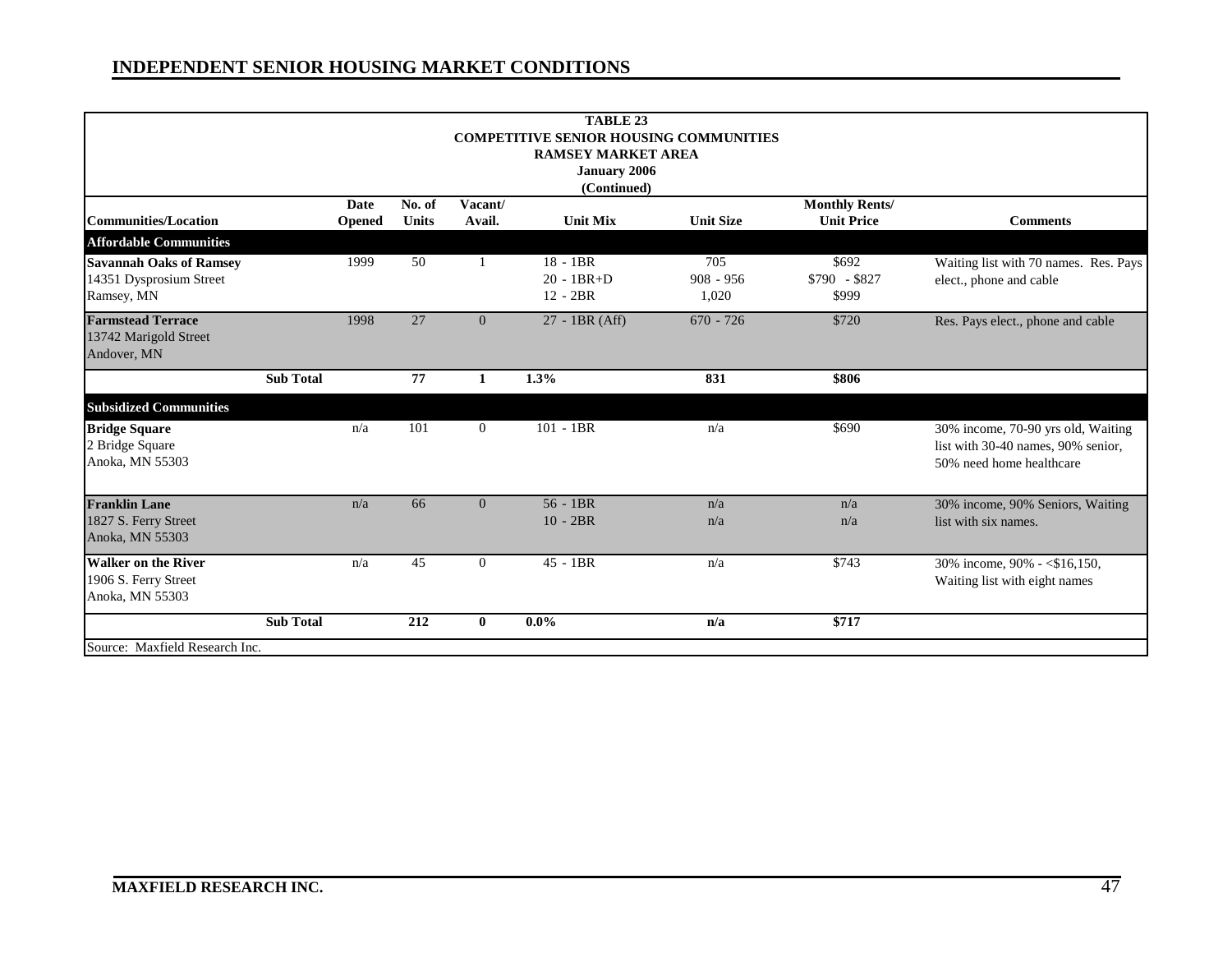|                                                                           |   |            |                            |                      |                   |               |                  |                 |             |                  |        | <b>TABLE 24</b><br>January 2006 | <b>RAMSEY MARKET AREA</b> |              | UNIT FEATURES/BUILDING AMENITIES/SERVICES<br><b>COMPETITIVE SENIOR HOUSING COMMUNITIES</b>                     |              |                |             |                 |                |                                                                                                                                                                                         |
|---------------------------------------------------------------------------|---|------------|----------------------------|----------------------|-------------------|---------------|------------------|-----------------|-------------|------------------|--------|---------------------------------|---------------------------|--------------|----------------------------------------------------------------------------------------------------------------|--------------|----------------|-------------|-----------------|----------------|-----------------------------------------------------------------------------------------------------------------------------------------------------------------------------------------|
|                                                                           |   |            |                            | <b>Unit Features</b> |                   |               |                  |                 |             |                  |        |                                 | <b>Building Amenities</b> |              |                                                                                                                |              |                |             | <b>Services</b> |                |                                                                                                                                                                                         |
|                                                                           |   | Dishwasher | ven<br>C<br>ave<br>Microwa | $\sum_{i=1}^{n}$     | Closet<br>Walk-in | Balcony/Patio | Cal<br>Emergency | Rm.<br>ommunity | Dining Rm.  | Rm.<br>aft/Hobby | ibrary | Solarium                        | Storage Lockers           | Exercise Rm. | Garage Parking                                                                                                 | Juest Suite  | Transportation | Activities  | Housekeeping    | Meals          | <b>Other Features</b>                                                                                                                                                                   |
| <b>Independent Ownership</b><br><b>Grey Oaks Community</b><br>Andover, MN | Y | Y          | Y                          | Y                    | Y                 | Y             | $\mathbf N$      |                 | N           | Y                | N      | N                               | Y                         | N            | <b>UG</b><br>Inc                                                                                               | N            | $\mathbf N$    | $\mathbf N$ | N               | N              |                                                                                                                                                                                         |
| <b>Independent Rental</b><br><b>Savannah Oaks of Ramsey</b><br>Ramsey, MN | Y | Y          | $\overline{Y}$             | $\overline{Y}$       | S                 | Y             | N                | Y               | $\mathbf N$ | $\mathbf N$      | N      | N                               | Y                         | $\mathbf N$  | UG<br>\$35/mo                                                                                                  | Y<br>\$35/nt | $\mathbf N$    | S           | $\mathbf N$     | N <sub>1</sub> | Manager has some limited activities                                                                                                                                                     |
| <b>Farmstead Cottagees</b><br>Andover, MN                                 | Y | Y          | N                          |                      | Y                 | Y             | Y                | Y               | Y           | Y                | Y      | N                               | n/a                       | Y            | G<br>Inc                                                                                                       | Y<br>\$45/nt | <sub>S</sub>   | S           | $\Omega$        | $\Omega$       | Cottage are locatted on the same site as the<br>congregate, assisted living, and memory care<br>facilities. Building amenities are located in the<br>more service intensive facilities. |
| <b>Congregate Rental</b>                                                  |   |            |                            |                      |                   |               |                  |                 |             |                  |        |                                 |                           |              |                                                                                                                |              |                |             |                 |                |                                                                                                                                                                                         |
| <b>Park Terrace Residence</b><br>Anoka, MN                                | Y | N          | N                          | N                    | $\Omega$          | $\Omega$      | Y                | Y               | Y           | Y                | N      | N                               | Y                         | Y            | <b>UG</b><br>\$40/m <sub>o</sub>                                                                               | N            | Y              | Y           | N               | S              | Full time activities director, 10 evening meals<br>required                                                                                                                             |
| <b>Farmstead Terrace</b><br>Andover, MN                                   | Y | Y          | N                          |                      | Y                 | Y             | Y                | Y               | Y           | Y                | Y      | N                               | n/a                       | Y            | G<br>Inc                                                                                                       | Y<br>\$45/nt | S.             | S           | $\Omega$        | $\Omega$       | Full time & part time activities director                                                                                                                                               |
| <b>Walker Plaza</b><br>Anoka, MN                                          | Y | $\Omega$   | n/a                        | N                    | Y                 | N             | Y                | Y               | Y           | Y                |        |                                 | Y                         | n/a          | <b>UG</b><br>\$45/m <sub>o</sub>                                                                               | Y<br>\$35/nt | Y              | Y           | $\Omega$        | $\Omega$       | Full time & part time activities director,<br>Housekeeping & Laundry - \$21/hr                                                                                                          |
| Source: Maxfield Research Inc.                                            |   |            |                            |                      |                   |               |                  |                 |             |                  |        |                                 |                           |              | Y=Included, N=Not Included, O=Optional, S=Some, HU=Hook-Ups, C=Common/Shared, UG=Underground Parking, G=Garage |              |                |             |                 |                |                                                                                                                                                                                         |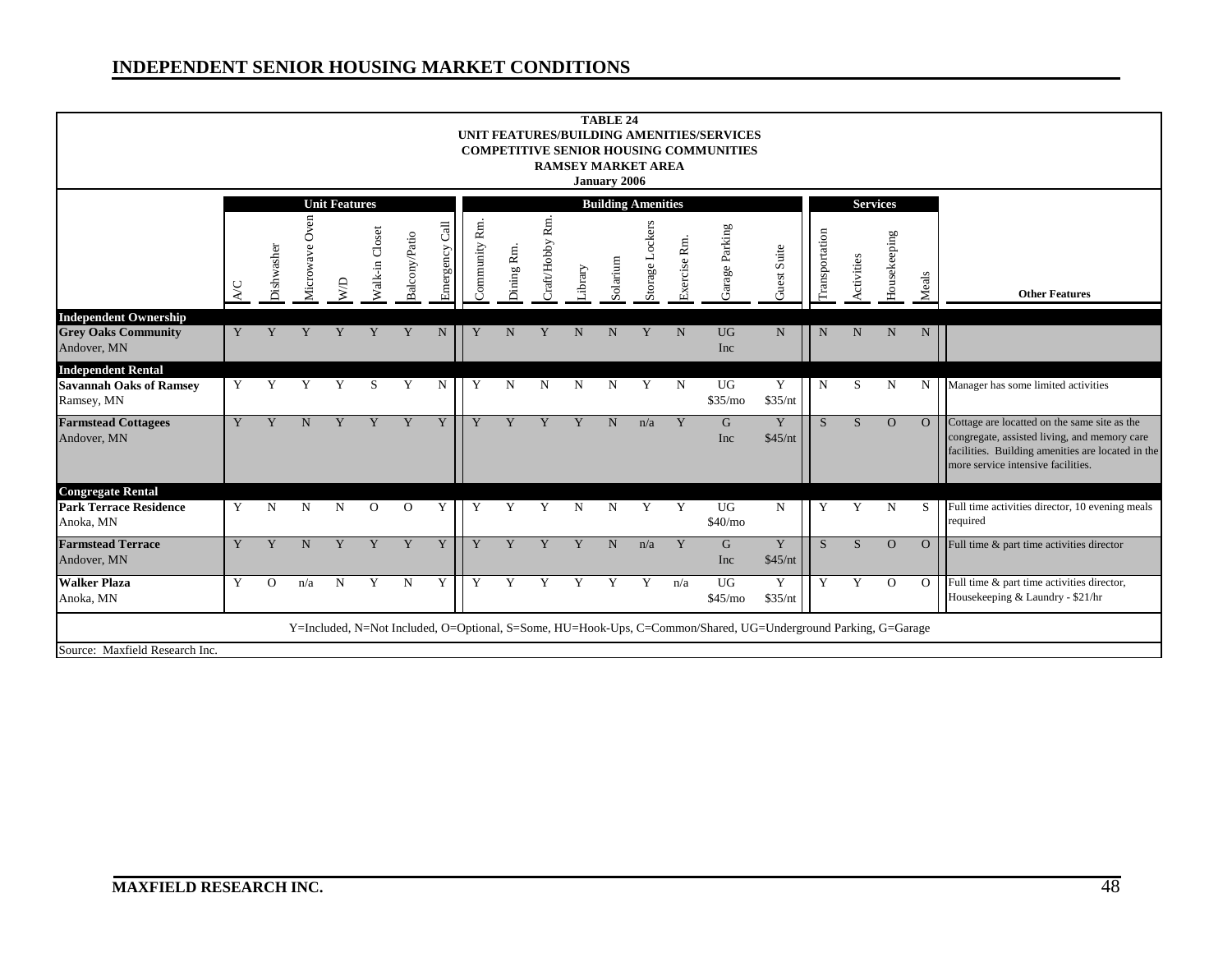- Market rate units are a relatively new phenomenon. Most of the market rate facilities have been built within the past ten years. The subsidized facilities were generally older and had less features and amenities.
- The market rate facilities have comparable unit features and building amenities. The Farmstead community, along with the other congregate facilities, offer more in the way of community rooms and service options, however, this is a result of the higher service level they offer and in some cases a shared location with an assisted living facility.
- All of the communities except for Grey Oaks offer some level of activities for their residents. This ranges from a manager arranging resident get-togethers to having a full time activities director on staff.

# **Planned and Proposed Senior Housing Communities**

Through interviews with city planners, realtors, and developers Maxfield Research has identified two planned senior housing communities in the PMA that may, in the future, compete for a portion of the demand.

- Grey Oaks senior condominiums, in Andover, have begun construction of a third building adding an additional 30 units to their facility. This will be the third of eight planned condominiums that will, when complete, total 350 senior condominium units. There is currently no time line for the additional five buildings.
- Lake George Senior Apartments in Oak Grove is under construction and should be open for occupancy in mid-June to early-July. The Lake George community is a 52-unit independent senior community affordable at 80% of AMI. The building will consist of 14 one-bedroom units, 15 one-bedroom plus den units, 16 two-bedroom units, and 6 two bedroom plus den units. One-bedroom units will range in size from 750 to 800 square feet and have monthly rents of \$600 to \$850, one-bedroom plus den units will be 946 square feet and rent for \$950, two-bedroom units will range in size from 1,002 to 1,328 and rent from \$990 to \$1,220, and the two-bedroom plus den units will be 1,355 square feet and rent for \$1,250. Underground garage stalls will be available for \$30 per month.
- Crest View Senior Communities is developing a continuum of care campus for seniors that includes 103 entry fee rental apartments, 30 assisted living units and 18 memory care assisted living units. The campus would be located in the Ramsey Town Center.

# **Summary – Competitive Senior Housing Communities**

The preceding review of the competitive market for senior housing in the Ramsey Market Area revealed the following market characteristics having the most direct impact on the potential for the subject site: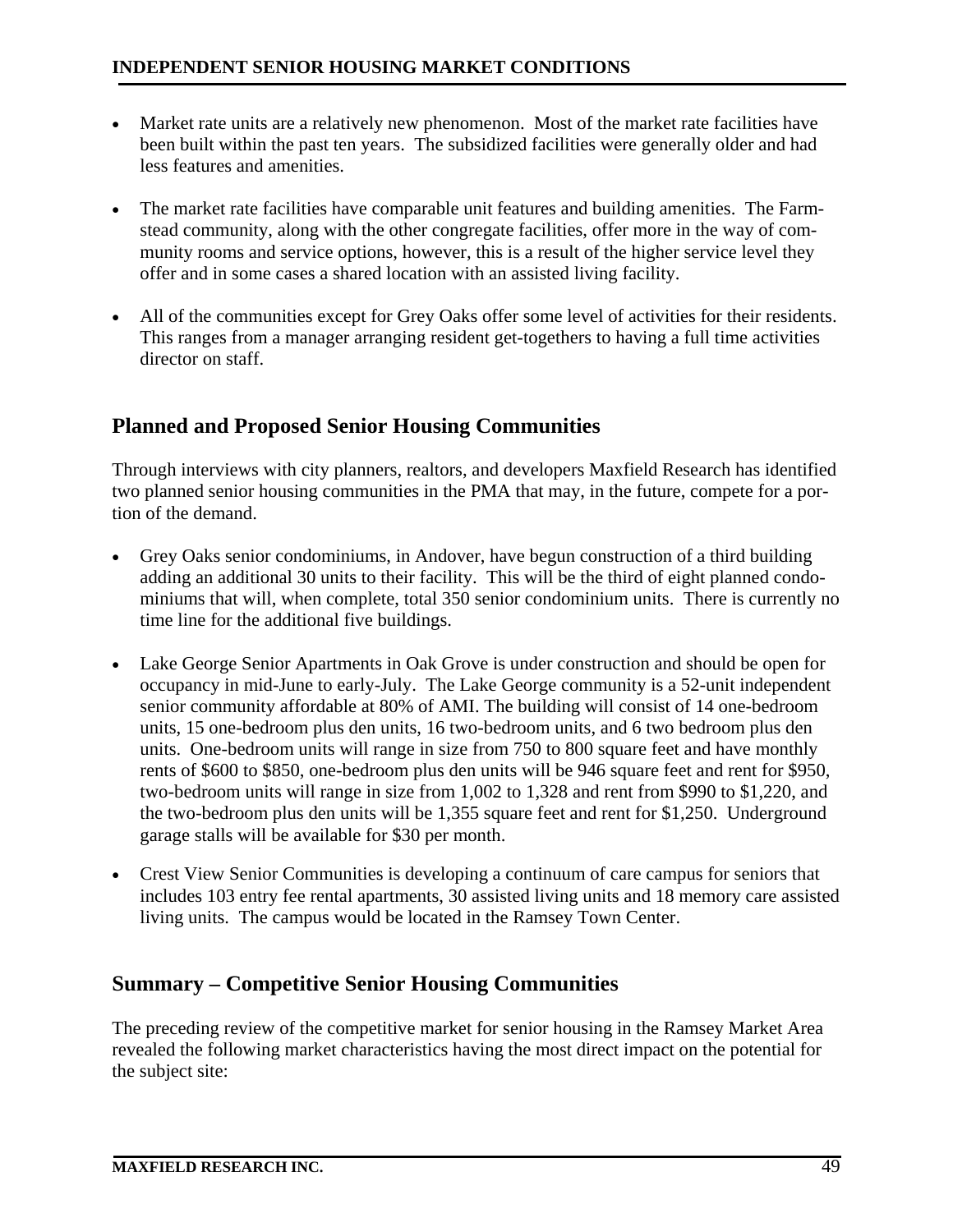- We identified nine competitive senior housing communities in the PMA (five market rate rental communities, one for-sale, and three subsidized communities). We found very few vacancies in the rental facilities (only 8 out of 502 units) and the newly constructed for-sale building (Grey Oaks) continues to absorb units. The performance of these existing communities indicates potential for additional senior housing communities to meet the growing seniors base as identified in the *Demographic Analysis* section.
- There are currently no vacancies in the subsidized communities and they all have waiting lists. Managers of these facilities expressed a need for more affordable senior housing in the area. While two of the three subsidized communities have seen a reduction in the size of their waiting list over the past several years, our research indicates continued strong demand for units affordable to lower- and moderate-income seniors.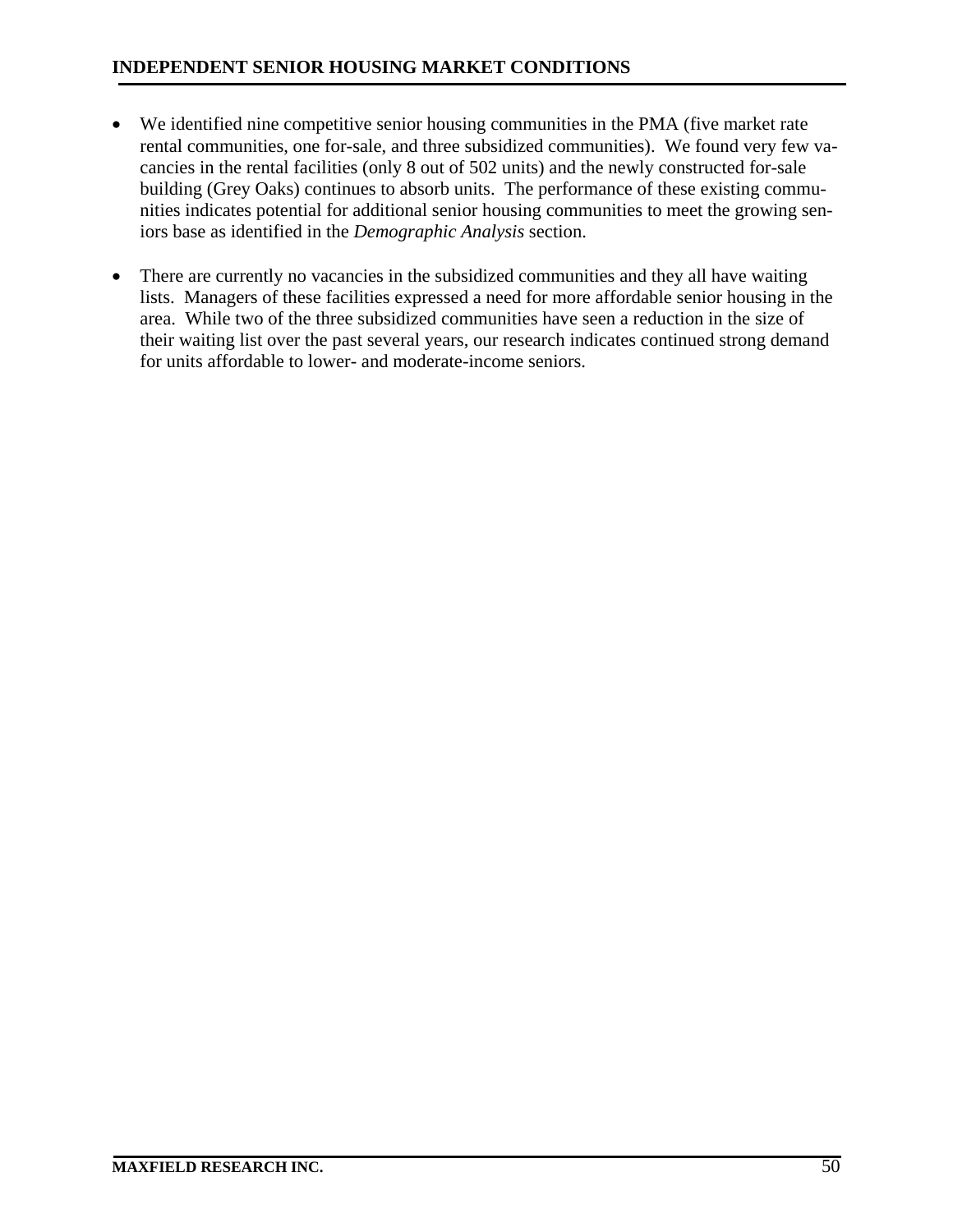### **Introduction**

Earlier sections of this report assessed the market potential for workforce and senior housing in Ramsey be examining the appropriateness of various sites for multifamily housing, growth trends and demographic characteristics of the Market Area population, and current market conditions for senior and general-occupancy multifamily housing. This section of the report forecasts demand for multifamily housing communities in Ramsey, including senior housing offering few services and for-sale and rental housing affordable to people with low- and moderate-incomes.

### **Workforce Housing Demand Analysis**

Table 25 presents our housing demand calculations for general-occupancy multifamily housing (both for-sale and rental) in the Ramsey Market Area between 2005 and 2010 and the estimated number of units supportable in Ramsey during this period. The following points summarize our demand calculations.

- The Market Area (PMA and SMA combined) is expected to grow by 9,675 households between 2005 and 2010. Based on homeownership trends, we estimate that 85% of the new households will seek for-sale housing, resulting in demand for over 8,220 for-sale units and about 1,450 rental units. Based on demographic growth trends, current market conditions, and recent home construction trends, we estimate that 45% of for-sale demand will be for multifamily units – resulting in overall demand for 3,700 for-sale multifamily units. All of the demand for rental units would be in multifamily products.
- We estimate that 90% to 95% of the for-sale multifamily demand will be for townhomes (about 3,300 to 3,500 units between 2005 and 2010). The remaining demand will be for between 185 and 370 condominium units.
- The demand figures in Table 25 are for the entire Market Area. Any one location, including Ramsey, can only capture a portion of the demand. Based on Ramsey's location within the Market Area, transportation patterns, land availability, and growth trends, we project that Ramsey could capture 25% of the Market Area's for-sale townhome demand and 15% of its condominium demand, and 20% of its rental demand. This equates to demand from the Market Area for 830 to 880 for-sale townhomes, 30 to 60 condominium units, and 290 rental units in Ramsey between 2005 and 2010.
- There is a portion of the demand that will come from outside the Market Area. We estimate this to be about 15%. Including this demand from outside the Market Area, **total demand in Ramsey is calculated for 980 to 1,030 for-sale townhome units, 35 to 65 condominium units, and about 340 rental units between 2005 and 2010.**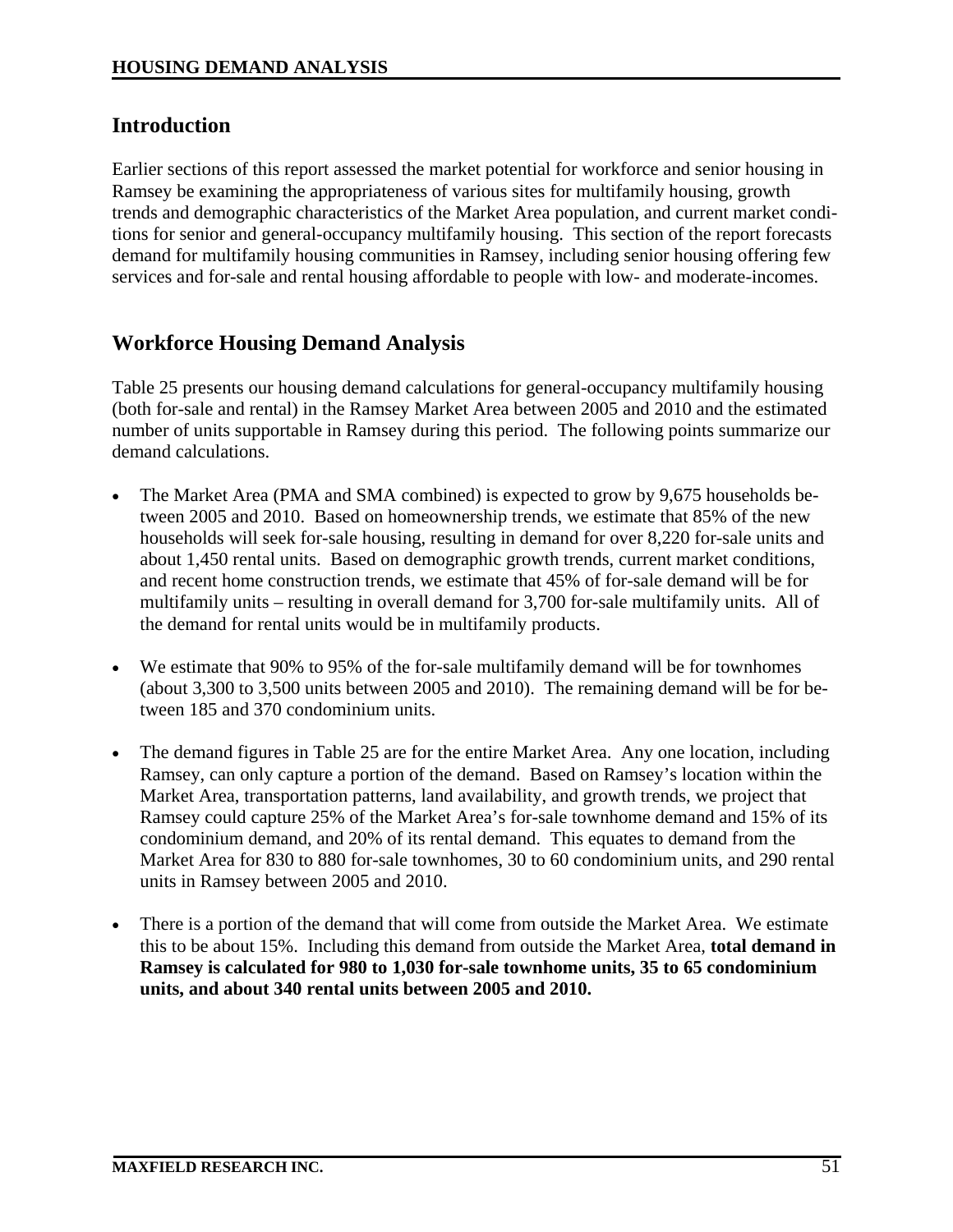| <b>TABLE 25</b><br>PROJECTED DEMAND FOR MULTIFAMILY HOUSING                                                                                             |                     |              |              |                                  |                         |               |
|---------------------------------------------------------------------------------------------------------------------------------------------------------|---------------------|--------------|--------------|----------------------------------|-------------------------|---------------|
| <b>RAMSEY MARKET AREA<sup>1</sup></b><br>2005 & 2010                                                                                                    |                     |              |              |                                  |                         |               |
|                                                                                                                                                         |                     | <b>Total</b> |              | <b>For-Sale</b>                  |                         | Rental        |
| Projected new housing unit demand from household growth, 2005 to 2010                                                                                   |                     | 9,675        |              |                                  |                         |               |
| (times) Estimated ownership demand                                                                                                                      | X                   | 85%          |              |                                  |                         |               |
| (equals) Projected Market Area demand for new for-sale housing units<br>(equals) Projected Market Area demand for new rental units                      |                     |              | 8,224        |                                  |                         | 1,451         |
| (times) Estimated percent of units that will be for multifamily<br>(equals) Projected Market Area demand for new multifamily housing units              | $\mathbf{x}$<br>$=$ |              | 45%<br>3,701 | <b>Townhome</b>                  | Condo                   | 100%<br>1,451 |
| (times) Estimated percent of for-sale demand for townhome / condominium units<br>(equals) Projected Market Area demand for townhome / condominium units |                     |              | X            | $90\% - 95\%$<br>$3,331 - 3,516$ | 5% - 10%<br>$185 - 370$ |               |
| (times) Estimated percent of demand capturable in Ramsey                                                                                                |                     |              | X            | 25%                              | 15%                     | 20%           |
| (equals) Estimated demand in Ramsey from Market Area, 2005 to 2010                                                                                      |                     |              | $=$          | $833 - 879$                      | $28 - 56$               | 290           |
| (plus) Demand from outside the Market Area $(15\%)$                                                                                                     |                     |              |              | 147 - 155                        | $5 - 10$                | 51            |
| (equals) Total demand for multifamily housing in Ramsey                                                                                                 |                     |              | $=$          | $980 -$<br>1.034                 | $33 - 65$               | 341           |
| The Market Area is the PMA and the SMA combined.                                                                                                        |                     |              |              |                                  |                         |               |
| Source: Maxfield Research Inc.                                                                                                                          |                     |              |              |                                  |                         |               |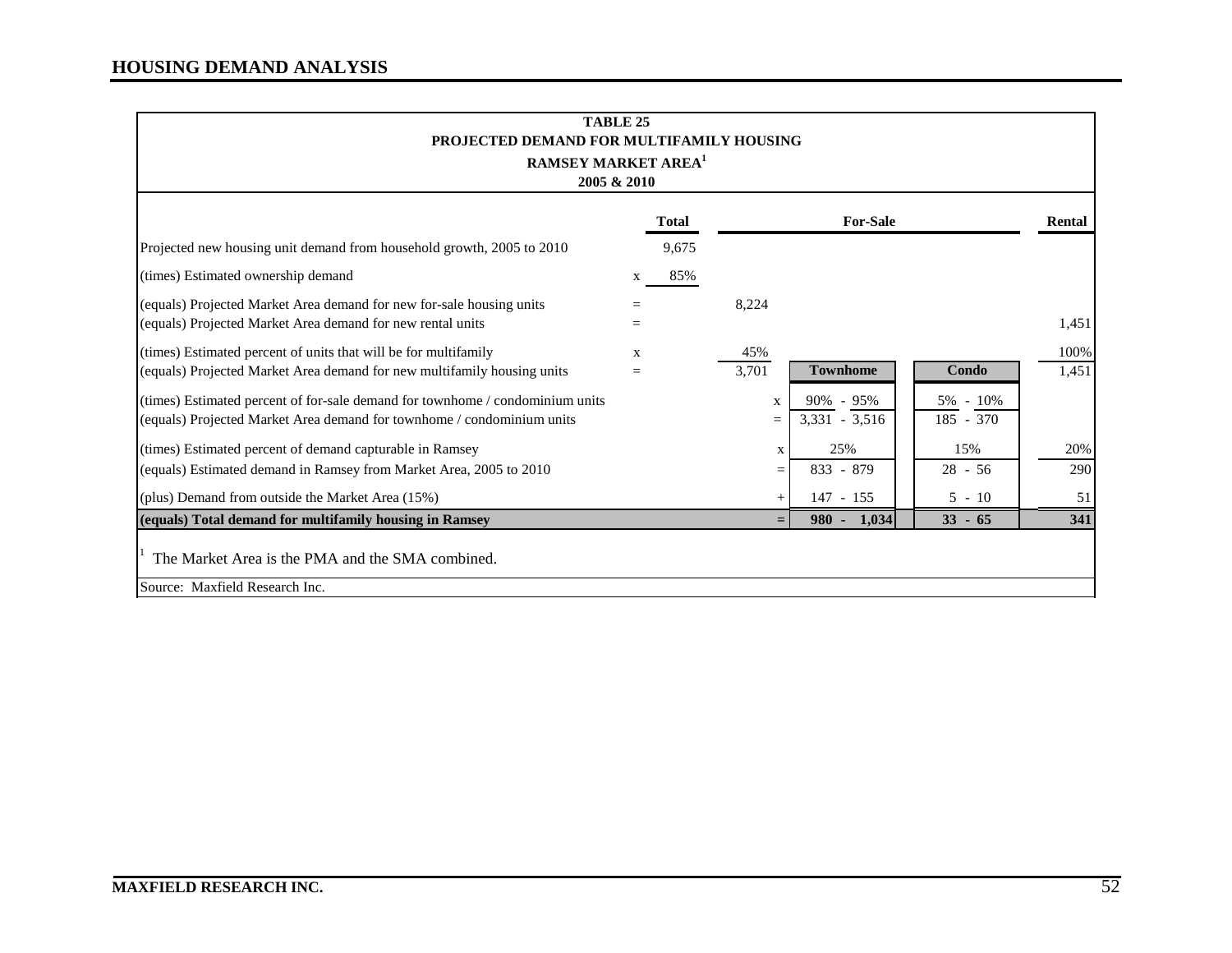- Based on household income trends, recent building trends, and current market conditions, we find that the majority of the for-sale multifamily demand in the Market Area is for units priced below \$200,000 - or units affordable to moderate income households (to households with incomes of under about \$55,000 – or about 80% of the Metro's Median Family Income for a family of three). In Ramsey, we calculate that 70% to 75% of the for-sale multifamily demand is for units priced below \$200,000. This is higher than other Market Area communities, such as Blaine and Coon Rapids, which are closer to the core of the Twin Cities and where land prices are higher. Overall, we calculate **demand in Ramsey between 2005 and 2010 for about 690 to 775 townhome units priced below \$200,000 ("affordable").** We also calculate that **nearly all of the condominium demand will be for units priced below \$200,000, or about 30 to 60 units.**
- The demand for rental housing is from households of varying incomes. Based on our demographic analysis and current market conditions, we project that 50% to 55% of the rental demand in Ramsey between 2005 and 2010 will be for market rate units. Another 20% to 25% of demand will be for units affordable to households with incomes between 50% and 60% of median income ("affordable units"), and 25% to 30% of demand will be for units affordable to households with incomes below 50% of median income ("subsidized units"). This equates to **demand in Ramsey between 2005 and 2010 for 170 to 190 market rate units, 65 to 85 affordable units, and 85 to 100 subsidized units.** It should be noted that overall demand for affordable and subsidized units is greater than 150 to 185 units, however existing older market rate communities in the Market Area with moderate rents will satisfy much of this demand.

# **Adult Few Services Senior Housing Demand Analysis**

Tables 26 through 28 present demand estimates for market rate, affordable, and subsidized adult/few-service senior housing in the PMA (Ramsey, Anoka, Andover, Oak Grove, and Burns Township). The following points outline the calculations/assumptions for each demand table. It should be noted that there is some market overlap between the three housing products, as many seniors would income-qualify for at least two of the three housing products. We account for this market overlap in our recommendations in the following section.

# *Market Rate*

- Demand for owned and rented market rate senior housing in Ramsey is calculated in Table 26. The table calculates demand based on senior households with incomes above \$25,000 in 2005 and \$29,500 in 2010, including those households whose incomes would rise to this level based on proceeds gained from the sale of their single-family homes. An income of \$25,000 and an allocation of 40% of that income on housing translates to an affordable monthly cost of about \$830.
- Seniors who own their homes also have an untapped source of equity that can be used to purchase a senior housing unit or to allocate toward a rental unit. For example, if a senior in the Market Area sold his/her home for \$203,400 (90% of the average sale price in 2004), the pro-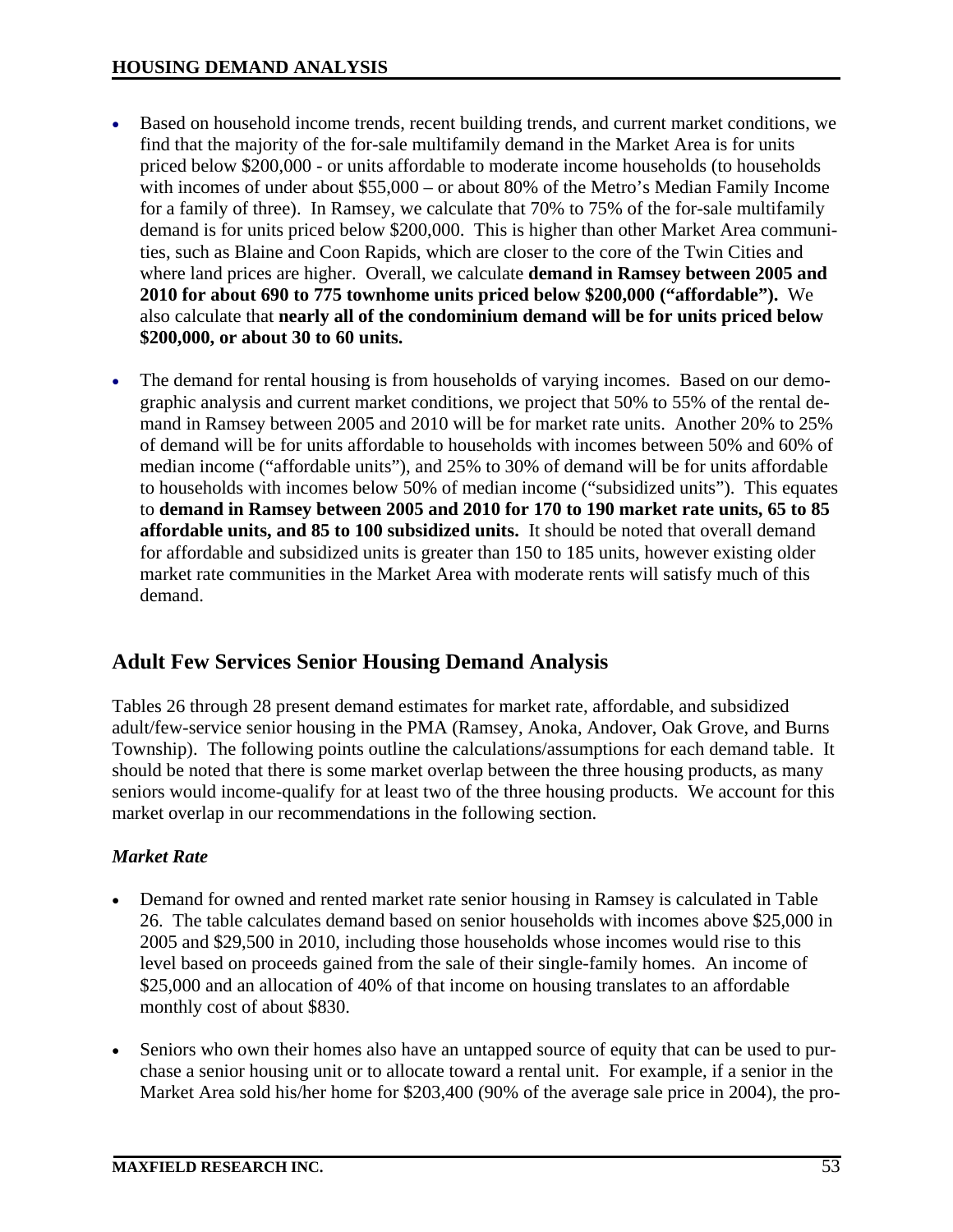ceeds from the sale of the home could produce an extra \$630 per month that could be used almost dollar for dollar for alternative housing. (This figure is calculated by subtracting marketing costs, estimated at 7%, from the proceeds from the sale of the home and using the interest income, estimated at 4%, toward monthly rent).

• Including households who would income-qualify with the proceeds from a home sale (those households with incomes of between \$15,000 and \$25,000), we estimate the number of age/income-qualified senior households in the PMA in 2005 at about 7,150, increasing to about 9,4109 in 2010.

| <b>TABLE 26</b><br><b>MARKET RATE "ADULT"/FEW-SERVICES SENIOR HOUSING DEMAND</b><br><b>RAMSEY PMA</b><br>2005 & 2010<br>2005<br>2010<br>Age of Householder<br>Age of Householder<br>65-74<br>65-74<br>$75+$<br>55-64<br>$75+$<br>55-64 |
|----------------------------------------------------------------------------------------------------------------------------------------------------------------------------------------------------------------------------------------|
|                                                                                                                                                                                                                                        |
|                                                                                                                                                                                                                                        |
|                                                                                                                                                                                                                                        |
|                                                                                                                                                                                                                                        |
|                                                                                                                                                                                                                                        |
|                                                                                                                                                                                                                                        |
|                                                                                                                                                                                                                                        |
| # of Households in PMA w/ Incomes of \$15,000 to \$25,000 <sup>1</sup><br>158<br>186<br>279<br>364<br>343<br>406                                                                                                                       |
| (times) Homeownership Rate<br>92%<br>92%<br>82%<br>49%<br>82%<br>49%<br>X                                                                                                                                                              |
| 145<br>(equals) Potential Market<br>229<br>171<br>281<br>178<br>199<br>$=$<br>$=$                                                                                                                                                      |
| (plus) # of Households w/ Incomes of $$25,000+^1$<br>4,208<br>1,637<br>755<br>5,524<br>2,310<br>924                                                                                                                                    |
| (equals)Total Potential Market Base<br>4,353<br>1,866<br>933<br>5,695<br>2,591<br>1,123                                                                                                                                                |
| (times) Short-Term Capture Rate<br>0.5%<br>8.0%<br>12.0%<br>0.5%<br>8.0%<br>12.0%<br>$\mathbf X$<br>$\mathbf X$                                                                                                                        |
| (equals) Short-Term Demand Potential<br>22<br>149<br>28<br>207<br>112<br>$=$<br>135<br>$=$                                                                                                                                             |
| 283<br>371<br><b>Total Market Rate Demand Potential</b>                                                                                                                                                                                |
| $=$<br>$=$                                                                                                                                                                                                                             |
| Rental<br>Owner<br>Rental<br>Owner                                                                                                                                                                                                     |
| (times) % for housing w/services & w/o services<br>40%<br>60%<br>40%<br>60%<br>X<br>X<br>X                                                                                                                                             |
| (equals) Demand potential<br>170<br>113<br>222<br>148<br>$=$<br>$=$                                                                                                                                                                    |
|                                                                                                                                                                                                                                        |
| (plus) Demand from Outside PMA (20%)<br>42<br>28<br>56<br>37                                                                                                                                                                           |
| (equals) Total Demand Potential<br>185<br>212<br>142<br>278<br>$=$                                                                                                                                                                     |
| (minus) Existing/Pending Competitive Units <sup>2</sup><br>76<br>55<br>76<br>55                                                                                                                                                        |
| 136<br>87<br>202<br>(equals) Excess Demand in PMA<br>130<br>$=$<br>$=$<br>$=$<br>$=$                                                                                                                                                   |
|                                                                                                                                                                                                                                        |
| (times) % of Demand Capturable by Ramsey<br>30%<br>30%<br>30%<br>30%                                                                                                                                                                   |
| (equals) Excess Demand in Ramsey<br>41<br>39<br>26<br>61<br>$=$<br>$=$<br>$=$                                                                                                                                                          |
| $12010$ income-qualified figures adjusted for inflation (\$29,500 or more + homeowners w/ inc. of \$23,500 - \$29,500)                                                                                                                 |
|                                                                                                                                                                                                                                        |
| $2^2$ Rental units account for a 5% vacancy factor and include one-quarter of the congregate/optional-service units to account for<br>market overlap.                                                                                  |

Source: Maxfield Research Inc.

• Adjusting to include appropriate capture rates (ranging in 2005 from 0.5% of households age 55 to 64 to 12.0% of households age 75 and older) for each age cohort, results in local de-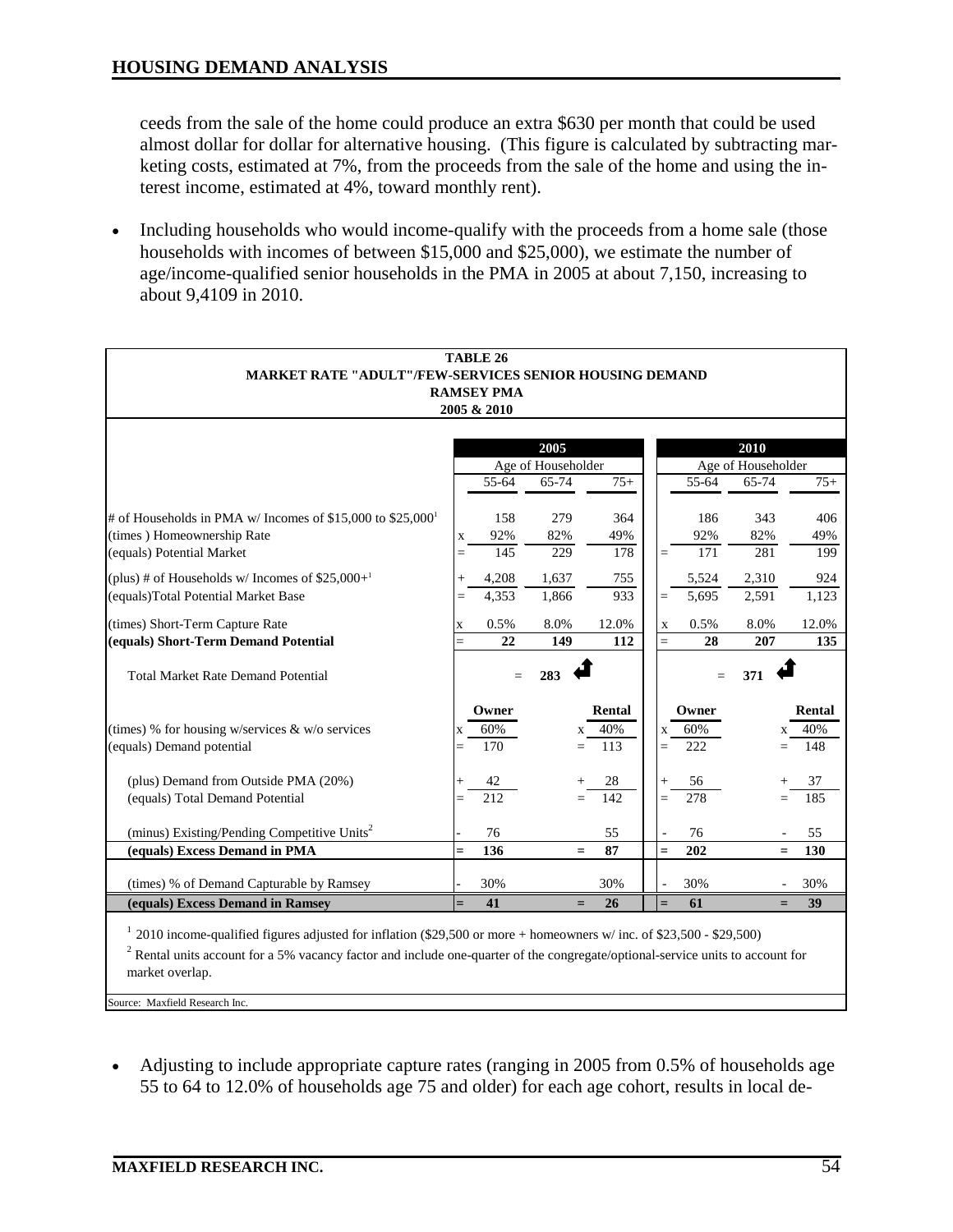mand potential for all types of independent senior housing of about 280 units in 2005 and about 370 units in 2010.

- Based on recent trends in preference, we project that 60% of this demand is for ownership products and 40% will be for renter products, or 170 and about 115 units, respectively, in 2005. By 2010, we project the same percentage of demand, resulting in demand for 220 ownership units and 150 renter units.
- Additional demand will come from outside the PMA. We estimate this to represent 20% of the total demand generated by PMA seniors. Together, the demand from Market Area seniors and demand from seniors who would relocate to the Market Area totals 210 ownership units and 140 rental units 2005.
- From this total, the existing and pending market rate rental units in the PMA are subtracted (minus a 5% vacancy rate for rental communities). Subtracting existing competitive units results in excess local demand for 136 ownership units and 87 renter units in 2005. Using the same methodology, and accounting for pending senior communities (there were none identified), demand is projected to increase to about 200 ownership units and 120 renter units.
- No one community or location would be able to capture all of the projected demand. We estimate that a community in Ramsey could capture 30% of the owner demand and 30% of the renter demand, or **41 ownership units and 24 renter units in 2005.** We estimate that by 2010, the City of Ramsey could capture the same percentage of the local demand for both ownership and rental senior housing, or **60 ownership units and 35 renter units.**

# *Affordable Senior Housing*

Table 27 on the following page presents our demand calculations for affordable, independent senior housing.

In order to arrive at the potential age-income qualified base for affordable independent senior housing, we have included all older adult and senior households who rent with incomes of \$25,000 to \$30,000. Then, we add households with incomes of between \$15,000 and \$25,000, plus the households with incomes below \$15,000 that own their own homes. This gives us an estimated 1,020 age/income-qualified older adult and senior households in the PMA in 2005.

Adjusting to include appropriate capture rates for each age cohort (12.0 percent of households 65 to 74, and 18.0 percent of households age 75 and older) results in a local demand potential for approximately 160 affordable independent senior units.

We estimate that 25% of the demand for affordable independent senior housing in Ramsey will be generated by seniors currently residing outside the PMA. This demand will consist primarily of parents of adult children living in the Market Area, individuals who live just outside the Market Area and have an orientation to the area, as well as former residents who desire to return. Together, when the demand from area seniors is added to the demand from seniors who would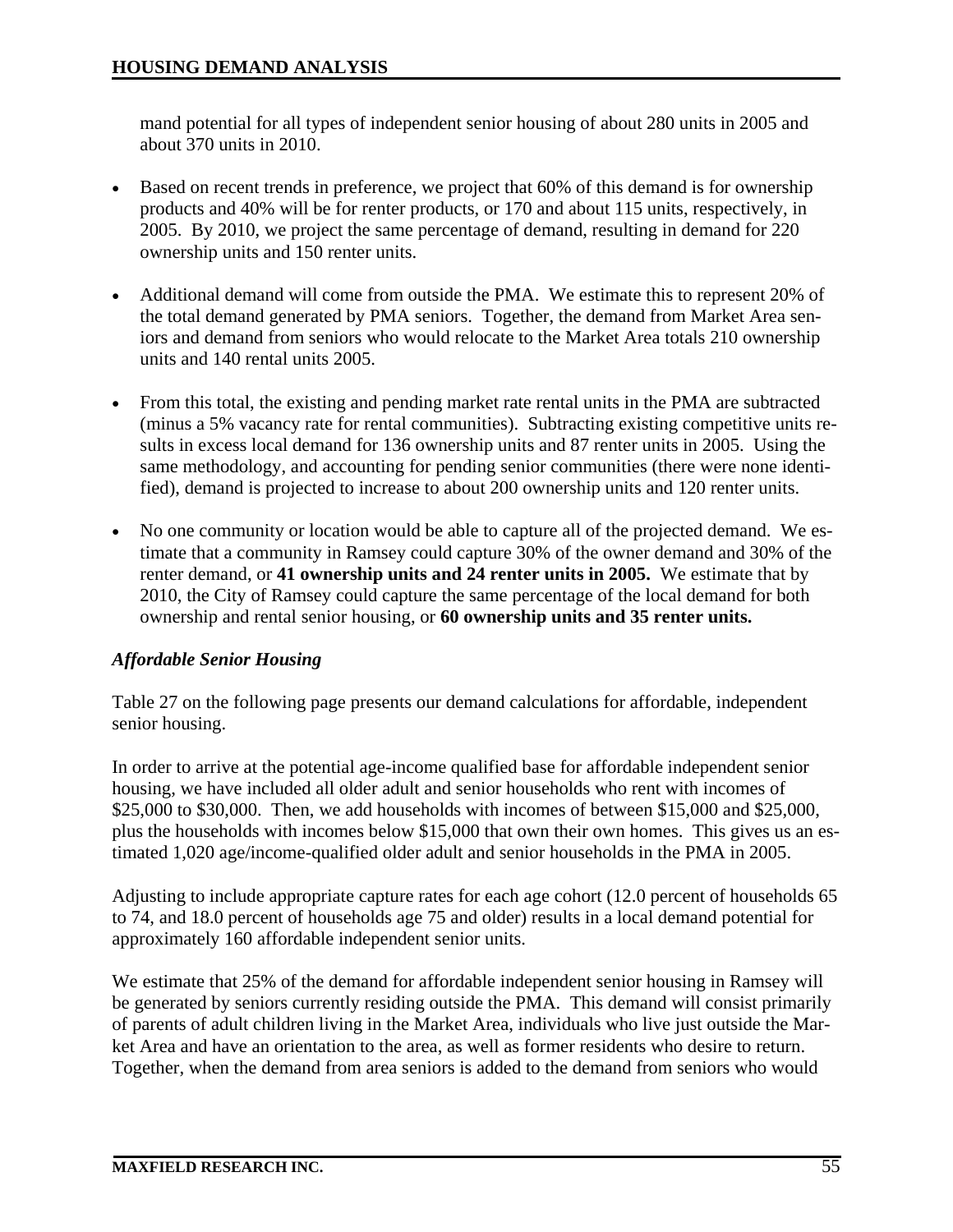relocate to the Market Area results in a total unmet demand for 210 affordable independent senior units as of 2005.

We then subtract the existing competitive units (minus a 5% vacancy rate); this produces a total demand for the Ramsey Market Area of 150 affordable senior units for 2005. Applying the same demand methodology to the 2010 older adult and senior household base projections, and accounting for the pending Lake George senior housing, shows that the net demand for affordable adult housing will remain the same at 150 units in 2010.

We project the amount of demand capturable by a community in Ramsey to be 45% of the excess senior rental demand, resulting in **affordable senior rental demand of 67 units in 2005 and remaining steady through 2010.** 

| <b>TABLE 27</b>                                                                              |       |           |       |     |       |           |       |
|----------------------------------------------------------------------------------------------|-------|-----------|-------|-----|-------|-----------|-------|
| AFFORDABLE INDEPENDENT SENIOR RENTAL HOUSING DEMAND<br><b>RAMSEY PMA</b>                     |       |           |       |     |       |           |       |
| 2005 & 2010                                                                                  |       |           |       |     |       |           |       |
|                                                                                              |       |           |       |     |       |           |       |
|                                                                                              |       |           |       |     |       |           |       |
|                                                                                              |       | 2005      |       |     |       | 2010      |       |
|                                                                                              | 65-74 |           | $75+$ |     | 65-74 |           | $75+$ |
| Number of Renters w/ Incomes of \$25-30K                                                     | 26    |           | 53    |     | 34    |           | 89    |
| (plus) Number of Households w/ Incomes of $$15-25K^1$                                        | 279   |           | 364   |     | 314   |           | 379   |
| (plus) Number of <u>Owners</u> w/ Incomes of $<$ \$15,000 <sup>1</sup>                       | 143   |           | 157   |     | 194   |           | 192   |
| (equals)Total Potential Market Base                                                          | 448   |           | 574   |     | 542   |           | 660   |
| (times) Potential Capture Rate                                                               | 12.0% |           | 18.0% | X   | 12.0% |           | 18.0% |
| (equals) Potential Demand                                                                    | 54    | $+$       | 103   | $=$ | 65    | $+$       | 119   |
|                                                                                              |       |           |       |     |       |           |       |
| <b>Total Local Demand Potential</b>                                                          |       | 157       |       |     |       | 184       |       |
| (plus) Demand from Outside PMA (25%)                                                         |       | 52        |       |     |       | 61        |       |
| (equals) Total Demand Potential                                                              |       | 209       |       |     |       | 245       |       |
| (minus) Existing/Pending Competitive Units <sup>2</sup>                                      |       | 61        |       |     |       | 96        |       |
| (equals) Total Affordable Senior Housing Demand                                              |       | 148       |       |     |       | 149       |       |
|                                                                                              |       |           |       |     |       |           |       |
| (times) Percent of Demand Capturable in Ramsey<br>(equals) Total Demand Capturable in Ramsey |       | 45%<br>67 |       |     |       | 45%<br>67 |       |
|                                                                                              |       |           |       |     |       |           |       |

<sup>1</sup> Income-qualified base was adjusted to account for inflation. 2010 figures account for renter households with incomes of \$29.5-\$35K, plus all household with incomes of \$17,500 to \$29,500 plus all households with incomes less than \$17,500 who own their homes.

<sup>2</sup>Competitive unit counts reflect a 5% vacancy rate, and include two-thirds of Savannah Oaks and Lake George, since these two communities have higher income limits than our demand calculation income-qualified range.

Source: Maxfield Research Inc.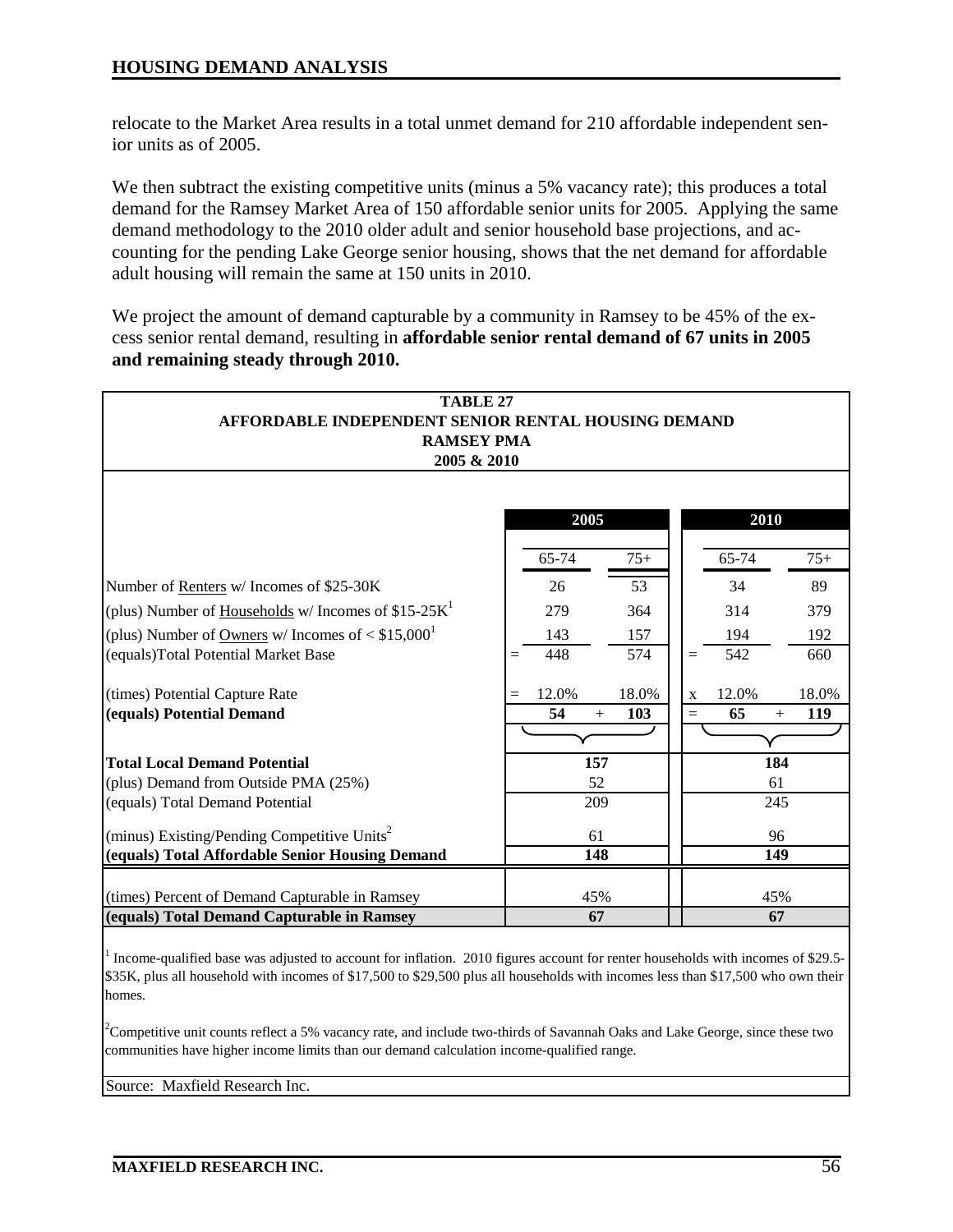#### *Subsidized Senior Housing*

In general, most senior households with incomes in excess of \$25,000, and senior homeowners with incomes of \$15,000 or more can afford market rate senior housing without financial assistance and do not need subsidized housing. Subsequently, seniors with incomes less than \$15,000 and seniors with incomes between \$15,000 and \$25,000 who currently rent their housing are candidates for subsidized housing. Based on these factors, we estimate demand for subsidized senior housing in Ramsey as shown in Table 28.

- The table shows a total potential market base for subsidized senior housing of 500 households in the Ramsey PMA in 2005. Not all of the age/income-qualified senior households will need or want subsidized housing, however. We estimate that 50% of the market base will need or want subsidized senior housing, while the remainder may seek an affordable product, or remain in their single-family home or rent a general-occupancy apartment. Using this capture rate, demand exists for 250 subsidized senior housing units in the PMA.
- Subtracting the 200 existing units results in excess demand for 50 units in the PMA. We project that a subsidized community in Ramsey would capture 45% of the remaining demand, for a **total demand of 20 units of subsidized senior housing in the City of Ramsey in 2005.**
- Adjusting for inflation, we have estimated that households with incomes of \$17,500 or less and homeowners with incomes of \$17,500 to \$29,500 would qualify for subsidized/affordable independent senior housing in 2010. Considering the growth in the older adult base, and applying our 45% capture rate for a community in Ramsey, our methodology projected that **there will be an excess demand for 50 subsidized rental units by 2010.**

| <b>TABLE 28</b><br><b>SUBSIDIZED SENIOR HOUSING DEMAND</b><br><b>RAMSEY PMA</b><br><b>January 2006</b>      |     |      |      |
|-------------------------------------------------------------------------------------------------------------|-----|------|------|
| <b>Age/Income-Qualified Market:</b>                                                                         |     | 2005 | 2010 |
| Senior Households $(65+)$ in the PMA w/incomes below \$15,000                                               |     | 495  | 628  |
| (times) % of market base needing/wanting low-income housing                                                 | X   | 50%  | 50%  |
| (equals) Subsidized/affordable senior housing demand                                                        | $=$ | 248  | 314  |
| (minus) Existing occupied subsidized units                                                                  |     | 201  | 201  |
| (equals) Excess long-term demand                                                                            | $=$ | 47   | 113  |
| (times) % which a rental community in Ramsey can capture                                                    | X   | 45%  | 45%  |
| <b>Total Demand in the City of Ramsey</b>                                                                   |     | 21   | 51   |
| 2010 income-qualified figures adjusted for inflation (\$20K or less + homeowners w/ inc. of \$17.5 - 29.5K) |     |      |      |
| Source: Maxfield Research Inc.                                                                              |     |      |      |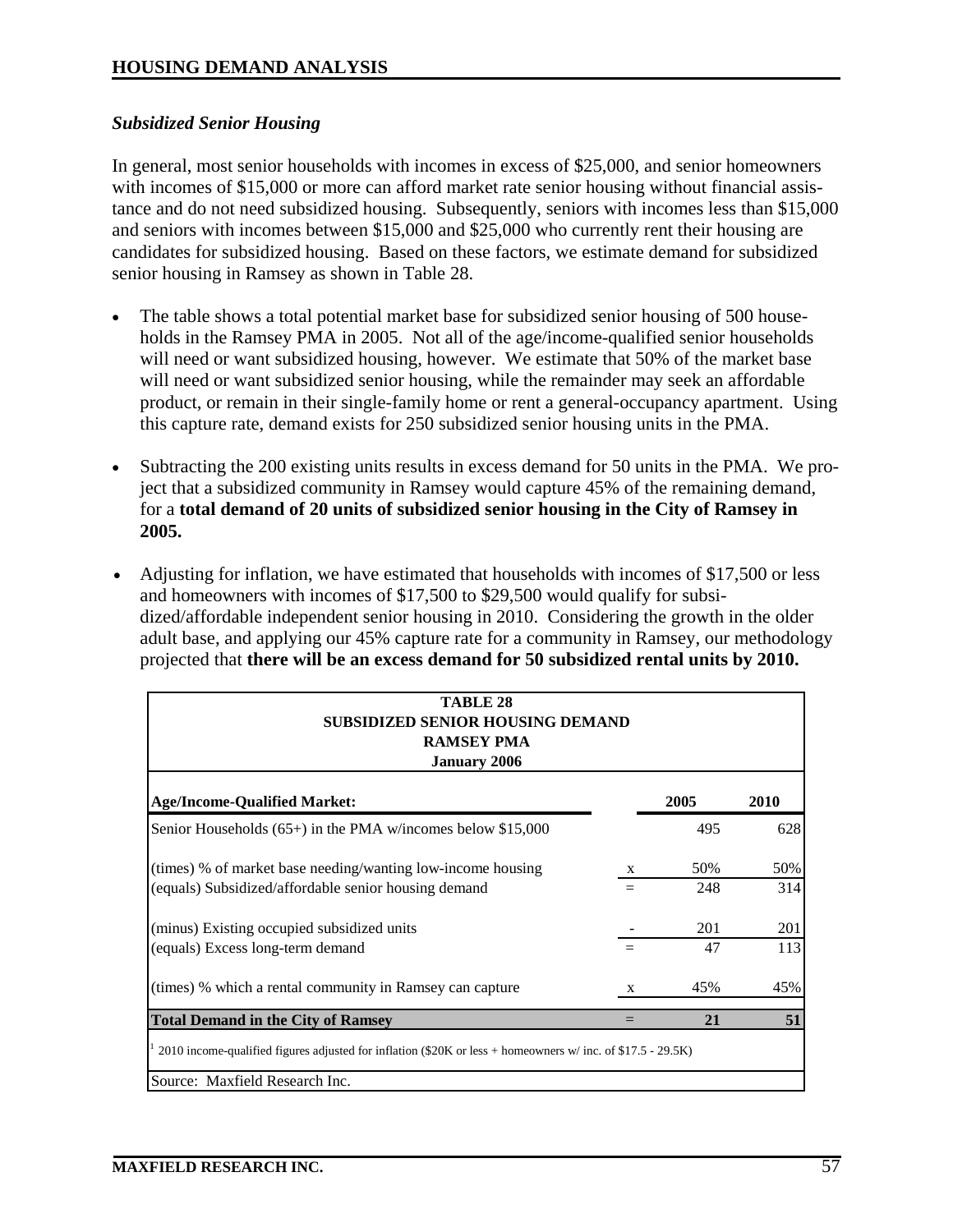# **Introduction**

This section recommends workforce and senior housing community concepts for Ramsey over the short-term, based on the market findings and demand analysis. A summary of these community concepts is shown below, followed by detailed recommendations for each housing type. If all of the recommended workforce and senior housing units shown below were built, a total of 300 to 350 units would be added to Ramsey. It should be noted that while we recommend market rate apartments, only a portion of the units would be occupied by households with moderateincomes – or workforce households. However, we find that market rate apartments would serve some new employees to the area who are not in a position to purchase housing immediately, but may have incomes too high to income-qualify for subsidized/affordable rental housing (including some people hired as teachers, healthcare workers, and police officers, among others).

#### **Summary of Recommended Workforce & Senior Housing Communities City of Ramsey - 2005 to 2010**

|                                                | <b>No. of Units</b> |
|------------------------------------------------|---------------------|
| Market Rate General-Occupancy Rental           | $125 - 140$         |
| Affordable/Subsidized General-Occupancy Rental | $80 - 100$          |
| Senior Condominium/Cooperative                 | $45 - 55$           |
| Affordable Senior Rental                       | $50 - 55$           |

# **Recommended Product Types**

#### *For-Sale Affordable Multifamily*

Demand was calculated for approximately 700 to 775 townhome units affordable to moderateincome households in Ramsey over the next five years. Our analysis also revealed that over 1,000 townhome units are planned in Ramsey; the majority of which we project will be priced under or near \$200,000 (in 2005 dollars). These planned units are affordable to moderateincome households. About 400 planned townhome units are located in the Ramsey Town Center, with several hundred more planned in close proximity. Overall, we find that the private market is meeting the Market Area's demand for for-sale affordable multifamily housing.

While affordable multifamily housing is appropriate for Ramsey Town Center (and we encourage their development), we do not believe that the City of Ramsey needs to form a public/private partnership to ensure their development.

While there are several hundred for-sale townhomes under construction or planned in Ramsey, there are no planned condominiums. We would not recommend affordable general-occupancy condominiums, as we found demand for only 35 to 60 units over the next five years. Townhomes are very competitive with condominiums for younger households – one of the primary target markets for condominiums. The other primary target market – active seniors – would be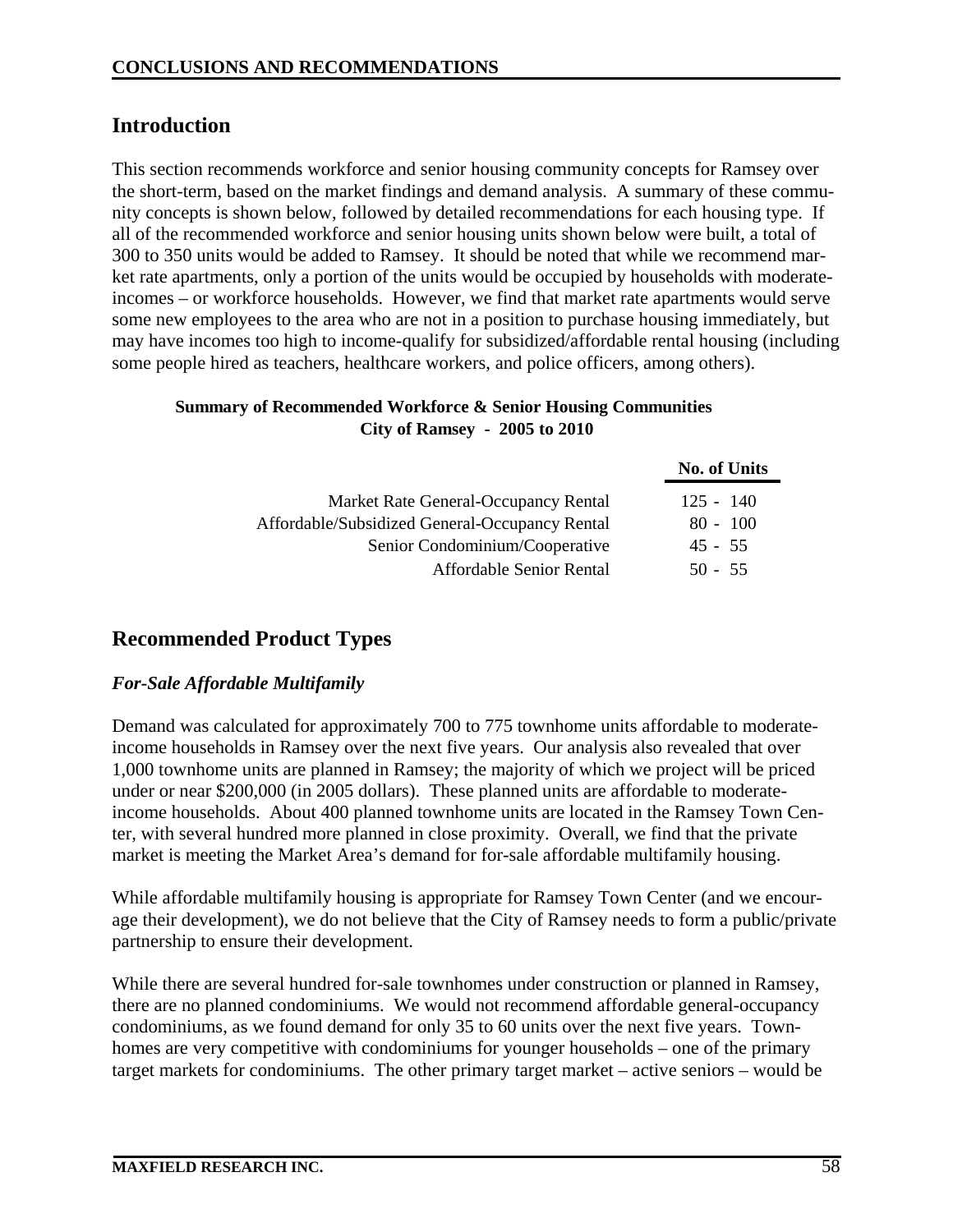more drawn to an age-restricted building, which is among the products recommended in this report.

#### *General Occupancy Rental*

There is an identified need for more market rate and affordable general occupancy rental units in Ramsey to serve workforce households. Our recommended rental concept is shown in Table 29, including unit mix, sizes and rents.

The affordable units in Table 29 (restricted to households earning 50% to 60% of median income – or about \$31,000 to \$37,000 for two-person households) would satisfy need from many younger households in entry-level jobs in Ramsey and the surrounding area. Market rate units would also satisfy a portion of the demand from workforce households with incomes slightly too high to qualify for subsidized/affordable units. It should also be noted, however, that because of high land, material, and labor costs, the rents for a market rate building to be financially feasible may be too high for the community to even draw much of its target market – moderate- to average-income younger households. Thus, to reduce development costs for the market rate units, we recommend a mixed-income rental building that includes both affordable and market rate units.

|                                                                                                             | <b>TABLE 29</b><br>RECOMMENDED RENTAL HOUSING COMMUNITY<br><b>CITY OF RAMSEY</b><br><b>January 2006</b>                                                                       |                          |                                                                                                 |                                                              |  |  |  |  |  |  |
|-------------------------------------------------------------------------------------------------------------|-------------------------------------------------------------------------------------------------------------------------------------------------------------------------------|--------------------------|-------------------------------------------------------------------------------------------------|--------------------------------------------------------------|--|--|--|--|--|--|
| AFFORDABLE UNITS (AT 50% TO 60% OF MEDIAN INCOME)<br>Pct. of<br><b>Affordable</b><br>Rent/<br><b>Square</b> |                                                                                                                                                                               |                          |                                                                                                 |                                                              |  |  |  |  |  |  |
| <b>Unit Type</b>                                                                                            | <b>Units</b>                                                                                                                                                                  | Feet                     | Rate                                                                                            | Sq. Ft.                                                      |  |  |  |  |  |  |
| 1BR<br>2BR                                                                                                  | $30\% - 35\%$<br>50% - 60%<br>3BR 10% - 15%                                                                                                                                   |                          | $775 - 800$ \$675 - \$700<br>$1,025 - 1,075$ \$825 - \$925<br>$1,250 - 1,325$ \$1,000 - \$1,050 | $-$ \$0.88<br>\$0.87<br>$$0.80$ - \$0.86<br>$$0.80$ - \$0.79 |  |  |  |  |  |  |
|                                                                                                             | Total 80 - 100                                                                                                                                                                |                          |                                                                                                 |                                                              |  |  |  |  |  |  |
|                                                                                                             |                                                                                                                                                                               | <b>MARKET RATE UNITS</b> |                                                                                                 |                                                              |  |  |  |  |  |  |
| 1BR                                                                                                         |                                                                                                                                                                               |                          | $35\% - 40\%$ $800 - 825$ $$875 - $950$<br>2BR 45% - 55% 1,075 - 1,175 \$1,150 - \$1,300        | \$1.09<br>$-$ \$1.15<br>$$1.07$ - \$1.11<br>$$1.08$ - \$1.07 |  |  |  |  |  |  |
| Total<br>Source: Maxfield Research, Inc.                                                                    | $1,300 - 1,400$ \$1,400 - \$1,500<br>3BR 10% - 15%<br>$125 - 140$<br>Note: recommended rents are in 2006 dollars and can be trended upward by 2.5%<br>annually until opening. |                          |                                                                                                 |                                                              |  |  |  |  |  |  |

As shown in Table 29, we recommend a mixed-income apartment building with 205 to 240 units. Sixty percent of the units (125 to 140 units) should be market rate, totaling 125 to 140 units. The remaining 40% of units should be affordable to households at a mix of those at 50% and 60% of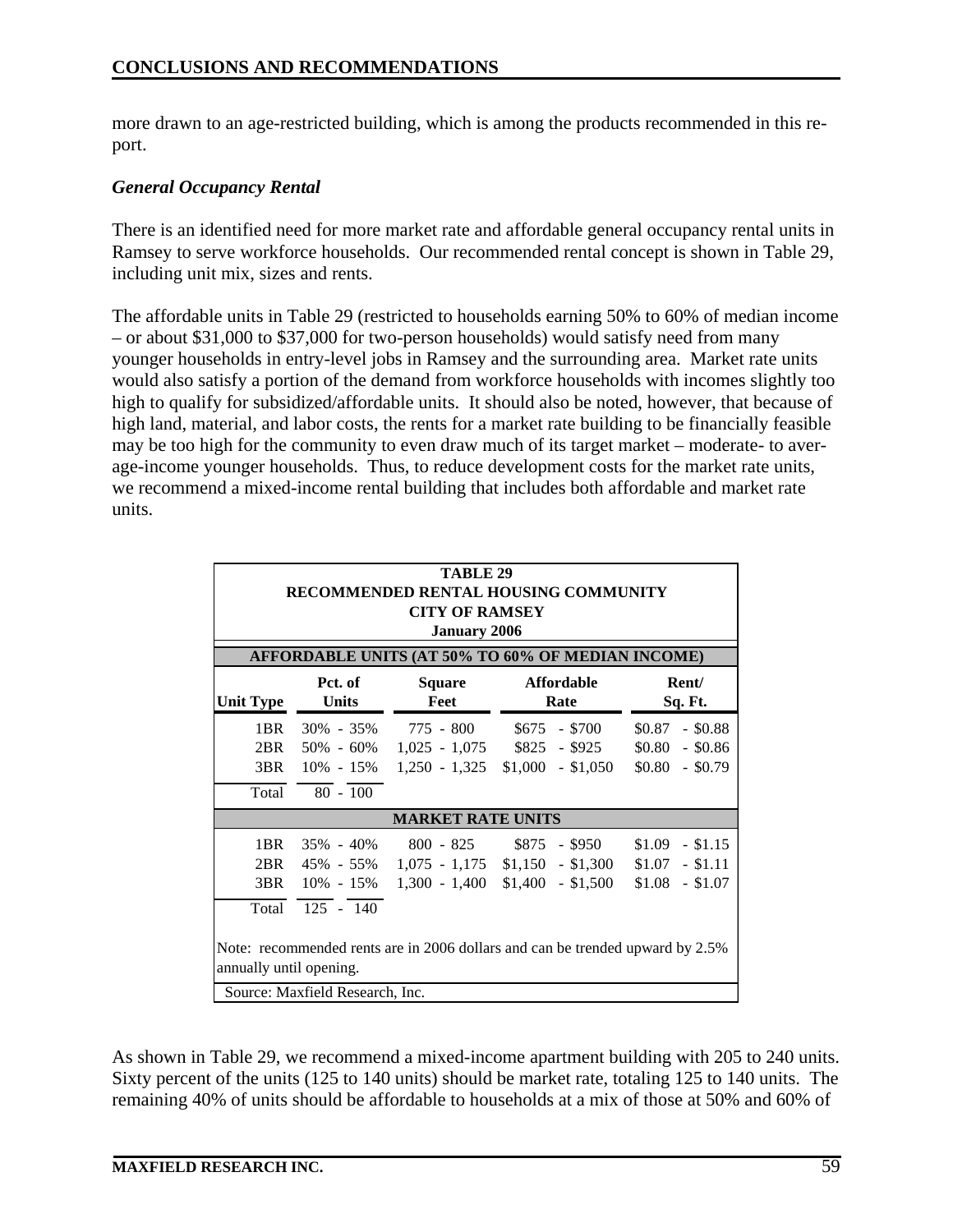median income – or 80 to 100 units. The recommended building should include underground parking available for an additional fee, and the following common area amenities: community/party room, media room, exercise room, management office, and individual storage lockers. Also, this community could be built as one larger building, or as two or three smaller buildings. While we recommend a mixed-income building, in the event that the market rate demand is satisfied by a new community developed elsewhere by a private developer, we recommend continuing with a strictly affordable community. This community should have a similar number of units and concept to that as shown in Table 29.

#### *Market Rate Senior Housing*

We recommend the development of an independent senior condominium or cooperative facility to satisfy the demand for market rate independent senior housing. We find that the majority of younger, active seniors are preferring homeownership over rental. Thus, we would not recommend an age-restricted market rate senior rental building. Our recommended concept for a senior condominium or cooperative is shown in Table 30, along with the unit mix, sizes and base pricing. It should be noted that for a cooperative unit, buyers would pay a share cost equal to a portion of the base price (most likely one-third) versus the full base price.

Based on demand levels, we recommend a senior condominium or cooperative with 45 to 55 units in Ramsey. We recommend that the majority of units be one-bedroom plus den or larger, as most seniors will be downsizing from a single-family home and prefer larger units for their possessions, as well as an extra bedroom. Based on the performance of other communities throughout the Metro Area, we recommend base pricing from about \$145,000 to \$160,000 for one-bedroom units, to \$180,000 to \$225,000 for two-bedroom units. We do not recommend pricing much higher than this level, as most seniors will be using the equity from the sale of an existing single-family home and will not want to take on a mortgage to finance the new condominium/cooperative.

|                                                                                                                                      |                                                                                                                        | <b>TABLE 30</b><br><b>CITY OF RAMSEY</b><br><b>January 2006</b> | SENIOR COOPERATIVE/CONDOMINIUM                                          |                                                    |  |  |  |  |  |  |
|--------------------------------------------------------------------------------------------------------------------------------------|------------------------------------------------------------------------------------------------------------------------|-----------------------------------------------------------------|-------------------------------------------------------------------------|----------------------------------------------------|--|--|--|--|--|--|
| No. of<br><b>Base Price/</b><br>Square<br>Recommended<br><b>Unit Type</b><br><b>Units</b><br><b>Base Pricing*</b><br>Feet<br>Sq. Ft. |                                                                                                                        |                                                                 |                                                                         |                                                    |  |  |  |  |  |  |
| 1BR<br>2BR<br>Total                                                                                                                  | 5% - 5%<br>$1BR + Den$ $10\% - 15\%$<br>$45 - 55$                                                                      | 825 - 900<br>$950 - 1,025$<br>$80\% - 85\% - 1,075 - 1,275$     | $$145,000 - $160,000$<br>$$160,000 - $180,000$<br>$$180,000 - $225,000$ | $$176$ - \$178<br>$$168$ - \$176<br>$$167$ - \$176 |  |  |  |  |  |  |
|                                                                                                                                      | * For a cooperative, residents would pay a share cost that would be portion of this<br>market value - most likely 33%. |                                                                 |                                                                         |                                                    |  |  |  |  |  |  |
|                                                                                                                                      | Note: recommended pricing is in 2006 dollars, and can be trended upward by 3.5%<br>annually until opening.             |                                                                 |                                                                         |                                                    |  |  |  |  |  |  |
|                                                                                                                                      | Source: Maxfield Research, Inc.                                                                                        |                                                                 |                                                                         |                                                    |  |  |  |  |  |  |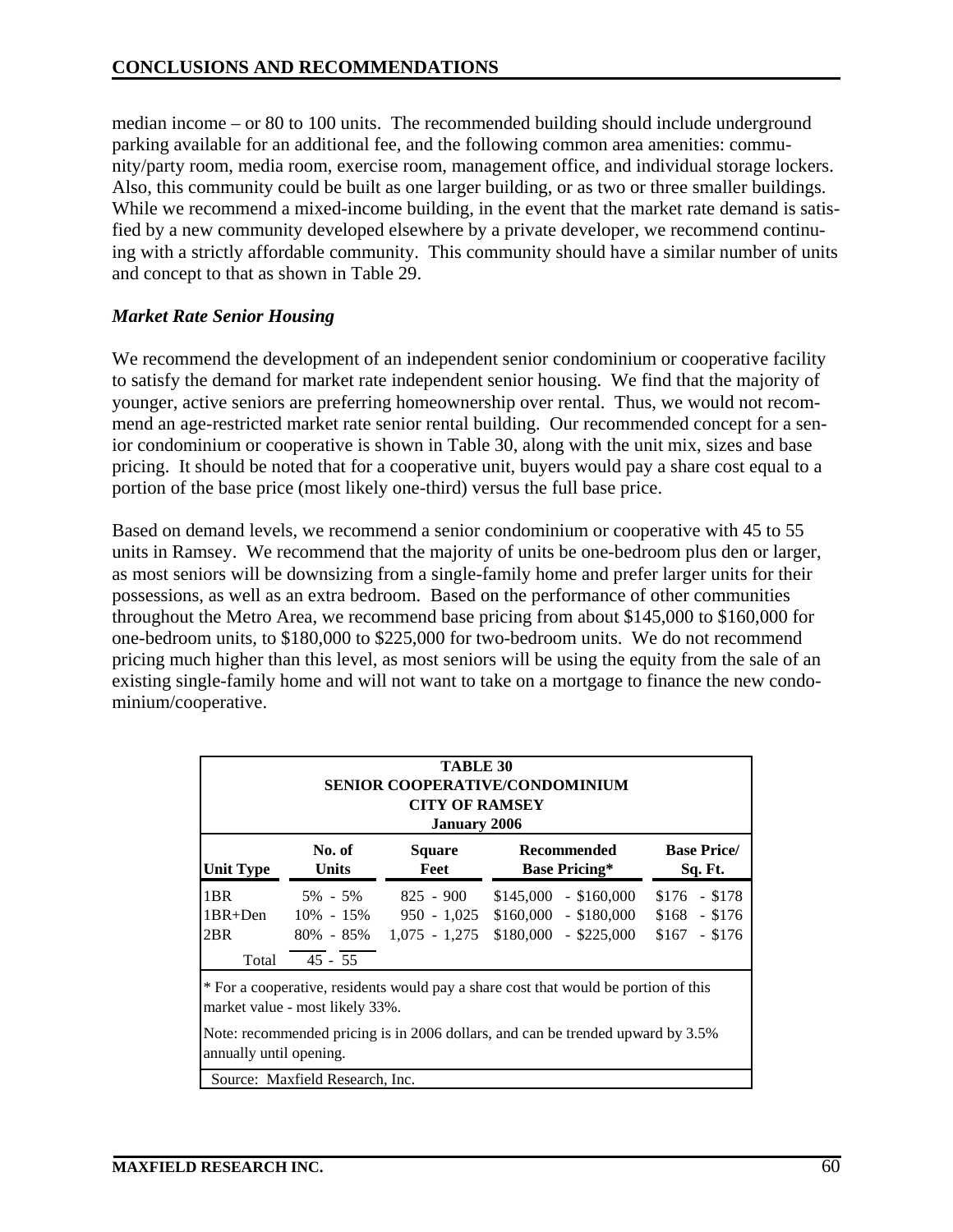For a senior condominium or cooperative building, unit pricing should include an underground parking stall in the price. Additionally, the building should feature at least the following common areas: a lobby area, resident mail boxes, a community room, fitness/wellness room, and a library.

#### *Affordable Senior Housing*

For more moderate-income seniors who cannot afford to purchase market rate senior housing, we recommend a 50 to 55 unit affordable senior rental building in Ramsey. Our recommended concept is shown in Table 31, along with recommended unit mix, sizes, and rents.

The recommended affordable senior rental community should be at 80% of median income. The unit mix should contain a higher proportion of one-bedroom units than the market rate condominium/cooperative, as the community will be marketed to more moderate-income seniors, many of whom are singles. The recommended unit mix, sizes, and monthly rents in Table 31 are similar to Savannah Oaks of Ramsey, which has been successful and currently has a waiting list with 70 people.

| TABLE 31<br><b>AFFORDABLE INDEPENDENT SENIOR RECOMMENDATIONS</b><br><b>CITY OF RAMSEY</b><br><b>January 2006</b> |                                                              |                                               |                                                           |                                                         |
|------------------------------------------------------------------------------------------------------------------|--------------------------------------------------------------|-----------------------------------------------|-----------------------------------------------------------|---------------------------------------------------------|
| <b>Unit Type</b>                                                                                                 | No. of<br><b>Units</b>                                       | <b>Square</b><br>Feet                         | <b>Market</b><br>Rate                                     | Rent/<br>Sq. Ft.                                        |
| 1 <sub>BR</sub><br>$1BR+Den$<br>2BR<br>Total                                                                     | $35\% - 40\%$<br>$40\% - 45\%$<br>$15\% - 25\%$<br>$50 - 55$ | $700 - 725$<br>$875 - 925$<br>$1,025 - 1,100$ | $-$ \$725<br>\$700<br>$$825$ - \$850<br>$$1,000 - $1,100$ | $$1.00 - $1.00$<br>$$0.94$ - \$0.92<br>$$0.98$ - \$1.00 |
| Note: recommended rents are quoted in 2006 dollars.<br>Source: Maxfield Research, Inc.                           |                                                              |                                               |                                                           |                                                         |

For an affordable senior rental building, unit pricing should include underground parking for an additional fee, plus the following common area amenities: a lobby area, resident mail boxes, a community room, storage lockers, and a library/lounge.

# **Potential Locations**

We find that a site within Ramsey Town Center is the best location for rented housing and senior housing. It has the best access and visibility, and would be within walking distance to shopping, jobs, entertainment, and transit. If built here, the recommended communities would have a competitive advantage over other multifamily communities in the surrounding area, as potential residents would be attracted to the unique environment and amenities offered by Ramsey Town Cen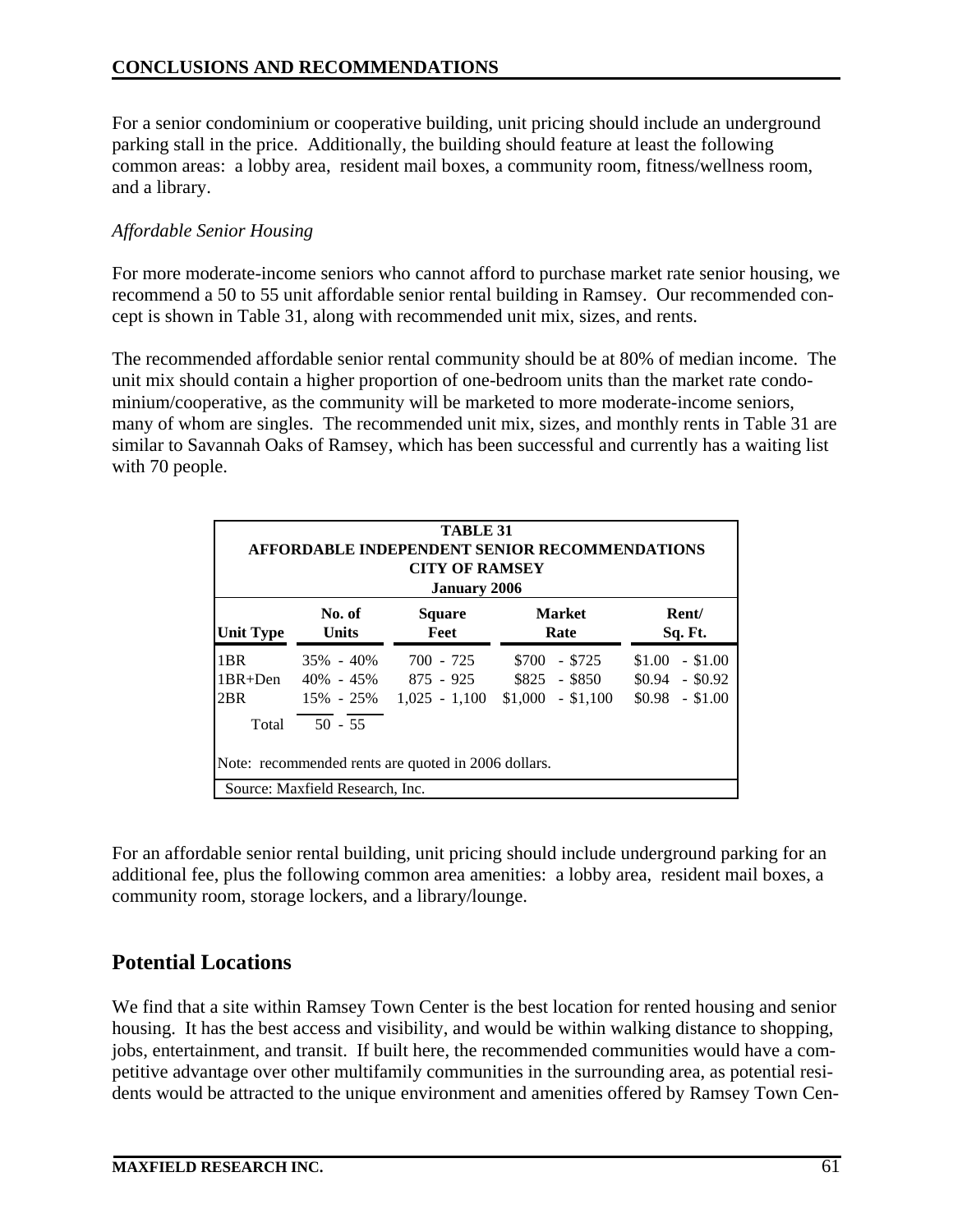ter. We also find that Ramsey Town Center has the capacity to accommodate large communities, and multifamily housing on this site would compliment the adjacent surrounding land uses that are planned. Thus, **we recommend that Ramsey Town Center be the focus of new multifamily and senior housing community.** 

The northeast corner of Highway 47 and Alpine Drive also has capacity to support some of the recommended housing communities, and should also be considered for future multifamily housing. However, this site would not be as appealing to potential residents as multifamily housing in the Ramsey Town Center. Thus, communities built on this site may need to contain fewer units than recommended in Tables 29 through 31, as communities on the site would likely attract fewer potential residents as the Ramsey Town Center site.

While other sites in the community are appropriate for multifamily housing, we do not recommend pursuing the development of new affordable and senior communities on them in the shortterm. These sites are not as appealing for affordable and senior multifamily housing as Ramsey Town Center or the northeast corner of Highway 47 and Alpine Drive. They should be preserved for multifamily communities in the long-term future, however, as there are very few potential multifamily sites in Ramsey.

# **Projected Absorption**

### *Mixed-Income Rental Housing*

Based on our research findings, we project that for a rental building with 80 to 100 affordable units and 125 to 140 market rate units located in the Ramsey Town Center, approximately 50% of the affordable units will be preleased prior to occupancy, as would approximately 20% of the market rate units. The remaining affordable units would lease at a rate of about eight to ten units per month, and the remaining market units at about six to eight units per month. While there is strong need for market rate units, absorption is generally slower for market rate units, since higher income renters have greater options and will spend more time choosing their housing.

With these rates of absorption, the affordable component should reach stabilized occupancy (95%) in four to five months for an 80-unit community and five to six months for a 100 unit community. A 125-unit market rate should reach stabilized occupancy in 12 to 15 months, while a 140-unit community should reach stabilized occupancy in 13 to 18 months.

This absorption period and projected absorption rate assumes that other competitive product is marketing simultaneously with the subject property and that the community would open for occupancy during the peak leasing season beginning in mid to late Spring to allow for the maximum exposure to prospective renters and that an effective marketing campaign will be undertaken to generate awareness of the community. If the community comes on-line during the late fall or winter months, absorption will be extended by an estimated two to three months beyond our initial projection.